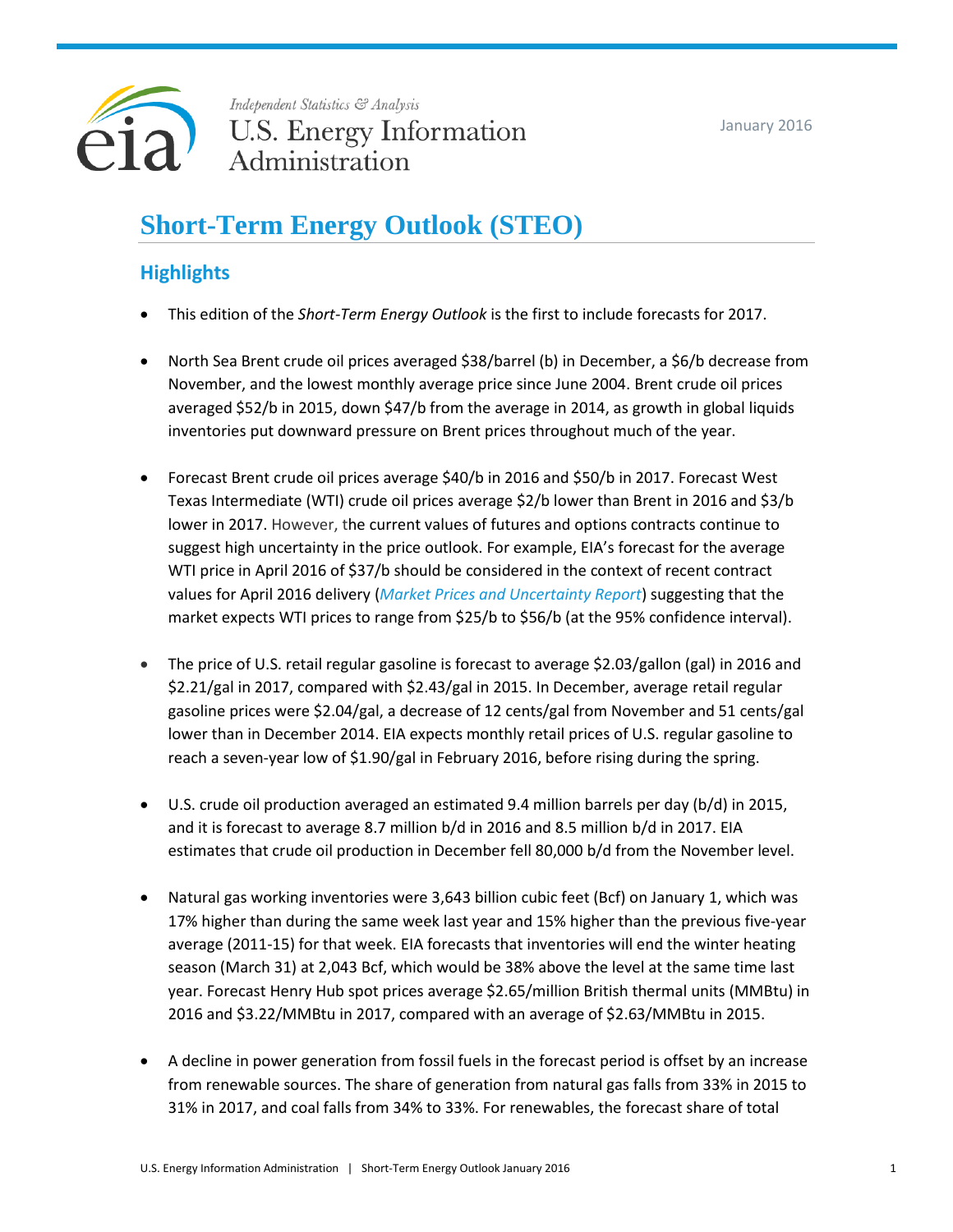generation supplied by hydropower rises from 6% in 2015 to 7% in 2017, and the forecast share for other renewables increases from 7% in 2015 to 9% in 2017.

### **Global Petroleum and Other Liquid Fuels**

EIA estimates that global oil inventories increased by 1.9 million b/d in 2015, marking the second consecutive year of inventory builds. This oversupply has contributed to oil prices reaching the lowest monthly average level since mid-2004. Inventories are forecast to rise by an additional 0.7 million b/d in 2016, before the global oil market becomes relatively balanced in 2017. The first draw on global oil inventories in 15 consecutive quarters is expected in the third quarter of 2017.

**Global Petroleum and Other Liquid Fuels Consumption**. EIA estimates global consumption of petroleum and other liquid fuels grew by 1.4 million b/d in 2015, averaging 93.8 million b/d for the year. EIA expects global consumption of petroleum and other liquid fuels to grow by 1.4 million b/d in both 2016 and 2017. Forecast real gross domestic product (GDP) for the world weighted by oil consumption, which increased by an estimated 2.4% in 2015, rises by 2.7% in 2016 and by 3.2% in 2017.

Consumption of petroleum and other liquid fuels in countries outside the Organization for Economic Cooperation and Development (OECD) increased by an estimated 0.8 million b/d in 2015, considerably lower than the 1.4 million b/d increase in 2014 mainly because of the slowdown in Eurasia, which saw a contraction in its consumption, and to a lesser degree because of China's slightly slower demand growth. Non-OECD consumption growth is expected to be 1.1 million b/d in both 2016 and 2017, reflecting higher growth in the Middle East and Eurasia.

OECD petroleum and other liquid fuels consumption rose by 0.6 million b/d in 2015. OECD consumption is expected to continue rising in both 2016 and 2017 by 0.3 and 0.4 million b/d, respectively, driven by an increase in U.S. consumption. OECD Europe demand is also expected to increase through the forecast period, albeit at a slower pace than the 0.3 million b/d increase in 2015. U.S. consumption is forecast to increase by 0.2 and 0.3 million b/d in 2016 and 2017, respectively. Consumption in Japan is forecast to decline by less than 0.1 million b/d in both 2016 and 2017.

**Non‐OPEC Petroleum and Other Liquid Fuels Supply**. EIA estimates that petroleum and other liquid fuels production in countries outside of the Organization of the Petroleum Exporting Countries (OPEC) grew by 1.3 million b/d in 2015. The 2015 growth occurred mainly in North America. EIA expects non-OPEC production to decline by 0.6 million b/d in 2016, which would be the first decline since 2008. Most of the forecast decline in 2016 is expected to be in the United States. Non-OPEC production is forecast to decrease by an additional 0.1 million b/d in 2017.

Changes in non-OPEC production are driven by changes in U.S. tight oil production, which is characterized by high decline rates and relatively short investment horizons that make it among the most price-sensitive production globally. Forecast total U.S. liquid fuels production declines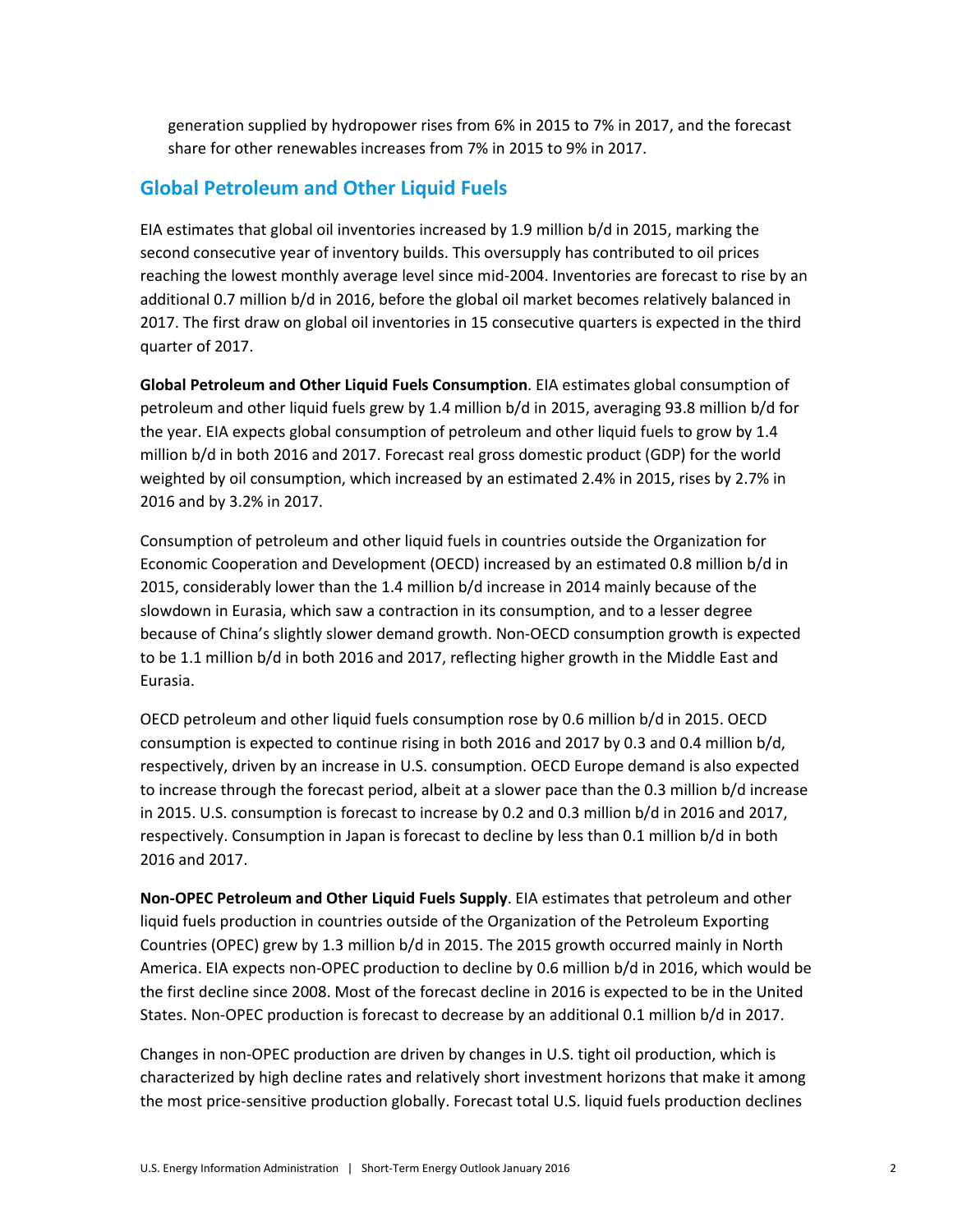by 0.4 million b/d in 2016 and remains relatively flat in 2017, as low oil prices contribute to drilling rig counts falling below levels required to sustain current production.

Outside of the United States, forecast non-OPEC production declines by 0.2 million b/d in 2016 and by 0.1 million b/d in 2017. Despite low crude oil prices, production declines are relatively minor because of investments committed to projects when oil prices were higher. Although oil companies have reduced investments, most of the cuts have been in capital exploration budgets that largely affect production levels beyond the forecast period. Additionally, strength in the U.S. dollar and production cost reductions have moderated the effects of declining oil revenues in some countries. Because oil revenues are denominated in dollars, the appreciation of the dollar relative to the currencies of several large oil producers means each dollar of revenue has more purchasing power if production costs are denominated in local currency.

Among other non-OPEC producers, the largest declines are forecast to be in the North Sea and Russia. After increasing in 2015, production in the North Sea is expected to return to its longterm declining trend in 2016 and 2017, as the planned start of several projects is not enough to offset the region's steep decline rates. Production in Russia also increased in 2015, as international sanctions had little effect on oil production, but Russia's production is expected to decline by 0.1 million b/d in both 2016 and 2017. However, Russia's exposure to low oil prices has been mitigated by the depreciation of the ruble relative to the dollar, given rubledenominated production costs, and by Russia's taxation regime for the oil sector.

Some non-OPEC countries, led by Canada and Brazil, will continue to see increasing oil production during the forecast period. Production in Canada is expected to increase by 50,000 b/d in both 2015 and 2016, as a number of oil sands projects that are under construction will begin production, including the Imperial Oil and Cenovus projects scheduled to come online by the end of 2016. These projects were commissioned before the sharp decline in crude oil price. Production in Brazil is expected to increase by about 40,000 b/d in 2016 and 20,000 b/d in 2017. This growth is down from growth of 0.2 million b/d in 2015, which was the result of several floating production, storage, and offloading facilities coming online. Reduced growth in Brazil's production occurs because Petrobras's high debt levels and the legal fallout from the ongoing corruption probe are expected to reduce investment.

Unplanned supply disruptions among non-OPEC producers averaged 0.4 million b/d in December, reflecting a downward revision of roughly 0.3 million b/d compared with the last STEO. EIA revised downward its estimate of non-OPEC disruptions because of a revision in production capacity held by Syria and Yemen. EIA's estimates of unplanned production outages are calculated as the difference between estimated effective production capacity (the level of supply that could be available within one year) and estimated production. Therefore, these outage estimates can differ from those measured against other capacity types, such as nameplate capacity or the production level prior to the disruption.

**OPEC Petroleum and Other Liquid Fuels Supply**. At their December 4 meeting, OPEC members voted to reactivate Indonesia's OPEC membership after an almost seven-year hiatus. As of this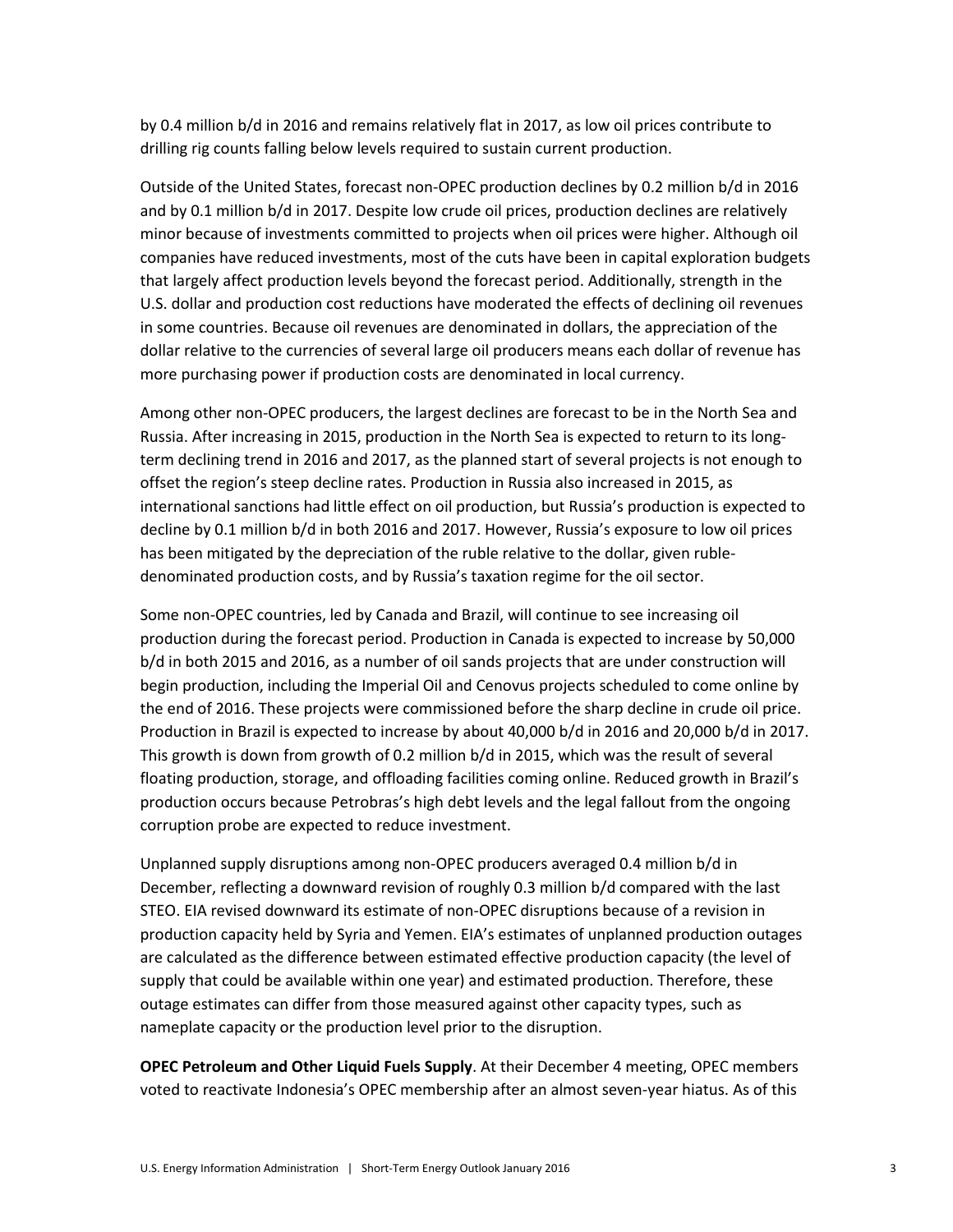STEO, EIA includes Indonesia's crude oil and other liquids production in the OPEC total for both history and the forecast.

OPEC crude oil production averaged 31.6 million b/d in 2015, an increase of 0.9 million b/d from 2014. Iraq led the OPEC production increases. Its production rose by 0.7 million b/d in 2015. Saudi Arabia also boosted production to defend its share of the global oil market, with its production increasing by 0.3 million b/d in 2015.

Forecast OPEC crude oil production increases by 0.5 million b/d in 2016, with Iran expected to increase production once international sanctions targeting its oil sector are suspended. Under th[e Joint Comprehensive Plan of Action](https://www.whitehouse.gov/sites/default/files/docs/jcpoa_key_excerpts.pdf) (JCPOA) between Iran and the five permanent members of the United Nations Security Council and Germany (P5+1), which was announced on July 14, 2015, sanctions relief is contingent on verification by the International Atomic Energy Agency (IAEA) that Iran has complied with key nuclear-related steps. Forecast OPEC crude oil production is expected to increase by 0.6 million b/d in 2017, with Iran accounting for most of the increase.

Although uncertainty remains as to the timing of sanctions relief, EIA assumes the implementation occurs in the first quarter of 2016, clearing the way to ease sanctions at that time. EIA has moved up the anticipated implementation day because Iran has made faster-thanexpected progress in meeting key obligations required under the JCPOA.

Iran's crude oil production is forecast to grow by about 0.3 million b/d in 2016 and by 0.5 million b/d in 2017. The forecast growth of Iran's crude oil production through the forecast period also depends on internal factors including Iran's ability to mitigate production decline rates and meet technical challenges and on its willingness to discount oil.

OPEC noncrude liquids production averaged 6.7 million b/d in 2015, and it is forecast to increase by 0.3 million b/d in both 2016 and 2017, led by increases in Iran and Qatar.

In December, unplanned crude oil supply disruptions among OPEC producers averaged 2.8 million b/d, up slightly compared with the previous month. Kuwait and Saudi Arabia continue to have a combined disruption of 0.5 million b/d at the Wafra and Khafji fields in the Neutral Zone that straddles the two countries.

OPEC surplus crude oil production capacity, which averaged 1.6 million b/d in 2015, is expected to increase to 2.0 million b/d in 2016 and then be 1.9 million b/d in 2017. EIA estimates that Iran's crude oil production capacity is 3.6 million b/d, which is 0.8 million b/d higher than its current estimated production level. EIA currently categorizes that 0.8 million b/d difference as a disruption because Iran's production is restricted by sanctions that affect the country's ability to sell its oil. However, if sanctions are lifted, any difference between its crude oil production capacity and its crude oil production level would henceforth be considered surplus capacity.

Surplus capacity is typically an indicator of market conditions, and surplus capacity below 2.5 million b/d indicates a relatively tight oil market. However, the continuing inventory builds and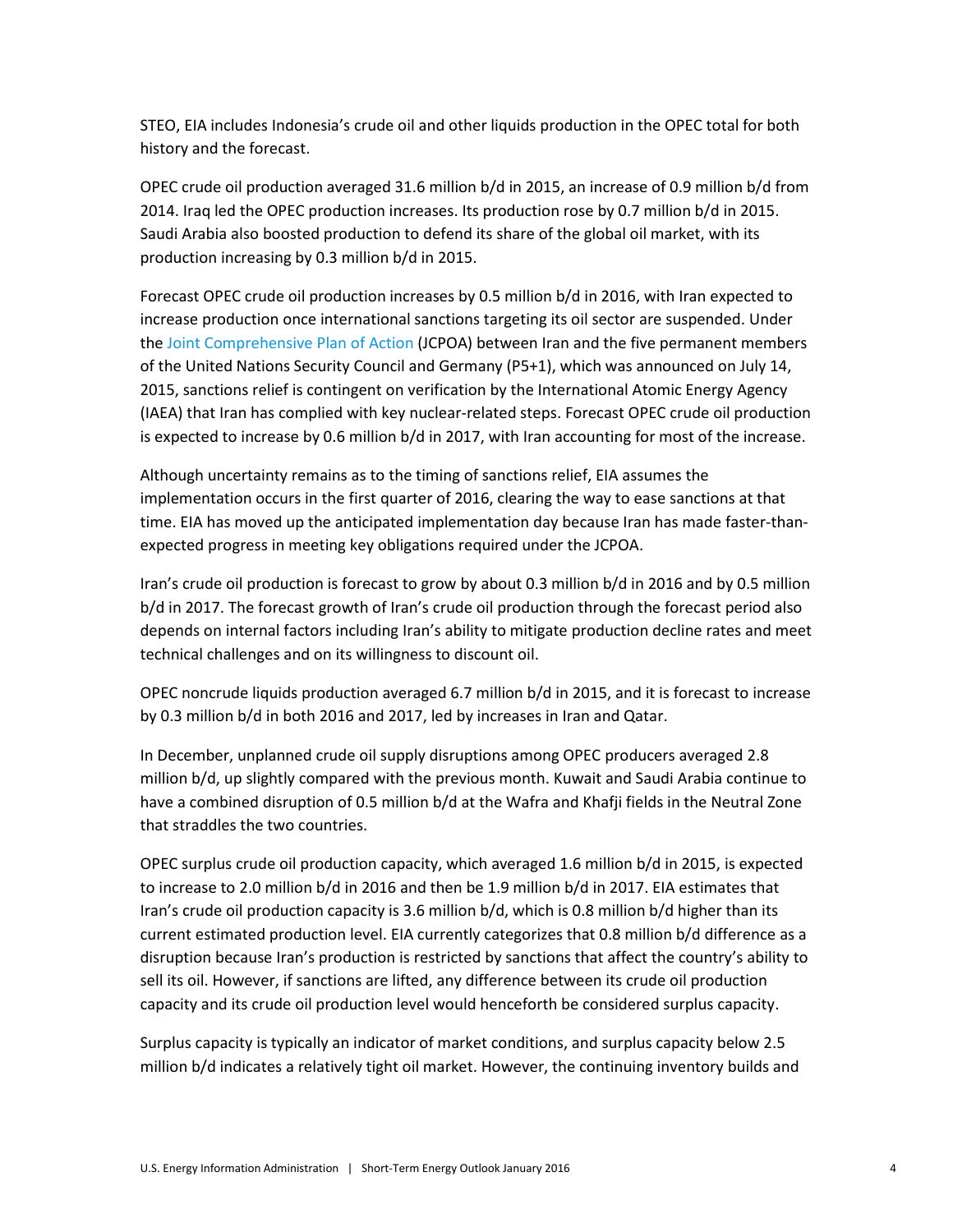high current and forecast levels of global oil inventories make the projected low surplus capacity level less significant.

**OECD Petroleum Inventories**. EIA estimates that OECD commercial crude oil and other liquid fuels inventories totaled 3.06 billion barrels at the end of 2015, equivalent to roughly 66 days of consumption. Forecast OECD inventories rise to 3.13 billion barrels at the end of 2016, and they are also expected to be 3.13 billion barrels at the end of 2017.

**Crude Oil Prices.** Brent crude oil spot prices decreased by \$6/b in December to a monthly average of \$38/b, the lowest monthly average price since June 2004. Prices fell in December, as OPEC producers (at their December 4 meeting) indicated plans to continue the policy of defending market share in a low oil price environment and as global oil inventories continued to build. Continuing [increases in global liquids inventories](http://www.eia.gov/todayinenergy/detail.cfm?id=22632) have put significant downward pressure on oil prices since mid-2014. Inventories rose by an estimated 1.9 million b/d in 2015, and Brent crude oil prices averaged \$52/b in 2015, a decrease of \$47/b from 2014.

With global inventory builds expected to continue in 2016, upward pressure on crude oil prices will be limited. Forecast Brent prices average \$40/b in 2016. The largest inventory builds occur in the first half of 2016, keeping Brent prices below \$40/b through April.

Brent prices are forecast to average \$50/b in 2017, with upward price pressures concentrated in the latter part that year. At that point the market is expected to experience small inventory draws, with the possibility of further draws beyond the forecast period. Brent prices are forecast to average \$56/b in the fourth quarter of 2017.

Forecast West Texas Intermediate (WTI) crude oil prices average \$2/b lower than Brent in 2016 and \$3/b lower in 2017. EIA had previously assumed the 2016 WTI discount to be \$5/b. The lower forecast WTI discount to Brent is based on the relative storage availability in the United States compared with other regions that encourages placing crude oil in the U.S. market in a period of global oversupply.

During the forecast period, oil prices could continue to experience periods of heightened volatility. The oil market faces many uncertainties heading into 2016, including the pace and volume at which Iranian oil reenters the market, the strength of oil consumption growth, and the responsiveness of non-OPEC production to low oil prices.

The current values of futures and options contracts continue to suggest high uncertainty in the price outlook (*[Market Prices and Uncertainty Report](http://www.eia.gov/forecasts/steo/uncertainty/index.cfm)*). WTI futures contracts for April 2016 delivery, traded during the five-day period ending January 7, averaged \$38/b, while implied volatility averaged 46%. These levels established the lower and upper limits of the 95% confidence interval for the market's expectations of monthly average WTI prices in April 2016 at \$25/b and \$56/b, respectively. The 95% confidence interval for market expectations widens over time, with lower and upper limits of \$22/b and \$82/b for prices in December 2016. Last year at this time, WTI for April 2015 delivery averaged \$51/b, and implied volatility averaged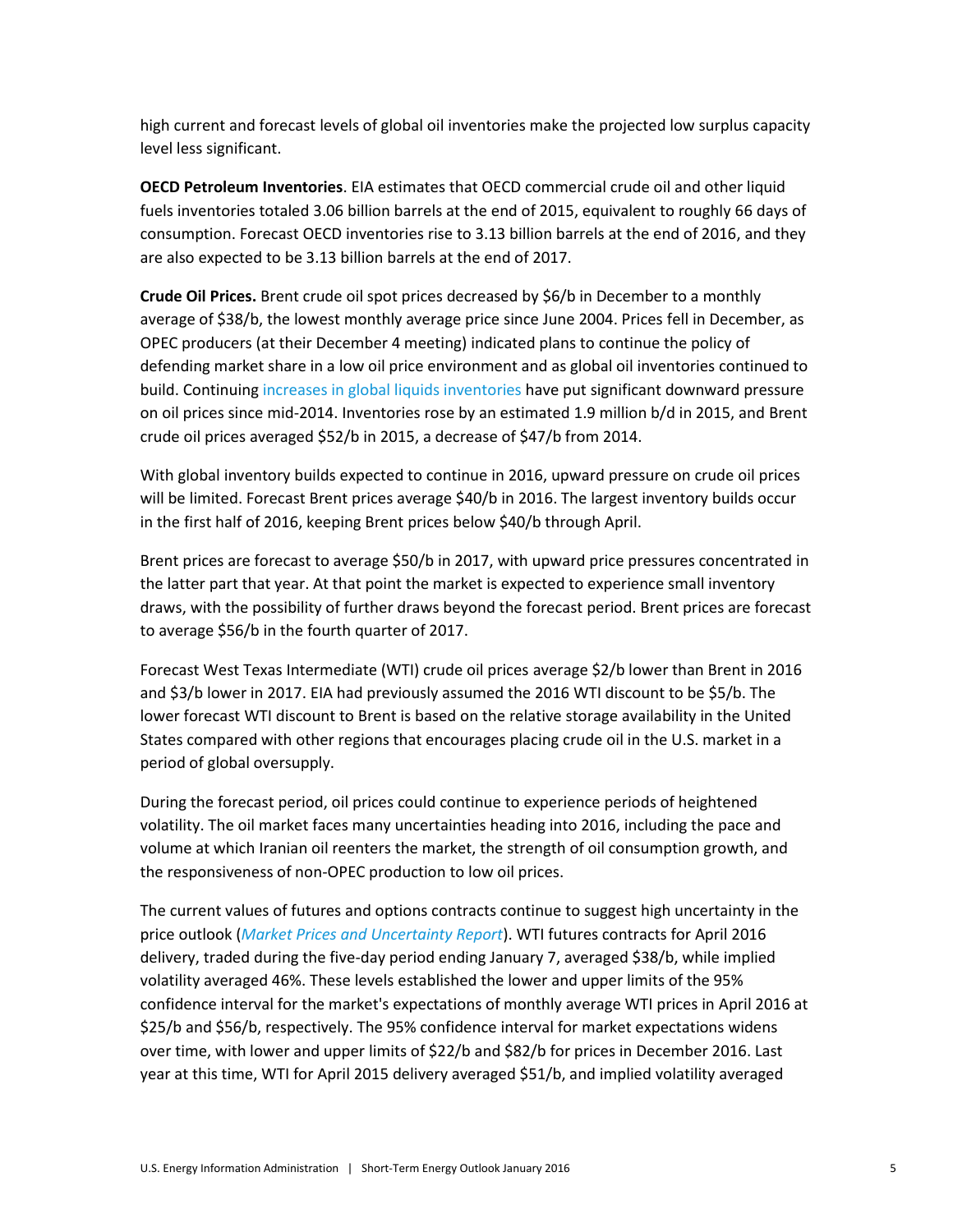48%. The corresponding lower and upper limits of the 95% confidence interval were \$34/b and \$76/b.

### **U.S. Petroleum and Other Liquid Fuels**

Monthly data show gasoline consumption in the United States increased by 2.8% during the first 10 months of 2015 compared with same period in 2014. U.S. gasoline consumption growth reflects increases in employment and lower gasoline prices. Growing domestic and global consumption of gasoline contributed to [high refinery wholesale gasoline margins](http://www.eia.gov/petroleum/weekly/archive/2015/150805/includes/analysis_print.cfm) (the difference between the wholesale price of gasoline and the price of Brent crude oil) for most of 2015. Average wholesale gasoline margins reached 73 cents/gal in August, which was the highest monthly average since May 2007. Margins returned closer to typical seasonal levels in October but increased in December, a month in which they typically decline. The estimated average wholesale gasoline margin in December reached 42 cents/gal, which would mark the highest December margin in EIA's data that begin in 1987.

Despite the increasing wholesale gasoline margins, U.S. regular gasoline retail prices fell from a monthly average of \$2.16/gal in November to \$2.04/gal in December because of lower crude oil prices. Monthly average regional gasoline retail prices for December ranged from a low of \$1.79/gal in PADD 3 (Gulf Coast) to a high of \$2.56/gal in PADD 5 (West Coast). EIA expects gasoline prices to fall from current levels, with the U.S. regular gasoline price averaging \$1.90/gal in February 2016.

**Liquid Fuels Consumption.** Total U.S. liquid fuels consumption is projected to increase by 270,000 b/d (1.4%) in 2015, more than the 140,000 b/d (0.8%) growth in 2014. U.S. consumption has been stimulated by continued [growth in employment and the economy](http://www.eia.gov/todayinenergy/detail.cfm?id=22932) and lower petroleum product prices. In 2016, total liquid fuels consumption is forecast to increase by 160,000 b/d (0.8%) from the 2015 level. In 2017, total U.S. liquid fuels consumption is projected to rise by an additional 270,000 b/d (1.4%).

Motor gasoline consumption increased by an estimated 240,000 b/d (2.6%) in 2015 to an average of 9.2 million b/d, the highest level since the record of 9.3 million b/d in 2007. Although total nonfarm employment and total highway travel since then have increased by 2.9% and 3.7%, respectively, improving vehicle fuel economy continues to keep gasoline consumption below its previous peak throughout the forecast period. Gasoline consumption is forecast to increase by 70,000 b/d (0.8%) in 2016, as employment and population growth offset continuing improvements in vehicle fleet fuel economy. In 2017, motor gasoline consumption is projected to rise by 20,000 b/d (0.2%).

In 2015, jet fuel consumption increased by an estimated 70,000 b/d (4.8%). Forecast jet fuel consumption declines slightly in 2016, with improvement in average airline fleet fuel economy offsetting growth in freight and passenger travel. In 2017, jet fuel consumption is projected to rise by 20,000 b/d (1.3%).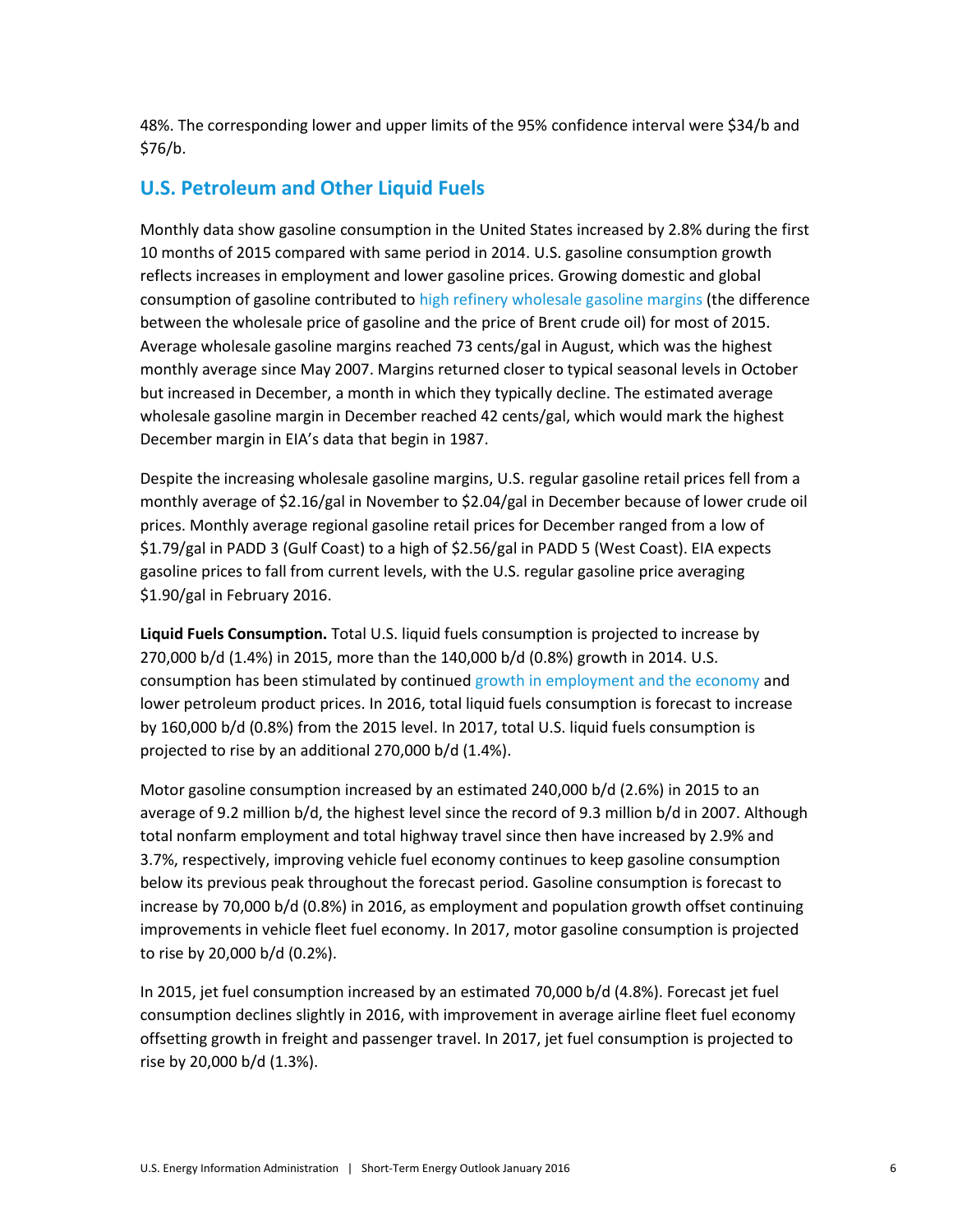Consumption of distillate fuel, which includes diesel fuel and heating oil, fell by an estimated 80,000 b/d (1.9%) in 2015. Based on expectations of continued economic growth, total distillate consumption is projected to grow by an annual average of 80,000 b/d (2.0%) over the next two years.

Hydrocarbon gas liquids (HGL) consumption is expected to increase by 10,000 b/d in 2016 and by 130,000 b/d in 2017. In 2016, a 30,000 b/d decline in propane consumption, mainly from reduced heating consumption in the first quarter, is offset by growth in petrochemical consumption of HGL, mainly ethane. In 2017, more normal weather contributes to a 20,000 b/d increase in propane consumption, and the start-up of six ethane-fed petrochemical plants contributes to a 100,000 b/d increase in ethane consumption. [New HGL export terminal capacity](http://www.eia.gov/petroleum/weekly/archive/2015/151028/includes/analysis_print.cfm) contributes to an increase in HGL net exports from an estimated average of 840,000 b/d in 2015 to 1.3 million b/d in 2017.

**Liquid Fuels Supply.** U.S. crude oil production is projected to decrease from an average of 9.4 million b/d in 2015 to 8.7 million b/d in 2016 and to 8.5 million b/d in 2017. The forecast reflects an extended decline in Lower 48 onshore production driven by persistently low oil prices that is partially offset by growing production in the federal Gulf of Mexico.

According to the latest survey-based reporting of monthly crude oil production data, U.S. production averaged 9.5 million b/d through the first 10 months of 2015, about 0.2 million b/d higher than in the fourth quarter of 2014. The estimates include EIA survey-based monthly crude oil production data for Oklahoma for the first time. These new estimates are roughly 0.1 million b/d per month higher than those generated by the previous methodology for Oklahoma, which was based on state-reported data that was later adjusted by EIA. The recently expanded [EIA-914 survey](http://www.eia.gov/petroleum/production/?src=home-b6) now collects oil production from the largest oil producers in 15 states (including Oklahoma) and the federal Gulf of Mexico.

Based on these estimates, total U.S. production began falling in May 2015, led by Lower 48 onshore production that has fallen nearly 0.5 million b/d. These declines have been tempered by production growth of 0.1 million b/d in the Gulf of Mexico since April.

With WTI prices falling below \$40/b in December 2015 and projected to remain below that level through mid-2016, EIA expects oil production to decline in most Lower 48 onshore oil production regions. The expectation of reduced cash flows in 2016 and 2017 has prompted many companies to scale back investment programs, deferring major new undertakings until a sustained price recovery occurs. The prospect of higher interest rates and tougher lending conditions will likely limit the availability of capital for many smaller producers, giving rise to distressed asset sales and consolidation of acreage holdings by more financially sound firms. The retrenchment in onshore investment is anticipated to push the count of oil-directed rigs and well completions in 2016 and 2017 below current levels.

The focus of drilling and production activities will be on the core areas of major tight oil plays. Despite the significant decline in total rig counts in 2015, rig counts have largely stabilized in the core counties of the Bakken, Eagle Ford, Niobrara, and Permian. In these areas, falling costs and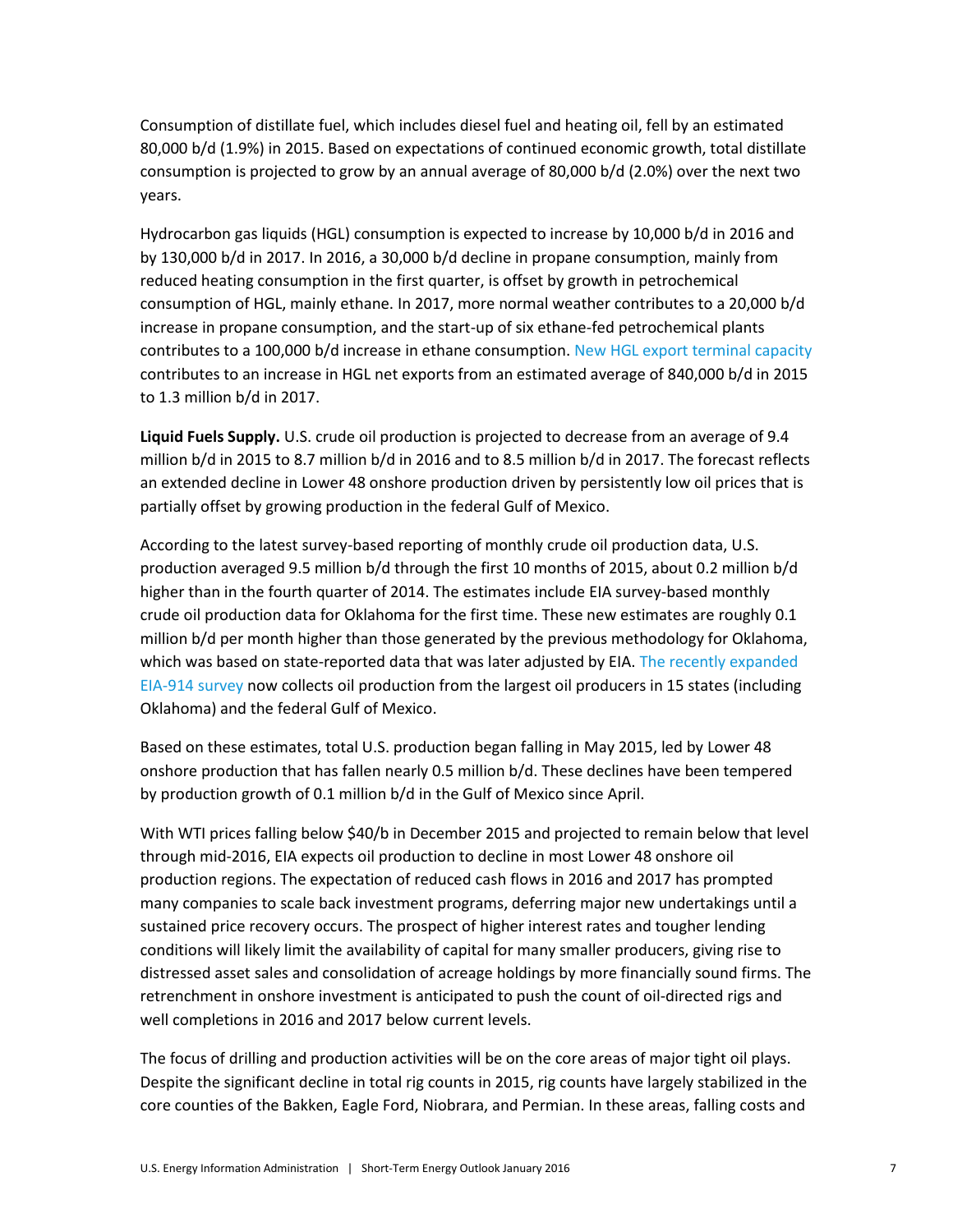ongoing technological and process improvements in rig, labor, and well productivity are anticipated to lead to faster rates of well completions and less-rapid production declines relative to other Lower 48 onshore areas. The ongoing gains in learning-by-doing, cost reductions, and rig and well productivity are expected to enhance the economic viability of these areas as well as to be disseminated to other regions, incrementally reducing the breakeven costs of production in more marginal areas.

EIA expects U.S. crude oil production to decline steadily from 9.2 million b/d in December 2015, reaching about 8.5 million b/d in November 2016. Production is expected to stay near 8.5 million b/d for most of 2017. This level of production would be 1.2 million b/d below the April 2015 level, which was the highest monthly production since April 1971.

Productivity improvements, lower breakeven costs, and anticipated oil price increases in the second half of 2017 are expected to end over two years of falling Lower 48 onshore production. Onshore production averaged 7.6 million b/d in the second quarter of 2015, and it is forecast to fall below 6.2 million b/d in September 2017 before increasing modestly in the fourth quarter of 2017. The forecast remains sensitive to actual wellhead prices and rapidly changing drilling economics that vary across regions and operators.

Projected crude oil production in the Gulf of Mexico rises during the forecast period, and oil production in Alaska falls. Production in these areas is less sensitive than onshore production in the Lower 48 states to short-term price movements and reflects anticipated growth from new projects in the Gulf of Mexico and declines from legacy fields in Alaska. Several projects in the Gulf that came or will come online in 2014-16 will push up production from an average of 1.6 million b/d in 2015 to 1.9 million b/d in the fourth quarter of 2017. It is possible some projects will start production later than expected, potentially shifting some of the anticipated production gains from late 2017 into early 2018.

Late in the forecast period EIA expects small sales from the U.S. Strategic Petroleum Reserve (SPR). [Recent legislation](http://www.eia.gov/todayinenergy/detail.cfm?id=24072) authorized sales of SPR oil between Fiscal Years (FY) 2018-25 for deficit reduction, SPR modernization, and highway funding purposes. EIA assumes 5 million barrels of SPR sales for deficit reduction purposes in FY 2018 (which starts in October 2017), equivalent to 14,000 b/d of SPR draws during the fourth quarter of 2017. EIA further assumes no SPR sales occur for SPR modernization during the forecast period.

EIA projects HGL production at natural gas processing plants will increase by 0.2 million b/d (6.3%) in 2016 and by 0.3 million b/d (8.1%) in 2017. Expected additions of natural gas processing and distribution infrastructure contribute to forecast HGL production growing at a faster pace than the natural gas streams from which it is produced. EIA expects higher ethane recovery rates in 2016 and 2017, following planned increases to petrochemical plant feedstock demand in the United States and abroad. Planned terminal builds and expansions and a growing ship fleet allow more U.S. ethane, propane, and butanes to reach international markets, with forecast net HGL exports averaging 1.1 million b/d in 2016 and 1.3 million b/d in 2017.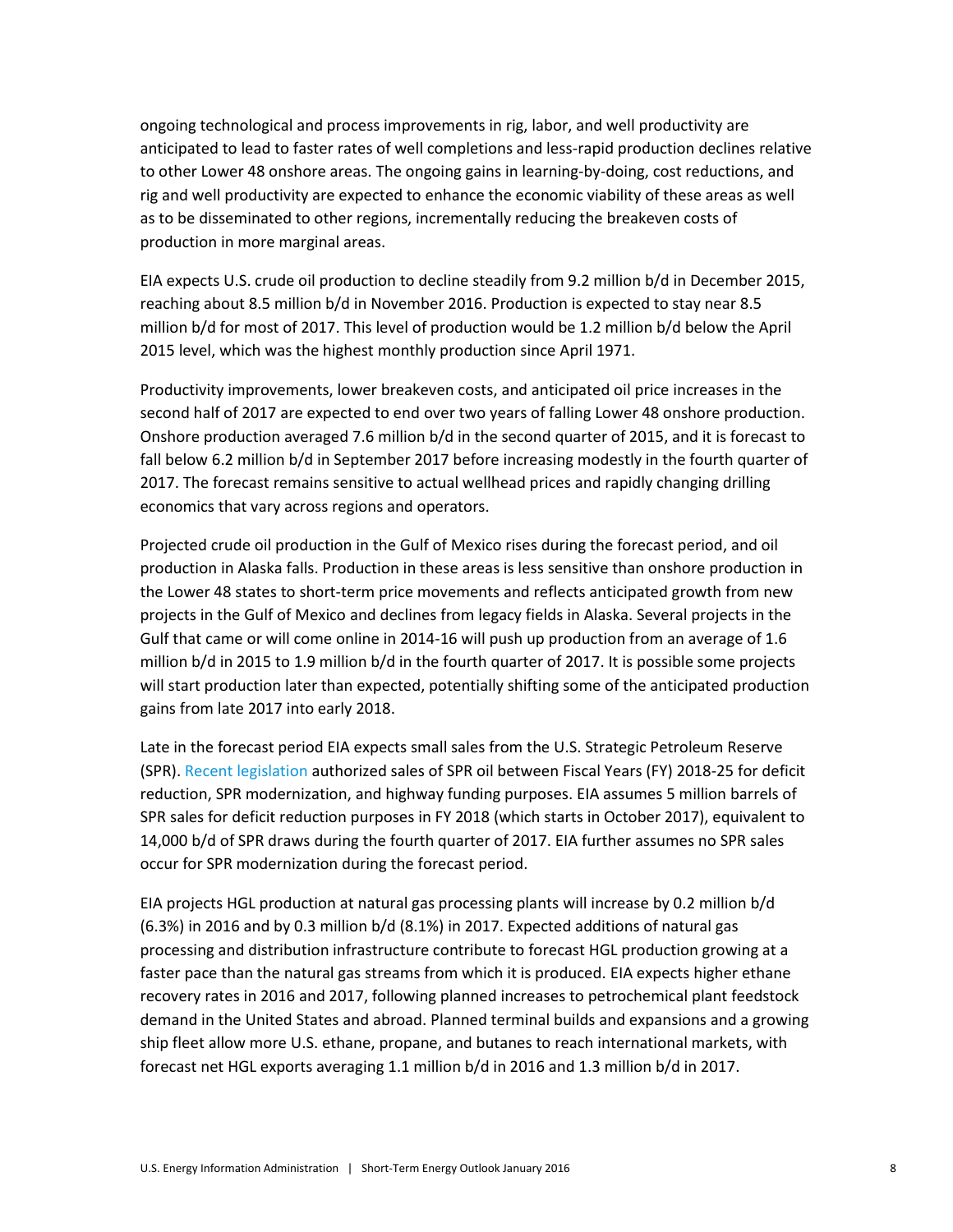The growth in domestic crude oil and other liquids production has contributed to a significant decline in imports. The share of total U.S. liquid fuels consumption met by net imports fell from 60% in 2005 to an estimated 24% in 2015. EIA expects the net import share to remain flat in 2016, before increasing slightly to 25% in 2017, as domestic oil production falls. This would be the first annual increase in the share of consumption met by net imports since 2005.

**Petroleum Product Prices.** Lower crude oil prices contributed to U.S. regular gasoline retail prices declining to an average of \$2.04/gal in December, down from an average of \$2.16/gal in November. EIA projects regular gasoline retail prices to fall to an average \$1.90/gal in February 2016 and average \$1.95/gal in the first quarter of 2016.

The U.S. regular gasoline retail price, which averaged \$2.43/gal in 2015, is projected to average \$2.03/gal in 2016, 33 cents/gal lower than estimated in last month's STEO, and \$2.21/gal in 2017.

The diesel fuel retail price, which averaged \$2.71/gal in 2015, is projected to average \$2.29/gal in 2016, 38 cents/gal lower than in last month's STEO, and \$2.59/gal in 2017.

Lower projected crude oil prices this winter (2015-16) compared with last winter contribute to a reduction in the forecast residential heating oil price and average household heating oil expenditures. Households that use heating oil as a primary space heating fuel are expected to pay an average of \$2.17/gal this winter, 87 cents/gal less than last winter. The average household is now expected to spend \$1,088 for heating oil this winter, \$763 less than last winter. The reduction in expenditures also reflects lower forecast consumption because warmer temperatures are forecast this winter compared with last winter.

Propane prices this winter are expected to be 9% lower than last winter in the Northeast and 18% lower in the Midwest, contributing to households spending 24% and 31% less on propane in those regions, respectively.

### **Natural Gas**

Forecast Henry Hub spot prices average \$2.65/MMBtu in 2016 and \$3.22/MMBtu in 2017, compared with an average of \$2.63/MMBtu in 2015. Although annual average prices for 2015 and 2016 are similar, prices are forecast to rise through much of 2016, from prices that began the year near \$2/MMBtu. Price increases reflect consumption growth, mainly from the industrial sector, that outpaces production growth in 2016.

EIA expects production growth will be relatively flat in 2016, partly in response to lower prices and declining rig activity. With higher prices in 2017, and as new consumption and more export capacity comes online, EIA projects production will pick up slightly.

**Natural Gas Consumption.** EIA's forecast of U.S. total natural gas consumption averages 76.6 billion cubic feet/day (Bcf/d) in 2016 and 77.2 Bcf/d in 2017, compared with 75.5 Bcf/d in 2015. Increases in industrial sector consumption drive total consumption growth in 2016 and 2017. Industrial sector consumption of natural gas increases by 3.5% in 2016 and by 2.5% in 2017, as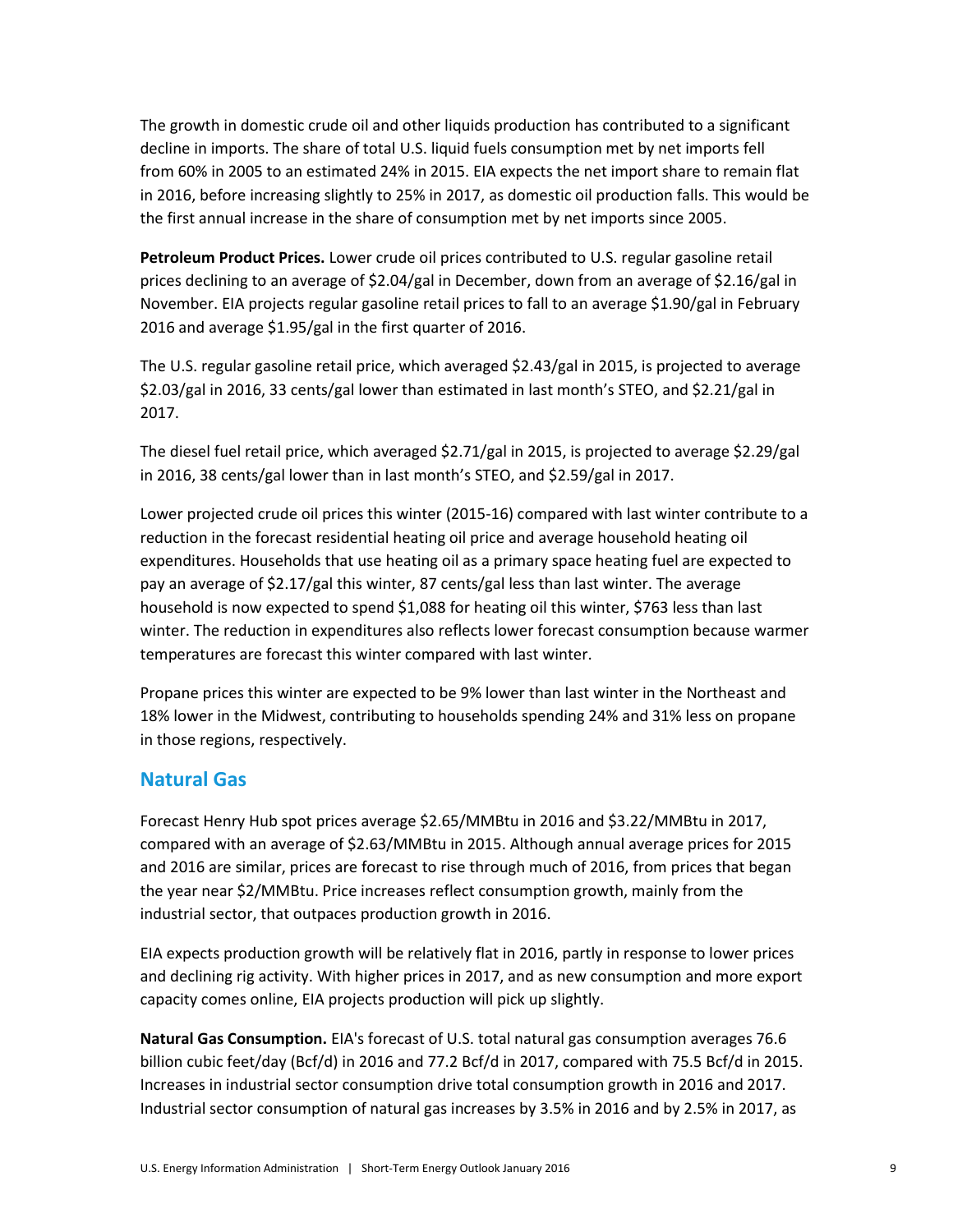new projects in the fertilizer and chemicals sectors come online. EIA expects a 0.1 Bcf/d (0.3%) decline in consumption of natural gas for power generation in 2016 and a 1.4% decrease in 2017. Natural gas consumption in the residential and commercial sectors is projected to increase in 2016 and 2017, reflecting slightly higher heating demand in those years.

**Natural Gas Production and Trade.** In September, total marketed production of natural gas hit a record high of 80.2 Bcf/d before declining the following month, according to EIA's survey data. EIA estimates that marketed natural gas production averaged 79.1 Bcf/d in 2015, an increase of 4.2 Bcf/d (5.7%) from 2014. EIA projects growth will slow to 0.7% in 2016, as low natural gas prices and declining rig activity begin to affect production. In 2017, however, forecast production growth increases to 1.8%, as forecast prices rise and more demand comes from industrial sectors and liquefied natural gas (LNG) exporters.

Although demand growth levels off, production remains high, which is expected to reduce demand for natural gas imports from Canada and to support growth in exports to Mexico. EIA expects natural gas exports to Mexico to increase because of growing demand from Mexico's electric power sector coupled with flat natural gas production in Mexico. EIA projects LNG gross exports will increase to an average of 0.7 Bcf/d in 2016, with the start-up of Cheniere's Sabine Pass LNG liquefaction plant planned for early this year. EIA projects gross exports will average 1.4 Bcf/d in 2017, as Sabine Pass ramps up its capacity.

**Natural Gas Inventories.** On January 1, natural gas working inventories were 3,643 Bcf. Withdrawals during the heating season have been relatively low because of warmer-than normal weather. January 1 inventories were 535 Bcf (17%) above year-ago levels and 464 Bcf (15%) above the five-year (2011-15) average. Inventories are forecast to be 2,043 Bcf at the end of March 2016, which would be 421 Bcf above the five-year average.

**Natural Gas Prices.** The Henry Hub natural gas spot price averaged \$1.93/MMBtu in December, a decrease of 16 cents/MMBtu from the November price. Warmer-than-normal temperatures in the first half of the heating season, record inventory levels, production growth, and forecasts for a warm winter contributed to spot prices remaining low. Monthly average Henry Hub spot prices are forecast to rise through 2016, but they remain less than \$3/MMBtu until December. Forecast Henry Hub natural gas prices average \$2.65/MMBtu in 2016 and \$3.22/MMBtu in 2017.

Natural gas futures contracts for April 2016 delivery traded during the five-day period ending January 7 averaged \$2.38/MMBtu. Current options and futures prices imply market participants place the lower and upper bounds for the 95% confidence interval for April 2016 contracts at \$1.61/MMBtu and \$3.52/MMBtu, respectively. In January 2015, the natural gas futures contract for April 2015 delivery averaged \$2.88/MMBtu, and the corresponding lower and upper limits of the 95% confidence interval were \$1.90/MMBtu and \$4.36/MMBtu.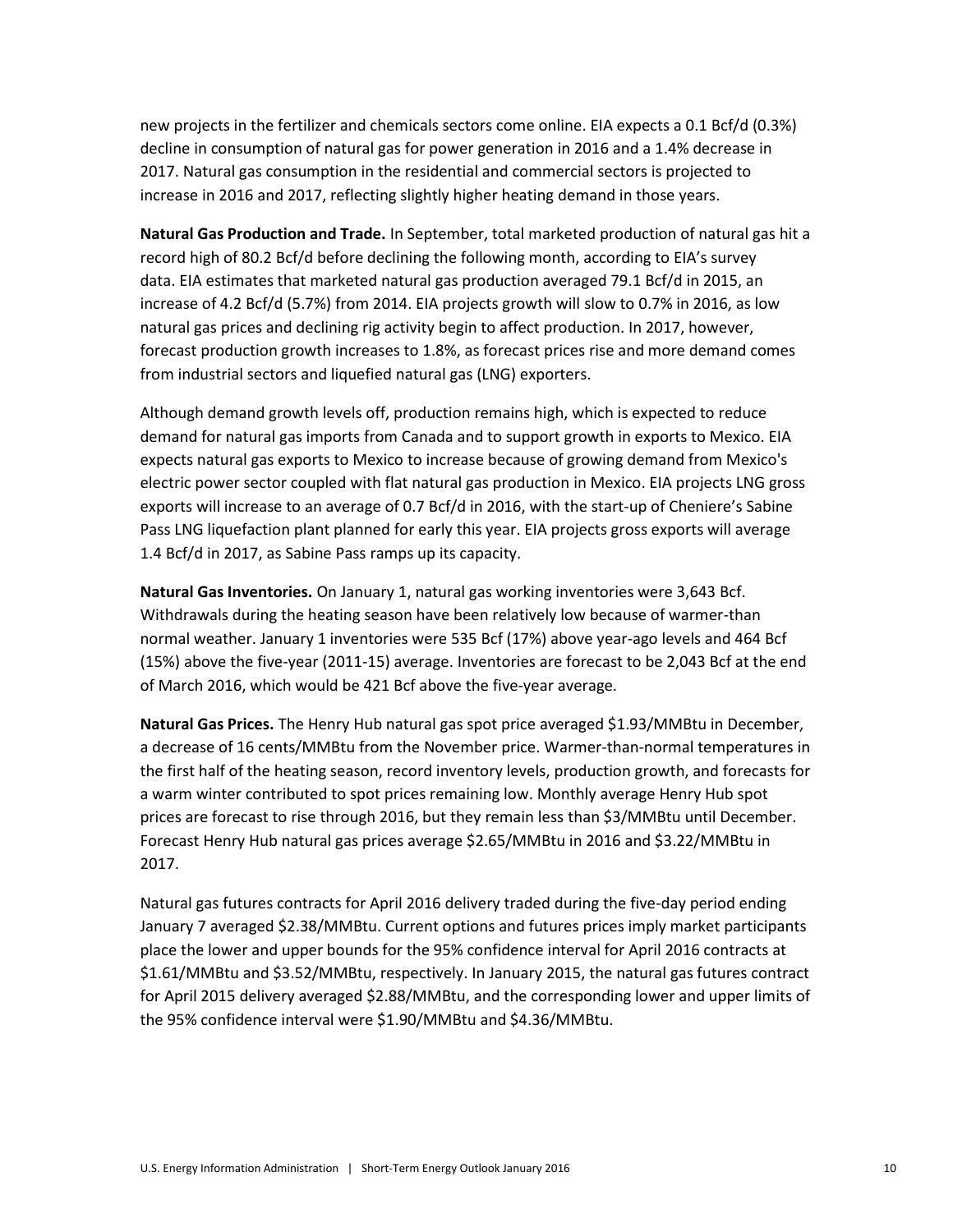### **Coal**

**Coal Supply.** EIA estimates U.S. coal production declined by 109 million short tons (MMst) (11%) in 2015, the largest decline ever recorded. The 2015 drop in production occurred in all coalproducing regions, with the largest percentage decrease occurring in the Appalachian region (15%). Production in the Interior region, which includes the Illinois Basin, declined by 11% in 2015, which was the first decline in that region since 2009. Western region production declined by 9%, with production below 500 MMst for the first time since 1998.

Forecast U.S. coal production continues to decline over the next two years. Production is projected to fall by 38 MMst (4%) in 2016 and by an additional 9 MMst (1%) in 2017. Interior region production, which accounted for only 13% of coal production 10 years ago (2006), is projected to account for 20% of production in 2016 and 2017. This increase in share reflects the region's growing competitive advantages compared to the other coal-producing regions. These factors include the higher heat content of the coal, closer proximity to major markets than coal produced in the Western region, and lower mining costs than Appalachian-produced coal. Appalachian production, which accounted for 34% of production 10 years ago, is projected to decline to 24% in 2016 and 2017. The Western region's share, which was 53% 10 years ago, increases to 56% in 2016 and 2017.

[Electric power sector coal stockpiles](http://www.eia.gov/electricity/monthly/update/fossil_fuel_stocks.cfm) were 176 MMst in October, an 8% increase from September, which is similar to the typical seasonal pattern. October coal inventories averaged 155 MMst during the previous 10 years (2005-14). Coal stockpiles are still relatively high because of the loss in market share to natural gas for power generation.

**Coal Consumption.** EIA estimates that coal consumption decreased by 11% in 2015, mainly as a result of an 11% drop in electric power sector consumption. Lower natural gas prices are the primary driver of the decrease in coal consumption. Low natural gas prices make it more economical to increase generation at natural gas-fired units and to decrease generation at coalfired units. Retirements of coal-fired power plants, stemming from both increased competition with natural gas generation and the implementation of th[e Mercury and Air Toxics Standards](http://www.epa.gov/airquality/powerplanttoxics/) (MATS), also reduce coal-fired generation capacity, but the full effect will not be evident until 2016.

Higher forecast natural gas prices in 2016 and 2017 are expected to contribute to higher utilization rates among the remaining coal-fired power plants. This higher utilization rate somewhat mitigates the effect of lower consumption from coal-plant retirements. Coal consumption in the electric power sector is forecast to remain relatively unchanged in 2016. In 2017, increases in nuclear (1%), hydropower (8%), and other renewable-based (12%) electricity generation are forecast to contribute to a 1% decline in electric power sector coal consumption.

**Coal Trade.** Slower growth in world coal demand and lower international coal prices have contributed to a decline in U.S. coal exports. Lower mining costs, cheaper transportation costs, and favorable exchange rates will continue to provide an advantage to mines in other major coal-exporting countries compared with U.S. producers over the next few years.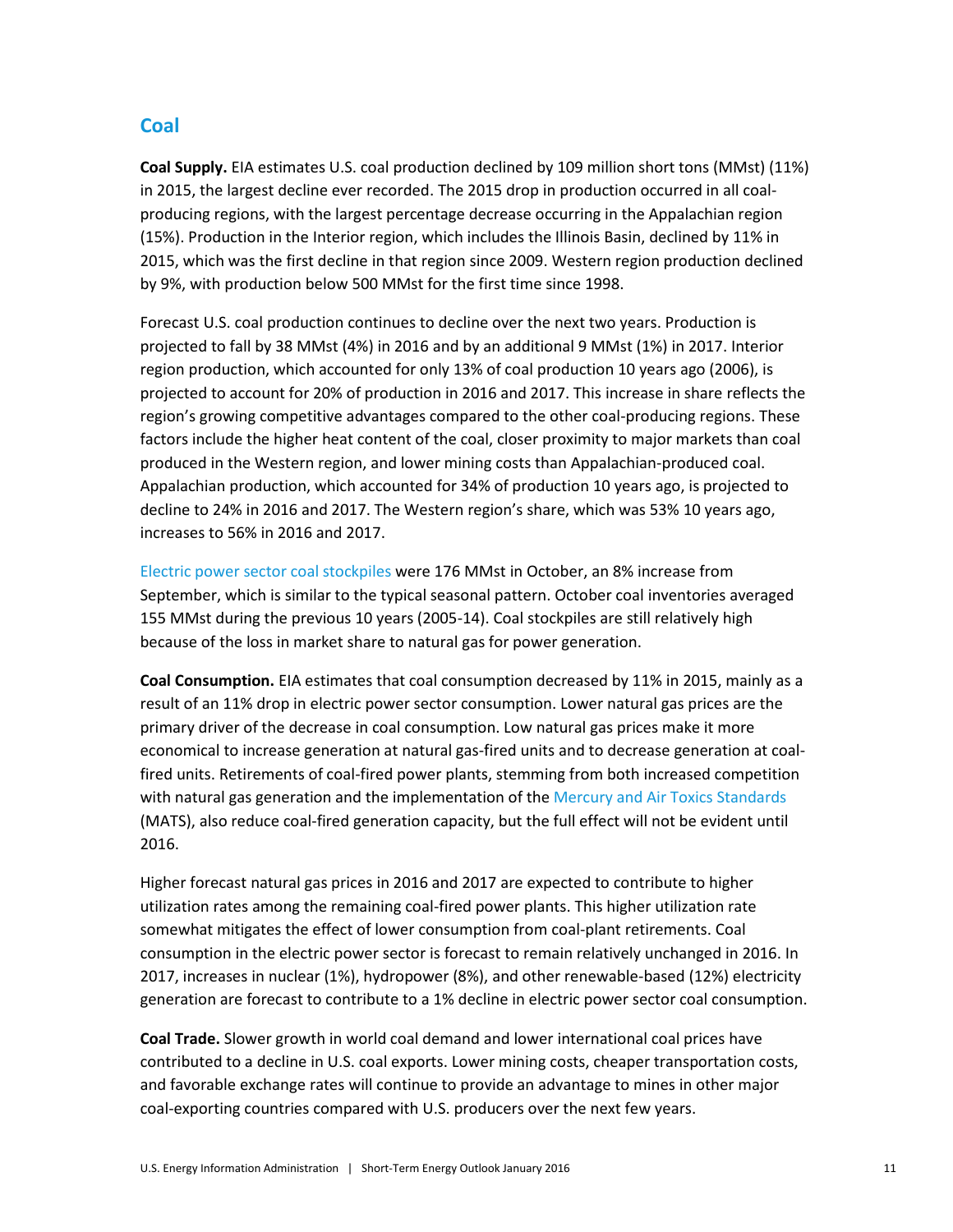EIA estimates U.S. coal exports decreased 20 MMst (21%) from 2014 levels to 77 MMst in 2015. The current global coal market trends are expected to continue, and coal exports are forecast to decline by an additional 9 MMst (12%) in 2016 and by 2 MMst (4%) in 2017.

U.S. coal imports, which were 11 MMst in 2014, remained at that level in 2015. Coal imports, primarily from Latin America, are forecast to maintain their market share with power generators along the Atlantic and Gulf coasts, as imported coal's delivered price in those markets remains competitive with prices for domestically produced coal. Imports are projected to average just under 11 MMst in 2016 and 2017.

**Coal Prices.** The annual average price of coal to the electric power sector averaged \$2.36/MMBtu in 2014. EIA estimates the delivered coal price averaged \$2.23/MMBtu in 2015. Forecast prices are \$2.19/MMBtu in 2016 and \$2.20/MMBtu in 2017.

### **Electricity**

The mix of generating units that supply electricity in the United States is undergoing a significant transformation. Many older coal plants are being decommissioned as the industry adapts to sustained low costs of competing natural gas generating units and the effects of environmental regulations. EIA estimates that at least 14 gigawatts (GW) of coal-fired capacity were retired during 2015, equal to nearly 5% of the operable coal capacity existing at the end of 2014. Power plant operators have reported to EIA that they plan to retire at least 10.7 GW of additional coal capacity during 2016 and 2017. This total could rise as state policies related to the Clean Power Plan take shape.

**Electricity Consumption**. Forecast U.S. retail sales of electricity to the residential sector fall by 0.5% during 2016 compared with 2015. Residential electricity consumption during the first quarter this year is projected to be 5.8% lower than the same period in 2015, which experienced colder-than-normal weather with heating degree days 7% above the 10-year average. EIA expects U.S. residential electricity sales to grow by 1.7% in 2017. The total number of residential customers grows by 0.9% next year, which would be the highest growth rate since 2007. Forecast U.S. retail electricity sales to the commercial sector rise by 0.9% and by 1.1% in 2016 and 2017, respectively. Forecast U.S. industrial sector sales increase by 1.1% in 2016 and by 0.4% in 2017.

**Electricity Generation.** Total U.S. electricity generation in 2016 is expected to average 11.3 terawatthours per day, 0.4% higher than 2015 generation. Total generation grows by an additional 1.0% in 2017. Natural gas prices are forecast to remain at relatively low levels, with the Henry Hub spot price remaining below \$3/MMBtu until late 2016. EIA expects that the share of total generation fueled by natural gas in 2016 will average 32.2% while coal supplies 33.6% of generation, similar to their shares in 2015. The projected generation shares for natural gas and coal generation fall in 2017 to 31.4% and 33.0%, respectively, as generation from renewable energy sources increases.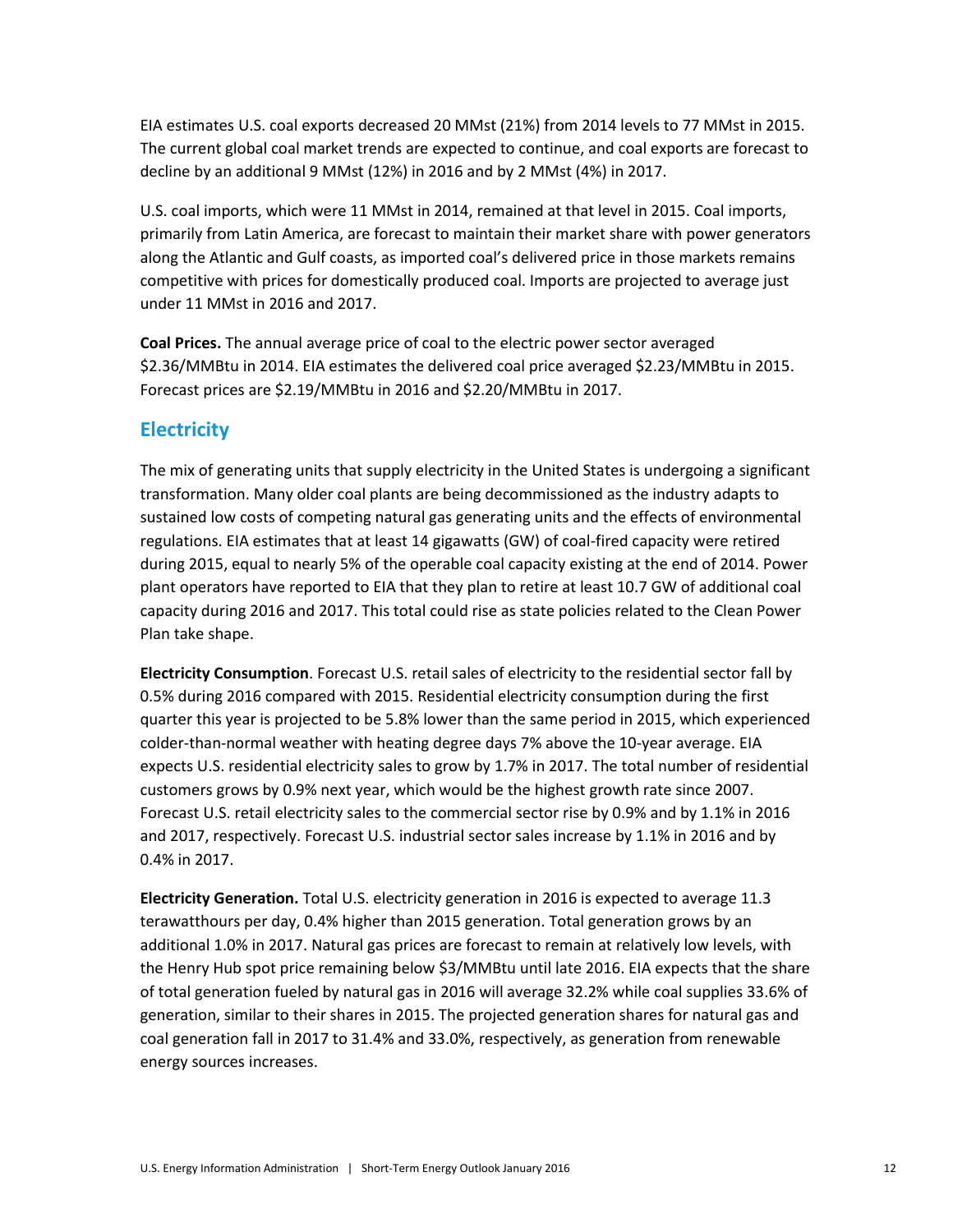**Electricity Retail Prices.** The U.S. retail price of electricity in the residential sector is projected to average 12.7 cents per kilowatthour (kWh) in 2016, which is unchanged from the average price in 2015. The U.S. retail price of electricity in the residential sector is projected to be 13.0 cents/kWh in 2017, 3.0% higher than the average price in 2016. In New England, where residential electricity prices are forecast to be highest in the country in 2016, the forecast residential electricity price averages 19.1 cents/kWh in the first quarter of 2016, whereas in the West South Central region it is expected to be lowest in 2016, averaging 10.2 cents/kWh in the first quarter of 2016.

### **Renewables and Carbon Dioxide Emissions**

**Electricity and Heat Generation from Renewables**. EIA expects total renewables used in the electric power sector to increase by 9.5% in 2016. Forecast hydropower generation in the electric power sector increases by 4.8% in 2016. The current El Niño cycle has [mixed](http://www.eia.gov/todayinenergy/detail.cfm?id=24012&src=email) [implications](http://www.eia.gov/todayinenergy/detail.cfm?id=24012&src=email) for the hydroelectric generation outlook. This winter started off wet in the Pacific Northwest, where roughly half of the nation's hydropower is generated. In December 2015, most of the Pacific Northwest saw precipitation levels more than 30% above normal (according to [the Northwest River Forecast Center\)](http://www.nwrfc.noaa.gov/WAT_RES_wy_summary/20160105/MonthMAP_2015Dec_2016010516.png), which points t[o above-normal snowpack levels](http://www.nwrfc.noaa.gov/snow/) in the region. California also had above-average levels of precipitation in December. However, drought [conditions](http://droughtmonitor.unl.edu/data/pngs/current/current_ca_cat.png) persist in much of the state.

In December 2015, Congress passed an extension and modification of federal tax credits for new wind and solar generators. Production tax credit eligibility for wind generators was extended for plants starting construction through the end of 2019, with the value of the credit declining from 2.4 cents/kWh to 1.0 cent/kWh for the first 10 years of plant operation. Investment tax credits eligibility for solar generators was extended at the 30% level for plants starting construction through the end of 2019, with the value dropping each year down to 10% for plants under construction in 2022 and beyond.

EIA expects little impact from these renewable electricity tax credit extensions in 2016 because most plants that will enter service in 2016 are already being developed. Impacts in 2017 depend on how many wind and solar projects are already in the development queue but not yet under construction. The U.S. Environmental Protection Agency's (EPA) approval of the Clean Power Plan in August 2015 may also affect new renewable builds over the next several years, but these near-term effects will be less certain until states start to lay out their implementation plans.

EIA expects continued growth in utility-scale solar power generation, which is projected to average 129 gigawatthours per day (GWh/d) in 2017, an increase of 45% from the 2016 level. Utility-scale solar power averages 1.1% of total U.S. electricity generation in 2017. Although solar growth has historically been concentrated in customer-sited distributed generation [installations](http://www.eia.gov/todayinenergy/detail.cfm?id=23972) (rooftop panels), EIA expects utility-scale solar capacity will increase by 126% (13 GW) between the end of 2014 and the end of 2016, with 4.9 GW of new capacity being built in California. Other states leading in utility-scale solar capacity additions include North Carolina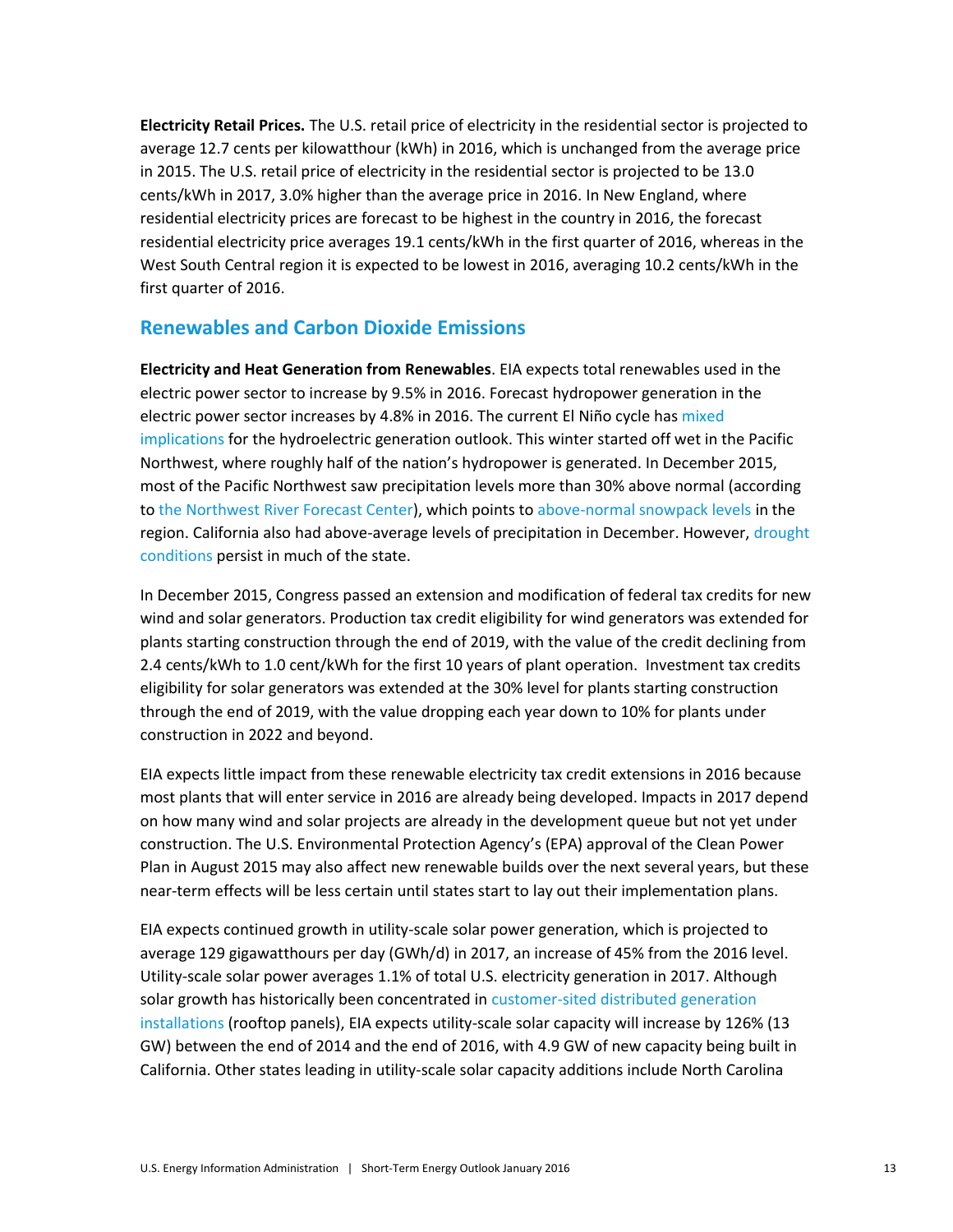and Nevada, which, combined with California, account for about two-thirds of the projected utility-scale capacity additions for 2015 and 2016.

Wind capacity, which starts from a significantly larger installed capacity base than solar, grew by 13% in 2015, and it is forecast to increase by 14% in 2016 and by 3% in 2017.

**Liquid Biofuels.** On November 30, EPA finalized a rule setting Renewable Fuel Standard (RFS) volumes for 2014 through 2016. EIA used these finalized volumes to develop the current STEO forecast and assumes the 2016 targets for 2017, except the biomass-based diesel 2017 target of 2.0 billion gallons, which was included in the November 30 rule. Ethanol production, which averaged an estimated 964,000 b/d in 2015, is forecast to average about 970,000 b/d in both 2016 and 2017. Ethanol consumption, which averaged 910,000 b/d in 2015, is forecast to average 930,000 b/d in both 2016 and 2017. This level of consumption results in the ethanol share of the total gasoline pool averaging 10.0% in both 2016 and 2017. EIA does not expect significant increases in E15 or E85 consumption over the forecast period.

EIA expects that the largest effect of the proposed RFS targets will be on biodiesel consumption, which helps to meet the RFS targets for use of biomass-based diesel, advanced biofuel, and total renewable fuel. Biodiesel production averaged an estimated 85,000 b/d in 2015 and is forecast to average 107,000 b/d in 2016 and 112,000 b/d in 2017. Net imports of biomass-based diesel are also expected to increase from 28,000 b/d in 2015 to 47,000 b/d in both 2016 and 2017.

**Energy-Related Carbon Dioxide Emissions.** EIA estimates that emissions of CO2 declined by 1.9% in 2015. Emissions are projected to increase 0.6% in 2016 but remain flat in 2017. These forecasts are sensitive to assumptions about weather and economic growth.

### **U.S. Economic Assumptions**

**Recent Economic Indicators**. The Bureau of Economic Analysis reported that [real GDP](http://www.bea.gov/newsreleases/national/gdp/gdpnewsrelease.htm) increased at an annual rate of 2.0% in the third quarter of 2015. The increase in real GDP in the third quarter reflected positive contributions from personal consumption expenditures, state and local government spending, and residential fixed investment.

EIA used the December 2015 version of the IHS macroeconomic model with EIA's energy price forecasts as model inputs to develop the economic projections in the STEO.

**Production, Income, and Employment.** Forecast real GDP growth reaches 2.7% in 2016 and 3.3% in 2017, above the growth of 2.5% estimated for 2015. Real disposable income grows by 3.2% and 3.5% in 2016 and 2017, respectively. Total industrial production grows at 0.8% in 2016 and 3.7% in 2017. Projected growth in nonfarm employment averages 1.5% in 2016 and 2017.

**Expenditures.** Forecast private real fixed investment growth averages 5.9% and 7.3% in 2016 and 2017, respectively. Real consumption expenditures grow faster than real GDP at 3.0% in 2016 and 3.7% in 2017. Durable goods expenditures drive consumption spending in both years. Export growth is 2.5% and 5.3% over the same two years, while import growth is 4.7% in 2016 and 9.1% in 2017. Total government expenditures rise by 2.2% in 2016 and by 0.4% in 2017.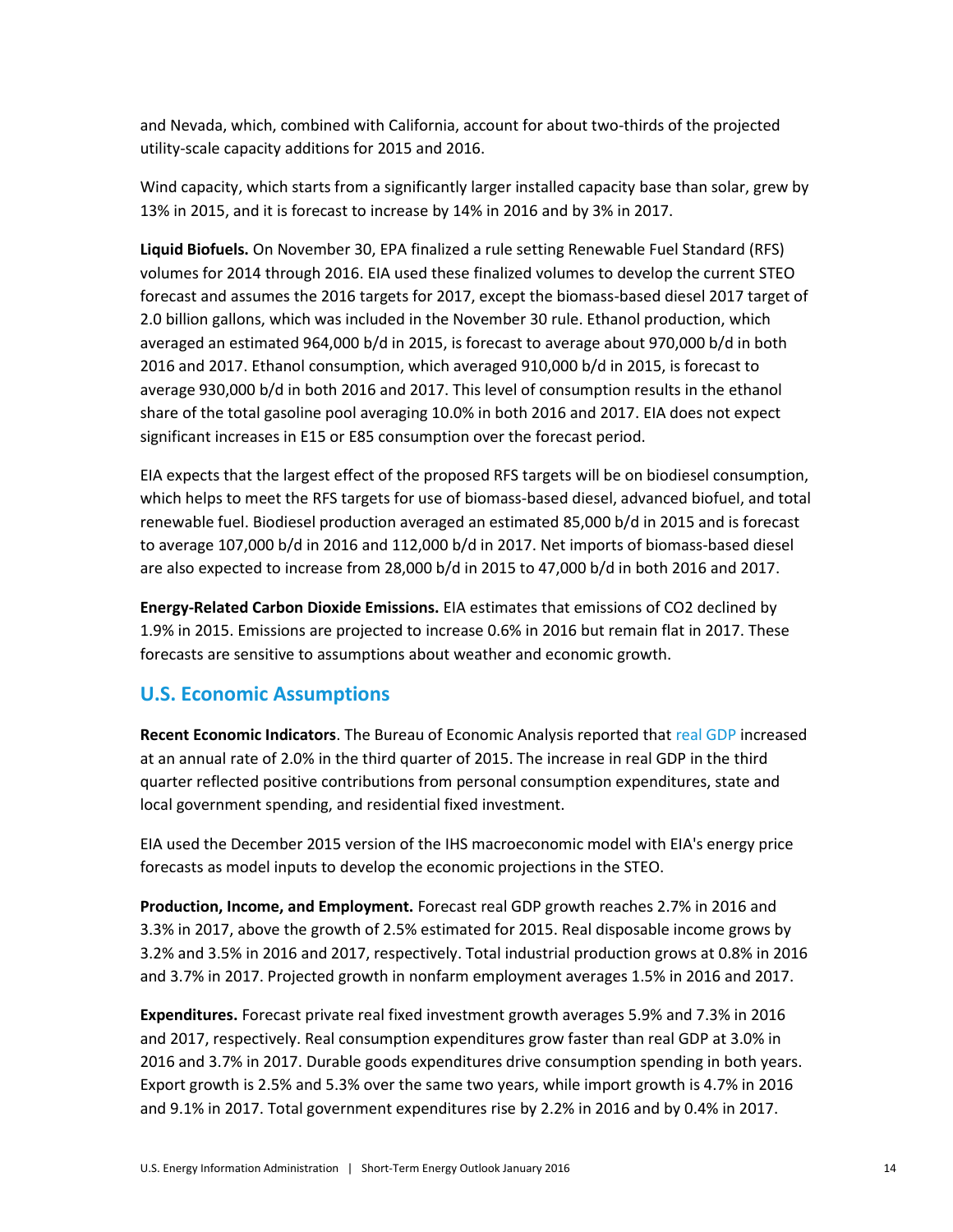This report was prepared by the U.S. Energy Information Administration (EIA), the statistical and analytical agency within the U.S. Department of Energy. By law, EIA's data, analyses, and forecasts are independent of approval by any other officer or employee of the United States Government. The views in this report therefore should not be construed as representing those of the U.S. Department of Energy or other federal agencies.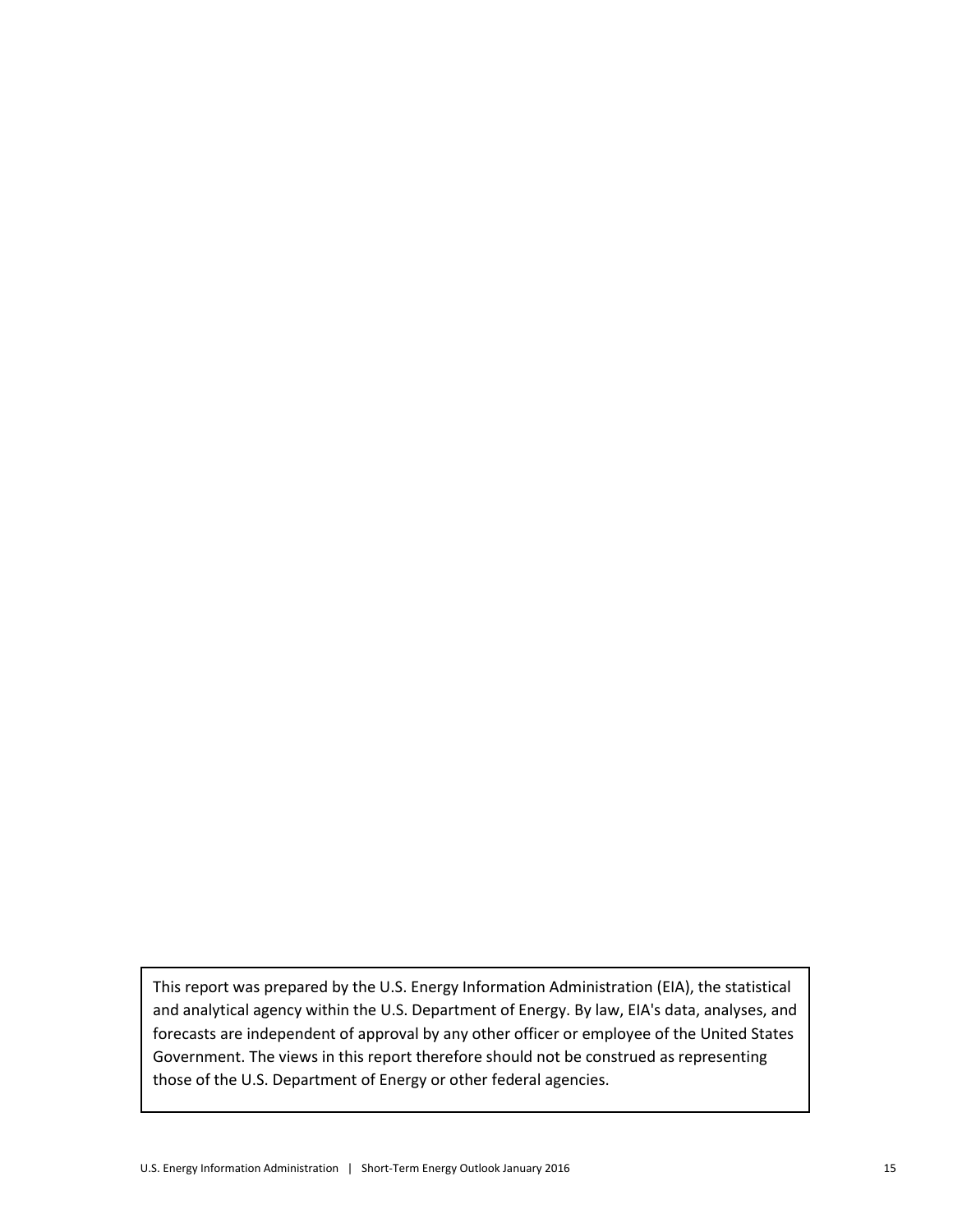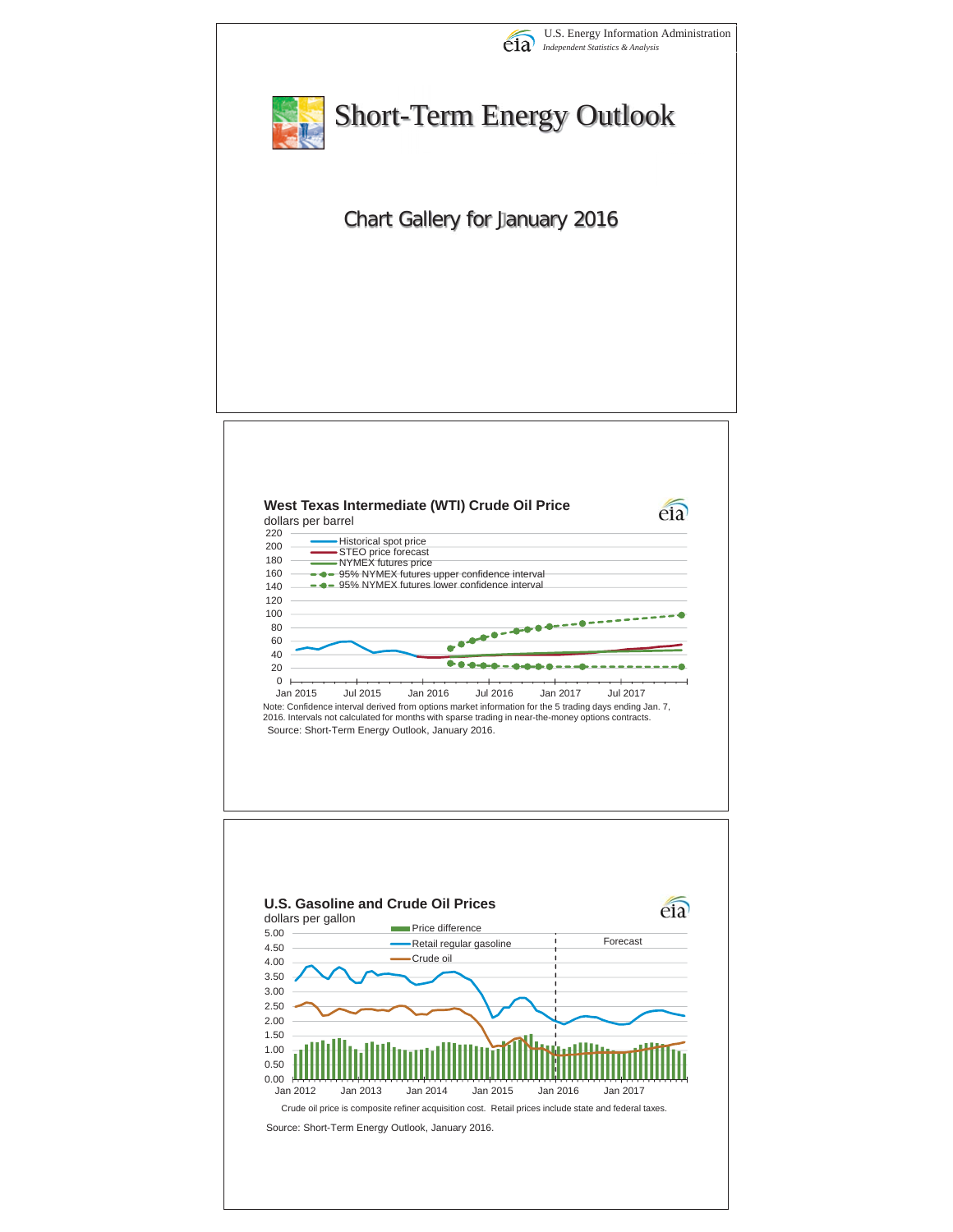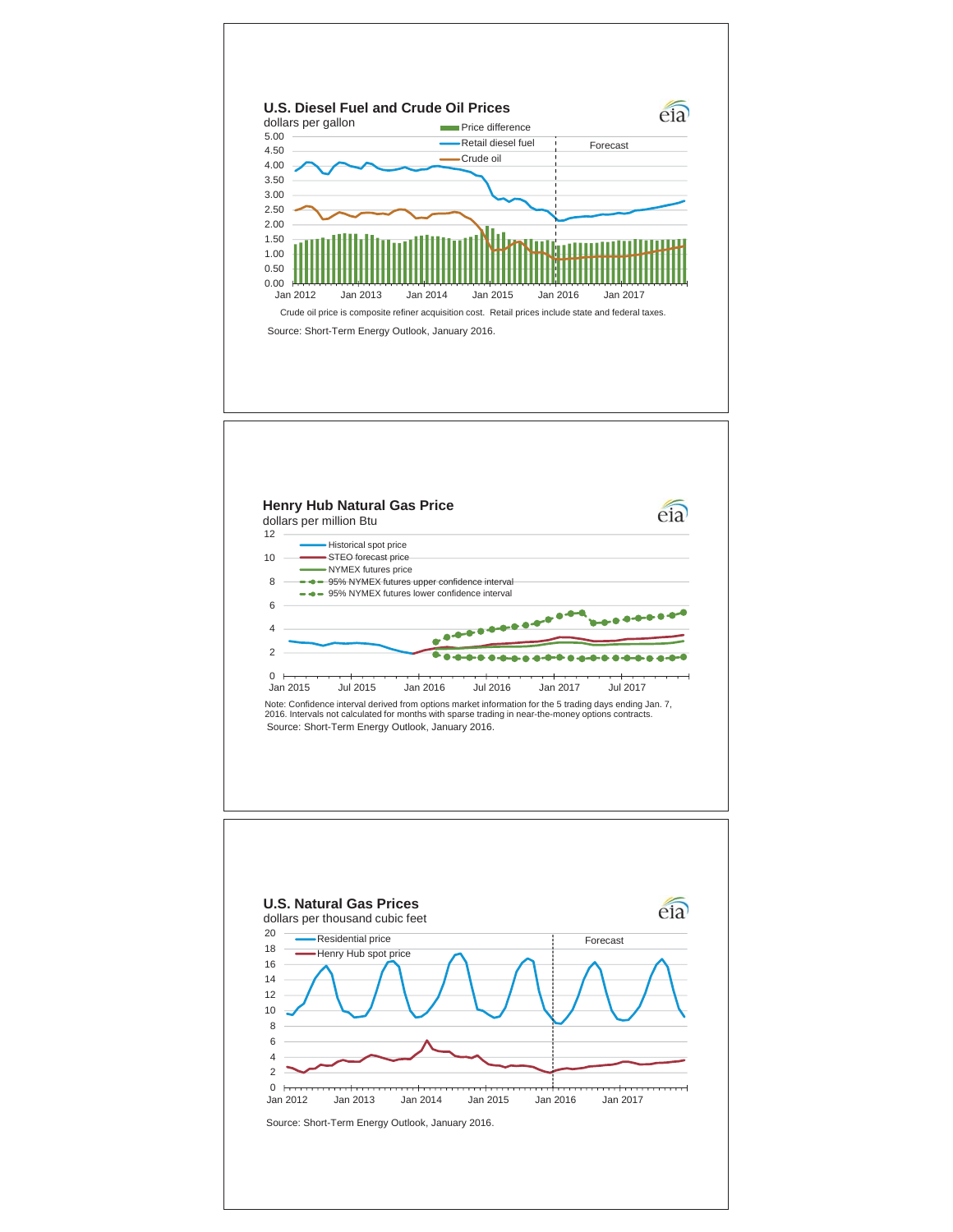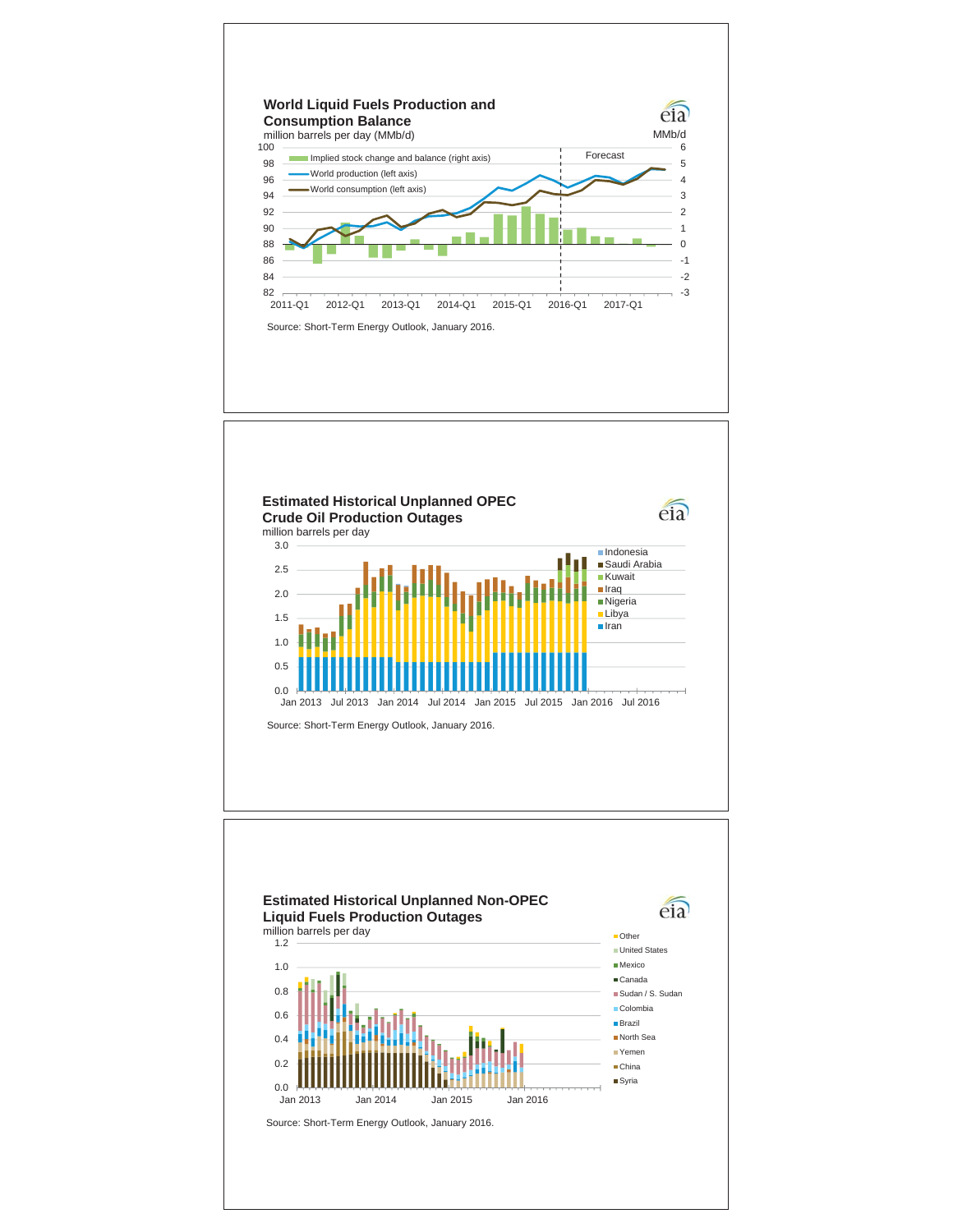



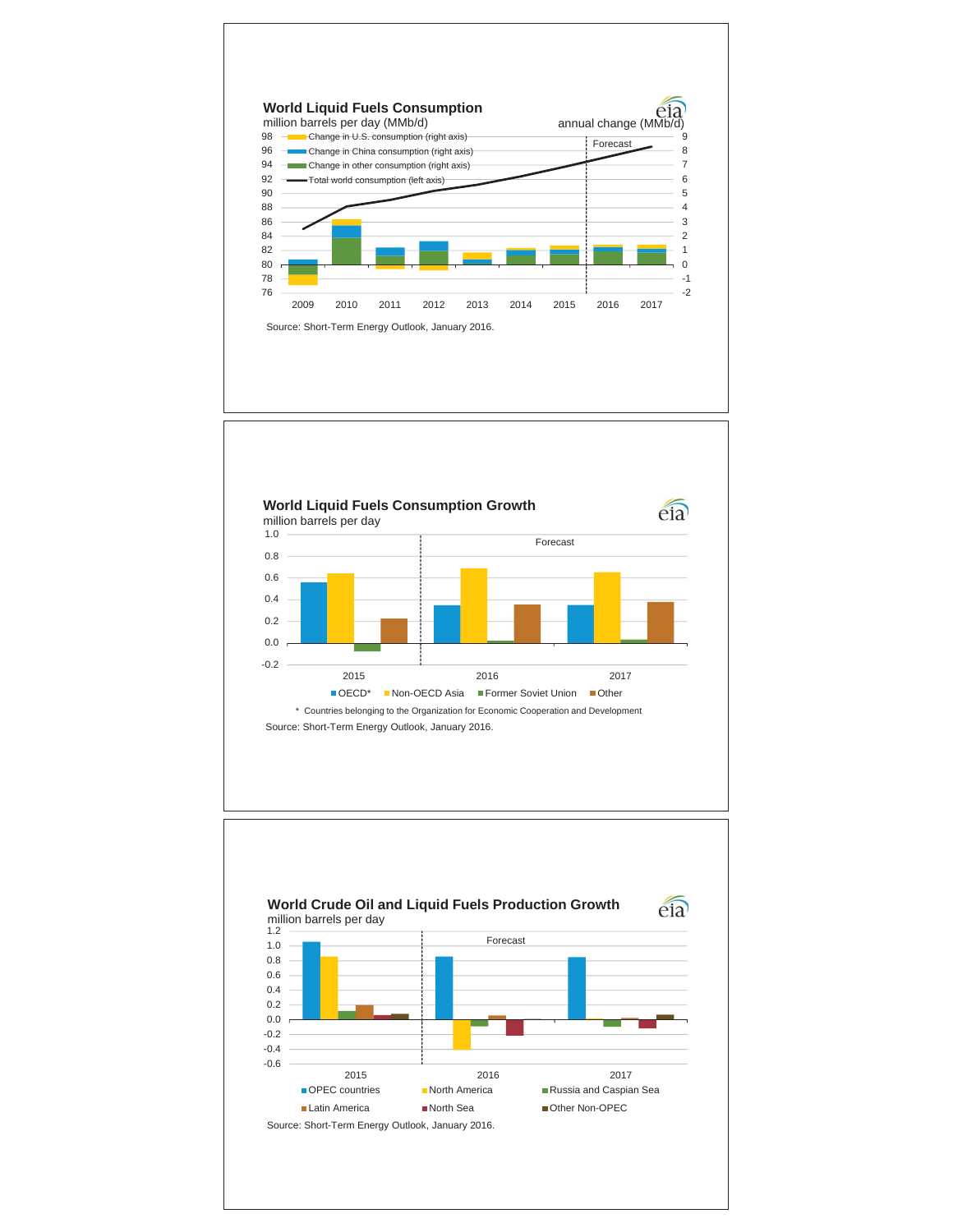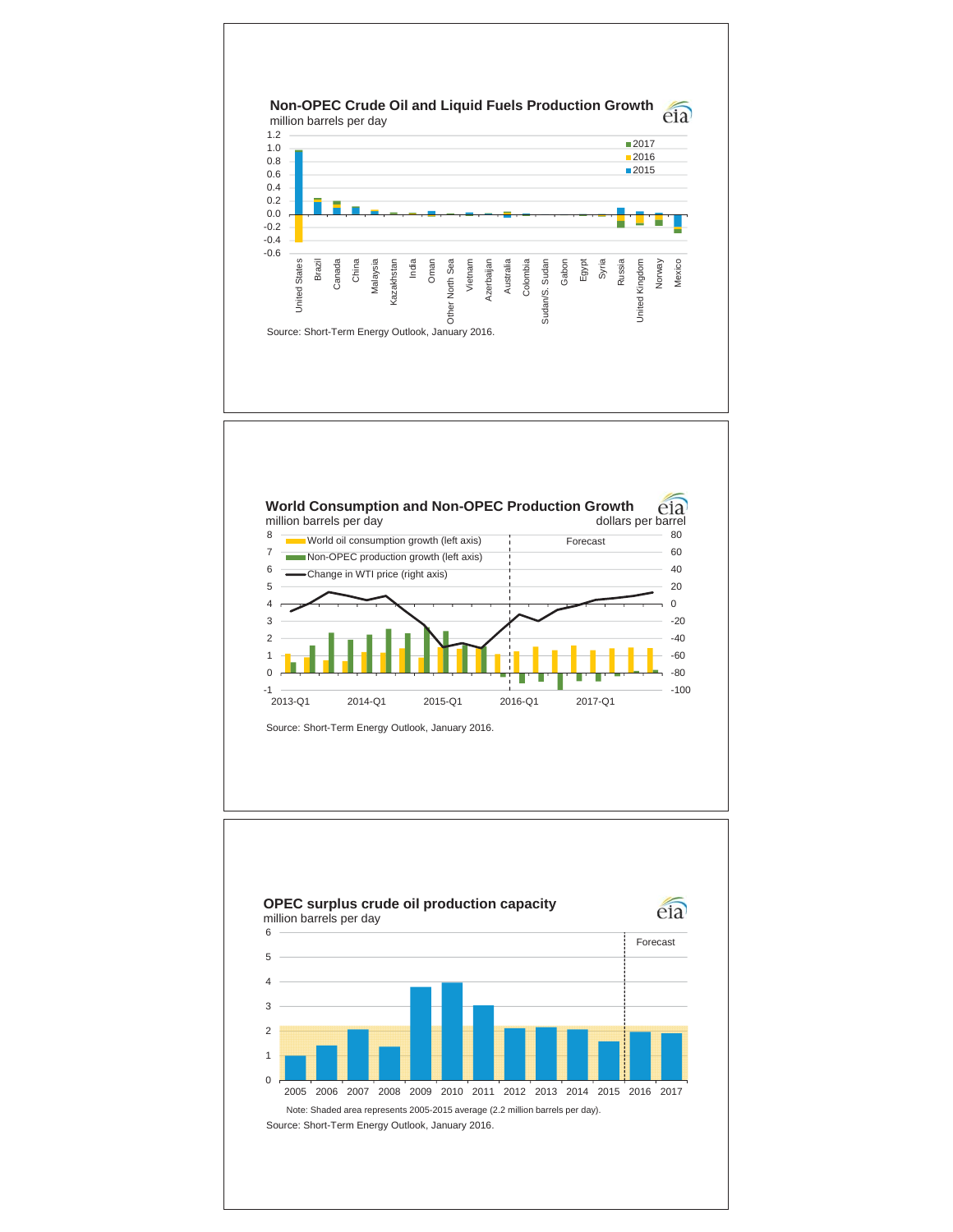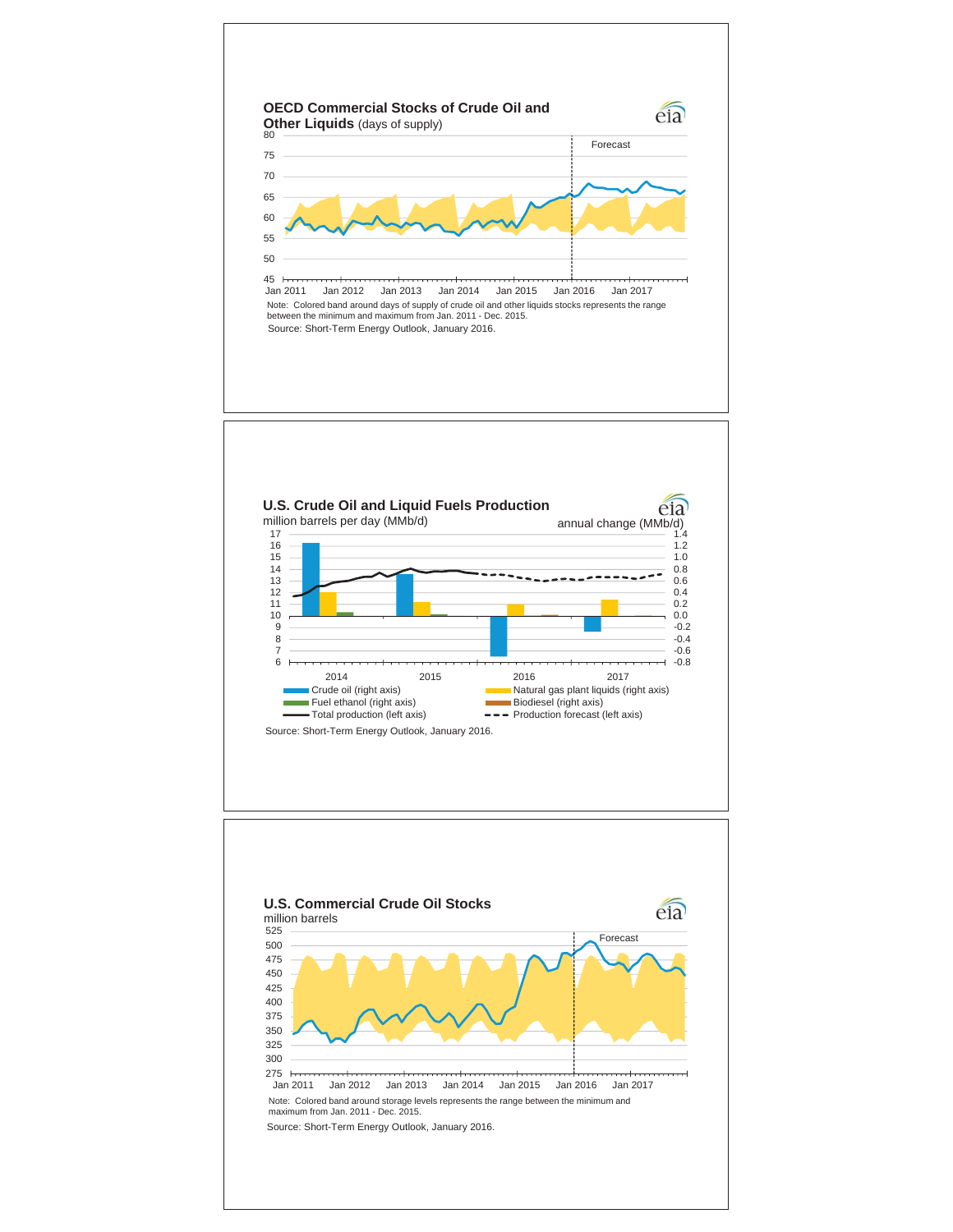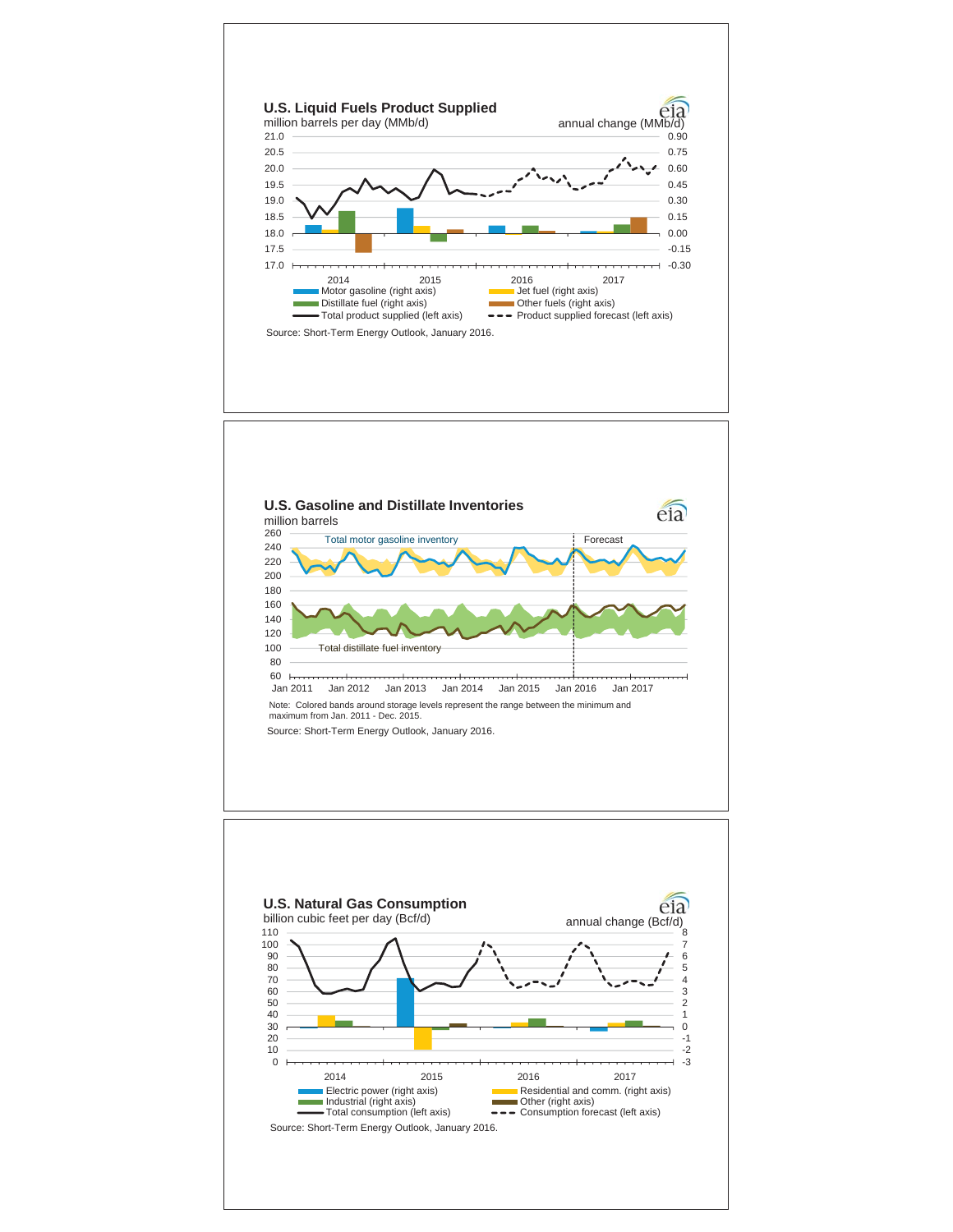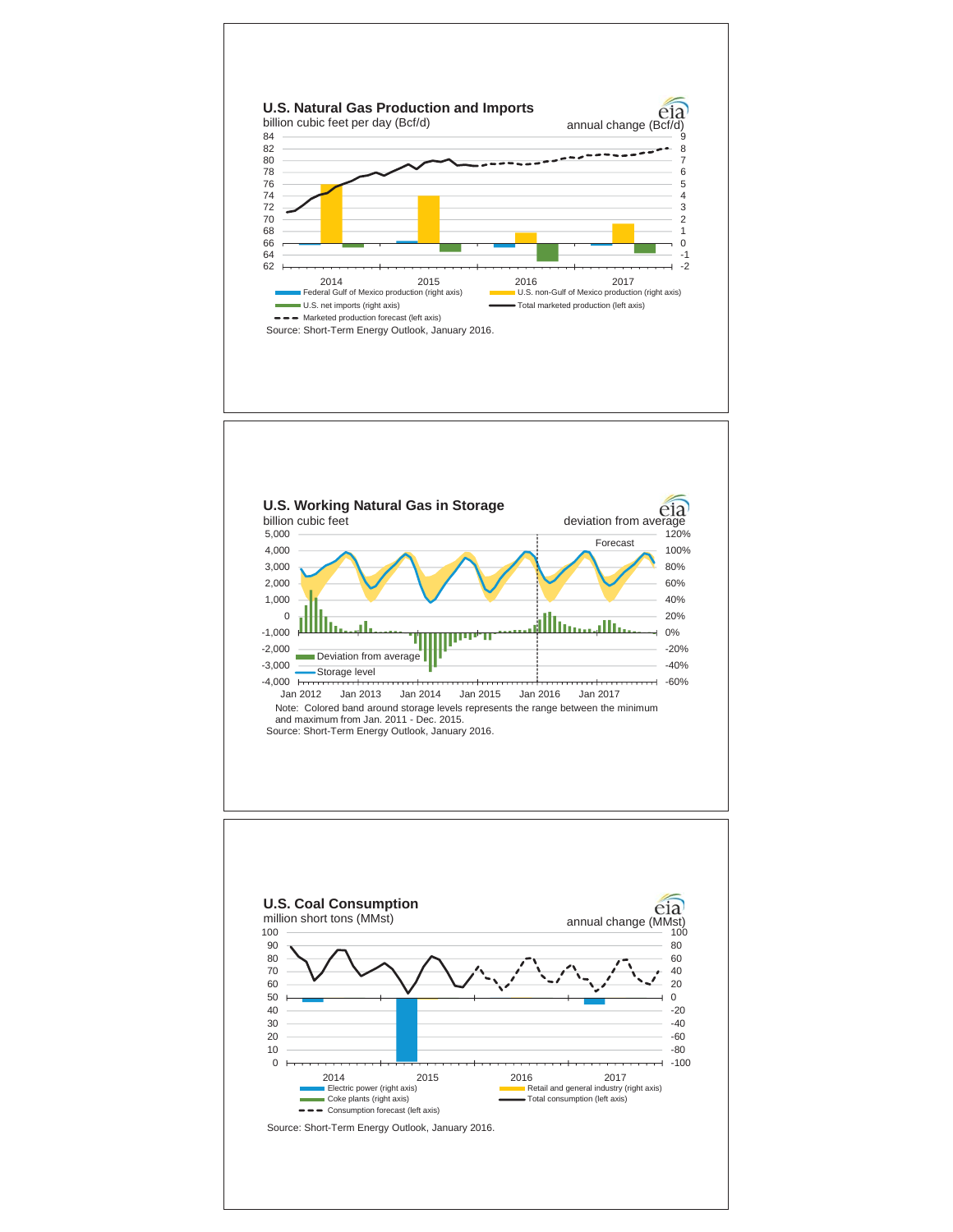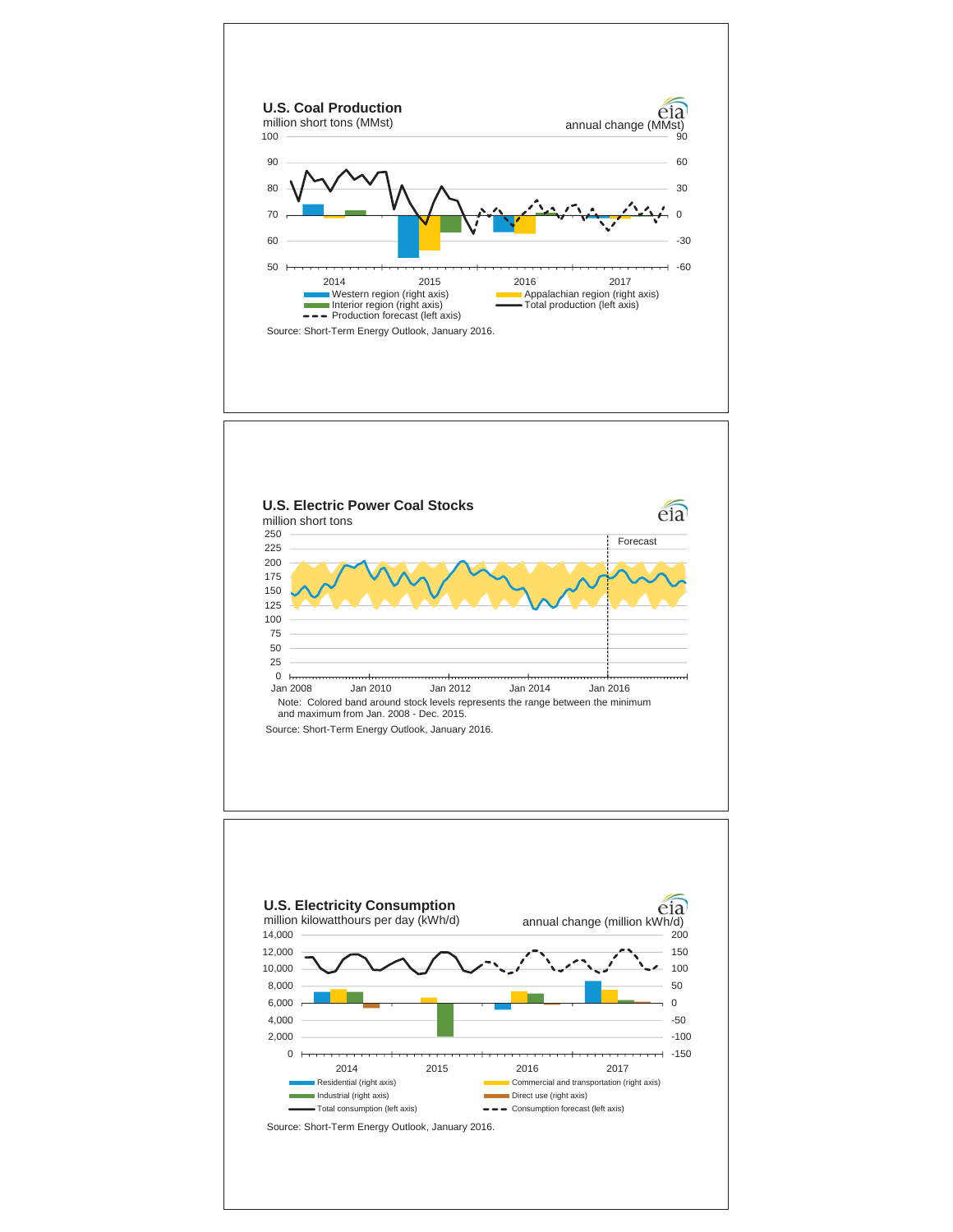

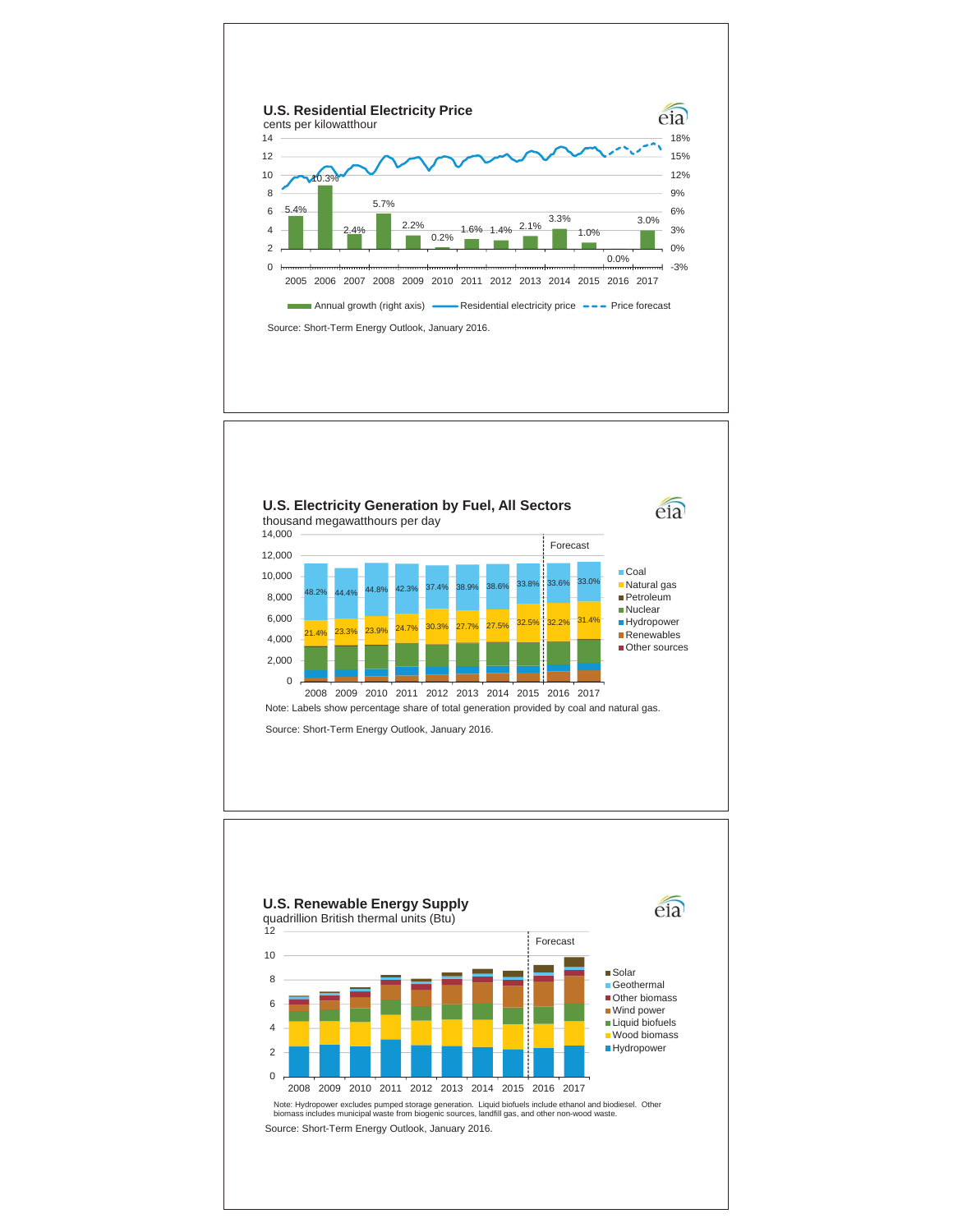



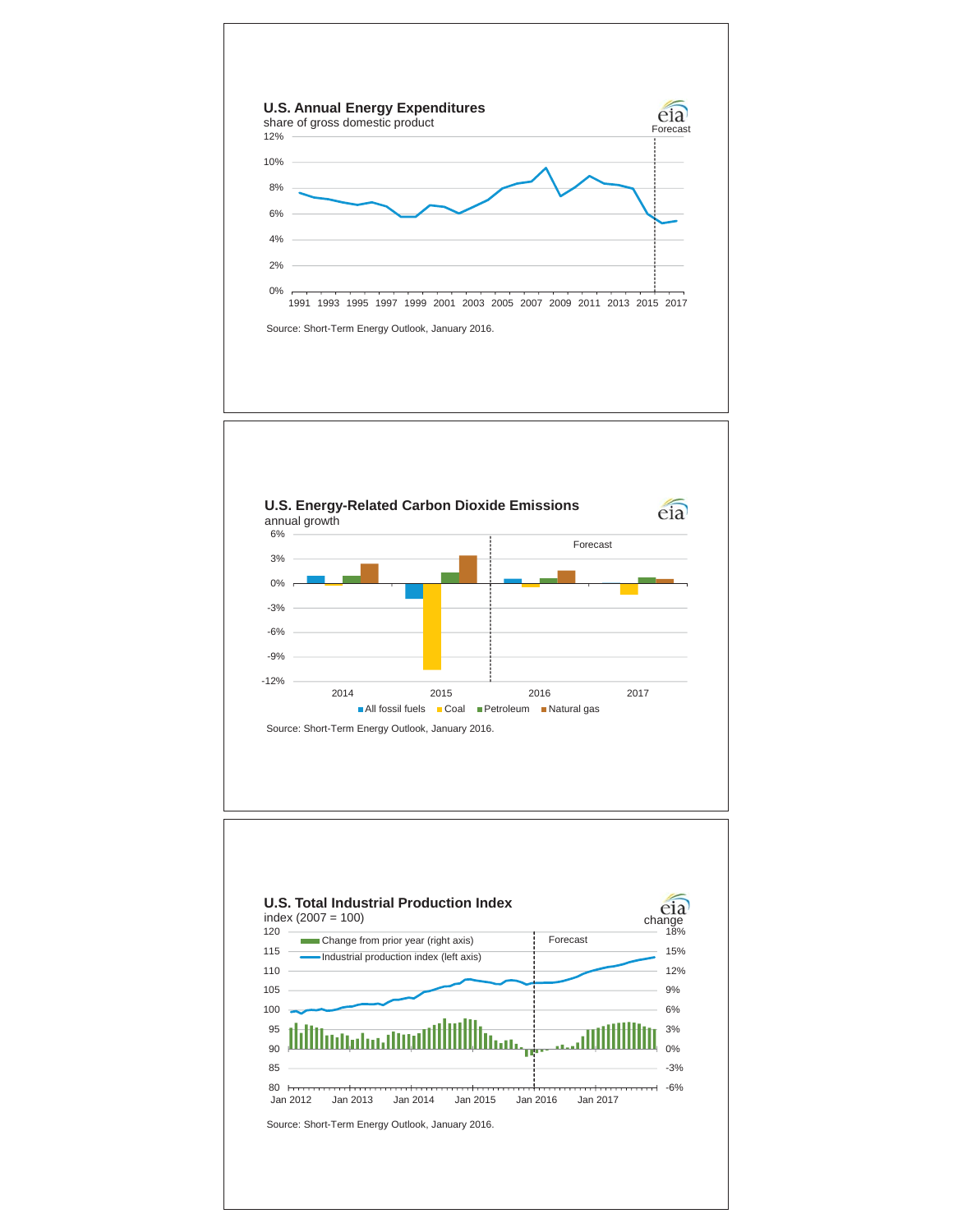



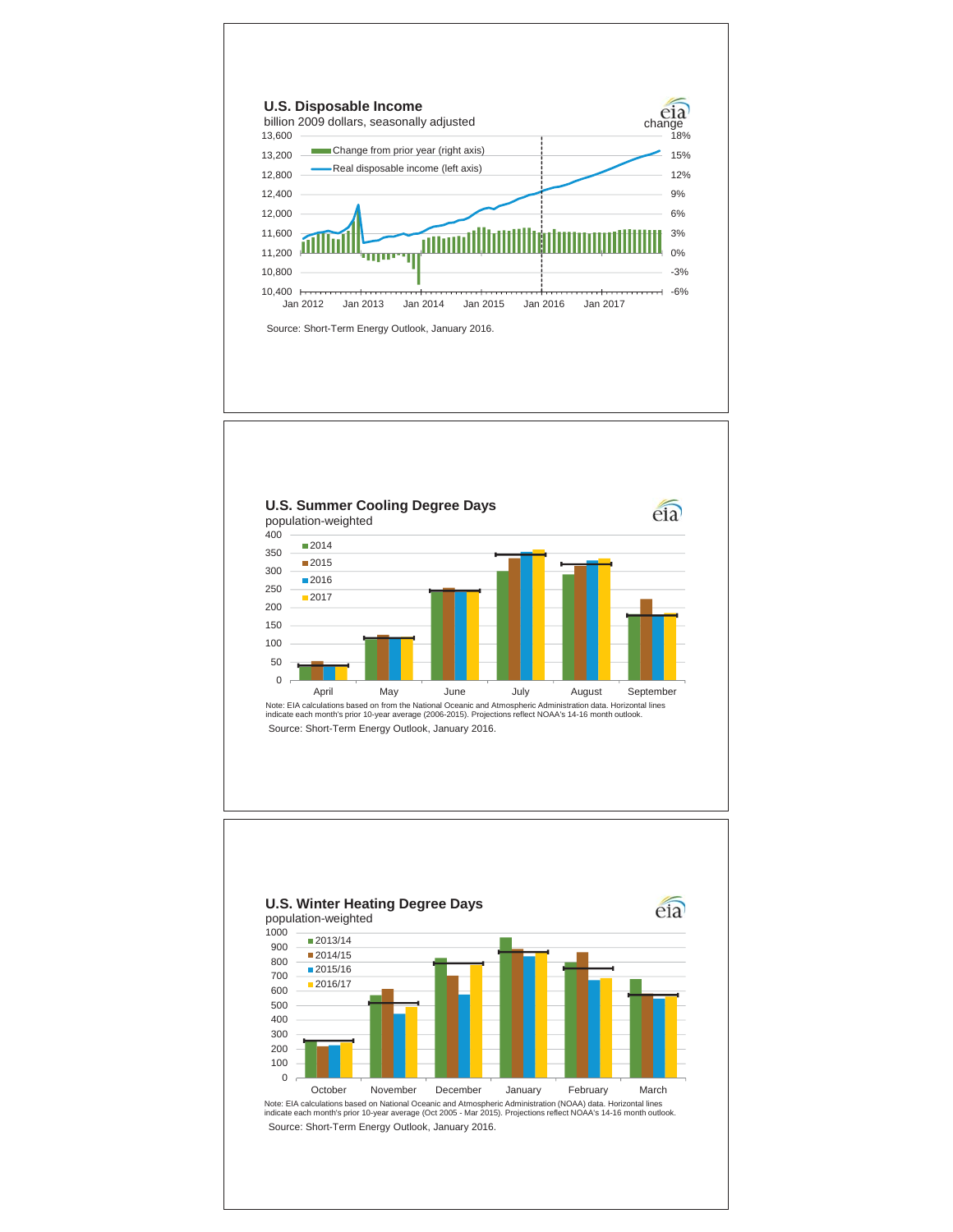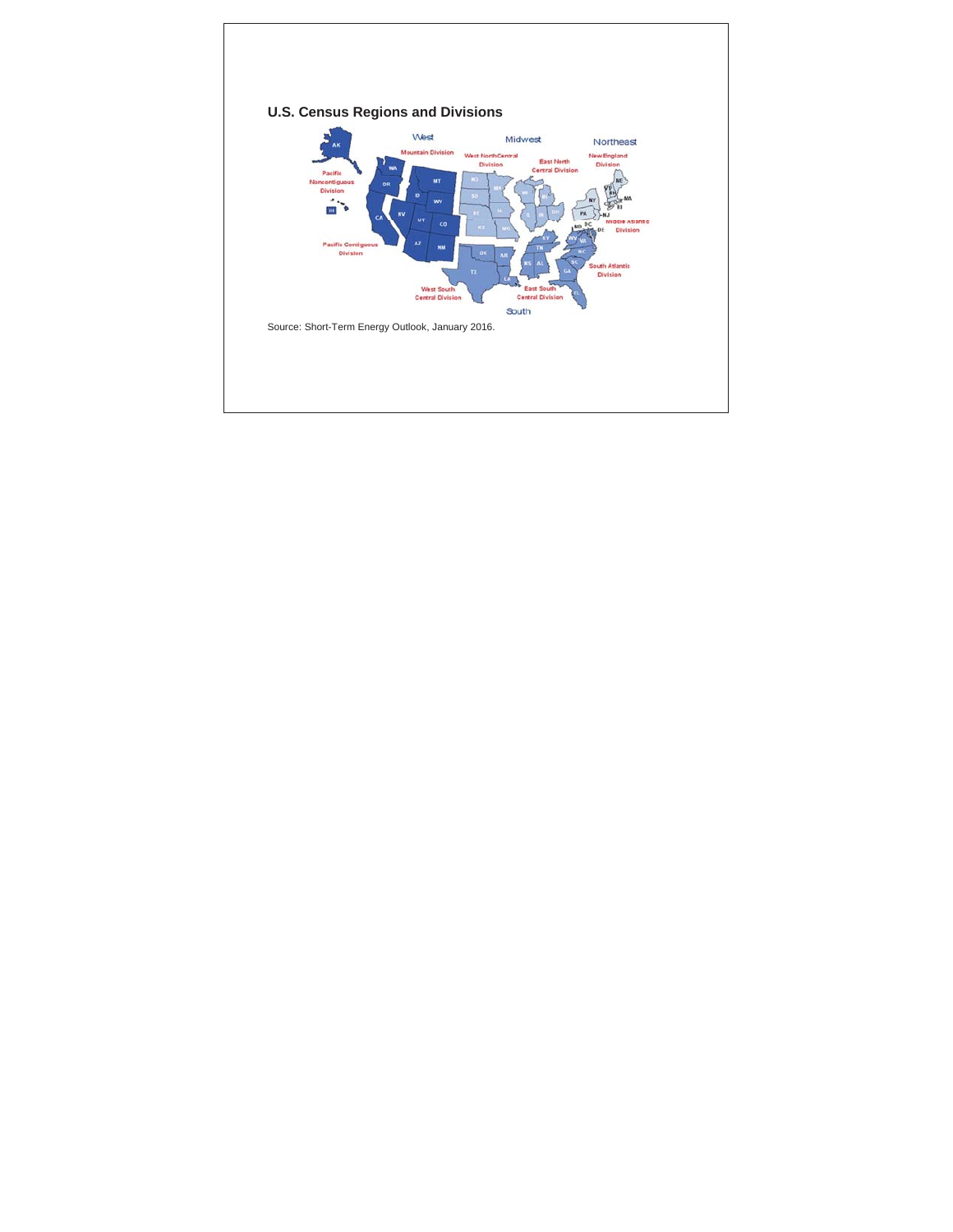**Table WF01. Average Consumer Prices and Expenditures for Heating Fuels During the Winter**

| U.S. Energy Information Administration       |       | Short-Term Energy Outlook - January 2016 |           |           |           |           |           |           |          |
|----------------------------------------------|-------|------------------------------------------|-----------|-----------|-----------|-----------|-----------|-----------|----------|
|                                              |       |                                          |           | Winter of |           |           |           |           | Forecast |
| <b>Fuel / Region</b>                         | 08-09 | 09-10                                    | $10 - 11$ | $11 - 12$ | $12 - 13$ | $13 - 14$ | $14 - 15$ | $15 - 16$ | % Change |
| <b>Natural Gas</b>                           |       |                                          |           |           |           |           |           |           |          |
| <b>Northeast</b>                             |       |                                          |           |           |           |           |           |           |          |
|                                              | 80.3  | 75.7                                     | 80.7      | 66.4      | 76.1      | 84.0      | 84.7      | 69.9      | $-17.5$  |
| <b>Consumption (Mcf**)</b><br>Price (\$/mcf) | 15.83 | 13.31                                    | 12.66     | 12.21     | 11.71     | 11.53     | 10.85     | 10.76     | $-0.9$   |
| Expenditures (\$)                            | 1,272 | 1,007                                    | 1,022     | 812       | 891       | 969       | 919       | 752       | $-18.2$  |
| <b>Midwest</b>                               |       |                                          |           |           |           |           |           |           |          |
| <b>Consumption (Mcf)</b>                     | 80.7  | 78.6                                     | 80.2      | 65.4      | 77.6      | 88.1      | 83.1      | 69.6      | $-16.3$  |
| Price (\$/mcf)                               | 11.47 | 9.44                                     | 9.23      | 8.99      | 8.36      | 8.69      | 8.55      | 7.75      | $-9.4$   |
| Expenditures (\$)                            | 926   | 742                                      | 740       | 587       | 648       | 766       | 711       | 539       | $-24.2$  |
| <b>South</b>                                 |       |                                          |           |           |           |           |           |           |          |
| <b>Consumption (Mcf)</b>                     | 47.3  | 53.3                                     | 49.3      | 40.9      | 46.5      | 52.1      | 50.5      | 42.6      | $-15.7$  |
| Price (\$/mcf)                               | 14.07 | 11.52                                    | 11.02     | 11.45     | 10.71     | 10.77     | 10.84     | 11.10     | 2.4      |
| Expenditures (\$)                            | 665   | 614                                      | 544       | 468       | 498       | 562       | 548       | 473       | $-13.6$  |
| <b>West</b>                                  |       |                                          |           |           |           |           |           |           |          |
| <b>Consumption (Mcf)</b>                     | 47.8  | 49.9                                     | 49.4      | 49.1      | 48.6      | 46.3      | 41.4      | 45.7      | 10.4     |
| Price (\$/mcf)                               | 10.86 | 9.91                                     | 9.67      | 9.35      | 9.13      | 9.96      | 10.67     | 9.06      | $-15.1$  |
| <b>Expenditures (\$)</b>                     | 519   | 494                                      | 478       | 459       | 443       | 462       | 441       | 414       | $-6.2$   |
| <b>U.S. Average</b>                          |       |                                          |           |           |           |           |           |           |          |
| <b>Consumption (Mcf)</b>                     | 64.2  | 64.4                                     | 65.0      | 55.7      | 62.5      | 68.0      | 64.8      | 57.1      | $-11.8$  |
| Price (\$/mcf)                               | 12.87 | 10.83                                    | 10.46     | 10.25     | 9.72      | 9.97      | 9.91      | 9.32      | $-6.0$   |
| Expenditures (\$)                            | 826   | 698                                      | 680       | 571       | 607       | 677       | 642       | 532       | $-17.1$  |
|                                              |       |                                          |           |           |           |           |           |           |          |
| <b>Heating Oil</b>                           |       |                                          |           |           |           |           |           |           |          |
| <b>U.S. Average</b>                          |       |                                          |           |           |           |           |           |           |          |
| <b>Consumption (gallons)</b>                 | 576.7 | 544.8                                    | 580.7     | 471.2     | 545.5     | 606.9     | 608.8     | 500.5     | $-17.8$  |
| Price (\$/gallon)                            | 2.65  | 2.85                                     | 3.38      | 3.73      | 3.87      | 3.88      | 3.04      | 2.17      | $-28.5$  |
| Expenditures (\$)                            | 1,530 | 1,552                                    | 1,966     | 1,757     | 2,113     | 2,352     | 1,851     | 1,088     | $-41.2$  |
|                                              |       |                                          |           |           |           |           |           |           |          |
| <b>Electricity</b>                           |       |                                          |           |           |           |           |           |           |          |
| <b>Northeast</b>                             |       |                                          |           |           |           |           |           |           |          |
| <b>Consumption (kWh***)</b>                  | 7,063 | 6,847                                    | 7,076     | 6,436     | 6,862     | 7,221     | 7,250     | 6,590     | $-9.1$   |
| Price (\$/kwh)                               | 0.152 | 0.152                                    | 0.154     | 0.154     | 0.152     | 0.163     | 0.168     | 0.169     | 0.6      |
| <b>Expenditures (\$)</b>                     | 1,071 | 1,039                                    | 1,091     | 993       | 1,046     | 1,177     | 1,221     | 1,116     | $-8.6$   |
| <b>Midwest</b>                               |       |                                          |           |           |           |           |           |           |          |
| <b>Consumption (kWh)</b>                     | 8,751 | 8,660                                    | 8,733     | 7,897     | 8,588     | 9,168     | 8,858     | 8,143     | $-8.1$   |
| Price (\$/kwh)                               | 0.097 | 0.099                                    | 0.105     | 0.111     | 0.112     | 0.112     | 0.118     | 0.119     | 1.3      |
| Expenditures (\$)                            | 851   | 856                                      | 914       | 875       | 958       | 1,031     | 1,043     | 971       | $-6.9$   |
| <b>South</b>                                 |       |                                          |           |           |           |           |           |           |          |
| <b>Consumption (kWh)</b>                     | 8,057 | 8,486                                    | 8,224     | 7,470     | 7,977     | 8,385     | 8,291     | 7,601     | $-8.3$   |
| Price (\$/kwh)                               | 0.109 | 0.103                                    | 0.104     | 0.107     | 0.107     | 0.109     | 0.111     | 0.109     | $-2.0$   |
| Expenditures (\$)                            | 878   | 873                                      | 856       | 798       | 851       | 914       | 920       | 827       | $-10.2$  |
| <b>West</b>                                  |       |                                          |           |           |           |           |           |           |          |
| <b>Consumption (kWh)</b>                     | 7,084 | 7,239                                    | 7,216     | 7,190     | 7,150     | 6,979     | 6,591     | 6,928     | 5.1      |
| Price (\$/kwh)                               | 0.107 | 0.110                                    | 0.112     | 0.115     | 0.119     | 0.123     | 0.126     | 0.131     | 3.6      |
| Expenditures (\$)                            | 755   | 799                                      | 809       | 825       | 848       | 860       | 833       | 907       | 8.9      |
| <b>U.S. Average</b>                          |       |                                          |           |           |           |           |           |           |          |
| <b>Consumption (kWh)</b>                     | 7,725 | 7,937                                    | 7,844     | 7,253     | 7,672     | 7,983     | 7,805     | 7,336     | $-6.0$   |
| Price (\$/kwh)                               | 0.112 | 0.110                                    | 0.113     | 0.116     | 0.117     | 0.120     | 0.123     | 0.123     | 0.1      |
| Expenditures (\$)                            | 866   | 873                                      | 884       | 843       | 895       | 956       | 960       | 904       | $-5.9$   |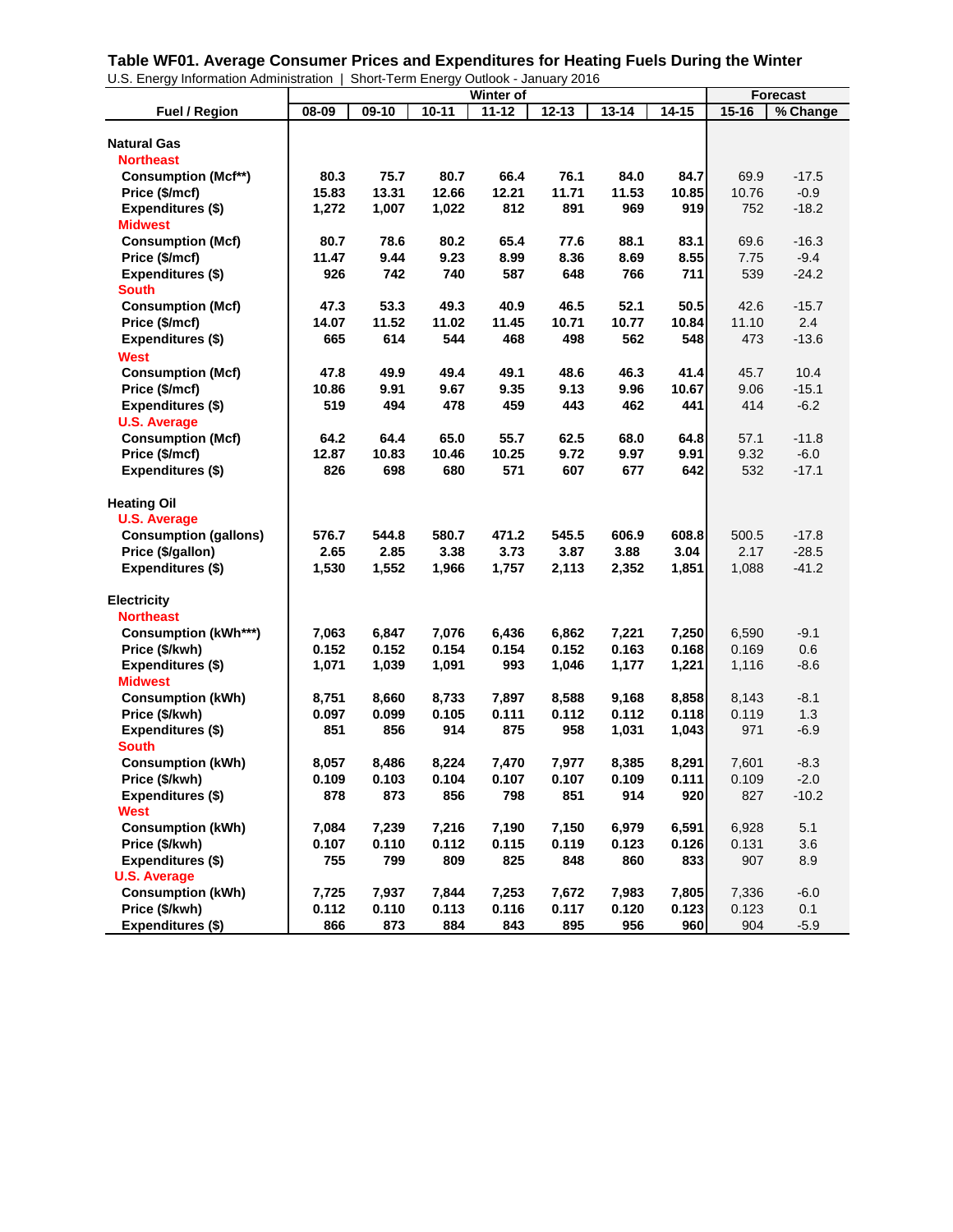**Table WF01. Average Consumer Prices and Expenditures for Heating Fuels During the Winter**

| U.S. Energy Information Administration                         |               |               |               |                  | Short-Term Energy Outlook - January 2016 |            |            |            |                 |
|----------------------------------------------------------------|---------------|---------------|---------------|------------------|------------------------------------------|------------|------------|------------|-----------------|
|                                                                |               |               |               | <b>Winter of</b> |                                          |            |            |            | <b>Forecast</b> |
| <b>Fuel / Region</b>                                           | 08-09         | 09-10         | $10 - 11$     | $11 - 12$        | $12 - 13$                                | $13 - 14$  | $14 - 15$  | $15 - 16$  | % Change        |
|                                                                |               |               |               |                  |                                          |            |            |            |                 |
| <b>Propane</b>                                                 |               |               |               |                  |                                          |            |            |            |                 |
| <b>Northeast</b>                                               |               |               |               |                  |                                          |            |            |            |                 |
| <b>Consumption (gallons)</b>                                   | 714.7         | 672.0         | 717.5         | 595.6            | 675.8                                    | 745.1      | 751.3      | 627.7      | $-16.5$         |
| Price* (\$/gallon)                                             | 2.84          | 2.98          | 3.24          | 3.34             | 3.00                                     | 3.56       | 3.00       | 2.73       | $-9.0$          |
| <b>Expenditures (\$)</b>                                       | 2,031         | 2,004         | 2,321         | 1,990            | 2,031                                    | 2,653      | 2,254      | 1,714      | $-24.0$         |
| <b>Midwest</b>                                                 |               |               |               |                  |                                          |            |            |            |                 |
| <b>Consumption (gallons)</b>                                   | 795.0         | 779.6         | 791.8         | 644.3            | 766.4                                    | 868.6      | 813.3      | 687.8      | $-15.4$         |
| Price* (\$/gallon)                                             | 2.11          | 1.99          | 2.11          | 2.23             | 1.74                                     | 2.61       | 1.91       | 1.56       | $-18.3$         |
| Expenditures (\$)                                              | 1,678         | 1,548         | 1,674         | 1,437            | 1,333                                    | 2,267      | 1,553      | 1,073      | $-30.9$         |
|                                                                |               |               |               |                  |                                          |            |            |            |                 |
| Number of households by primary space heating fuel (thousands) |               |               |               |                  |                                          |            |            |            |                 |
| <b>Northeast</b>                                               |               |               |               |                  |                                          |            |            |            |                 |
| <b>Natural gas</b>                                             | 10,889        | 10,992        | 11,118        | 11,236           | 11,345                                   | 11,484     | 11,612     | 11,681     | 0.6             |
| <b>Heating oil</b>                                             | 6,280         | 6,016         | 5,858         | 5,701            | 5,458                                    | 5,218      | 5,084      | 4,931      | $-3.0$          |
| Propane                                                        | 713           | 733           | 744           | 761              | 813                                      | 844        | 839        | 845        | 0.8             |
| <b>Electricity</b>                                             | 2,563         | 2,645         | 2,776         | 2,894            | 3,011                                    | 3,028      | 3,064      | 3,149      | 2.8             |
| Wood                                                           | 474           | 501           | 512           | 548              | 582                                      | 579        | 581        | 596        | 2.6             |
| <b>Other/None</b>                                              | 307           | 311           | 315           | 324              | 377                                      | 434        | 432        | 433        | 0.3             |
| <b>Midwest</b>                                                 |               |               |               |                  |                                          |            |            |            |                 |
| <b>Natural gas</b>                                             | 18,288        | 18,050        | 17,977        | 18,019           | 18,054                                   | 18,098     | 18,176     | 18,095     | $-0.4$          |
| <b>Heating oil</b>                                             | 491           | 451           | 419           | 393              | 360                                      | 337        | 316        | 291        | $-8.0$          |
| Propane                                                        | 2,131         | 2,098         | 2,073         | 2,037            | 2,063                                    | 2,096      | 2,056      | 2,012      | $-2.2$          |
| <b>Electricity</b>                                             | 4,570         | 4,715         | 4,922         | 5,119            | 5,333                                    | 5,430      | 5,516      | 5,710      | 3.5             |
| Wood                                                           | 584           | 616           | 618           | 631              | 640                                      | 630        | 630        | 635        | 0.8             |
| Other/None                                                     | 264           | 283           | 289           | 282              | 319                                      | 354        | 348        | 348        | 0.0             |
| <b>South</b>                                                   |               |               |               |                  |                                          |            |            |            |                 |
| <b>Natural gas</b>                                             | 13,958        | 13,731        | 13,657        | 13,636           | 13,681                                   | 13,775     | 13,897     | 13,881     | $-0.1$          |
| <b>Heating oil</b>                                             | 956           | 906           | 853           | 790              | 738                                      | 700        | 662        | 614        | $-7.3$          |
|                                                                |               |               |               |                  |                                          |            |            |            |                 |
| Propane                                                        | 2,220         | 2,165         | 2,098         | 2,024            | 1,982                                    | 1,946      | 1,887      | 1,802      | $-4.5$          |
| <b>Electricity</b>                                             | 25,258<br>593 | 25,791<br>586 | 26,555<br>599 | 27,283           | 27,857                                   | 28,203     | 28,655     | 29,225     | 2.0<br>2.4      |
| Wood                                                           | 314           | 314           | 309           | 609<br>304       | 612<br>367                               | 611<br>420 | 612<br>395 | 627<br>387 |                 |
| Other/None                                                     |               |               |               |                  |                                          |            |            |            | $-2.0$          |
| West                                                           |               |               |               |                  |                                          |            |            |            |                 |
| <b>Natural gas</b>                                             | 15,027        | 14,939        | 15,020        | 15,021           | 15,008                                   | 15,043     | 15,198     | 15,251     | 0.3             |
| <b>Heating oil</b>                                             | 294           | 289           | 279           | 261              | 247                                      | 234        | 226        | 219        | $-3.3$          |
| Propane                                                        | 936           | 940           | 914           | 885              | 909                                      | 931        | 900        | 879        | $-2.3$          |
| <b>Electricity</b>                                             | 7,768         | 7,877         | 8,126         | 8,439            | 8,671                                    | 8,745      | 8,905      | 9,180      | 3.1             |
| Wood                                                           | 703           | 721           | 725           | 736              | 728                                      | 741        | 759        | 757        | $-0.3$          |
| Other/None                                                     | 837           | 850           | 850           | 829              | 903                                      | 1,023      | 1,018      | 985        | $-3.2$          |
| <b>U.S. Totals</b>                                             |               |               |               |                  |                                          |            |            |            |                 |
| <b>Natural gas</b>                                             | 58,162        | 57,713        | 57,771        | 57,912           | 58,088                                   | 58,400     | 58,882     | 58,908     | 0.0             |
| <b>Heating oil</b>                                             | 8,021         | 7,662         | 7,408         | 7,145            | 6,803                                    | 6,489      | 6,288      | 6,054      | $-3.7$          |
| Propane                                                        | 5,999         | 5,936         | 5,829         | 5,707            | 5,766                                    | 5,816      | 5,682      | 5,538      | $-2.5$          |
| <b>Electricity</b>                                             | 40,159        | 41,029        | 42,380        | 43,734           | 44,872                                   | 45,405     | 46,139     | 47,264     | 2.4             |
| Wood                                                           | 2,353         | 2,424         | 2,454         | 2,524            | 2,563                                    | 2,561      | 2,583      | 2,616      | 1.3             |
| <b>Other/None</b>                                              | 1,723         | 1,758         | 1,763         | 1,739            | 1,965                                    | 2,231      | 2,192      | 2,153      | $-1.8$          |
| <b>Heating degree days</b>                                     |               |               |               |                  |                                          |            |            |            |                 |
| <b>Northeast</b>                                               | 5,313         | 4,933         | 5,337         | 4,217            | 4,964                                    | 5,593      | 5,646      | 4,494      | $-20.4$         |
| <b>Midwest</b>                                                 | 5,810         | 5,639         | 5,773         | 4,484            | 5,544                                    | 6,451      | 6,004      | 4,854      | $-19.2$         |
| <b>South</b>                                                   | 2,493         | 2,870         | 2,632         | 2,023            | 2,430                                    | 2,787      | 2,697      | 2,135      | $-20.8$         |
| West                                                           | 3,116         | 3,285         | 3,258         | 3,229            | 3,181                                    | 2,987      | 2,563      | 2,935      | 14.5            |
| U.S. Average                                                   | 3,869         | 3,937         | 3,939         | 3,224            | 3,721                                    | 4,109      | 3,883      | 3,310      | $-14.8$         |
|                                                                |               |               |               |                  |                                          |            |            |            |                 |

Note: Winter covers the period October 1 through March 31. Fuel prices are nominal prices. Fuel consumption per household is based only on households that use that fuel as the primary space-heating fuel. Included in fuel consumption is consumption for water heating, appliances, and lighting (electricity). Per-household consumption based on an average of EIA 2005 and 2009 Residential Energy Consumption Surveys corrected for actual and projected heating degree days. Number of households using heating oil includes kerosene.

\* Prices exclude taxes

\*\* thousand cubic feet

\*\*\* kilowatthour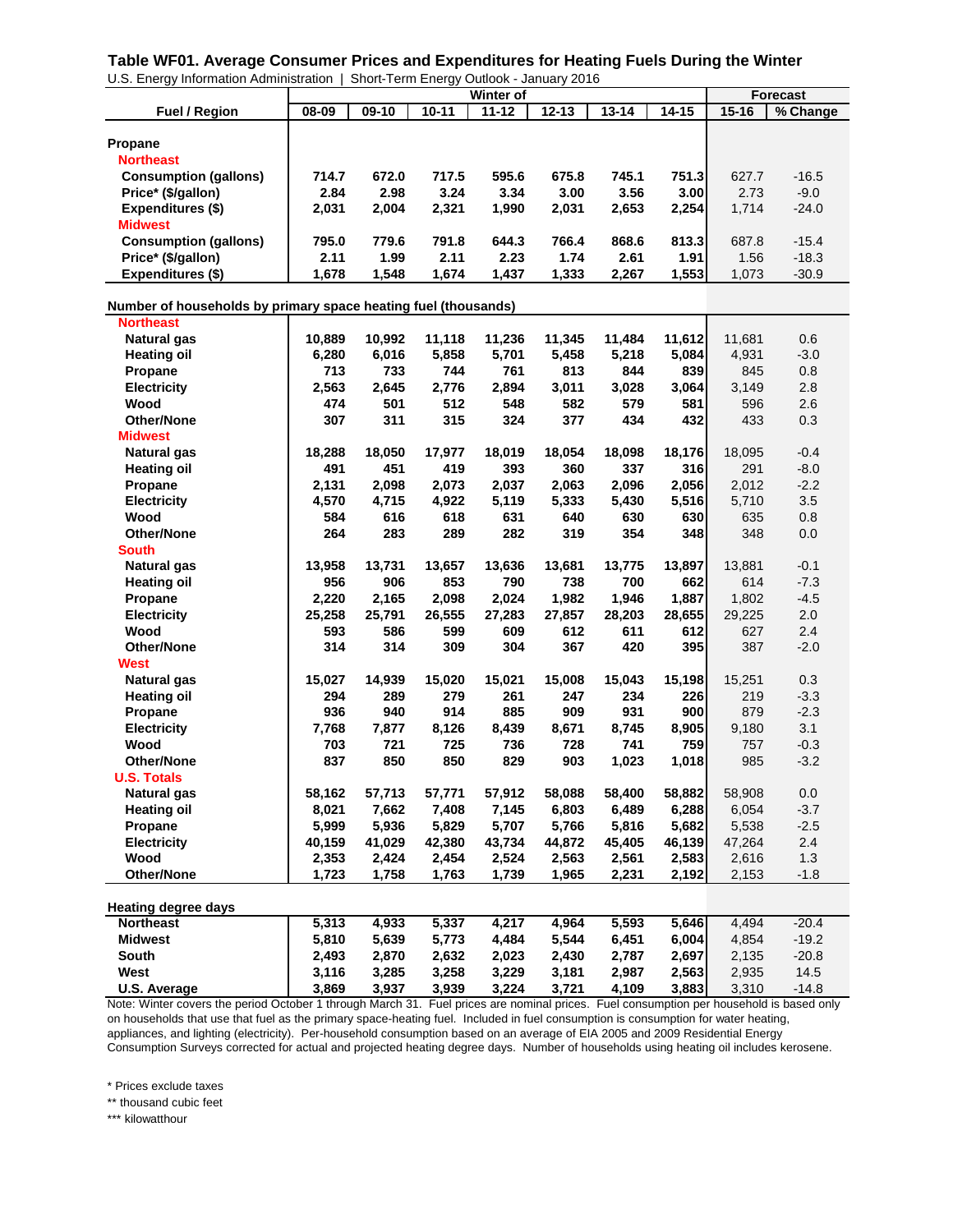### **Table 1. U.S. Energy Markets Summary**

 $H$  Torm Energy Qutlook - January 2016

| 0.3. Ellergy information Administration                                     |        | Short-Term Energy Outlook - January 2010 |        |        |        |        |        |        |        |        |        |        |        |        |        |
|-----------------------------------------------------------------------------|--------|------------------------------------------|--------|--------|--------|--------|--------|--------|--------|--------|--------|--------|--------|--------|--------|
|                                                                             |        | 2015                                     |        |        |        | 2016   |        |        |        | 2017   |        |        |        | Year   |        |
| <b>Energy Supply</b>                                                        | 1st    | 2nd                                      | 3rd    | 4th    | 1st    | 2nd    | 3rd    | 4th    | 1st    | 2nd    | 3rd    | 4th    | 2015   | 2016   | 2017   |
| Crude Oil Production (a)                                                    |        |                                          |        |        |        |        |        |        |        |        |        |        |        |        |        |
| (million barrels per day)                                                   | 9.49   | 9.50                                     | 9.43   | 9.30   | 9.11   | 8.86   | 8.48   | 8.49   | 8.52   | 8.48   | 8.34   | 8.52   | 9.43   | 8.73   | 8.46   |
| Dry Natural Gas Production                                                  |        |                                          |        |        |        |        |        |        |        |        |        |        |        |        |        |
| (billion cubic feet per day)                                                | 73.67  | 74.50                                    | 75.26  | 74.36  | 74.50  | 74.65  | 74.75  | 75.39  | 75.82  | 76.02  | 76.14  | 76.84  | 74.45  | 74.82  | 76.21  |
| <b>Coal Production</b>                                                      |        |                                          |        |        |        |        |        |        |        |        |        |        |        |        |        |
| (million short tons)                                                        | 240    | 211                                      | 232    | 207    | 215    | 205    | 219    | 214    | 214    | 200    | 216    | 213    | 890    | 852    | 843    |
| <b>Energy Consumption</b>                                                   |        |                                          |        |        |        |        |        |        |        |        |        |        |        |        |        |
| <b>Liquid Fuels</b>                                                         |        |                                          |        |        |        |        |        |        |        |        |        |        |        |        |        |
|                                                                             | 19.29  | 19.25                                    | 19.68  | 19.27  | 19.19  | 19.42  | 19.81  | 19.71  | 19.41  | 19.68  | 20.12  | 20.01  | 19.37  | 19.53  | 19.81  |
| <b>Natural Gas</b>                                                          |        |                                          |        |        |        |        |        |        |        |        |        |        |        |        |        |
| (billion cubic feet per day)                                                | 96.67  | 64.09                                    | 66.07  | 75.34  | 94.30  | 65.87  | 67.05  | 79.15  | 94.14  | 66.47  | 67.88  | 80.61  | 75.46  | 76.57  | 77.21  |
| Coal (b)                                                                    |        |                                          |        |        |        |        |        |        |        |        |        |        |        |        |        |
|                                                                             | 212    | 189                                      | 231    | 183    | 203    | 187    | 228    | 196    | 205    | 183    | 224    | 193    | 816    | 815    | 804    |
| Electricity                                                                 |        |                                          |        |        |        |        |        |        |        |        |        |        |        |        |        |
| (billion kilowatt hours per day)                                            | 10.74  | 10.04                                    | 11.79  | 9.88   | 10.52  | 10.14  | 11.90  | 10.06  | 10.68  | 10.23  | 12.00  | 10.17  | 10.61  | 10.66  | 10.78  |
| Renewables (c)                                                              |        |                                          |        |        |        |        |        |        |        |        |        |        |        |        |        |
|                                                                             | 2.43   | 2.43                                     | 2.34   | 2.31   | 2.43   | 2.65   | 2.50   | 2.47   | 2.60   | 2.86   | 2.65   | 2.58   | 9.51   | 10.06  | 10.69  |
| <b>Total Energy Consumption (d)</b>                                         |        |                                          |        |        |        |        |        |        |        |        |        | 24.90  |        |        |        |
|                                                                             | 26.38  | 23.01                                    | 24.49  | 23.77  | 25.72  | 23.00  | 24.38  | 24.61  | 25.83  | 23.30  | 24.65  |        | 97.65  | 97.71  | 98.68  |
| <b>Energy Prices</b>                                                        |        |                                          |        |        |        |        |        |        |        |        |        |        |        |        |        |
| Crude Oil West Texas Intermediate Spot                                      |        |                                          |        |        |        |        |        |        |        |        |        |        |        |        |        |
|                                                                             | 48.48  | 57.85                                    | 46.55  | 41.94  | 36.36  | 38.02  | 39.69  | 40.00  | 41.03  | 44.72  | 49.00  | 53.29  | 48.67  | 38.54  | 47.00  |
| Natural Gas Henry Hub Spot<br>(dollars per million Btu)                     | 2.90   | 2.75                                     | 2.76   | 2.12   | 2.37   | 2.47   | 2.78   | 2.98   | 3.27   | 3.00   | 3.20   | 3.41   | 2.63   | 2.65   | 3.22   |
|                                                                             |        |                                          |        |        |        |        |        |        |        |        |        |        |        |        |        |
| Coal<br>(dollars per million Btu)                                           | 2.27   | 2.25                                     | 2.22   | 2.18   | 2.18   | 2.21   | 2.21   | 2.17   | 2.17   | 2.22   | 2.23   | 2.19   | 2.23   | 2.19   | 2.20   |
| <b>Macroeconomic</b>                                                        |        |                                          |        |        |        |        |        |        |        |        |        |        |        |        |        |
|                                                                             |        |                                          |        |        |        |        |        |        |        |        |        |        |        |        |        |
| <b>Real Gross Domestic Product</b><br>(billion chained 2009 dollars - SAAR) | 16,177 | 16.334                                   | 16,418 | 16,483 | 16,595 | 16,707 | 16,849 | 17,009 | 17,141 | 17,288 | 17,419 | 17,521 | 16,353 | 16,790 | 17,342 |
| Percent change from prior year                                              | 2.9    | 2.7                                      | 2.2    | 2.1    | 2.6    | 2.3    | 2.6    | 3.2    | 3.3    | 3.5    | 3.4    | 3.0    | 2.5    | 2.7    | 3.3    |
| <b>GDP Implicit Price Deflator</b>                                          |        |                                          |        |        |        |        |        |        |        |        |        |        |        |        |        |
|                                                                             | 109.1  |                                          |        | 110.5  | 111.2  | 111.7  | 112.2  | 112.7  | 113.4  |        | 114.3  | 114.9  | 100    |        | 114.1  |
| Percent change from prior year                                              | 1.0    | 1.0                                      | 0.9    | 1.3    | 1.9    | 1.9    | 1.9    | 2.0    | 2.0    | 1.9    | 1.9    | 2.0    | 1.1    | 1.9    | 2.0    |
| Real Disposable Personal Income                                             |        |                                          |        |        |        |        |        |        |        |        |        |        |        |        |        |
| (billion chained 2009 dollars - SAAR)                                       | 12,115 | 12,194                                   | 12,312 | 12,417 | 12,520 | 12,593 | 12,704 | 12,806 | 12,923 | 13,049 | 13,164 | 13,260 | 12,259 | 12,656 | 13,099 |
| Percent change from prior year                                              | 3.6    | 3.5                                      | 3.8    | 3.5    | 3.3    | 3.3    | 3.2    | 3.1    | 3.2    | 3.6    | 3.6    | 3.6    | 3.6    | 3.2    | 3.5    |
| Manufacturing Production Index<br>(Index, 2012=100)                         | 105.5  | 105.8                                    | 106.7  | 107.0  | 106.9  | 106.9  | 107.9  | 109.8  | 110.9  | 111.6  | 112.7  | 113.5  | 106.2  | 107.9  | 112.2  |
| Percent change from prior year                                              | 3.5    | 2.3                                      | 2.0    | 1.3    | 1.3    | 1.0    | 1.1    | 2.6    | 3.8    | 4.3    | 4.4    | 3.4    | 2.3    | 1.5    | 4.0    |
| Weather                                                                     |        |                                          |        |        |        |        |        |        |        |        |        |        |        |        |        |
| U.S. Heating Degree-Days                                                    | 2,343  | 443                                      | 49     | 1,247  | 2,063  | 453    | 69     | 1,516  | 2,121  | 477    | 76     | 1,550  | 4,082  | 4,101  | 4,223  |
| U.S. Cooling Degree-Days                                                    | 46     | 434                                      | 876    | 130    | 39     | 399    | 866    | 98     | 40     | 404    | 882    | 100    | 1,486  | 1,402  | 1,426  |
|                                                                             |        |                                          |        |        |        |        |        |        |        |        |        |        |        |        |        |

- = no data available

Prices are not adjusted for inflation.

(a) Includes lease condensate.

(b) Total consumption includes Independent Power Producer (IPP) consumption.

(c) Renewable energy includes minor components of non-marketed renewable energy that is neither bought nor sold, either directly or indirectly, as inputs to marketed energy.

EIA does not estimate or project end-use consumption of non-marketed renewable energy.

(d) The conversion from physical units to Btu is calculated using a subset of conversion factors used in the calculations of gross energy consumption in EIA's Monthly Energy Review Consequently, the historical data may not precisely match those published in the MER or the Annual Energy Review (AER).

**Notes:** The approximate break between historical and forecast values is shown with historical data printed in bold; estimates and forecasts in italics.

**Historical data:** Latest data available from Energy Information Administration databases supporting the following reports: *Petroleum Supply Monthly* , DOE/EIA-0109;

*Petroleum Supply Annual* , DOE/EIA-0340/2; *Weekly Petroleum Status Report* , DOE/EIA-0208; *Petroleum Marketing Monthly* , DOE/EIA-0380; *Natural Gas Monthly* , DOE/EIA-0130; *Electric Power Monthly* , DOE/EIA-0226; *Quarterly Coal Report* , DOE/EIA-0121; and *International Petroleum Monthly* , DOE/EIA-0520.

Minor discrepancies with published historical data are due to independent rounding.

**Projections:** EIA Regional Short-Term Energy Model. Macroeconomic projections are based on Global Insight Model of the U.S. Economy.

Weather projections from National Oceanic and Atmospheric Administration.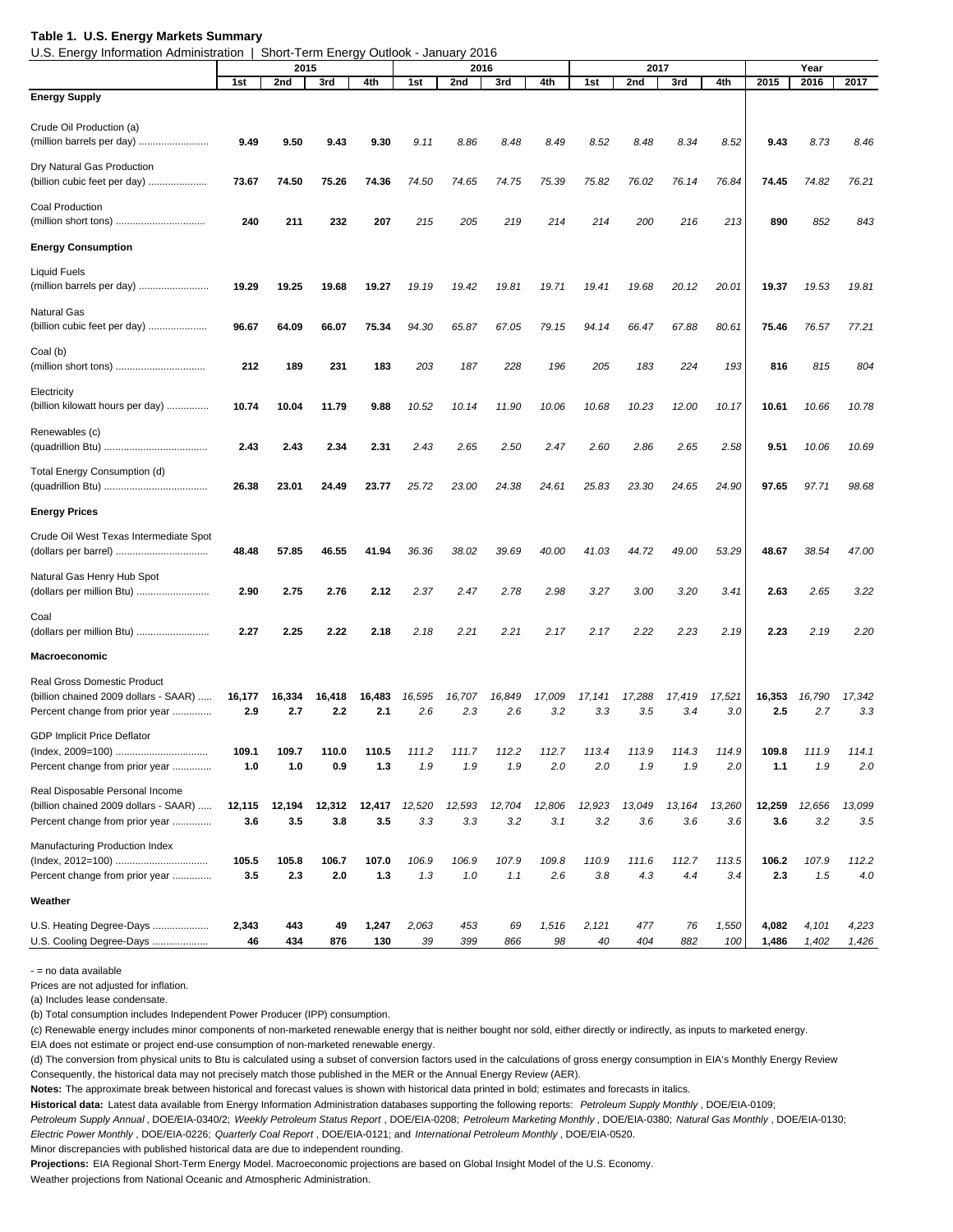#### **Table 2. Energy Prices**

U.S. Energy Information Administration | Short-Term Energy Outlook - January 2016

|                                                       |       | 2015  |       |       |       | 2016  |       |       |       | 2017  |       |       |       | Year  |       |
|-------------------------------------------------------|-------|-------|-------|-------|-------|-------|-------|-------|-------|-------|-------|-------|-------|-------|-------|
|                                                       | 1st   | 2nd   | 3rd   | 4th   | 1st   | 2nd   | 3rd   | 4th   | 1st   | 2nd   | 3rd   | 4th   | 2015  | 2016  | 2017  |
| Crude Oil (dollars per barrel)                        |       |       |       |       |       |       |       |       |       |       |       |       |       |       |       |
|                                                       | 48.48 | 57.85 | 46.55 | 41.94 | 36.36 | 38.02 | 39.69 | 40.00 | 41.03 | 44.72 | 49.00 | 53.29 | 48.67 | 38.54 | 47.00 |
|                                                       | 53.91 | 61.65 | 50.43 | 43.53 | 36.36 | 40.02 | 41.69 | 42.34 | 44.03 | 47.72 | 52.00 | 56.29 | 52.32 | 40.15 | 50.00 |
|                                                       | 46.40 | 56.12 | 45.59 | 37.95 | 32.85 | 34.50 | 36.17 | 36.50 | 37.51 | 41.17 | 45.49 | 49.84 | 46.41 | 35.09 | 43.61 |
|                                                       | 47.98 | 57.47 | 47.70 | 40.82 | 35.34 | 37.01 | 38.66 | 39.00 | 40.01 | 43.69 | 47.98 | 52.36 | 48.52 | 37.53 | 46.11 |
| U.S. Liquid Fuels (cents per gallon)                  |       |       |       |       |       |       |       |       |       |       |       |       |       |       |       |
| <b>Refiner Prices for Resale</b>                      |       |       |       |       |       |       |       |       |       |       |       |       |       |       |       |
|                                                       | 159   | 201   | 184   | 144   | 121   | 141   | 139   | 122   | 127   | 157   | 162   | 148   | 172   | 131   | 149   |
|                                                       | 176   | 189   | 161   | 141   | 121   | 131   | 138   | 142   | 146   | 154   | 167   | 179   | 167   | 133   | 162   |
|                                                       | 178   | 180   | 151   | 126   | 117   | 123   | 130   | 139   | 143   | 145   | 158   | 175   | 156   | 127   | 156   |
| <b>Refiner Prices to End Users</b>                    |       |       |       |       |       |       |       |       |       |       |       |       |       |       |       |
|                                                       | 172   | 186   | 156   | 135   | 119   | 126   | 132   | 137   | 141   | 149   | 161   | 173   | 162   | 128   | 156   |
|                                                       | 137   | 154   | 123   | 106   | 92    | 91    | 96    | 98    | 101   | 106   | 117   | 128   | 128   | 94    | 113   |
| <b>Retail Prices Including Taxes</b>                  |       |       |       |       |       |       |       |       |       |       |       |       |       |       |       |
|                                                       | 227   | 267   | 260   | 216   | 195   | 213   | 211   | 194   | 196   | 228   | 235   | 222   | 243   | 203   | 221   |
|                                                       | 236   | 275   | 269   | 226   | 204   | 222   | 220   | 203   | 205   | 237   | 244   | 231   | 252   | 212   | 230   |
|                                                       | 292   | 285   | 263   | 244   | 217   | 228   | 232   | 237   | 243   | 253   | 263   | 276   | 271   | 229   | 259   |
|                                                       | 288   | 276   | 247   | 224   | 213   | 212   | 213   | 223   | 235   | 234   | 242   | 258   | 265   | 216   | 243   |
| <b>Natural Gas</b>                                    |       |       |       |       |       |       |       |       |       |       |       |       |       |       |       |
| Henry Hub Spot (dollars per thousand cubic feet)      | 2.99  | 2.83  | 2.84  | 2.18  | 2.44  | 2.55  | 2.86  | 3.07  | 3.37  | 3.09  | 3.30  | 3.51  | 2.71  | 2.73  | 3.32  |
|                                                       | 2.90  | 2.75  | 2.76  | 2.12  | 2.37  | 2.47  | 2.78  | 2.98  | 3.27  | 3.00  | 3.20  | 3.41  | 2.63  | 2.65  | 3.22  |
| U.S. End-Use Prices (dollars per thousand cubic feet) |       |       |       |       |       |       |       |       |       |       |       |       |       |       |       |
|                                                       | 4.57  | 3.68  | 3.65  | 3.44  | 3.57  | 3.36  | 3.74  | 4.16  | 4.55  | 3.97  | 4.21  | 4.62  | 3.85  | 3.72  | 4.35  |
|                                                       | 7.94  | 8.13  | 8.41  | 7.43  | 7.24  | 7.65  | 8.40  | 7.78  | 7.95  | 8.34  | 8.92  | 8.25  | 7.89  | 7.59  | 8.21  |
|                                                       | 9.30  | 11.96 | 16.46 | 10.16 | 8.59  | 11.39 | 15.69 | 9.82  | 9.02  | 11.83 | 16.09 | 10.08 | 10.37 | 9.85  | 10.23 |
| <b>U.S. Electricity</b>                               |       |       |       |       |       |       |       |       |       |       |       |       |       |       |       |
| Power Generation Fuel Costs (dollars per million Btu) |       |       |       |       |       |       |       |       |       |       |       |       |       |       |       |
|                                                       | 2.27  | 2.25  | 2.22  | 2.18  | 2.18  | 2.21  | 2.21  | 2.17  | 2.17  | 2.22  | 2.23  | 2.19  | 2.23  | 2.19  | 2.20  |
|                                                       | 4.09  | 3.11  | 3.09  | 2.99  | 3.52  | 3.25  | 3.36  | 4.07  | 4.43  | 3.74  | 3.74  | 4.45  | 3.29  | 3.53  | 4.05  |
|                                                       | 10.82 | 11.64 | 10.48 | 8.97  | 7.86  | 8.41  | 8.44  | 8.48  | 8.58  | 9.63  | 9.87  | 10.37 | 10.56 | 8.29  | 9.59  |
|                                                       | 15.61 | 15.16 | 13.18 | 11.63 | 10.74 | 11.40 | 11.84 | 12.61 | 13.00 | 13.43 | 14.20 | 15.43 | 14.49 | 11.59 | 13.95 |
| End-Use Prices (cents per kilowatthour)               |       |       |       |       |       |       |       |       |       |       |       |       |       |       |       |
|                                                       | 6.78  | 6.81  | 7.31  | 6.66  | 6.75  | 6.80  | 7.33  | 6.74  | 6.87  | 6.88  | 7.42  | 6.83  | 6.90  | 6.91  | 7.01  |
|                                                       | 10.47 | 10.53 | 10.95 | 10.52 | 10.61 | 10.70 | 11.15 | 10.76 | 10.86 | 10.93 | 11.38 | 11.00 | 10.63 | 10.82 | 11.05 |
|                                                       | 12.23 | 12.85 | 12.99 | 12.50 | 12.16 | 12.70 | 13.00 | 12.68 | 12.48 | 13.14 | 13.40 | 13.04 | 12.65 | 12.65 | 13.02 |

- = no data available

Prices are not adjusted for inflation.

(a) Average for all sulfur contents.

(b) Average self-service cash price.

(c) Includes fuel oils No. 4, No. 5, No. 6, and topped crude.

**Notes:** The approximate break between historical and forecast values is shown with historical data printed in bold; estimates and forecasts in italics.

Prices exclude taxes unless otherwise noted.

**Historical data**: Latest data available from Energy Information Administration databases supporting the following reports: *Petroleum Marketing Monthly* , DOE/EIA-0380;

*Weekly Petroleum Status Report* , DOE/EIA-0208; *Natural Gas Monthly* , DOE/EIA-0130; *Electric Power Monthly* , DOE/EIA-0226; and *Monthly Energy Review* , DOE/EIA-0035.

WTI and Brent crude oils, and Henry Hub natural gas spot prices from Reuter's News Service (http://www.reuters.com).

Minor discrepancies with published historical data are due to independent rounding.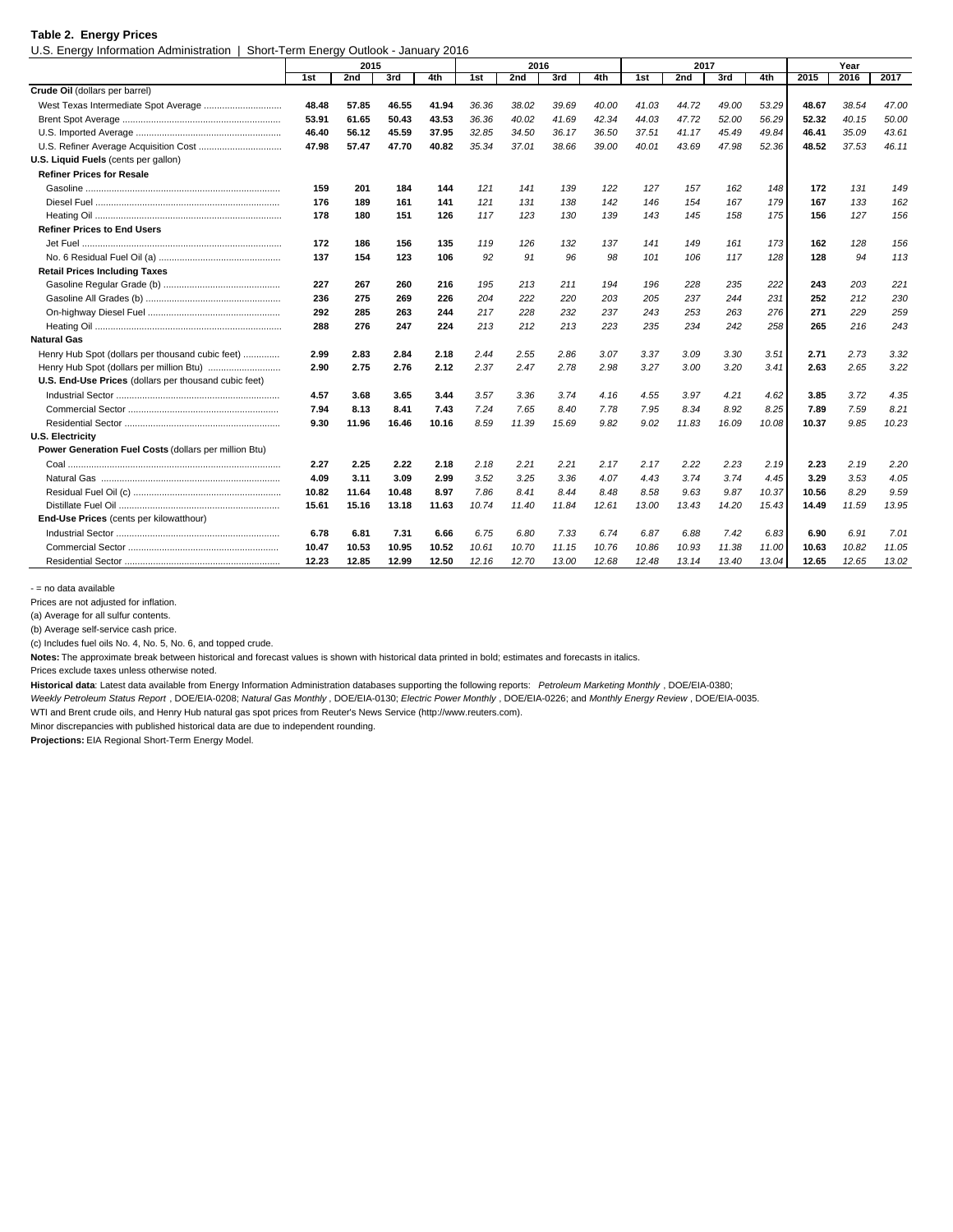U.S. Energy Information Administration | Short-Term Energy Outlook - January 2016

| 2015<br>2016<br>2017<br>2nd<br>3rd<br>4th<br>2nd<br>3rd<br>4th<br>2nd<br>3rd<br>4th<br>1st<br>1st<br>1st<br>26.65<br>26.48<br>26.79<br>26.59<br>26.30<br>26.05<br>25.80<br>25.98<br>25.88<br>25.88<br>25.91<br>26.16<br>26.63<br>26.03<br>25.96<br>U.S. (50 States)<br>15.05<br>14.82<br>14.83<br>15.03<br>14.60<br>14.63<br>14.81<br>15.10<br>15.14<br>14.69<br>14.40<br>14.48<br>14.45<br>14.64<br>14.59<br>4.69<br>4.22<br>4.55<br>4.52<br>4.50<br>4.50<br>4.58<br>4.60<br>4.58<br>4.55<br>4.62<br>4.64<br>4.50<br>4.55<br>4.60<br>2.68<br>2.62<br>2.63<br>2.62<br>2.53<br>2.58<br>2.60<br>2.59<br>2.57<br>2.55<br>2.54<br>2.53<br>2.51<br>2.63<br>2.59<br>3.00<br>2.92<br>2.84<br>2.83<br>2.63<br>3.10<br>2.72<br>2.69<br>2.77<br>2.75<br>2.59<br>2.60<br>2.60<br>2.97<br>2.75<br>1.47<br>1.47<br>1.55<br>1.57<br>1.54<br>1.53<br>1.53<br>1.54<br>1.55<br>1.55<br>1.56<br>1.58<br>1.58<br>1.51<br>1.54<br>68.04<br>69.73<br>70.36<br>69.65<br>71.14<br>69.09<br>69.90<br>70.73<br>69.11<br>69.81<br>69.36<br>68.77<br>70.73<br>70.66<br>71.45<br>40.01<br>37.53<br>38.24<br>38.75<br>38.67<br>38.50<br>38.94<br>39.66<br>39.52<br>39.44<br>39.90<br>40.38<br>40.32<br>38.30<br>39.16<br>Crude Oil Portion<br>30.98<br>32.03<br>32.23<br>32.94<br>31.65<br>32.16<br>32.72<br>31.67<br>31.90<br>31.60<br>31.97<br>32.62<br>32.43<br>32.65<br>33.05<br>6.55<br>7.29<br>6.57<br>6.72<br>6.77<br>6.90<br>6.97<br>7.04<br>7.10<br>7.21<br>7.25<br>7.32<br>7.38<br>6.65<br>7.00<br>13.81<br>14.09<br>14.01<br>14.01<br>13.93<br>13.88<br>13.90<br>13.93<br>13.95<br>13.79<br>13.81<br>13.82<br>13.83<br>14.01<br>13.92<br>4.66<br>4.73<br>4.72<br>4.69<br>4.70<br>4.70<br>4.72<br>4.67<br>4.70<br>4.71<br>4.71<br>4.69<br>4.72<br>4.73<br>4.73<br>Other Non-OECD<br>11.76<br>12.52<br>12.19<br>12.13<br>12.33<br>12.07<br>11.72<br>12.18<br>12.43<br>12.17<br>11.73<br>12.23<br>12.26<br>12.07<br>12.13<br>Total World Supply<br>95.71<br>95.93<br>96.69<br>94.69<br>95.58<br>96.60<br>95.95<br>95.07<br>95.78<br>96.53<br>96.33<br>95.52<br>96.54<br>97.36<br>97.30<br>Non-OPEC Supply<br>57.16<br>57.34<br>57.85<br>57.29<br>56.98<br>57.41<br>56.57<br>56.84<br>56.87<br>56.81<br>56.08<br>56.64<br>56.98<br>56.77<br>56.68<br>Consumption (million barrels per day) (d)<br>46.62<br>45.36<br>46.51<br>46.65<br>46.83<br>45.80<br>46.73<br>47.17<br>47.12<br>46.15<br>47.12<br>47.55<br>46.28<br>46.63<br>46.99<br>U.S. (50 States)<br>19.29<br>19.25<br>19.27<br>19.42<br>19.81<br>19.71<br>20.12<br>19.37<br>19.53<br>19.81<br>19.68<br>19.19<br>19.41<br>19.68<br>20.01<br>0.37<br>0.37<br>0.42<br>U.S. Territories<br>0.37<br>0.37<br>0.40<br>0.40<br>0.40<br>0.40<br>0.42<br>0.42<br>0.42<br>0.42<br>0.37<br>0.40<br>2.36<br>2.27<br>2.43<br>2.41<br>2.38<br>2.32<br>2.43<br>2.41<br>2.38<br>2.32<br>2.43<br>2.41<br>2.37<br>2.38<br>2.38<br>13.89<br>13.78<br>13.53<br>13.43<br>13.91<br>13.86<br>13.74<br>13.47<br>13.92<br>13.87<br>13.76<br>13.50<br>13.95<br>13.68<br>13.75<br>4.80<br>4.23<br>4.14<br>4.11<br>3.92<br>3.91<br>4.28<br>4.58<br>3.85<br>3.88<br>4.25<br>4.54<br>3.82<br>3.85<br>4.22<br>6.26<br>6.13<br>6.21<br>6.45<br>6.54<br>6.34<br>6.29<br>6.53<br>6.60<br>6.40<br>6.34<br>6.59<br>6.26<br>6.42<br>6.48<br>46.27<br>47.85<br>48.19<br>47.63<br>47.31<br>48.93<br>49.28<br>48.70<br>48.34<br>50.01<br>50.37<br>49.77<br>47.49<br>48.56<br>49.63<br>4.71<br>4.65<br>4.92<br>4.90<br>4.73<br>4.66<br>4.93<br>4.92<br>4.75<br>4.68<br>4.96<br>4.94<br>4.80<br>4.81<br>4.83<br>0.71<br>0.73<br>0.74<br>0.72<br>0.74<br>0.74<br>0.72<br>0.73<br>0.75<br>0.75<br>0.73<br>0.74<br>0.76<br>0.76<br>0.73<br>10.77<br>11.36<br>11.32<br>11.27<br>11.08<br>11.69<br>11.59<br>11.37<br>11.99<br>11.94<br>11.89<br>11.18<br>11.50<br>11.80<br>11.64<br>12.11<br>12.33<br>12.19<br>12.49<br>12.71<br>12.23<br>12.57<br>12.92<br>12.13<br>12.50<br>12.85<br>11.87<br>12.56<br>12.84<br>13.07<br>Other Non-OECD<br>17.96<br>18.79<br>19.35<br>18.53<br>18.30<br>19.15<br>19.73<br>18.89<br>18.65<br>19.53<br>20.14<br>19.26<br>18.66<br>19.02<br>19.40<br>Total World Consumption<br>92.89<br>93.21<br>94.69<br>94.28<br>94.73<br>96.01<br>95.87<br>96.16<br>97.49<br>97.31<br>93.77<br>95.19<br>96.61<br>94.14<br>95.45<br>Total Crude Oil and Other Liquids Inventory Net Withdrawals (million barrels per day)<br>$-0.54$<br>$-0.69$<br>$-0.32$<br>$-0.32$<br>$-0.01$<br>0.55<br>0.05<br>$-0.38$<br>$-0.08$<br>$-0.41$<br>0.11<br>0.05<br>$-0.10$<br>0.20<br>0.61<br>$-0.53$<br>$-0.35$<br>$-0.65$<br>$-0.57$<br>$-0.57$<br>$-0.42$<br>$-0.25$<br>$-0.18$<br>$-0.36$<br>$-0.05$<br>0.00<br>0.07<br>$-0.21$<br>$-0.30$<br>$-0.05$<br>Other Stock Draws and Balance<br>$-0.91$<br>$-0.38$<br>$-0.99$<br>$-0.54$<br>$-0.08$<br>$-1.04$<br>$-1.02$<br>-1.00<br>$-0.71$<br>$-0.47$<br>$-0.33$<br>$-0.65$<br>$-0.08$<br>0.00<br>0.14 |                                      |         | 2015    |         |         |         | 2016    |         |         |         | 2017    |      |      |         | Year    |         |
|------------------------------------------------------------------------------------------------------------------------------------------------------------------------------------------------------------------------------------------------------------------------------------------------------------------------------------------------------------------------------------------------------------------------------------------------------------------------------------------------------------------------------------------------------------------------------------------------------------------------------------------------------------------------------------------------------------------------------------------------------------------------------------------------------------------------------------------------------------------------------------------------------------------------------------------------------------------------------------------------------------------------------------------------------------------------------------------------------------------------------------------------------------------------------------------------------------------------------------------------------------------------------------------------------------------------------------------------------------------------------------------------------------------------------------------------------------------------------------------------------------------------------------------------------------------------------------------------------------------------------------------------------------------------------------------------------------------------------------------------------------------------------------------------------------------------------------------------------------------------------------------------------------------------------------------------------------------------------------------------------------------------------------------------------------------------------------------------------------------------------------------------------------------------------------------------------------------------------------------------------------------------------------------------------------------------------------------------------------------------------------------------------------------------------------------------------------------------------------------------------------------------------------------------------------------------------------------------------------------------------------------------------------------------------------------------------------------------------------------------------------------------------------------------------------------------------------------------------------------------------------------------------------------------------------------------------------------------------------------------------------------------------------------------------------------------------------------------------------------------------------------------------------------------------------------------------------------------------------------------------------------------------------------------------------------------------------------------------------------------------------------------------------------------------------------------------------------------------------------------------------------------------------------------------------------------------------------------------------------------------------------------------------------------------------------------------------------------------------------------------------------------------------------------------------------------------------------------------------------------------------------------------------------------------------------------------------------------------------------------------------------------------------------------------------------------------------------------------------------------------------------------------------------------------------------------------------------------------------------------------------------------------------------------------------------------------------------------------------------------------------------------------------------------------------------------------------------------------------------------------------------------------------------------------------------------------------------------------------------------------------------------------------------------------------------------------------------------------------------------------------------------------------------------------------------------------------------------|--------------------------------------|---------|---------|---------|---------|---------|---------|---------|---------|---------|---------|------|------|---------|---------|---------|
|                                                                                                                                                                                                                                                                                                                                                                                                                                                                                                                                                                                                                                                                                                                                                                                                                                                                                                                                                                                                                                                                                                                                                                                                                                                                                                                                                                                                                                                                                                                                                                                                                                                                                                                                                                                                                                                                                                                                                                                                                                                                                                                                                                                                                                                                                                                                                                                                                                                                                                                                                                                                                                                                                                                                                                                                                                                                                                                                                                                                                                                                                                                                                                                                                                                                                                                                                                                                                                                                                                                                                                                                                                                                                                                                                                                                                                                                                                                                                                                                                                                                                                                                                                                                                                                                                                                                                                                                                                                                                                                                                                                                                                                                                                                                                                                                                                                |                                      |         |         |         |         |         |         |         |         |         |         |      |      |         |         |         |
|                                                                                                                                                                                                                                                                                                                                                                                                                                                                                                                                                                                                                                                                                                                                                                                                                                                                                                                                                                                                                                                                                                                                                                                                                                                                                                                                                                                                                                                                                                                                                                                                                                                                                                                                                                                                                                                                                                                                                                                                                                                                                                                                                                                                                                                                                                                                                                                                                                                                                                                                                                                                                                                                                                                                                                                                                                                                                                                                                                                                                                                                                                                                                                                                                                                                                                                                                                                                                                                                                                                                                                                                                                                                                                                                                                                                                                                                                                                                                                                                                                                                                                                                                                                                                                                                                                                                                                                                                                                                                                                                                                                                                                                                                                                                                                                                                                                | Supply (million barrels per day) (a) |         |         |         |         |         |         |         |         |         |         |      |      |         |         |         |
|                                                                                                                                                                                                                                                                                                                                                                                                                                                                                                                                                                                                                                                                                                                                                                                                                                                                                                                                                                                                                                                                                                                                                                                                                                                                                                                                                                                                                                                                                                                                                                                                                                                                                                                                                                                                                                                                                                                                                                                                                                                                                                                                                                                                                                                                                                                                                                                                                                                                                                                                                                                                                                                                                                                                                                                                                                                                                                                                                                                                                                                                                                                                                                                                                                                                                                                                                                                                                                                                                                                                                                                                                                                                                                                                                                                                                                                                                                                                                                                                                                                                                                                                                                                                                                                                                                                                                                                                                                                                                                                                                                                                                                                                                                                                                                                                                                                |                                      |         |         |         |         |         |         |         |         |         |         |      |      |         |         |         |
|                                                                                                                                                                                                                                                                                                                                                                                                                                                                                                                                                                                                                                                                                                                                                                                                                                                                                                                                                                                                                                                                                                                                                                                                                                                                                                                                                                                                                                                                                                                                                                                                                                                                                                                                                                                                                                                                                                                                                                                                                                                                                                                                                                                                                                                                                                                                                                                                                                                                                                                                                                                                                                                                                                                                                                                                                                                                                                                                                                                                                                                                                                                                                                                                                                                                                                                                                                                                                                                                                                                                                                                                                                                                                                                                                                                                                                                                                                                                                                                                                                                                                                                                                                                                                                                                                                                                                                                                                                                                                                                                                                                                                                                                                                                                                                                                                                                |                                      |         |         |         |         |         |         |         |         |         |         |      |      |         |         |         |
|                                                                                                                                                                                                                                                                                                                                                                                                                                                                                                                                                                                                                                                                                                                                                                                                                                                                                                                                                                                                                                                                                                                                                                                                                                                                                                                                                                                                                                                                                                                                                                                                                                                                                                                                                                                                                                                                                                                                                                                                                                                                                                                                                                                                                                                                                                                                                                                                                                                                                                                                                                                                                                                                                                                                                                                                                                                                                                                                                                                                                                                                                                                                                                                                                                                                                                                                                                                                                                                                                                                                                                                                                                                                                                                                                                                                                                                                                                                                                                                                                                                                                                                                                                                                                                                                                                                                                                                                                                                                                                                                                                                                                                                                                                                                                                                                                                                |                                      |         |         |         |         |         |         |         |         |         |         |      |      |         |         |         |
|                                                                                                                                                                                                                                                                                                                                                                                                                                                                                                                                                                                                                                                                                                                                                                                                                                                                                                                                                                                                                                                                                                                                                                                                                                                                                                                                                                                                                                                                                                                                                                                                                                                                                                                                                                                                                                                                                                                                                                                                                                                                                                                                                                                                                                                                                                                                                                                                                                                                                                                                                                                                                                                                                                                                                                                                                                                                                                                                                                                                                                                                                                                                                                                                                                                                                                                                                                                                                                                                                                                                                                                                                                                                                                                                                                                                                                                                                                                                                                                                                                                                                                                                                                                                                                                                                                                                                                                                                                                                                                                                                                                                                                                                                                                                                                                                                                                |                                      |         |         |         |         |         |         |         |         |         |         |      |      |         |         |         |
|                                                                                                                                                                                                                                                                                                                                                                                                                                                                                                                                                                                                                                                                                                                                                                                                                                                                                                                                                                                                                                                                                                                                                                                                                                                                                                                                                                                                                                                                                                                                                                                                                                                                                                                                                                                                                                                                                                                                                                                                                                                                                                                                                                                                                                                                                                                                                                                                                                                                                                                                                                                                                                                                                                                                                                                                                                                                                                                                                                                                                                                                                                                                                                                                                                                                                                                                                                                                                                                                                                                                                                                                                                                                                                                                                                                                                                                                                                                                                                                                                                                                                                                                                                                                                                                                                                                                                                                                                                                                                                                                                                                                                                                                                                                                                                                                                                                |                                      |         |         |         |         |         |         |         |         |         |         |      |      |         |         |         |
|                                                                                                                                                                                                                                                                                                                                                                                                                                                                                                                                                                                                                                                                                                                                                                                                                                                                                                                                                                                                                                                                                                                                                                                                                                                                                                                                                                                                                                                                                                                                                                                                                                                                                                                                                                                                                                                                                                                                                                                                                                                                                                                                                                                                                                                                                                                                                                                                                                                                                                                                                                                                                                                                                                                                                                                                                                                                                                                                                                                                                                                                                                                                                                                                                                                                                                                                                                                                                                                                                                                                                                                                                                                                                                                                                                                                                                                                                                                                                                                                                                                                                                                                                                                                                                                                                                                                                                                                                                                                                                                                                                                                                                                                                                                                                                                                                                                |                                      |         |         |         |         |         |         |         |         |         |         |      |      |         |         |         |
|                                                                                                                                                                                                                                                                                                                                                                                                                                                                                                                                                                                                                                                                                                                                                                                                                                                                                                                                                                                                                                                                                                                                                                                                                                                                                                                                                                                                                                                                                                                                                                                                                                                                                                                                                                                                                                                                                                                                                                                                                                                                                                                                                                                                                                                                                                                                                                                                                                                                                                                                                                                                                                                                                                                                                                                                                                                                                                                                                                                                                                                                                                                                                                                                                                                                                                                                                                                                                                                                                                                                                                                                                                                                                                                                                                                                                                                                                                                                                                                                                                                                                                                                                                                                                                                                                                                                                                                                                                                                                                                                                                                                                                                                                                                                                                                                                                                |                                      |         |         |         |         |         |         |         |         |         |         |      |      |         |         |         |
|                                                                                                                                                                                                                                                                                                                                                                                                                                                                                                                                                                                                                                                                                                                                                                                                                                                                                                                                                                                                                                                                                                                                                                                                                                                                                                                                                                                                                                                                                                                                                                                                                                                                                                                                                                                                                                                                                                                                                                                                                                                                                                                                                                                                                                                                                                                                                                                                                                                                                                                                                                                                                                                                                                                                                                                                                                                                                                                                                                                                                                                                                                                                                                                                                                                                                                                                                                                                                                                                                                                                                                                                                                                                                                                                                                                                                                                                                                                                                                                                                                                                                                                                                                                                                                                                                                                                                                                                                                                                                                                                                                                                                                                                                                                                                                                                                                                |                                      |         |         |         |         |         |         |         |         |         |         |      |      |         |         |         |
|                                                                                                                                                                                                                                                                                                                                                                                                                                                                                                                                                                                                                                                                                                                                                                                                                                                                                                                                                                                                                                                                                                                                                                                                                                                                                                                                                                                                                                                                                                                                                                                                                                                                                                                                                                                                                                                                                                                                                                                                                                                                                                                                                                                                                                                                                                                                                                                                                                                                                                                                                                                                                                                                                                                                                                                                                                                                                                                                                                                                                                                                                                                                                                                                                                                                                                                                                                                                                                                                                                                                                                                                                                                                                                                                                                                                                                                                                                                                                                                                                                                                                                                                                                                                                                                                                                                                                                                                                                                                                                                                                                                                                                                                                                                                                                                                                                                |                                      |         |         |         |         |         |         |         |         |         |         |      |      |         |         |         |
|                                                                                                                                                                                                                                                                                                                                                                                                                                                                                                                                                                                                                                                                                                                                                                                                                                                                                                                                                                                                                                                                                                                                                                                                                                                                                                                                                                                                                                                                                                                                                                                                                                                                                                                                                                                                                                                                                                                                                                                                                                                                                                                                                                                                                                                                                                                                                                                                                                                                                                                                                                                                                                                                                                                                                                                                                                                                                                                                                                                                                                                                                                                                                                                                                                                                                                                                                                                                                                                                                                                                                                                                                                                                                                                                                                                                                                                                                                                                                                                                                                                                                                                                                                                                                                                                                                                                                                                                                                                                                                                                                                                                                                                                                                                                                                                                                                                |                                      |         |         |         |         |         |         |         |         |         |         |      |      |         |         |         |
|                                                                                                                                                                                                                                                                                                                                                                                                                                                                                                                                                                                                                                                                                                                                                                                                                                                                                                                                                                                                                                                                                                                                                                                                                                                                                                                                                                                                                                                                                                                                                                                                                                                                                                                                                                                                                                                                                                                                                                                                                                                                                                                                                                                                                                                                                                                                                                                                                                                                                                                                                                                                                                                                                                                                                                                                                                                                                                                                                                                                                                                                                                                                                                                                                                                                                                                                                                                                                                                                                                                                                                                                                                                                                                                                                                                                                                                                                                                                                                                                                                                                                                                                                                                                                                                                                                                                                                                                                                                                                                                                                                                                                                                                                                                                                                                                                                                |                                      |         |         |         |         |         |         |         |         |         |         |      |      |         |         |         |
|                                                                                                                                                                                                                                                                                                                                                                                                                                                                                                                                                                                                                                                                                                                                                                                                                                                                                                                                                                                                                                                                                                                                                                                                                                                                                                                                                                                                                                                                                                                                                                                                                                                                                                                                                                                                                                                                                                                                                                                                                                                                                                                                                                                                                                                                                                                                                                                                                                                                                                                                                                                                                                                                                                                                                                                                                                                                                                                                                                                                                                                                                                                                                                                                                                                                                                                                                                                                                                                                                                                                                                                                                                                                                                                                                                                                                                                                                                                                                                                                                                                                                                                                                                                                                                                                                                                                                                                                                                                                                                                                                                                                                                                                                                                                                                                                                                                |                                      |         |         |         |         |         |         |         |         |         |         |      |      |         |         |         |
|                                                                                                                                                                                                                                                                                                                                                                                                                                                                                                                                                                                                                                                                                                                                                                                                                                                                                                                                                                                                                                                                                                                                                                                                                                                                                                                                                                                                                                                                                                                                                                                                                                                                                                                                                                                                                                                                                                                                                                                                                                                                                                                                                                                                                                                                                                                                                                                                                                                                                                                                                                                                                                                                                                                                                                                                                                                                                                                                                                                                                                                                                                                                                                                                                                                                                                                                                                                                                                                                                                                                                                                                                                                                                                                                                                                                                                                                                                                                                                                                                                                                                                                                                                                                                                                                                                                                                                                                                                                                                                                                                                                                                                                                                                                                                                                                                                                |                                      |         |         |         |         |         |         |         |         |         |         |      |      |         |         |         |
|                                                                                                                                                                                                                                                                                                                                                                                                                                                                                                                                                                                                                                                                                                                                                                                                                                                                                                                                                                                                                                                                                                                                                                                                                                                                                                                                                                                                                                                                                                                                                                                                                                                                                                                                                                                                                                                                                                                                                                                                                                                                                                                                                                                                                                                                                                                                                                                                                                                                                                                                                                                                                                                                                                                                                                                                                                                                                                                                                                                                                                                                                                                                                                                                                                                                                                                                                                                                                                                                                                                                                                                                                                                                                                                                                                                                                                                                                                                                                                                                                                                                                                                                                                                                                                                                                                                                                                                                                                                                                                                                                                                                                                                                                                                                                                                                                                                |                                      |         |         |         |         |         |         |         |         |         |         |      |      |         |         |         |
|                                                                                                                                                                                                                                                                                                                                                                                                                                                                                                                                                                                                                                                                                                                                                                                                                                                                                                                                                                                                                                                                                                                                                                                                                                                                                                                                                                                                                                                                                                                                                                                                                                                                                                                                                                                                                                                                                                                                                                                                                                                                                                                                                                                                                                                                                                                                                                                                                                                                                                                                                                                                                                                                                                                                                                                                                                                                                                                                                                                                                                                                                                                                                                                                                                                                                                                                                                                                                                                                                                                                                                                                                                                                                                                                                                                                                                                                                                                                                                                                                                                                                                                                                                                                                                                                                                                                                                                                                                                                                                                                                                                                                                                                                                                                                                                                                                                |                                      |         |         |         |         |         |         |         |         |         |         |      |      |         |         |         |
|                                                                                                                                                                                                                                                                                                                                                                                                                                                                                                                                                                                                                                                                                                                                                                                                                                                                                                                                                                                                                                                                                                                                                                                                                                                                                                                                                                                                                                                                                                                                                                                                                                                                                                                                                                                                                                                                                                                                                                                                                                                                                                                                                                                                                                                                                                                                                                                                                                                                                                                                                                                                                                                                                                                                                                                                                                                                                                                                                                                                                                                                                                                                                                                                                                                                                                                                                                                                                                                                                                                                                                                                                                                                                                                                                                                                                                                                                                                                                                                                                                                                                                                                                                                                                                                                                                                                                                                                                                                                                                                                                                                                                                                                                                                                                                                                                                                |                                      |         |         |         |         |         |         |         |         |         |         |      |      |         |         |         |
|                                                                                                                                                                                                                                                                                                                                                                                                                                                                                                                                                                                                                                                                                                                                                                                                                                                                                                                                                                                                                                                                                                                                                                                                                                                                                                                                                                                                                                                                                                                                                                                                                                                                                                                                                                                                                                                                                                                                                                                                                                                                                                                                                                                                                                                                                                                                                                                                                                                                                                                                                                                                                                                                                                                                                                                                                                                                                                                                                                                                                                                                                                                                                                                                                                                                                                                                                                                                                                                                                                                                                                                                                                                                                                                                                                                                                                                                                                                                                                                                                                                                                                                                                                                                                                                                                                                                                                                                                                                                                                                                                                                                                                                                                                                                                                                                                                                |                                      |         |         |         |         |         |         |         |         |         |         |      |      |         |         |         |
|                                                                                                                                                                                                                                                                                                                                                                                                                                                                                                                                                                                                                                                                                                                                                                                                                                                                                                                                                                                                                                                                                                                                                                                                                                                                                                                                                                                                                                                                                                                                                                                                                                                                                                                                                                                                                                                                                                                                                                                                                                                                                                                                                                                                                                                                                                                                                                                                                                                                                                                                                                                                                                                                                                                                                                                                                                                                                                                                                                                                                                                                                                                                                                                                                                                                                                                                                                                                                                                                                                                                                                                                                                                                                                                                                                                                                                                                                                                                                                                                                                                                                                                                                                                                                                                                                                                                                                                                                                                                                                                                                                                                                                                                                                                                                                                                                                                |                                      |         |         |         |         |         |         |         |         |         |         |      |      |         |         |         |
|                                                                                                                                                                                                                                                                                                                                                                                                                                                                                                                                                                                                                                                                                                                                                                                                                                                                                                                                                                                                                                                                                                                                                                                                                                                                                                                                                                                                                                                                                                                                                                                                                                                                                                                                                                                                                                                                                                                                                                                                                                                                                                                                                                                                                                                                                                                                                                                                                                                                                                                                                                                                                                                                                                                                                                                                                                                                                                                                                                                                                                                                                                                                                                                                                                                                                                                                                                                                                                                                                                                                                                                                                                                                                                                                                                                                                                                                                                                                                                                                                                                                                                                                                                                                                                                                                                                                                                                                                                                                                                                                                                                                                                                                                                                                                                                                                                                |                                      |         |         |         |         |         |         |         |         |         |         |      |      |         |         |         |
|                                                                                                                                                                                                                                                                                                                                                                                                                                                                                                                                                                                                                                                                                                                                                                                                                                                                                                                                                                                                                                                                                                                                                                                                                                                                                                                                                                                                                                                                                                                                                                                                                                                                                                                                                                                                                                                                                                                                                                                                                                                                                                                                                                                                                                                                                                                                                                                                                                                                                                                                                                                                                                                                                                                                                                                                                                                                                                                                                                                                                                                                                                                                                                                                                                                                                                                                                                                                                                                                                                                                                                                                                                                                                                                                                                                                                                                                                                                                                                                                                                                                                                                                                                                                                                                                                                                                                                                                                                                                                                                                                                                                                                                                                                                                                                                                                                                |                                      |         |         |         |         |         |         |         |         |         |         |      |      |         |         |         |
|                                                                                                                                                                                                                                                                                                                                                                                                                                                                                                                                                                                                                                                                                                                                                                                                                                                                                                                                                                                                                                                                                                                                                                                                                                                                                                                                                                                                                                                                                                                                                                                                                                                                                                                                                                                                                                                                                                                                                                                                                                                                                                                                                                                                                                                                                                                                                                                                                                                                                                                                                                                                                                                                                                                                                                                                                                                                                                                                                                                                                                                                                                                                                                                                                                                                                                                                                                                                                                                                                                                                                                                                                                                                                                                                                                                                                                                                                                                                                                                                                                                                                                                                                                                                                                                                                                                                                                                                                                                                                                                                                                                                                                                                                                                                                                                                                                                |                                      |         |         |         |         |         |         |         |         |         |         |      |      |         |         |         |
|                                                                                                                                                                                                                                                                                                                                                                                                                                                                                                                                                                                                                                                                                                                                                                                                                                                                                                                                                                                                                                                                                                                                                                                                                                                                                                                                                                                                                                                                                                                                                                                                                                                                                                                                                                                                                                                                                                                                                                                                                                                                                                                                                                                                                                                                                                                                                                                                                                                                                                                                                                                                                                                                                                                                                                                                                                                                                                                                                                                                                                                                                                                                                                                                                                                                                                                                                                                                                                                                                                                                                                                                                                                                                                                                                                                                                                                                                                                                                                                                                                                                                                                                                                                                                                                                                                                                                                                                                                                                                                                                                                                                                                                                                                                                                                                                                                                |                                      |         |         |         |         |         |         |         |         |         |         |      |      |         |         |         |
|                                                                                                                                                                                                                                                                                                                                                                                                                                                                                                                                                                                                                                                                                                                                                                                                                                                                                                                                                                                                                                                                                                                                                                                                                                                                                                                                                                                                                                                                                                                                                                                                                                                                                                                                                                                                                                                                                                                                                                                                                                                                                                                                                                                                                                                                                                                                                                                                                                                                                                                                                                                                                                                                                                                                                                                                                                                                                                                                                                                                                                                                                                                                                                                                                                                                                                                                                                                                                                                                                                                                                                                                                                                                                                                                                                                                                                                                                                                                                                                                                                                                                                                                                                                                                                                                                                                                                                                                                                                                                                                                                                                                                                                                                                                                                                                                                                                |                                      |         |         |         |         |         |         |         |         |         |         |      |      |         |         |         |
|                                                                                                                                                                                                                                                                                                                                                                                                                                                                                                                                                                                                                                                                                                                                                                                                                                                                                                                                                                                                                                                                                                                                                                                                                                                                                                                                                                                                                                                                                                                                                                                                                                                                                                                                                                                                                                                                                                                                                                                                                                                                                                                                                                                                                                                                                                                                                                                                                                                                                                                                                                                                                                                                                                                                                                                                                                                                                                                                                                                                                                                                                                                                                                                                                                                                                                                                                                                                                                                                                                                                                                                                                                                                                                                                                                                                                                                                                                                                                                                                                                                                                                                                                                                                                                                                                                                                                                                                                                                                                                                                                                                                                                                                                                                                                                                                                                                |                                      |         |         |         |         |         |         |         |         |         |         |      |      |         |         |         |
|                                                                                                                                                                                                                                                                                                                                                                                                                                                                                                                                                                                                                                                                                                                                                                                                                                                                                                                                                                                                                                                                                                                                                                                                                                                                                                                                                                                                                                                                                                                                                                                                                                                                                                                                                                                                                                                                                                                                                                                                                                                                                                                                                                                                                                                                                                                                                                                                                                                                                                                                                                                                                                                                                                                                                                                                                                                                                                                                                                                                                                                                                                                                                                                                                                                                                                                                                                                                                                                                                                                                                                                                                                                                                                                                                                                                                                                                                                                                                                                                                                                                                                                                                                                                                                                                                                                                                                                                                                                                                                                                                                                                                                                                                                                                                                                                                                                |                                      |         |         |         |         |         |         |         |         |         |         |      |      |         |         |         |
|                                                                                                                                                                                                                                                                                                                                                                                                                                                                                                                                                                                                                                                                                                                                                                                                                                                                                                                                                                                                                                                                                                                                                                                                                                                                                                                                                                                                                                                                                                                                                                                                                                                                                                                                                                                                                                                                                                                                                                                                                                                                                                                                                                                                                                                                                                                                                                                                                                                                                                                                                                                                                                                                                                                                                                                                                                                                                                                                                                                                                                                                                                                                                                                                                                                                                                                                                                                                                                                                                                                                                                                                                                                                                                                                                                                                                                                                                                                                                                                                                                                                                                                                                                                                                                                                                                                                                                                                                                                                                                                                                                                                                                                                                                                                                                                                                                                |                                      |         |         |         |         |         |         |         |         |         |         |      |      |         |         |         |
|                                                                                                                                                                                                                                                                                                                                                                                                                                                                                                                                                                                                                                                                                                                                                                                                                                                                                                                                                                                                                                                                                                                                                                                                                                                                                                                                                                                                                                                                                                                                                                                                                                                                                                                                                                                                                                                                                                                                                                                                                                                                                                                                                                                                                                                                                                                                                                                                                                                                                                                                                                                                                                                                                                                                                                                                                                                                                                                                                                                                                                                                                                                                                                                                                                                                                                                                                                                                                                                                                                                                                                                                                                                                                                                                                                                                                                                                                                                                                                                                                                                                                                                                                                                                                                                                                                                                                                                                                                                                                                                                                                                                                                                                                                                                                                                                                                                |                                      |         |         |         |         |         |         |         |         |         |         |      |      |         |         |         |
|                                                                                                                                                                                                                                                                                                                                                                                                                                                                                                                                                                                                                                                                                                                                                                                                                                                                                                                                                                                                                                                                                                                                                                                                                                                                                                                                                                                                                                                                                                                                                                                                                                                                                                                                                                                                                                                                                                                                                                                                                                                                                                                                                                                                                                                                                                                                                                                                                                                                                                                                                                                                                                                                                                                                                                                                                                                                                                                                                                                                                                                                                                                                                                                                                                                                                                                                                                                                                                                                                                                                                                                                                                                                                                                                                                                                                                                                                                                                                                                                                                                                                                                                                                                                                                                                                                                                                                                                                                                                                                                                                                                                                                                                                                                                                                                                                                                |                                      |         |         |         |         |         |         |         |         |         |         |      |      |         |         |         |
|                                                                                                                                                                                                                                                                                                                                                                                                                                                                                                                                                                                                                                                                                                                                                                                                                                                                                                                                                                                                                                                                                                                                                                                                                                                                                                                                                                                                                                                                                                                                                                                                                                                                                                                                                                                                                                                                                                                                                                                                                                                                                                                                                                                                                                                                                                                                                                                                                                                                                                                                                                                                                                                                                                                                                                                                                                                                                                                                                                                                                                                                                                                                                                                                                                                                                                                                                                                                                                                                                                                                                                                                                                                                                                                                                                                                                                                                                                                                                                                                                                                                                                                                                                                                                                                                                                                                                                                                                                                                                                                                                                                                                                                                                                                                                                                                                                                |                                      |         |         |         |         |         |         |         |         |         |         |      |      |         |         |         |
|                                                                                                                                                                                                                                                                                                                                                                                                                                                                                                                                                                                                                                                                                                                                                                                                                                                                                                                                                                                                                                                                                                                                                                                                                                                                                                                                                                                                                                                                                                                                                                                                                                                                                                                                                                                                                                                                                                                                                                                                                                                                                                                                                                                                                                                                                                                                                                                                                                                                                                                                                                                                                                                                                                                                                                                                                                                                                                                                                                                                                                                                                                                                                                                                                                                                                                                                                                                                                                                                                                                                                                                                                                                                                                                                                                                                                                                                                                                                                                                                                                                                                                                                                                                                                                                                                                                                                                                                                                                                                                                                                                                                                                                                                                                                                                                                                                                |                                      |         |         |         |         |         |         |         |         |         |         |      |      |         |         |         |
|                                                                                                                                                                                                                                                                                                                                                                                                                                                                                                                                                                                                                                                                                                                                                                                                                                                                                                                                                                                                                                                                                                                                                                                                                                                                                                                                                                                                                                                                                                                                                                                                                                                                                                                                                                                                                                                                                                                                                                                                                                                                                                                                                                                                                                                                                                                                                                                                                                                                                                                                                                                                                                                                                                                                                                                                                                                                                                                                                                                                                                                                                                                                                                                                                                                                                                                                                                                                                                                                                                                                                                                                                                                                                                                                                                                                                                                                                                                                                                                                                                                                                                                                                                                                                                                                                                                                                                                                                                                                                                                                                                                                                                                                                                                                                                                                                                                |                                      |         |         |         |         |         |         |         |         |         |         |      |      |         |         |         |
|                                                                                                                                                                                                                                                                                                                                                                                                                                                                                                                                                                                                                                                                                                                                                                                                                                                                                                                                                                                                                                                                                                                                                                                                                                                                                                                                                                                                                                                                                                                                                                                                                                                                                                                                                                                                                                                                                                                                                                                                                                                                                                                                                                                                                                                                                                                                                                                                                                                                                                                                                                                                                                                                                                                                                                                                                                                                                                                                                                                                                                                                                                                                                                                                                                                                                                                                                                                                                                                                                                                                                                                                                                                                                                                                                                                                                                                                                                                                                                                                                                                                                                                                                                                                                                                                                                                                                                                                                                                                                                                                                                                                                                                                                                                                                                                                                                                |                                      |         |         |         |         |         |         |         |         |         |         |      |      |         |         |         |
|                                                                                                                                                                                                                                                                                                                                                                                                                                                                                                                                                                                                                                                                                                                                                                                                                                                                                                                                                                                                                                                                                                                                                                                                                                                                                                                                                                                                                                                                                                                                                                                                                                                                                                                                                                                                                                                                                                                                                                                                                                                                                                                                                                                                                                                                                                                                                                                                                                                                                                                                                                                                                                                                                                                                                                                                                                                                                                                                                                                                                                                                                                                                                                                                                                                                                                                                                                                                                                                                                                                                                                                                                                                                                                                                                                                                                                                                                                                                                                                                                                                                                                                                                                                                                                                                                                                                                                                                                                                                                                                                                                                                                                                                                                                                                                                                                                                |                                      |         |         |         |         |         |         |         |         |         |         |      |      |         |         |         |
|                                                                                                                                                                                                                                                                                                                                                                                                                                                                                                                                                                                                                                                                                                                                                                                                                                                                                                                                                                                                                                                                                                                                                                                                                                                                                                                                                                                                                                                                                                                                                                                                                                                                                                                                                                                                                                                                                                                                                                                                                                                                                                                                                                                                                                                                                                                                                                                                                                                                                                                                                                                                                                                                                                                                                                                                                                                                                                                                                                                                                                                                                                                                                                                                                                                                                                                                                                                                                                                                                                                                                                                                                                                                                                                                                                                                                                                                                                                                                                                                                                                                                                                                                                                                                                                                                                                                                                                                                                                                                                                                                                                                                                                                                                                                                                                                                                                |                                      |         |         |         |         |         |         |         |         |         |         |      |      |         |         |         |
|                                                                                                                                                                                                                                                                                                                                                                                                                                                                                                                                                                                                                                                                                                                                                                                                                                                                                                                                                                                                                                                                                                                                                                                                                                                                                                                                                                                                                                                                                                                                                                                                                                                                                                                                                                                                                                                                                                                                                                                                                                                                                                                                                                                                                                                                                                                                                                                                                                                                                                                                                                                                                                                                                                                                                                                                                                                                                                                                                                                                                                                                                                                                                                                                                                                                                                                                                                                                                                                                                                                                                                                                                                                                                                                                                                                                                                                                                                                                                                                                                                                                                                                                                                                                                                                                                                                                                                                                                                                                                                                                                                                                                                                                                                                                                                                                                                                | Total Stock Draw                     | $-1.80$ | $-2.37$ | $-1.91$ | $-1.68$ | $-0.93$ | $-1.04$ | $-0.52$ | $-0.46$ | $-0.07$ | $-0.38$ | 0.13 | 0.02 | $-1.94$ | $-0.74$ | $-0.08$ |
| End-of-period Commercial Crude Oil and Other Liquids Inventories                                                                                                                                                                                                                                                                                                                                                                                                                                                                                                                                                                                                                                                                                                                                                                                                                                                                                                                                                                                                                                                                                                                                                                                                                                                                                                                                                                                                                                                                                                                                                                                                                                                                                                                                                                                                                                                                                                                                                                                                                                                                                                                                                                                                                                                                                                                                                                                                                                                                                                                                                                                                                                                                                                                                                                                                                                                                                                                                                                                                                                                                                                                                                                                                                                                                                                                                                                                                                                                                                                                                                                                                                                                                                                                                                                                                                                                                                                                                                                                                                                                                                                                                                                                                                                                                                                                                                                                                                                                                                                                                                                                                                                                                                                                                                                               |                                      |         |         |         |         |         |         |         |         |         |         |      |      |         |         |         |
| U.S. Commercial Inventory<br>1,217<br>1,277<br>1,306<br>1,315<br>1,297<br>1,326<br>1,327<br>1,276<br>1,271<br>1,306<br>1,313<br>1,258<br>1,315<br>1,276<br>1,258                                                                                                                                                                                                                                                                                                                                                                                                                                                                                                                                                                                                                                                                                                                                                                                                                                                                                                                                                                                                                                                                                                                                                                                                                                                                                                                                                                                                                                                                                                                                                                                                                                                                                                                                                                                                                                                                                                                                                                                                                                                                                                                                                                                                                                                                                                                                                                                                                                                                                                                                                                                                                                                                                                                                                                                                                                                                                                                                                                                                                                                                                                                                                                                                                                                                                                                                                                                                                                                                                                                                                                                                                                                                                                                                                                                                                                                                                                                                                                                                                                                                                                                                                                                                                                                                                                                                                                                                                                                                                                                                                                                                                                                                               |                                      |         |         |         |         |         |         |         |         |         |         |      |      |         |         |         |
| OECD Commercial Inventory<br>2,800<br>2,918<br>2,998<br>3,061<br>3,080<br>3,132<br>3,149<br>3,132<br>3,132<br>3,166<br>3,167<br>3,131<br>3,061<br>3,132<br>3,131                                                                                                                                                                                                                                                                                                                                                                                                                                                                                                                                                                                                                                                                                                                                                                                                                                                                                                                                                                                                                                                                                                                                                                                                                                                                                                                                                                                                                                                                                                                                                                                                                                                                                                                                                                                                                                                                                                                                                                                                                                                                                                                                                                                                                                                                                                                                                                                                                                                                                                                                                                                                                                                                                                                                                                                                                                                                                                                                                                                                                                                                                                                                                                                                                                                                                                                                                                                                                                                                                                                                                                                                                                                                                                                                                                                                                                                                                                                                                                                                                                                                                                                                                                                                                                                                                                                                                                                                                                                                                                                                                                                                                                                                               |                                      |         |         |         |         |         |         |         |         |         |         |      |      |         |         |         |

- = no data available

OECD = Organization for Economic Cooperation and Development: Australia, Austria, Belgium, Canada, Chile, the Czech Republic, Denmark, Estonia, Finland,

France, Germany, Greece, Hungary, Iceland, Ireland, Israel, Italy, Japan, Luxembourg, Mexico, the Netherlands, New Zealand, Norway, Poland, Portugal,

Slovakia, Slovenia, South Korea, Spain, Sweden, Switzerland, Turkey, the United Kingdom, and the United States.

OPEC = Organization of Petroleum Exporting Countries: Algeria, Angola, Ecuador, Iran, Iraq, Kuwait, Libya, Nigeria, Qatar, Saudi Arabia, the United Arab Emirates, Venezuela.

(a) Supply includes production of crude oil (including lease condensates), natural gas plant liquids, biofuels, other liquids, and refinery processing gains.

(b) Includes offshore supply from Denmark, Germany, the Netherlands, Norway, and the United Kingdom.

(c) Includes lease condensate, natural gas plant liquids, other liquids, and refinery prodessing gain. Includes other unaccounted-for liquids.

(d) Consumption of petroleum by the OECD countries is synonymous with "petroleum product supplied," defined in the glossary of the EIA *Petroleum Supply Monthly*, DOE/EIA-0109.

Consumption of petroleum by the non-OECD countries is "apparent consumption," which includes internal consumption, refinery fuel and loss, and bunkering.

**Notes:** The approximate break between historical and forecast values is shown with historical data printed in bold; estimates and forecasts in italics.

**Historical data:** Latest data available from Energy Information Administration international energy statistics.

Minor discrepancies with published historical data are due to independent rounding.

**Table 3a. International Petroleum and Other Liquids Production, Consumption, and Inventories**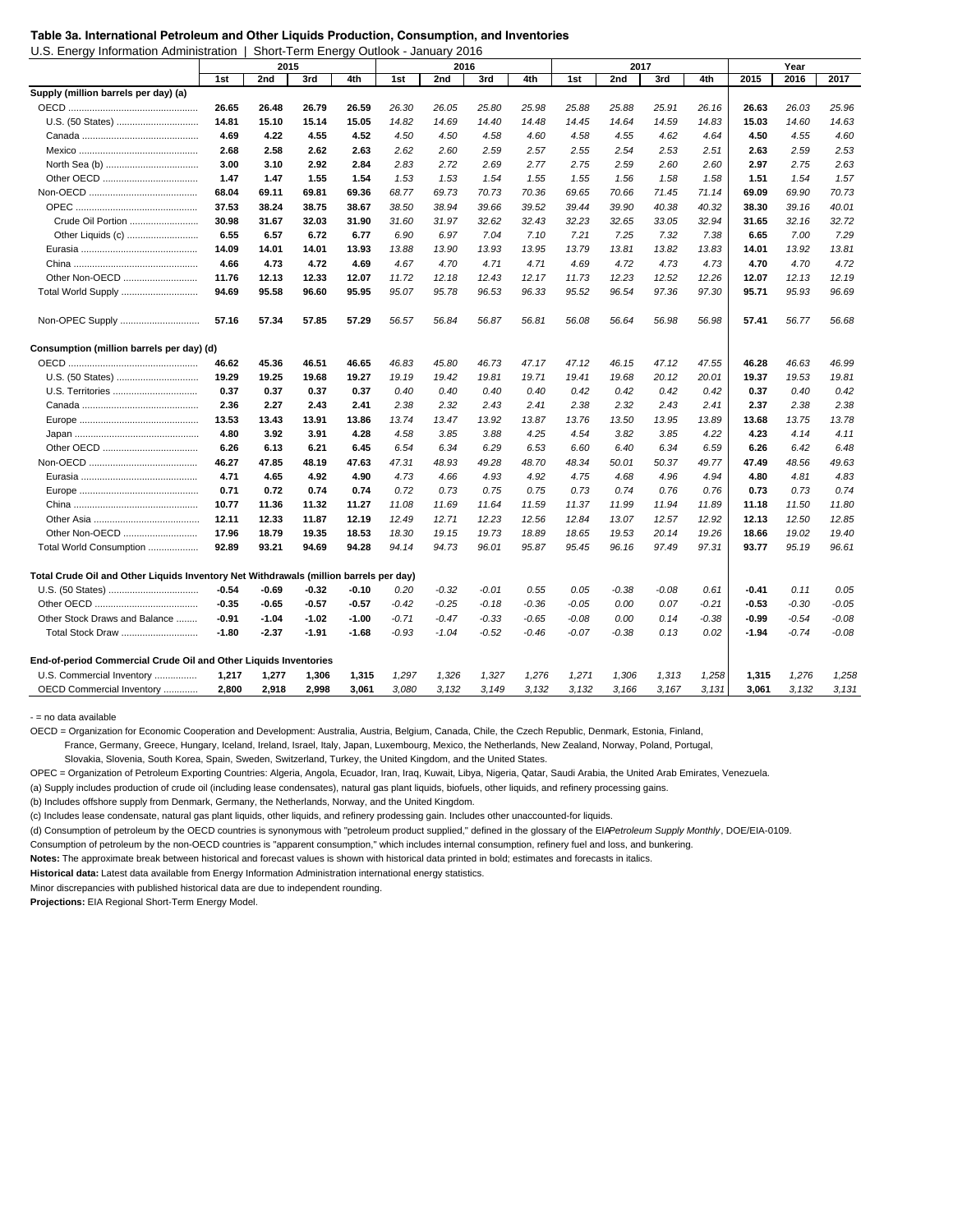#### **Table 3b. Non-OPEC Petroleum and Other Liquids Supply (million barrels per day)**

U.S. Energy Information Administration | Short-Term Energy Outlook - January 2016

|                                       |       | 2015  |       |       |       | 2016  |       |       |       | 2017  |       |       |       | Year  |       |
|---------------------------------------|-------|-------|-------|-------|-------|-------|-------|-------|-------|-------|-------|-------|-------|-------|-------|
|                                       | 1st   | 2nd   | 3rd   | 4th   | 1st   | 2nd   | 3rd   | 4th   | 1st   | 2nd   | 3rd   | 4th   | 2015  | 2016  | 2017  |
|                                       |       |       |       |       |       |       |       |       |       |       |       |       |       |       |       |
|                                       | 22.18 | 21.90 | 22.31 | 22.20 | 21.94 | 21.79 | 21.57 | 21.66 | 21.58 | 21.74 | 21.73 | 21.98 | 22.15 | 21.74 | 21.76 |
|                                       | 4.69  | 4.22  | 4.55  | 4.52  | 4.50  | 4.50  | 4.58  | 4.60  | 4.58  | 4.55  | 4.62  | 4.64  | 4.50  | 4.55  | 4.60  |
|                                       | 2.68  | 2.58  | 2.62  | 2.63  | 2.62  | 2.60  | 2.59  | 2.57  | 2.55  | 2.54  | 2.53  | 2.51  | 2.63  | 2.59  | 2.53  |
|                                       | 14.81 | 15.10 | 15.14 | 15.05 | 14.82 | 14.69 | 14.40 | 14.48 | 14.45 | 14.64 | 14.59 | 14.83 | 15.03 | 14.60 | 14.63 |
|                                       | 4.95  | 5.43  | 5.69  | 5.38  | 4.99  | 5.50  | 5.75  | 5.47  | 5.01  | 5.52  | 5.77  | 5.49  | 5.37  | 5.43  | 5.45  |
|                                       | 0.70  | 0.72  | 0.74  | 0.75  | 0.70  | 0.72  | 0.76  | 0.76  | 0.72  | 0.74  | 0.77  | 0.77  | 0.73  | 0.74  | 0.75  |
|                                       | 2.75  | 3.23  | 3.49  | 3.14  | 2.77  | 3.27  | 3.53  | 3.21  | 2.78  | 3.29  | 3.55  | 3.23  | 3.16  | 3.19  | 3.22  |
|                                       | 1.05  | 1.05  | 0.99  | 1.03  | 1.05  | 1.04  | 0.99  | 1.02  | 1.03  | 1.02  | 0.97  | 1.00  | 1.03  | 1.03  | 1.01  |
| Other Central and S. America          | 0.46  | 0.43  | 0.46  | 0.47  | 0.47  | 0.47  | 0.47  | 0.48  | 0.48  | 0.47  | 0.48  | 0.49  | 0.45  | 0.47  | 0.48  |
|                                       |       |       |       |       |       |       |       |       |       |       |       |       |       |       |       |
|                                       | 3.95  | 4.05  | 3.88  | 3.79  | 3.77  | 3.66  | 3.63  | 3.72  | 3.69  | 3.53  | 3.55  | 3.55  | 3.92  | 3.70  | 3.58  |
|                                       | 1.94  | 1.94  | 1.93  | 1.88  | 1.88  | 1.80  | 1.84  | 1.84  | 1.81  | 1.76  | 1.73  | 1.69  | 1.92  | 1.84  | 1.75  |
|                                       | 0.88  | 0.98  | 0.82  | 0.79  | 0.77  | 0.74  | 0.67  | 0.75  | 0.75  | 0.63  | 0.68  | 0.72  | 0.87  | 0.73  | 0.70  |
|                                       | 0.18  | 0.18  | 0.17  | 0.17  | 0.18  | 0.18  | 0.18  | 0.19  | 0.19  | 0.19  | 0.19  | 0.19  | 0.18  | 0.18  | 0.19  |
|                                       | 14.11 | 14.02 | 14.03 | 13.94 | 13.90 | 13.92 | 13.94 | 13.97 | 13.81 | 13.82 | 13.84 | 13.85 | 14.03 | 13.93 | 13.83 |
|                                       | 0.86  | 0.87  | 0.88  | 0.88  | 0.88  | 0.88  | 0.87  | 0.87  | 0.87  | 0.86  | 0.86  | 0.85  | 0.87  | 0.87  | 0.86  |
|                                       | 1.76  | 1.71  | 1.69  | 1.70  | 1.71  | 1.71  | 1.72  | 1.75  | 1.76  | 1.75  | 1.74  | 1.73  | 1.72  | 1.72  | 1.75  |
|                                       | 10.99 | 10.98 | 10.95 | 10.87 | 10.83 | 10.84 | 10.86 | 10.87 | 10.70 | 10.73 | 10.76 | 10.78 | 10.95 | 10.85 | 10.74 |
|                                       | 0.29  | 0.27  | 0.28  | 0.27  | 0.28  | 0.29  | 0.29  | 0.28  | 0.29  | 0.29  | 0.29  | 0.29  | 0.28  | 0.29  | 0.29  |
|                                       | 0.20  | 0.19  | 0.22  | 0.21  | 0.21  | 0.20  | 0.20  | 0.20  | 0.19  | 0.19  | 0.19  | 0.19  | 0.21  | 0.20  | 0.19  |
|                                       | 1.18  | 1.13  | 1.15  | 1.14  | 1.14  | 1.12  | 1.12  | 1.12  | 1.11  | 1.09  | 1.09  | 1.09  | 1.15  | 1.13  | 1.09  |
|                                       | 0.97  | 0.98  | 1.02  | 1.02  | 0.98  | 0.98  | 0.97  | 0.98  | 0.97  | 0.97  | 0.96  | 0.97  | 1.00  | 0.98  | 0.97  |
|                                       | 0.03  | 0.03  | 0.03  | 0.03  | 0.01  | 0.01  | 0.01  | 0.00  | 0.00  | 0.00  | 0.00  | 0.00  | 0.03  | 0.01  | 0.00  |
|                                       | 0.11  | 0.04  | 0.02  | 0.01  | 0.09  | 0.07  | 0.07  | 0.07  | 0.06  | 0.04  | 0.05  | 0.04  | 0.05  | 0.07  | 0.05  |
|                                       | 8.51  | 8.54  | 8.49  | 8.53  | 8.55  | 8.56  | 8.57  | 8.58  | 8.58  | 8.60  | 8.62  | 8.62  | 8.52  | 8.57  | 8.61  |
|                                       | 0.39  | 0.38  | 0.46  | 0.45  | 0.44  | 0.44  | 0.44  | 0.45  | 0.46  | 0.46  | 0.47  | 0.47  | 0.42  | 0.44  | 0.46  |
|                                       | 4.66  | 4.73  | 4.72  | 4.69  | 4.67  | 4.70  | 4.71  | 4.71  | 4.69  | 4.72  | 4.73  | 4.73  | 4.70  | 4.70  | 4.72  |
|                                       | 1.01  | 1.00  | 1.01  | 1.01  | 1.02  | 1.02  | 1.03  | 1.02  | 1.03  | 1.03  | 1.04  | 1.03  | 1.01  | 1.02  | 1.03  |
|                                       | 0.80  | 0.77  | 0.68  | 0.73  | 0.78  | 0.77  | 0.76  | 0.77  | 0.77  | 0.76  | 0.75  | 0.75  | 0.75  | 0.77  | 0.76  |
|                                       | 0.36  | 0.34  | 0.35  | 0.36  | 0.35  | 0.35  | 0.34  | 0.34  | 0.34  | 0.33  | 0.33  | 0.33  | 0.35  | 0.35  | 0.33  |
|                                       | 2.28  | 2.26  | 2.29  | 2.29  | 2.27  | 2.28  | 2.28  | 2.30  | 2.31  | 2.35  | 2.38  | 2.41  | 2.28  | 2.28  | 2.36  |
|                                       | 0.71  | 0.70  | 0.71  | 0.70  | 0.70  | 0.70  | 0.69  | 0.69  | 0.69  | 0.68  | 0.68  | 0.68  | 0.71  | 0.69  | 0.68  |
|                                       | 0.27  | 0.27  | 0.27  | 0.27  | 0.25  | 0.25  | 0.25  | 0.25  | 0.24  | 0.24  | 0.25  | 0.25  | 0.27  | 0.25  | 0.24  |
|                                       | 0.21  | 0.21  | 0.21  | 0.21  | 0.21  | 0.21  | 0.21  | 0.21  | 0.20  | 0.20  | 0.20  | 0.20  | 0.21  | 0.21  | 0.20  |
|                                       | 0.26  | 0.25  | 0.26  | 0.26  | 0.26  | 0.26  | 0.26  | 0.26  | 0.25  | 0.25  | 0.25  | 0.25  | 0.26  | 0.26  | 0.25  |
|                                       |       |       |       |       |       |       |       |       |       |       |       |       |       |       |       |
|                                       | 57.16 | 57.34 | 57.85 | 57.29 | 56.57 | 56.84 | 56.87 | 56.81 | 56.08 | 56.64 | 56.98 | 56.98 | 57.41 | 56.77 | 56.68 |
|                                       | 6.55  | 6.57  | 6.72  | 6.77  | 6.90  | 6.97  | 7.04  | 7.10  | 7.21  | 7.25  | 7.32  | 7.38  | 6.65  | 7.00  | 7.29  |
| Non-OPEC + OPEC non-crude             | 63.71 | 63.91 | 64.57 | 64.06 | 63.46 | 63.81 | 63.91 | 63.90 | 63.29 | 63.89 | 64.31 | 64.36 | 64.07 | 63.77 | 63.97 |
| Unplanned non-OPEC Production Outages | 0.27  | 0.46  | 0.40  | 0.35  | n/a   | n/a   | n/a   | n/a   | n/a   | n/a   | n/a   | n/a   | 0.37  | n/a   | n/a   |

- = no data available

OPEC = Organization of Petroleum Exporting Countries: Algeria, Angola, Ecuador, Indonesia, Iran, Iraq, Kuwait, Libya, Nigeria, Qatar, Saudi Arabia, the United Arab Emirates, Venezuela.

**Notes:** The approximate break between historical and forecast values is shown with historical data printed in bold; estimates and forecasts in italics.

Supply includes production of crude oil (including lease condensates), natural gas plant liquids, biofuels, other liquids, and refinery processing gains.

Not all countries are shown in each region and sum of reported country volumes may not equal regional volumes.

**Historical data:** Latest data available from Energy Information Administration international energy statistics.

Minor discrepancies with published historical data are due to independent rounding.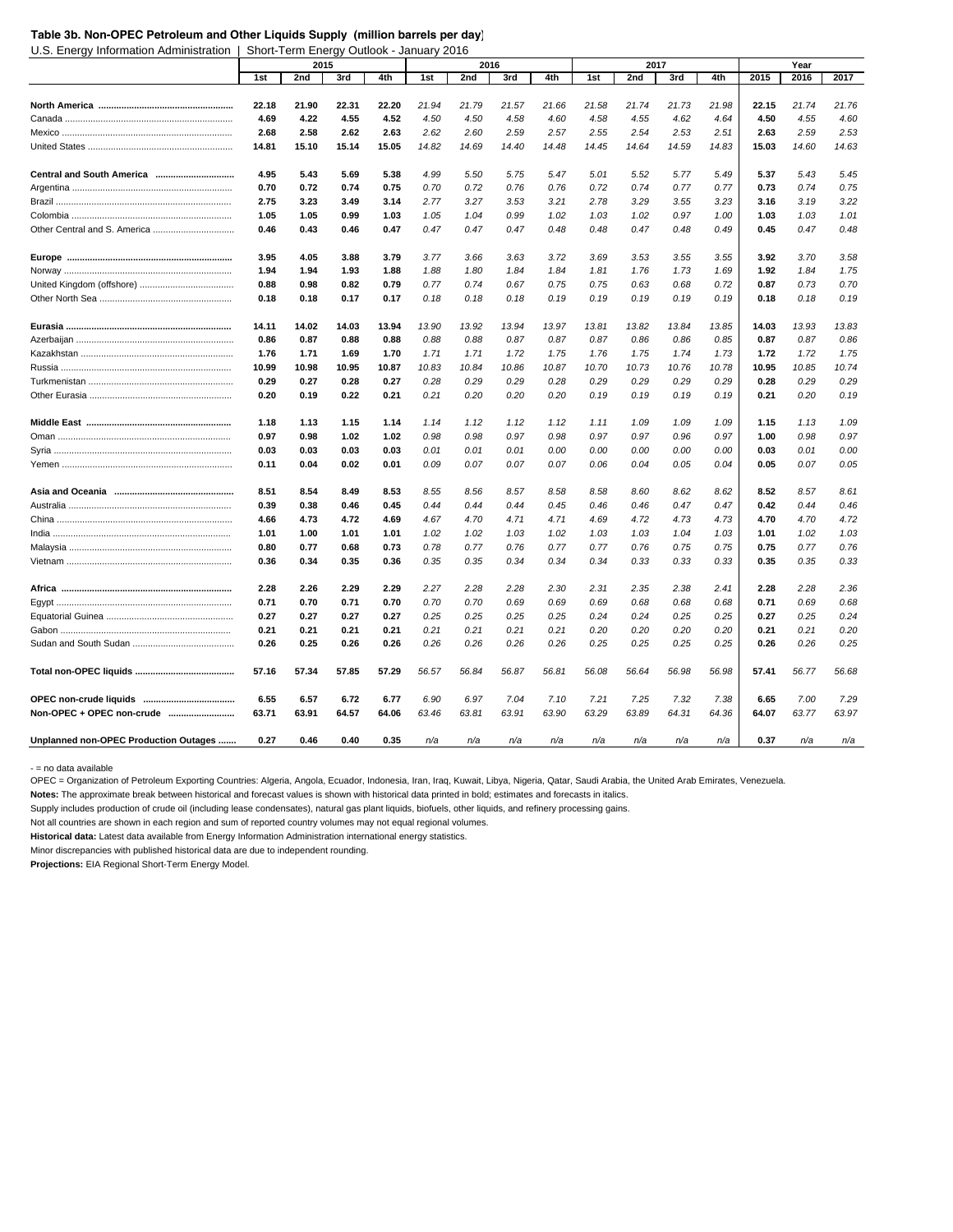U.S. Energy Information Administration | Short-Term Energy Outlook - January 2016

|                                              |       | 2015  |       |       |       |       | 2016  |       |       | 2017  |       |                          |       | Year                     |       |
|----------------------------------------------|-------|-------|-------|-------|-------|-------|-------|-------|-------|-------|-------|--------------------------|-------|--------------------------|-------|
|                                              | 1st   | 2nd   | 3rd   | 4th   | 1st   | 2nd   | 3rd   | 4th   | 1st   | 2nd   | 3rd   | 4th                      | 2015  | 2016                     | 2017  |
| Crude Oil                                    |       |       |       |       |       |       |       |       |       |       |       |                          |       |                          |       |
|                                              | 1.10  | 1.10  | 1.10  | 1.10  |       |       |       |       |       |       |       |                          | 1.10  |                          |       |
|                                              | 1.77  | 1.78  | 1.81  | 1.77  |       |       |       |       |       |       |       | $\overline{\phantom{a}}$ | 1.78  |                          |       |
|                                              | 0.55  | 0.54  | 0.55  | 0.57  |       |       |       |       |       |       |       | $\overline{a}$           | 0.55  | $\overline{a}$           |       |
|                                              | 0.66  | 0.71  | 0.69  | 0.71  |       |       |       |       |       |       |       | $\overline{\phantom{a}}$ | 0.69  | $\overline{\phantom{a}}$ |       |
|                                              | 2.80  | 2.80  | 2.80  | 2.80  |       |       |       |       |       |       |       |                          | 2.80  | $\overline{\phantom{a}}$ |       |
|                                              | 3.57  | 4.03  | 4.33  | 4.37  |       |       |       |       |       |       |       |                          | 4.08  | $\overline{\phantom{a}}$ |       |
|                                              | 2.57  | 2.53  | 2.50  | 2.45  |       |       |       |       |       |       |       |                          | 2.51  | $\overline{a}$           |       |
|                                              | 0.40  | 0.45  | 0.38  | 0.39  |       |       |       |       |       |       |       |                          | 0.40  |                          |       |
|                                              | 2.03  | 1.88  | 1.88  | 1.90  |       |       |       |       |       |       |       |                          | 1.92  |                          |       |
|                                              | 0.68  | 0.68  | 0.68  | 0.68  |       |       |       |       |       |       |       |                          | 0.68  |                          |       |
|                                              | 9.73  | 10.07 | 10.22 | 10.07 |       |       |       |       |       |       |       |                          | 10.02 |                          |       |
|                                              | 2.70  | 2.70  | 2.70  | 2.70  |       |       |       |       |       |       |       | $\overline{\phantom{a}}$ | 2.70  | $\overline{\phantom{a}}$ |       |
|                                              | 2.40  | 2.40  | 2.40  | 2.40  |       |       |       |       |       |       |       | $\overline{\phantom{a}}$ | 2.40  | $\overline{\phantom{a}}$ |       |
|                                              | 30.98 | 31.67 | 32.03 | 31.90 | 31.60 | 31.97 | 32.62 | 32.43 | 32.23 | 32.65 | 33.05 | 32.94                    | 31.65 | 32.16                    | 32.72 |
|                                              | 6.55  | 6.57  | 6.72  | 6.77  | 6.90  | 6.97  | 7.04  | 7.10  | 7.21  | 7.25  | 7.32  | 7.38                     | 6.65  | 7.00                     | 7.29  |
|                                              | 37.53 | 38.24 | 38.75 | 38.67 | 38.50 | 38.94 | 39.66 | 39.52 | 39.44 | 39.90 | 40.38 | 40.32                    | 38.30 | 39.16                    | 40.01 |
| <b>Crude Oil Production Capacity</b>         |       |       |       |       |       |       |       |       |       |       |       |                          |       |                          |       |
|                                              | 5.31  | 5.21  | 5.17  | 5.16  | 5.08  | 5.13  | 5.18  | 5.26  | 5.28  | 5.35  | 5.43  | 5.49                     | 5.21  | 5.16                     | 5.39  |
|                                              | 2.95  | 2.94  | 2.95  | 2.97  | 2.87  | 2.85  | 2.86  | 2.89  | 2.77  | 2.76  | 2.66  | 2.68                     | 2.95  | 2.87                     | 2.72  |
|                                              | 23.97 | 24.34 | 24.56 | 24.60 | 24.75 | 25.42 | 25.65 | 25.57 | 25.62 | 25.74 | 25.94 | 25.92                    | 24.37 | 25.35                    | 25.81 |
|                                              | 0.69  | 0.71  | 0.69  | 0.71  | 0.71  | 0.74  | 0.76  | 0.76  | 0.72  | 0.71  | 0.71  | 0.70                     | 0.70  | 0.74                     | 0.71  |
|                                              | 32.92 | 33.21 | 33.37 | 33.43 | 33.41 | 34.14 | 34.45 | 34.48 | 34.40 | 34.57 | 34.74 | 34.80                    | 33.23 | 34.12                    | 34.63 |
| <b>Surplus Crude Oil Production Capacity</b> |       |       |       |       |       |       |       |       |       |       |       |                          |       |                          |       |
|                                              | 0.00  | 0.00  | 0.00  | 0.00  | 0.00  | 0.00  | 0.00  | 0.00  | 0.00  | 0.00  | 0.00  | 0.00                     | 0.00  | 0.00                     | 0.00  |
|                                              | 0.00  | 0.00  | 0.00  | 0.00  | 0.00  | 0.00  | 0.00  | 0.00  | 0.00  | 0.00  | 0.00  | 0.00                     | 0.00  | 0.00                     | 0.00  |
|                                              | 1.92  | 1.53  | 1.33  | 1.53  | 1.81  | 2.18  | 1.83  | 2.05  | 2.17  | 1.92  | 1.69  | 1.88                     | 1.58  | 1.97                     | 1.91  |
|                                              | 0.03  | 0.01  | 0.00  | 0.00  | 0.00  | 0.00  | 0.00  | 0.00  | 0.00  | 0.00  | 0.00  | 0.00                     | 0.01  | 0.00                     | 0.00  |
|                                              | 1.94  | 1.54  | 1.33  | 1.53  | 1.81  | 2.18  | 1.83  | 2.05  | 2.17  | 1.92  | 1.69  | 1.88                     | 1.59  | 1.97                     | 1.91  |
| Unplanned OPEC Production Outages            | 2.57  | 2.64  | 2.76  | 2.78  | n/a   | n/a   | n/a   | n/a   | n/a   | n/a   | n/a   | n/a                      | 2.69  | n/a                      | n/a   |

- = no data available

OPEC = Organization of Petroleum Exporting Countries: Algeria, Angola, Libya, and Nigeria (Africa); Ecuador and Venezuela (South America); Iran, Iraq, Kuwait, Qatar, Saudi Arabia, and the United Arab Emirate (Middle East); Indonesia (Asia).

(a) Includes lease condensate, natural gas plant liquids, other liquids, and refinery prodessing gain. Includes other unaccounted-for liquids.

**Notes:** The approximate break between historical and forecast values is shown with historical data printed in bold; estimates and forecasts in italics.

**Historical data:** Latest data available from Energy Information Administration international energy statistics.

Minor discrepancies with published historical data are due to independent rounding.

**Table 3c. OPEC Crude Oil (excluding condensates) Supply (million barrels per day)**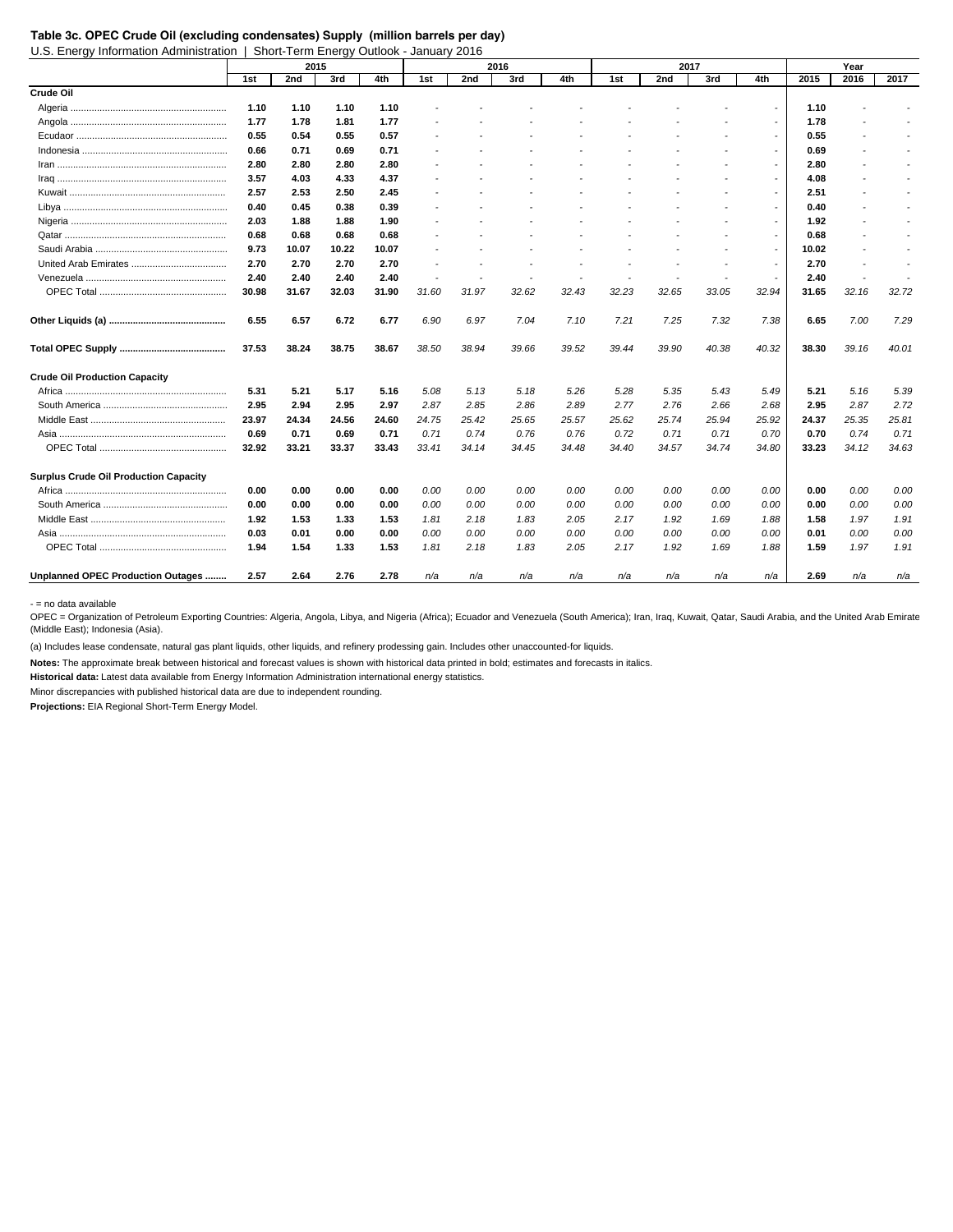#### **Table 3d. World Petrioleum and Other Liquids Consumption (million barrels per day)**

U.S. Energy Information Administration | Short-Term Energy Outlook - January 2016

|                                              |       |        | 2015   |        |        |                | 2016   |        |        | 2017           |        |        |        |        |        |
|----------------------------------------------|-------|--------|--------|--------|--------|----------------|--------|--------|--------|----------------|--------|--------|--------|--------|--------|
|                                              | Q1    | Q2     | Q3     | Q4     | Q1     | Q <sub>2</sub> | Q3     | Q4     | Q1     | Q <sub>2</sub> | Q3     | Q4     | 2015   | 2016   | 2017   |
|                                              |       |        |        |        |        |                |        |        |        |                |        |        |        |        |        |
|                                              | 23.57 | 23.47  | 24.04  | 23.62  | 23.52  | 23.70          | 24.17  | 24.06  | 23.73  | 23.96          | 24.49  | 24.36  | 23.68  | 23.86  | 24.14  |
|                                              | 2.36  | 2.27   | 2.43   | 2.41   | 2.38   | 2.32           | 2.43   | 2.41   | 2.38   | 2.32           | 2.43   | 2.41   | 2.37   | 2.38   | 2.38   |
|                                              | 1.91  | 1.95   | 1.92   | 1.93   | 1.93   | 1.95           | 1.92   | 1.93   | 1.93   | 1.95           | 1.92   | 1.93   | 1.93   | 1.93   | 1.93   |
|                                              | 19.29 | 19.25  | 19.68  | 19.27  | 19.19  | 19.42          | 19.81  | 19.71  | 19.41  | 19.68          | 20.12  | 20.01  | 19.37  | 19.53  | 19.81  |
|                                              | 7.08  | 7.35   | 7.41   | 7.38   | 7.17   | 7.44           | 7.47   | 7.45   | 7.24   | 7.51           | 7.55   | 7.53   | 7.31   | 7.38   | 7.46   |
|                                              | 3.03  | 3.14   | 3.21   | 3.20   | 3.06   | 3.18           | 3.24   | 3.23   | 3.09   | 3.21           | 3.28   | 3.26   | 3.15   | 3.18   | 3.21   |
|                                              | 14.24 | 14.14  | 14.64  | 14.59  | 14.46  | 14.20          | 14.67  | 14.62  | 14.49  | 14.24          | 14.71  | 14.65  | 14.41  | 14.49  | 14.52  |
|                                              | 4.74  | 4.68   | 4.95   | 4.93   | 4.76   | 4.69           | 4.97   | 4.95   | 4.79   | 4.71           | 4.99   | 4.98   | 4.83   | 4.84   | 4.87   |
|                                              | 3.39  | 3.34   | 3.54   | 3.53   | 3.35   | 3.30           | 3.50   | 3.48   | 3.31   | 3.26           | 3.45   | 3.44   | 3.45   | 3.41   | 3.37   |
|                                              | 7.93  | 8.53   | 9.13   | 8.29   | 8.12   | 8.73           | 9.33   | 8.45   | 8.27   | 8.91           | 9.53   | 8.62   | 8.47   | 8.66   | 8.84   |
|                                              | 31.43 | 31.16  | 30.68  | 31.60  | 32.07  | 31.95          | 31.41  | 32.33  | 32.73  | 32.64          | 32.08  | 33.01  | 31.22  | 31.94  | 32.61  |
|                                              | 10.77 | 11.36  | 11.32  | 11.27  | 11.08  | 11.69          | 11.64  | 11.59  | 11.37  | 11.99          | 11.94  | 11.89  | 11.18  | 11.50  | 11.80  |
|                                              | 4.80  | 3.92   | 3.91   | 4.28   | 4.58   | 3.85           | 3.88   | 4.25   | 4.54   | 3.82           | 3.85   | 4.22   | 4.23   | 4.14   | 4.11   |
|                                              | 4.08  | 4.06   | 3.72   | 4.02   | 4.25   | 4.23           | 3.88   | 4.19   | 4.42   | 4.41           | 4.04   | 4.37   | 3.97   | 4.14   | 4.31   |
|                                              | 3.89  | 3.88   | 3.84   | 3.86   | 4.04   | 4.03           | 3.99   | 4.01   | 4.20   | 4.19           | 4.14   | 4.17   | 3.86   | 4.02   | 4.17   |
| Total OECD Liquid Fuels Consumption          | 46.62 | 45.36  | 46.51  | 46.65  | 46.83  | 45.80          | 46.73  | 47.17  | 47.12  | 46.15          | 47.12  | 47.55  | 46.28  | 46.63  | 46.99  |
| Total non-OECD Liquid Fuels Consumption      | 46.27 | 47.85  | 48.19  | 47.63  | 47.31  | 48.93          | 49.28  | 48.70  | 48.34  | 50.01          | 50.37  | 49.77  | 47.49  | 48.56  | 49.63  |
| Total World Liquid Fuels Consumption         | 92.89 | 93.21  | 94.69  | 94.28  | 94.14  | 94.73          | 96.01  | 95.87  | 95.45  | 96.16          | 97.49  | 97.31  | 93.77  | 95.19  | 96.61  |
| Oil-weighted Real Gross Domestic Product (a) |       |        |        |        |        |                |        |        |        |                |        |        |        |        |        |
|                                              | 116.1 | 116.9  | 117.5  | 118.1  | 118.9  | 119.8          | 120.6  | 121.6  | 122.6  | 123.6          | 124.5  | 125.6  | 117.1  | 120.3  | 124.1  |
|                                              | 2.6   | 2.5    | 2.3    | 2.1    | 2.4    | 2.6            | 2.7    | 3.0    | 3.1    | 3.1            | 3.2    | 3.2    | 2.4    | 2.7    | 3.2    |
|                                              | 109.2 | 109.8  | 110.4  | 110.8  | 111.4  | 112.0          | 112.7  | 113.5  | 114.3  | 114.9          | 115.5  | 116.2  | 110.0  | 112.4  | 115.2  |
|                                              | 2.0   | 2.1    | 2.0    | 1.9    | 2.0    | 2.0            | 2.2    | 2.5    | 2.6    | 2.6            | 2.5    | 2.3    | 2.0    | 2.2    | 2.5    |
|                                              | 125.0 | 125.8  | 126.5  | 127.5  | 128.5  | 129.9          | 130.8  | 132.1  | 133.3  | 134.9          | 136.2  | 137.8  | 126.2  | 130.3  | 135.6  |
|                                              | 3.3   | 2.9    | 2.7    | 2.4    | 2.8    | 3.2            | 3.4    | 3.6    | 3.7    | 3.8            | 4.1    | 4.4    | 2.8    | 3.2    | 4.0    |
| Real U.S. Dollar Exchange Rate (a)           |       |        |        |        |        |                |        |        |        |                |        |        |        |        |        |
|                                              |       | 119.54 | 122.98 | 124.93 | 128.49 | 129.01         | 128.72 | 128.06 | 127.69 | 127.09         | 126.77 | 126.42 | 121.69 | 128.57 | 126.99 |
|                                              | 10.4  | 10.8   | 12.8   | 9.9    | 7.7    | 7.9            | 4.7    | 2.5    | $-0.6$ | $-1.5$         | $-1.5$ | $-1.3$ | 11.0   | 5.7    | $-1.2$ |

- = no data available

OECD = Organisation for Economic Co-operation and Development: Australia, Austria, Belgium, Canada, Chile, the Czech Republic, Denmark, Finland,

France, Germany, Greece, Hungary, Iceland, Ireland, Israel, Italy, Japan, Luxembourg, Mexico, the Netherlands, New Zealand, Norway, Poland, Portugal,

Slovakia, Slovenia, South Korea, Spain, Sweden, Switzerland, Turkey, the United Kingdom, and the United States.

(a) Weighted geometric mean of real indices for various countries with weights equal to each country's share of world oil consumption in the base period. Exchange rate is measured in foreign currency per U.S. dollar.

**Notes:** The approximate break between historical and forecast values is shown with historical data printed in bold; estimates and forecasts in italics.

**Historical data:** Latest data available from Energy Information Administration international energy statistics.

Minor discrepancies with published historical data are due to independent rounding.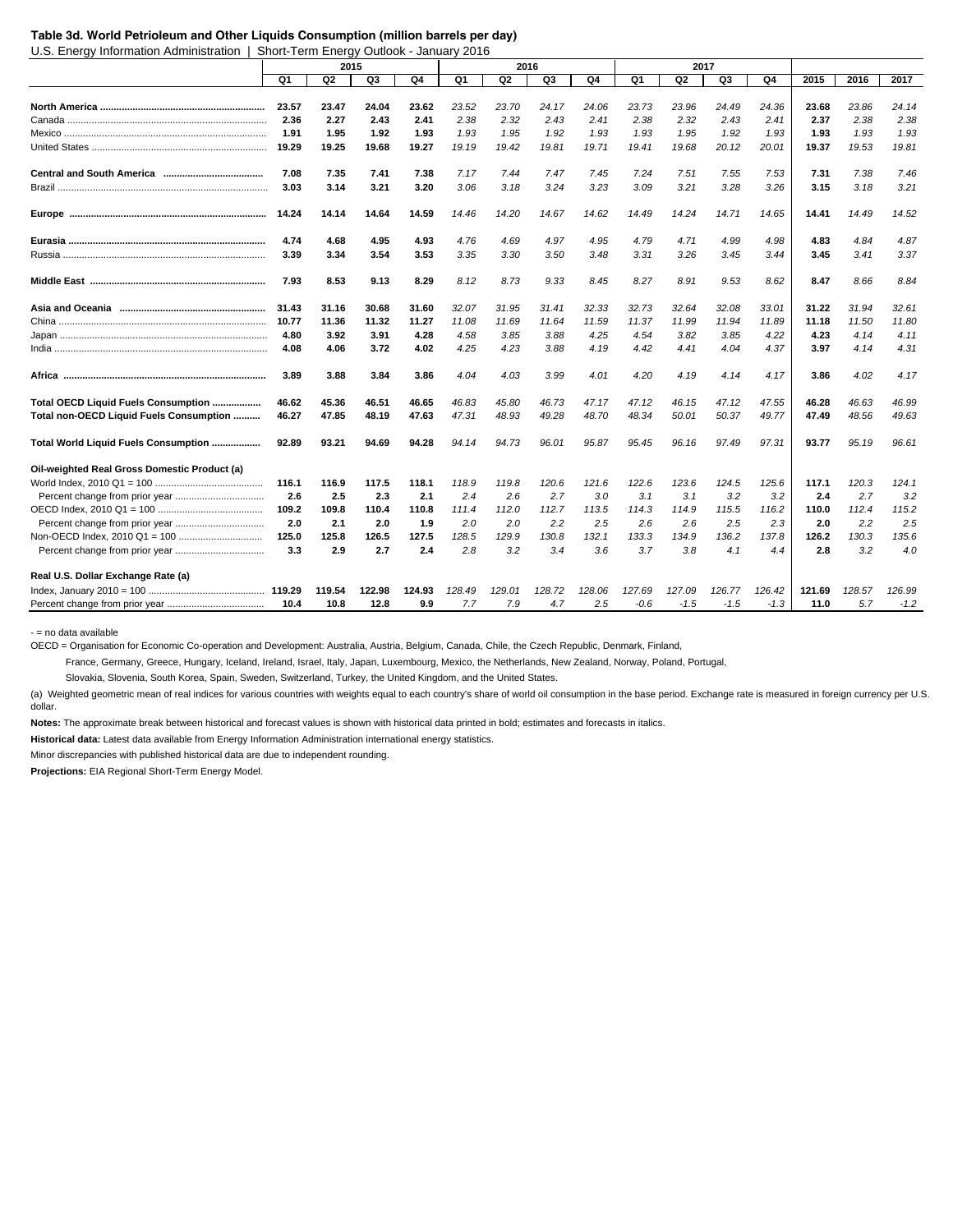U.S. Energy Information Administration | Short-Term Energy Outlook - January 2016

| 2016<br>2nd<br>3rd<br>4th<br>2nd<br>3rd<br>4th<br>1st<br>2nd<br>3rd<br>4th<br>2015<br>2017<br>1st<br>1st<br>Supply (million barrels per day)<br>Crude Oil Supply<br>9.49<br>9.50<br>9.43<br>9.30<br>9.11<br>8.86<br>8.48<br>8.49<br>8.52<br>8.48<br>8.34<br>8.52<br>9.43<br>8.73<br>8.46<br>0.45<br>0.50<br>0.48<br>0.44<br>0.50<br>0.49<br>0.48<br>0.43<br>0.48<br>0.47<br>0.45<br>0.42<br>0.46<br>0.48<br>0.47<br>1.47<br>1.64<br>1.67<br>1.73<br>1.85<br>1.55<br>1.68<br>1.81<br>1.46<br>1.64<br>1.70<br>1.61<br>1.73<br>1.81<br>1.83<br>6.21<br>7.52<br>7.55<br>7.35<br>7.16<br>6.94<br>6.45<br>6.28<br>6.23<br>6.20<br>6.19<br>6.20<br>7.39<br>6.59<br>6.68<br>7.51<br>6.84<br>6.74<br>6.93<br>6.97<br>7.66<br>7.42<br>7.22<br>7.79<br>8.01<br>6.87<br>7.23<br>7.63<br>6.57<br>7.26<br>$-0.03$<br>0.00<br>0.00<br>0.01<br>0.00<br>0.00<br>-0.01<br>0.00<br>0.00<br>0.00<br>0.00<br>0.00<br>0.00<br>$-0.01$<br>0.00<br>0.06<br>$-0.23$<br>0.25<br>0.10<br>0.08<br>0.02<br>Commercial Inventory Net Withdrawals<br>-0.91<br>0.10<br>$-0.23$<br>0.15<br>0.13<br>$-0.30$<br>0.10<br>0.17<br>$-0.24$<br>0.22<br>0.09<br>0.21<br>0.19<br>0.21<br>0.19<br>0.11<br>0.13<br>0.19<br>0.19<br>0.15<br>0.19<br>0.15<br>0.14<br>0.19<br>Total Crude Oil Input to Refineries<br>16.29<br>15.53<br>16.48<br>16.58<br>16.13<br>15.63<br>16.46<br>16.60<br>16.19<br>15.62<br>16.56<br>16.72<br>16.18<br>16.22<br>16.30<br><b>Other Supply</b><br>0.99<br>1.02<br>1.08<br>1.07<br>1.05<br>1.05<br>1.09<br>1.10<br>1.04<br>1.07<br>1.09<br>1.10<br>1.04<br>1.07<br>1.08<br>3.74<br>Natural Gas Plant Liquids Production<br>3.09<br>3.27<br>3.31<br>3.35<br>3.35<br>3.44<br>3.49<br>3.56<br>3.56<br>3.75<br>3.80<br>3.86<br>3.26<br>3.46<br>Renewables and Oxygenate Production (e)<br>1.05<br>1.10<br>1.10<br>1.11<br>1.10<br>1.10<br>1.12<br>1.10<br>1.11<br>1.11<br>1.12<br>1.11<br>1.09<br>1.11<br>1.11<br>0.97<br>0.96<br>0.96<br>0.96<br>0.98<br>0.97<br>0.96<br>0.98<br>0.96<br>0.98<br>0.96<br>0.98<br>0.96<br>0.96<br>0.97<br>0.24<br>Petroleum Products Adjustment (f)<br>0.21<br>0.21<br>0.22<br>0.21<br>0.23<br>0.23<br>0.23<br>0.22<br>0.24<br>0.24<br>0.24<br>0.21<br>0.22<br>0.20<br>-2.20<br>$-2.73$<br>$-2.59$<br>$-2.45$<br>$-2.89$<br>$-2.50$<br>$-2.56$<br>$-3.10$<br>$-2.24$<br>$-2.58$<br>$-2.69$<br>-1.89<br>-2.12<br>$-2.40$<br>-2.61<br>$-1.29$<br>-0.68<br>$-0.80$<br>-0.93<br>-0.94<br>-1.06<br>$-1.09$<br>$-1.18$<br>$-1.19$<br>$-1.21$<br>$-1.25$<br>-1.35<br>$-1.35$<br>-0.84<br>$-1.13$<br>0.32<br>0.29<br>0.35<br>0.26<br>0.28<br>0.38<br>0.29<br>0.34<br>0.22<br>0.34<br>0.37<br>0.38<br>0.36<br>0.30<br>0.31<br>$-0.09$<br>$-0.03$<br>$-0.07$<br>$-0.05$<br>$-0.04$<br>$-0.04$<br>-0.08<br>-0.06<br>-0.07<br>-0.07<br>$-0.05$<br>$-0.03$<br>$-0.03$<br>-0.03<br>$-0.07$<br>0.52<br>0.50<br>Motor Gasoline Blend Comp.<br>0.41<br>0.60<br>0.34<br>0.38<br>0.68<br>0.52<br>0.44<br>0.42<br>0.64<br>0.53<br>0.42<br>0.47<br>0.50<br>$-0.32$<br>$-0.30$<br>$-0.52$<br>$-0.47$<br>$-0.36$<br>$-0.42$<br>$-0.45$<br>-0.44<br>-0.40<br>-0.47<br>$-0.45$<br>$-0.41$<br>$-0.41$<br>$-0.55$<br>$-0.41$<br>$-0.05$<br>$-0.04$<br>-0.06<br>0.01<br>$-0.05$<br>$-0.06$<br>$-0.05$<br>$-0.02$<br>$-0.02$<br>$-0.09$<br>$-0.02$<br>$-0.03$<br>$-0.03$<br>$-0.09$<br>$-0.04$<br>$-0.99$<br>$-0.67$<br>$-1.05$<br>$-1.12$<br>$-1.12$<br>-0.94<br>$-1.03$<br>$-1.09$<br>$-1.03$<br>$-0.88$<br>$-0.96$<br>$-1.05$<br>$-1.08$<br>$-0.99$<br>$-1.02$<br>$-0.22$<br>$-0.22$<br>$-0.24$<br>$-0.13$<br>$-0.21$<br>$-0.11$<br>$-0.14$<br>$-0.23$<br>$-0.25$<br>$-0.22$<br>$-0.19$<br>$-0.22$<br>$-0.29$<br>$-0.21$<br>$-0.15$<br>-0.50<br>$-0.46$<br>-0.50<br>$-0.57$<br>-0.51<br>$-0.45$<br>$-0.48$<br>$-0.59$<br>$-0.48$<br>$-0.45$<br>$-0.48$<br>$-0.58$<br>$-0.50$<br>$-0.51$<br>$-0.49$<br>Product Inventory Net Withdrawals<br>0.36<br>$-0.72$<br>$-0.41$<br>0.13<br>0.44<br>$-0.47$<br>$-0.26$<br>0.42<br>0.36<br>$-0.48$<br>$-0.25$<br>0.50<br>$-0.16$<br>0.03<br>0.03<br>19.32<br>19.25<br>19.68<br>19.27<br>19.19<br>19.42<br>19.81<br>19.71<br>19.41<br>19.68<br>20.12<br>20.01<br>19.38<br>19.53<br>19.81<br>Consumption (million barrels per day)<br>2.27<br>2.72<br>2.29<br>2.52<br>2.61<br>2.24<br>2.31<br>2.66<br>2.64<br>2.36<br>2.49<br>2.86<br>2.45<br>2.46<br>2.59<br>0.05<br>-0.03<br>0.00<br>0.02<br>0.00<br>0.01<br>0.01<br>-0.05<br>0.02<br>0.00<br>0.00<br>0.01<br>0.02<br>-0.01<br>0.01<br>9.39<br>9.22<br>9.23<br>9.25<br>8.81<br>9.26<br>9.15<br>8.89<br>9.33<br>9.49<br>9.21<br>8.95<br>9.35<br>9.49<br>9.16<br>0.92<br>0.93<br>0.92<br>0.93<br>0.93<br>Fuel Ethanol blended into Motor Gasoline<br>0.87<br>0.93<br>0.91<br>0.89<br>0.93<br>0.95<br>0.89<br>0.93<br>0.95<br>0.91<br>1.54<br>1.45<br>1.54<br>1.59<br>1.58<br>1.47<br>1.55<br>1.56<br>1.52<br>1.49<br>1.58<br>1.59<br>1.54<br>1.53<br>1.55<br>4.12<br>4.27<br>3.88<br>3.93<br>3.77<br>4.11<br>3.98<br>3.95<br>4.08<br>4.21<br>4.08<br>4.05<br>4.13<br>3.96<br>4.03<br>0.20<br>0.22<br>0.20<br>0.24<br>0.19<br>0.31<br>0.26<br>0.22<br>0.20<br>0.23<br>0.21<br>0.21<br>0.19<br>0.22<br>0.25<br>2.09<br>1.85<br>2.06<br>2.20<br>1.97<br>1.88<br>2.10<br>2.25<br>2.00<br>1.92<br>2.12<br>2.28<br>2.03<br>2.02<br>2.06<br>19.29<br>19.25<br>19.68<br>19.27<br>19.19<br>19.42<br>19.81<br>19.71<br>19.41<br>19.68<br>20.12<br>20.01<br>19.37<br>19.53<br>19.81<br>Total Petroleum and Other Liquids Net Imports<br>4.95<br>4.61<br>4.74<br>4.23<br>3.98<br>5.20<br>4.53<br>4.71<br>5.23<br>5.40<br>4.41<br>4.63<br>4.64<br>4.94<br>4.86<br>End-of-period Inventories (million barrels)<br>Commercial Inventory<br>474.8<br>469.5<br>460.8<br>482.3<br>503.6<br>489.7<br>466.7<br>481.8<br>472.3<br>447.7<br>482.3<br>454.7<br>454.7<br>456.7<br>447.7<br>195.1<br>204.0<br>175.3<br>195.1<br>175.3<br>138.8<br>196.3<br>228.7<br>161.9<br>207.0<br>232.8<br>186.4<br>156.3<br>226.7<br>186.4<br>86.0<br>84.6<br>90.1<br>87.6<br>82.0<br>92.3<br>89.8<br>82.1<br>84.6<br>82.0<br>82.1<br>84.7<br>88.8<br>93.6<br>87.7<br>26.8<br>28.1<br>26.8<br>26.4<br>28.5<br>27.3<br>26.5<br>26.8<br>26.4<br>23.8<br>25.9<br>26.1<br>26.7<br>25.0<br>25.9<br>231.5<br>221.0<br>225.1<br>232.0<br>224.8<br>222.8<br>221.5<br>234.7<br>231.1<br>225.1<br>224.9<br>236.2<br>232.0<br>234.7<br>236.2<br>26.9<br>25.7<br>29.0<br>28.8<br>25.9<br>24.9<br>25.7<br>27.3<br>26.7<br>25.2<br>26.3<br>27.6<br>28.8<br>27.3<br>27.6<br>Motor Gasoline Blend Comp.<br>204.6<br>195.4<br>196.1<br>203.2<br>199.0<br>197.9<br>195.8<br>207.4<br>204.4<br>199.9<br>198.7<br>208.5<br>203.2<br>207.4<br>208.5<br>37.2<br>43.7<br>40.4<br>40.2<br>39.7<br>40.9<br>43.3<br>39.7<br>39.5<br>40.8<br>43.2<br>39.6<br>40.2<br>39.7<br>39.6<br>128.3<br>139.4<br>148.8<br>159.4<br>144.3<br>150.5<br>159.6<br>161.4<br>144.5<br>150.9<br>159.2<br>160.5<br>159.4<br>161.4<br>160.5<br>38.1<br>41.8<br>42.1<br>38.4<br>38.7<br>39.3<br>39.7<br>38.5<br>42.1<br>38.7<br>38.5<br>41.3<br>41.6<br>41.1<br>38.0<br>57.3<br>54.6<br>48.3<br>53.8<br>59.3<br>50.5<br>52.1<br>57.9<br>55.7<br>49.7<br>53.8<br>52.1<br>51.5<br>56.7<br>51.5<br>1,217<br>1,277<br>1,306<br>1,315<br>1,297<br>1,326<br>1,327<br>1,271<br>1,258<br>1,315<br>1,276<br>1,258<br>1,276<br>1,306<br>1,313<br>691<br>694<br>695<br>695<br>695<br>695<br>695<br>695<br>695<br>694<br>695<br>695<br>695<br>695<br>694 |  | 2015 |  | 2016 |  | 2017 |  | Year |  |
|---------------------------------------------------------------------------------------------------------------------------------------------------------------------------------------------------------------------------------------------------------------------------------------------------------------------------------------------------------------------------------------------------------------------------------------------------------------------------------------------------------------------------------------------------------------------------------------------------------------------------------------------------------------------------------------------------------------------------------------------------------------------------------------------------------------------------------------------------------------------------------------------------------------------------------------------------------------------------------------------------------------------------------------------------------------------------------------------------------------------------------------------------------------------------------------------------------------------------------------------------------------------------------------------------------------------------------------------------------------------------------------------------------------------------------------------------------------------------------------------------------------------------------------------------------------------------------------------------------------------------------------------------------------------------------------------------------------------------------------------------------------------------------------------------------------------------------------------------------------------------------------------------------------------------------------------------------------------------------------------------------------------------------------------------------------------------------------------------------------------------------------------------------------------------------------------------------------------------------------------------------------------------------------------------------------------------------------------------------------------------------------------------------------------------------------------------------------------------------------------------------------------------------------------------------------------------------------------------------------------------------------------------------------------------------------------------------------------------------------------------------------------------------------------------------------------------------------------------------------------------------------------------------------------------------------------------------------------------------------------------------------------------------------------------------------------------------------------------------------------------------------------------------------------------------------------------------------------------------------------------------------------------------------------------------------------------------------------------------------------------------------------------------------------------------------------------------------------------------------------------------------------------------------------------------------------------------------------------------------------------------------------------------------------------------------------------------------------------------------------------------------------------------------------------------------------------------------------------------------------------------------------------------------------------------------------------------------------------------------------------------------------------------------------------------------------------------------------------------------------------------------------------------------------------------------------------------------------------------------------------------------------------------------------------------------------------------------------------------------------------------------------------------------------------------------------------------------------------------------------------------------------------------------------------------------------------------------------------------------------------------------------------------------------------------------------------------------------------------------------------------------------------------------------------------------------------------------------------------------------------------------------------------------------------------------------------------------------------------------------------------------------------------------------------------------------------------------------------------------------------------------------------------------------------------------------------------------------------------------------------------------------------------------------------------------------------------------------------------------------------------------------------------------------------------------------------------------------------------------------------------------------------------------------------------------------------------------------------------------------------------------------------------------------------------------------------------------------------------------------------------------------------------------------------------------------------------------------------------------------------------------------------------------------------------------------------------------------------------------------------------------------------------------------------------------------------------------------------------------------------------------------------------------------------------------------------------------------------------------------------------------------------------------------------------------------------------------------------------------------------------------------------------------------------------------------------------------------------------------------------------------------------------------------------------------------------------------------------------------------------------------------------------------------------------------------------------------------------------------------------------------------------------------------------------------------------------------------------------------------------------------------------------------------------------------------------------------------------------------------------------------------------------------------------------------------------------------------------------------------------------------------------------------------------------------------------------------------------------------------------------------------------------------------------------------------------------|--|------|--|------|--|------|--|------|--|
|                                                                                                                                                                                                                                                                                                                                                                                                                                                                                                                                                                                                                                                                                                                                                                                                                                                                                                                                                                                                                                                                                                                                                                                                                                                                                                                                                                                                                                                                                                                                                                                                                                                                                                                                                                                                                                                                                                                                                                                                                                                                                                                                                                                                                                                                                                                                                                                                                                                                                                                                                                                                                                                                                                                                                                                                                                                                                                                                                                                                                                                                                                                                                                                                                                                                                                                                                                                                                                                                                                                                                                                                                                                                                                                                                                                                                                                                                                                                                                                                                                                                                                                                                                                                                                                                                                                                                                                                                                                                                                                                                                                                                                                                                                                                                                                                                                                                                                                                                                                                                                                                                                                                                                                                                                                                                                                                                                                                                                                                                                                                                                                                                                                                                                                                                                                                                                                                                                                                                                                                                                                                                                                                                                                                                                                                                                                                                                                                                                                                                                                                                                                                                                                                                                                                                                                                                                                                                                                                                                                                                                                                                                                                                                                                                                                                                                                                 |  |      |  |      |  |      |  |      |  |
|                                                                                                                                                                                                                                                                                                                                                                                                                                                                                                                                                                                                                                                                                                                                                                                                                                                                                                                                                                                                                                                                                                                                                                                                                                                                                                                                                                                                                                                                                                                                                                                                                                                                                                                                                                                                                                                                                                                                                                                                                                                                                                                                                                                                                                                                                                                                                                                                                                                                                                                                                                                                                                                                                                                                                                                                                                                                                                                                                                                                                                                                                                                                                                                                                                                                                                                                                                                                                                                                                                                                                                                                                                                                                                                                                                                                                                                                                                                                                                                                                                                                                                                                                                                                                                                                                                                                                                                                                                                                                                                                                                                                                                                                                                                                                                                                                                                                                                                                                                                                                                                                                                                                                                                                                                                                                                                                                                                                                                                                                                                                                                                                                                                                                                                                                                                                                                                                                                                                                                                                                                                                                                                                                                                                                                                                                                                                                                                                                                                                                                                                                                                                                                                                                                                                                                                                                                                                                                                                                                                                                                                                                                                                                                                                                                                                                                                                 |  |      |  |      |  |      |  |      |  |
|                                                                                                                                                                                                                                                                                                                                                                                                                                                                                                                                                                                                                                                                                                                                                                                                                                                                                                                                                                                                                                                                                                                                                                                                                                                                                                                                                                                                                                                                                                                                                                                                                                                                                                                                                                                                                                                                                                                                                                                                                                                                                                                                                                                                                                                                                                                                                                                                                                                                                                                                                                                                                                                                                                                                                                                                                                                                                                                                                                                                                                                                                                                                                                                                                                                                                                                                                                                                                                                                                                                                                                                                                                                                                                                                                                                                                                                                                                                                                                                                                                                                                                                                                                                                                                                                                                                                                                                                                                                                                                                                                                                                                                                                                                                                                                                                                                                                                                                                                                                                                                                                                                                                                                                                                                                                                                                                                                                                                                                                                                                                                                                                                                                                                                                                                                                                                                                                                                                                                                                                                                                                                                                                                                                                                                                                                                                                                                                                                                                                                                                                                                                                                                                                                                                                                                                                                                                                                                                                                                                                                                                                                                                                                                                                                                                                                                                                 |  |      |  |      |  |      |  |      |  |
|                                                                                                                                                                                                                                                                                                                                                                                                                                                                                                                                                                                                                                                                                                                                                                                                                                                                                                                                                                                                                                                                                                                                                                                                                                                                                                                                                                                                                                                                                                                                                                                                                                                                                                                                                                                                                                                                                                                                                                                                                                                                                                                                                                                                                                                                                                                                                                                                                                                                                                                                                                                                                                                                                                                                                                                                                                                                                                                                                                                                                                                                                                                                                                                                                                                                                                                                                                                                                                                                                                                                                                                                                                                                                                                                                                                                                                                                                                                                                                                                                                                                                                                                                                                                                                                                                                                                                                                                                                                                                                                                                                                                                                                                                                                                                                                                                                                                                                                                                                                                                                                                                                                                                                                                                                                                                                                                                                                                                                                                                                                                                                                                                                                                                                                                                                                                                                                                                                                                                                                                                                                                                                                                                                                                                                                                                                                                                                                                                                                                                                                                                                                                                                                                                                                                                                                                                                                                                                                                                                                                                                                                                                                                                                                                                                                                                                                                 |  |      |  |      |  |      |  |      |  |
|                                                                                                                                                                                                                                                                                                                                                                                                                                                                                                                                                                                                                                                                                                                                                                                                                                                                                                                                                                                                                                                                                                                                                                                                                                                                                                                                                                                                                                                                                                                                                                                                                                                                                                                                                                                                                                                                                                                                                                                                                                                                                                                                                                                                                                                                                                                                                                                                                                                                                                                                                                                                                                                                                                                                                                                                                                                                                                                                                                                                                                                                                                                                                                                                                                                                                                                                                                                                                                                                                                                                                                                                                                                                                                                                                                                                                                                                                                                                                                                                                                                                                                                                                                                                                                                                                                                                                                                                                                                                                                                                                                                                                                                                                                                                                                                                                                                                                                                                                                                                                                                                                                                                                                                                                                                                                                                                                                                                                                                                                                                                                                                                                                                                                                                                                                                                                                                                                                                                                                                                                                                                                                                                                                                                                                                                                                                                                                                                                                                                                                                                                                                                                                                                                                                                                                                                                                                                                                                                                                                                                                                                                                                                                                                                                                                                                                                                 |  |      |  |      |  |      |  |      |  |
|                                                                                                                                                                                                                                                                                                                                                                                                                                                                                                                                                                                                                                                                                                                                                                                                                                                                                                                                                                                                                                                                                                                                                                                                                                                                                                                                                                                                                                                                                                                                                                                                                                                                                                                                                                                                                                                                                                                                                                                                                                                                                                                                                                                                                                                                                                                                                                                                                                                                                                                                                                                                                                                                                                                                                                                                                                                                                                                                                                                                                                                                                                                                                                                                                                                                                                                                                                                                                                                                                                                                                                                                                                                                                                                                                                                                                                                                                                                                                                                                                                                                                                                                                                                                                                                                                                                                                                                                                                                                                                                                                                                                                                                                                                                                                                                                                                                                                                                                                                                                                                                                                                                                                                                                                                                                                                                                                                                                                                                                                                                                                                                                                                                                                                                                                                                                                                                                                                                                                                                                                                                                                                                                                                                                                                                                                                                                                                                                                                                                                                                                                                                                                                                                                                                                                                                                                                                                                                                                                                                                                                                                                                                                                                                                                                                                                                                                 |  |      |  |      |  |      |  |      |  |
|                                                                                                                                                                                                                                                                                                                                                                                                                                                                                                                                                                                                                                                                                                                                                                                                                                                                                                                                                                                                                                                                                                                                                                                                                                                                                                                                                                                                                                                                                                                                                                                                                                                                                                                                                                                                                                                                                                                                                                                                                                                                                                                                                                                                                                                                                                                                                                                                                                                                                                                                                                                                                                                                                                                                                                                                                                                                                                                                                                                                                                                                                                                                                                                                                                                                                                                                                                                                                                                                                                                                                                                                                                                                                                                                                                                                                                                                                                                                                                                                                                                                                                                                                                                                                                                                                                                                                                                                                                                                                                                                                                                                                                                                                                                                                                                                                                                                                                                                                                                                                                                                                                                                                                                                                                                                                                                                                                                                                                                                                                                                                                                                                                                                                                                                                                                                                                                                                                                                                                                                                                                                                                                                                                                                                                                                                                                                                                                                                                                                                                                                                                                                                                                                                                                                                                                                                                                                                                                                                                                                                                                                                                                                                                                                                                                                                                                                 |  |      |  |      |  |      |  |      |  |
|                                                                                                                                                                                                                                                                                                                                                                                                                                                                                                                                                                                                                                                                                                                                                                                                                                                                                                                                                                                                                                                                                                                                                                                                                                                                                                                                                                                                                                                                                                                                                                                                                                                                                                                                                                                                                                                                                                                                                                                                                                                                                                                                                                                                                                                                                                                                                                                                                                                                                                                                                                                                                                                                                                                                                                                                                                                                                                                                                                                                                                                                                                                                                                                                                                                                                                                                                                                                                                                                                                                                                                                                                                                                                                                                                                                                                                                                                                                                                                                                                                                                                                                                                                                                                                                                                                                                                                                                                                                                                                                                                                                                                                                                                                                                                                                                                                                                                                                                                                                                                                                                                                                                                                                                                                                                                                                                                                                                                                                                                                                                                                                                                                                                                                                                                                                                                                                                                                                                                                                                                                                                                                                                                                                                                                                                                                                                                                                                                                                                                                                                                                                                                                                                                                                                                                                                                                                                                                                                                                                                                                                                                                                                                                                                                                                                                                                                 |  |      |  |      |  |      |  |      |  |
|                                                                                                                                                                                                                                                                                                                                                                                                                                                                                                                                                                                                                                                                                                                                                                                                                                                                                                                                                                                                                                                                                                                                                                                                                                                                                                                                                                                                                                                                                                                                                                                                                                                                                                                                                                                                                                                                                                                                                                                                                                                                                                                                                                                                                                                                                                                                                                                                                                                                                                                                                                                                                                                                                                                                                                                                                                                                                                                                                                                                                                                                                                                                                                                                                                                                                                                                                                                                                                                                                                                                                                                                                                                                                                                                                                                                                                                                                                                                                                                                                                                                                                                                                                                                                                                                                                                                                                                                                                                                                                                                                                                                                                                                                                                                                                                                                                                                                                                                                                                                                                                                                                                                                                                                                                                                                                                                                                                                                                                                                                                                                                                                                                                                                                                                                                                                                                                                                                                                                                                                                                                                                                                                                                                                                                                                                                                                                                                                                                                                                                                                                                                                                                                                                                                                                                                                                                                                                                                                                                                                                                                                                                                                                                                                                                                                                                                                 |  |      |  |      |  |      |  |      |  |
|                                                                                                                                                                                                                                                                                                                                                                                                                                                                                                                                                                                                                                                                                                                                                                                                                                                                                                                                                                                                                                                                                                                                                                                                                                                                                                                                                                                                                                                                                                                                                                                                                                                                                                                                                                                                                                                                                                                                                                                                                                                                                                                                                                                                                                                                                                                                                                                                                                                                                                                                                                                                                                                                                                                                                                                                                                                                                                                                                                                                                                                                                                                                                                                                                                                                                                                                                                                                                                                                                                                                                                                                                                                                                                                                                                                                                                                                                                                                                                                                                                                                                                                                                                                                                                                                                                                                                                                                                                                                                                                                                                                                                                                                                                                                                                                                                                                                                                                                                                                                                                                                                                                                                                                                                                                                                                                                                                                                                                                                                                                                                                                                                                                                                                                                                                                                                                                                                                                                                                                                                                                                                                                                                                                                                                                                                                                                                                                                                                                                                                                                                                                                                                                                                                                                                                                                                                                                                                                                                                                                                                                                                                                                                                                                                                                                                                                                 |  |      |  |      |  |      |  |      |  |
|                                                                                                                                                                                                                                                                                                                                                                                                                                                                                                                                                                                                                                                                                                                                                                                                                                                                                                                                                                                                                                                                                                                                                                                                                                                                                                                                                                                                                                                                                                                                                                                                                                                                                                                                                                                                                                                                                                                                                                                                                                                                                                                                                                                                                                                                                                                                                                                                                                                                                                                                                                                                                                                                                                                                                                                                                                                                                                                                                                                                                                                                                                                                                                                                                                                                                                                                                                                                                                                                                                                                                                                                                                                                                                                                                                                                                                                                                                                                                                                                                                                                                                                                                                                                                                                                                                                                                                                                                                                                                                                                                                                                                                                                                                                                                                                                                                                                                                                                                                                                                                                                                                                                                                                                                                                                                                                                                                                                                                                                                                                                                                                                                                                                                                                                                                                                                                                                                                                                                                                                                                                                                                                                                                                                                                                                                                                                                                                                                                                                                                                                                                                                                                                                                                                                                                                                                                                                                                                                                                                                                                                                                                                                                                                                                                                                                                                                 |  |      |  |      |  |      |  |      |  |
|                                                                                                                                                                                                                                                                                                                                                                                                                                                                                                                                                                                                                                                                                                                                                                                                                                                                                                                                                                                                                                                                                                                                                                                                                                                                                                                                                                                                                                                                                                                                                                                                                                                                                                                                                                                                                                                                                                                                                                                                                                                                                                                                                                                                                                                                                                                                                                                                                                                                                                                                                                                                                                                                                                                                                                                                                                                                                                                                                                                                                                                                                                                                                                                                                                                                                                                                                                                                                                                                                                                                                                                                                                                                                                                                                                                                                                                                                                                                                                                                                                                                                                                                                                                                                                                                                                                                                                                                                                                                                                                                                                                                                                                                                                                                                                                                                                                                                                                                                                                                                                                                                                                                                                                                                                                                                                                                                                                                                                                                                                                                                                                                                                                                                                                                                                                                                                                                                                                                                                                                                                                                                                                                                                                                                                                                                                                                                                                                                                                                                                                                                                                                                                                                                                                                                                                                                                                                                                                                                                                                                                                                                                                                                                                                                                                                                                                                 |  |      |  |      |  |      |  |      |  |
|                                                                                                                                                                                                                                                                                                                                                                                                                                                                                                                                                                                                                                                                                                                                                                                                                                                                                                                                                                                                                                                                                                                                                                                                                                                                                                                                                                                                                                                                                                                                                                                                                                                                                                                                                                                                                                                                                                                                                                                                                                                                                                                                                                                                                                                                                                                                                                                                                                                                                                                                                                                                                                                                                                                                                                                                                                                                                                                                                                                                                                                                                                                                                                                                                                                                                                                                                                                                                                                                                                                                                                                                                                                                                                                                                                                                                                                                                                                                                                                                                                                                                                                                                                                                                                                                                                                                                                                                                                                                                                                                                                                                                                                                                                                                                                                                                                                                                                                                                                                                                                                                                                                                                                                                                                                                                                                                                                                                                                                                                                                                                                                                                                                                                                                                                                                                                                                                                                                                                                                                                                                                                                                                                                                                                                                                                                                                                                                                                                                                                                                                                                                                                                                                                                                                                                                                                                                                                                                                                                                                                                                                                                                                                                                                                                                                                                                                 |  |      |  |      |  |      |  |      |  |
|                                                                                                                                                                                                                                                                                                                                                                                                                                                                                                                                                                                                                                                                                                                                                                                                                                                                                                                                                                                                                                                                                                                                                                                                                                                                                                                                                                                                                                                                                                                                                                                                                                                                                                                                                                                                                                                                                                                                                                                                                                                                                                                                                                                                                                                                                                                                                                                                                                                                                                                                                                                                                                                                                                                                                                                                                                                                                                                                                                                                                                                                                                                                                                                                                                                                                                                                                                                                                                                                                                                                                                                                                                                                                                                                                                                                                                                                                                                                                                                                                                                                                                                                                                                                                                                                                                                                                                                                                                                                                                                                                                                                                                                                                                                                                                                                                                                                                                                                                                                                                                                                                                                                                                                                                                                                                                                                                                                                                                                                                                                                                                                                                                                                                                                                                                                                                                                                                                                                                                                                                                                                                                                                                                                                                                                                                                                                                                                                                                                                                                                                                                                                                                                                                                                                                                                                                                                                                                                                                                                                                                                                                                                                                                                                                                                                                                                                 |  |      |  |      |  |      |  |      |  |
|                                                                                                                                                                                                                                                                                                                                                                                                                                                                                                                                                                                                                                                                                                                                                                                                                                                                                                                                                                                                                                                                                                                                                                                                                                                                                                                                                                                                                                                                                                                                                                                                                                                                                                                                                                                                                                                                                                                                                                                                                                                                                                                                                                                                                                                                                                                                                                                                                                                                                                                                                                                                                                                                                                                                                                                                                                                                                                                                                                                                                                                                                                                                                                                                                                                                                                                                                                                                                                                                                                                                                                                                                                                                                                                                                                                                                                                                                                                                                                                                                                                                                                                                                                                                                                                                                                                                                                                                                                                                                                                                                                                                                                                                                                                                                                                                                                                                                                                                                                                                                                                                                                                                                                                                                                                                                                                                                                                                                                                                                                                                                                                                                                                                                                                                                                                                                                                                                                                                                                                                                                                                                                                                                                                                                                                                                                                                                                                                                                                                                                                                                                                                                                                                                                                                                                                                                                                                                                                                                                                                                                                                                                                                                                                                                                                                                                                                 |  |      |  |      |  |      |  |      |  |
|                                                                                                                                                                                                                                                                                                                                                                                                                                                                                                                                                                                                                                                                                                                                                                                                                                                                                                                                                                                                                                                                                                                                                                                                                                                                                                                                                                                                                                                                                                                                                                                                                                                                                                                                                                                                                                                                                                                                                                                                                                                                                                                                                                                                                                                                                                                                                                                                                                                                                                                                                                                                                                                                                                                                                                                                                                                                                                                                                                                                                                                                                                                                                                                                                                                                                                                                                                                                                                                                                                                                                                                                                                                                                                                                                                                                                                                                                                                                                                                                                                                                                                                                                                                                                                                                                                                                                                                                                                                                                                                                                                                                                                                                                                                                                                                                                                                                                                                                                                                                                                                                                                                                                                                                                                                                                                                                                                                                                                                                                                                                                                                                                                                                                                                                                                                                                                                                                                                                                                                                                                                                                                                                                                                                                                                                                                                                                                                                                                                                                                                                                                                                                                                                                                                                                                                                                                                                                                                                                                                                                                                                                                                                                                                                                                                                                                                                 |  |      |  |      |  |      |  |      |  |
|                                                                                                                                                                                                                                                                                                                                                                                                                                                                                                                                                                                                                                                                                                                                                                                                                                                                                                                                                                                                                                                                                                                                                                                                                                                                                                                                                                                                                                                                                                                                                                                                                                                                                                                                                                                                                                                                                                                                                                                                                                                                                                                                                                                                                                                                                                                                                                                                                                                                                                                                                                                                                                                                                                                                                                                                                                                                                                                                                                                                                                                                                                                                                                                                                                                                                                                                                                                                                                                                                                                                                                                                                                                                                                                                                                                                                                                                                                                                                                                                                                                                                                                                                                                                                                                                                                                                                                                                                                                                                                                                                                                                                                                                                                                                                                                                                                                                                                                                                                                                                                                                                                                                                                                                                                                                                                                                                                                                                                                                                                                                                                                                                                                                                                                                                                                                                                                                                                                                                                                                                                                                                                                                                                                                                                                                                                                                                                                                                                                                                                                                                                                                                                                                                                                                                                                                                                                                                                                                                                                                                                                                                                                                                                                                                                                                                                                                 |  |      |  |      |  |      |  |      |  |
|                                                                                                                                                                                                                                                                                                                                                                                                                                                                                                                                                                                                                                                                                                                                                                                                                                                                                                                                                                                                                                                                                                                                                                                                                                                                                                                                                                                                                                                                                                                                                                                                                                                                                                                                                                                                                                                                                                                                                                                                                                                                                                                                                                                                                                                                                                                                                                                                                                                                                                                                                                                                                                                                                                                                                                                                                                                                                                                                                                                                                                                                                                                                                                                                                                                                                                                                                                                                                                                                                                                                                                                                                                                                                                                                                                                                                                                                                                                                                                                                                                                                                                                                                                                                                                                                                                                                                                                                                                                                                                                                                                                                                                                                                                                                                                                                                                                                                                                                                                                                                                                                                                                                                                                                                                                                                                                                                                                                                                                                                                                                                                                                                                                                                                                                                                                                                                                                                                                                                                                                                                                                                                                                                                                                                                                                                                                                                                                                                                                                                                                                                                                                                                                                                                                                                                                                                                                                                                                                                                                                                                                                                                                                                                                                                                                                                                                                 |  |      |  |      |  |      |  |      |  |
|                                                                                                                                                                                                                                                                                                                                                                                                                                                                                                                                                                                                                                                                                                                                                                                                                                                                                                                                                                                                                                                                                                                                                                                                                                                                                                                                                                                                                                                                                                                                                                                                                                                                                                                                                                                                                                                                                                                                                                                                                                                                                                                                                                                                                                                                                                                                                                                                                                                                                                                                                                                                                                                                                                                                                                                                                                                                                                                                                                                                                                                                                                                                                                                                                                                                                                                                                                                                                                                                                                                                                                                                                                                                                                                                                                                                                                                                                                                                                                                                                                                                                                                                                                                                                                                                                                                                                                                                                                                                                                                                                                                                                                                                                                                                                                                                                                                                                                                                                                                                                                                                                                                                                                                                                                                                                                                                                                                                                                                                                                                                                                                                                                                                                                                                                                                                                                                                                                                                                                                                                                                                                                                                                                                                                                                                                                                                                                                                                                                                                                                                                                                                                                                                                                                                                                                                                                                                                                                                                                                                                                                                                                                                                                                                                                                                                                                                 |  |      |  |      |  |      |  |      |  |
|                                                                                                                                                                                                                                                                                                                                                                                                                                                                                                                                                                                                                                                                                                                                                                                                                                                                                                                                                                                                                                                                                                                                                                                                                                                                                                                                                                                                                                                                                                                                                                                                                                                                                                                                                                                                                                                                                                                                                                                                                                                                                                                                                                                                                                                                                                                                                                                                                                                                                                                                                                                                                                                                                                                                                                                                                                                                                                                                                                                                                                                                                                                                                                                                                                                                                                                                                                                                                                                                                                                                                                                                                                                                                                                                                                                                                                                                                                                                                                                                                                                                                                                                                                                                                                                                                                                                                                                                                                                                                                                                                                                                                                                                                                                                                                                                                                                                                                                                                                                                                                                                                                                                                                                                                                                                                                                                                                                                                                                                                                                                                                                                                                                                                                                                                                                                                                                                                                                                                                                                                                                                                                                                                                                                                                                                                                                                                                                                                                                                                                                                                                                                                                                                                                                                                                                                                                                                                                                                                                                                                                                                                                                                                                                                                                                                                                                                 |  |      |  |      |  |      |  |      |  |
|                                                                                                                                                                                                                                                                                                                                                                                                                                                                                                                                                                                                                                                                                                                                                                                                                                                                                                                                                                                                                                                                                                                                                                                                                                                                                                                                                                                                                                                                                                                                                                                                                                                                                                                                                                                                                                                                                                                                                                                                                                                                                                                                                                                                                                                                                                                                                                                                                                                                                                                                                                                                                                                                                                                                                                                                                                                                                                                                                                                                                                                                                                                                                                                                                                                                                                                                                                                                                                                                                                                                                                                                                                                                                                                                                                                                                                                                                                                                                                                                                                                                                                                                                                                                                                                                                                                                                                                                                                                                                                                                                                                                                                                                                                                                                                                                                                                                                                                                                                                                                                                                                                                                                                                                                                                                                                                                                                                                                                                                                                                                                                                                                                                                                                                                                                                                                                                                                                                                                                                                                                                                                                                                                                                                                                                                                                                                                                                                                                                                                                                                                                                                                                                                                                                                                                                                                                                                                                                                                                                                                                                                                                                                                                                                                                                                                                                                 |  |      |  |      |  |      |  |      |  |
|                                                                                                                                                                                                                                                                                                                                                                                                                                                                                                                                                                                                                                                                                                                                                                                                                                                                                                                                                                                                                                                                                                                                                                                                                                                                                                                                                                                                                                                                                                                                                                                                                                                                                                                                                                                                                                                                                                                                                                                                                                                                                                                                                                                                                                                                                                                                                                                                                                                                                                                                                                                                                                                                                                                                                                                                                                                                                                                                                                                                                                                                                                                                                                                                                                                                                                                                                                                                                                                                                                                                                                                                                                                                                                                                                                                                                                                                                                                                                                                                                                                                                                                                                                                                                                                                                                                                                                                                                                                                                                                                                                                                                                                                                                                                                                                                                                                                                                                                                                                                                                                                                                                                                                                                                                                                                                                                                                                                                                                                                                                                                                                                                                                                                                                                                                                                                                                                                                                                                                                                                                                                                                                                                                                                                                                                                                                                                                                                                                                                                                                                                                                                                                                                                                                                                                                                                                                                                                                                                                                                                                                                                                                                                                                                                                                                                                                                 |  |      |  |      |  |      |  |      |  |
|                                                                                                                                                                                                                                                                                                                                                                                                                                                                                                                                                                                                                                                                                                                                                                                                                                                                                                                                                                                                                                                                                                                                                                                                                                                                                                                                                                                                                                                                                                                                                                                                                                                                                                                                                                                                                                                                                                                                                                                                                                                                                                                                                                                                                                                                                                                                                                                                                                                                                                                                                                                                                                                                                                                                                                                                                                                                                                                                                                                                                                                                                                                                                                                                                                                                                                                                                                                                                                                                                                                                                                                                                                                                                                                                                                                                                                                                                                                                                                                                                                                                                                                                                                                                                                                                                                                                                                                                                                                                                                                                                                                                                                                                                                                                                                                                                                                                                                                                                                                                                                                                                                                                                                                                                                                                                                                                                                                                                                                                                                                                                                                                                                                                                                                                                                                                                                                                                                                                                                                                                                                                                                                                                                                                                                                                                                                                                                                                                                                                                                                                                                                                                                                                                                                                                                                                                                                                                                                                                                                                                                                                                                                                                                                                                                                                                                                                 |  |      |  |      |  |      |  |      |  |
|                                                                                                                                                                                                                                                                                                                                                                                                                                                                                                                                                                                                                                                                                                                                                                                                                                                                                                                                                                                                                                                                                                                                                                                                                                                                                                                                                                                                                                                                                                                                                                                                                                                                                                                                                                                                                                                                                                                                                                                                                                                                                                                                                                                                                                                                                                                                                                                                                                                                                                                                                                                                                                                                                                                                                                                                                                                                                                                                                                                                                                                                                                                                                                                                                                                                                                                                                                                                                                                                                                                                                                                                                                                                                                                                                                                                                                                                                                                                                                                                                                                                                                                                                                                                                                                                                                                                                                                                                                                                                                                                                                                                                                                                                                                                                                                                                                                                                                                                                                                                                                                                                                                                                                                                                                                                                                                                                                                                                                                                                                                                                                                                                                                                                                                                                                                                                                                                                                                                                                                                                                                                                                                                                                                                                                                                                                                                                                                                                                                                                                                                                                                                                                                                                                                                                                                                                                                                                                                                                                                                                                                                                                                                                                                                                                                                                                                                 |  |      |  |      |  |      |  |      |  |
|                                                                                                                                                                                                                                                                                                                                                                                                                                                                                                                                                                                                                                                                                                                                                                                                                                                                                                                                                                                                                                                                                                                                                                                                                                                                                                                                                                                                                                                                                                                                                                                                                                                                                                                                                                                                                                                                                                                                                                                                                                                                                                                                                                                                                                                                                                                                                                                                                                                                                                                                                                                                                                                                                                                                                                                                                                                                                                                                                                                                                                                                                                                                                                                                                                                                                                                                                                                                                                                                                                                                                                                                                                                                                                                                                                                                                                                                                                                                                                                                                                                                                                                                                                                                                                                                                                                                                                                                                                                                                                                                                                                                                                                                                                                                                                                                                                                                                                                                                                                                                                                                                                                                                                                                                                                                                                                                                                                                                                                                                                                                                                                                                                                                                                                                                                                                                                                                                                                                                                                                                                                                                                                                                                                                                                                                                                                                                                                                                                                                                                                                                                                                                                                                                                                                                                                                                                                                                                                                                                                                                                                                                                                                                                                                                                                                                                                                 |  |      |  |      |  |      |  |      |  |
|                                                                                                                                                                                                                                                                                                                                                                                                                                                                                                                                                                                                                                                                                                                                                                                                                                                                                                                                                                                                                                                                                                                                                                                                                                                                                                                                                                                                                                                                                                                                                                                                                                                                                                                                                                                                                                                                                                                                                                                                                                                                                                                                                                                                                                                                                                                                                                                                                                                                                                                                                                                                                                                                                                                                                                                                                                                                                                                                                                                                                                                                                                                                                                                                                                                                                                                                                                                                                                                                                                                                                                                                                                                                                                                                                                                                                                                                                                                                                                                                                                                                                                                                                                                                                                                                                                                                                                                                                                                                                                                                                                                                                                                                                                                                                                                                                                                                                                                                                                                                                                                                                                                                                                                                                                                                                                                                                                                                                                                                                                                                                                                                                                                                                                                                                                                                                                                                                                                                                                                                                                                                                                                                                                                                                                                                                                                                                                                                                                                                                                                                                                                                                                                                                                                                                                                                                                                                                                                                                                                                                                                                                                                                                                                                                                                                                                                                 |  |      |  |      |  |      |  |      |  |
|                                                                                                                                                                                                                                                                                                                                                                                                                                                                                                                                                                                                                                                                                                                                                                                                                                                                                                                                                                                                                                                                                                                                                                                                                                                                                                                                                                                                                                                                                                                                                                                                                                                                                                                                                                                                                                                                                                                                                                                                                                                                                                                                                                                                                                                                                                                                                                                                                                                                                                                                                                                                                                                                                                                                                                                                                                                                                                                                                                                                                                                                                                                                                                                                                                                                                                                                                                                                                                                                                                                                                                                                                                                                                                                                                                                                                                                                                                                                                                                                                                                                                                                                                                                                                                                                                                                                                                                                                                                                                                                                                                                                                                                                                                                                                                                                                                                                                                                                                                                                                                                                                                                                                                                                                                                                                                                                                                                                                                                                                                                                                                                                                                                                                                                                                                                                                                                                                                                                                                                                                                                                                                                                                                                                                                                                                                                                                                                                                                                                                                                                                                                                                                                                                                                                                                                                                                                                                                                                                                                                                                                                                                                                                                                                                                                                                                                                 |  |      |  |      |  |      |  |      |  |
|                                                                                                                                                                                                                                                                                                                                                                                                                                                                                                                                                                                                                                                                                                                                                                                                                                                                                                                                                                                                                                                                                                                                                                                                                                                                                                                                                                                                                                                                                                                                                                                                                                                                                                                                                                                                                                                                                                                                                                                                                                                                                                                                                                                                                                                                                                                                                                                                                                                                                                                                                                                                                                                                                                                                                                                                                                                                                                                                                                                                                                                                                                                                                                                                                                                                                                                                                                                                                                                                                                                                                                                                                                                                                                                                                                                                                                                                                                                                                                                                                                                                                                                                                                                                                                                                                                                                                                                                                                                                                                                                                                                                                                                                                                                                                                                                                                                                                                                                                                                                                                                                                                                                                                                                                                                                                                                                                                                                                                                                                                                                                                                                                                                                                                                                                                                                                                                                                                                                                                                                                                                                                                                                                                                                                                                                                                                                                                                                                                                                                                                                                                                                                                                                                                                                                                                                                                                                                                                                                                                                                                                                                                                                                                                                                                                                                                                                 |  |      |  |      |  |      |  |      |  |
|                                                                                                                                                                                                                                                                                                                                                                                                                                                                                                                                                                                                                                                                                                                                                                                                                                                                                                                                                                                                                                                                                                                                                                                                                                                                                                                                                                                                                                                                                                                                                                                                                                                                                                                                                                                                                                                                                                                                                                                                                                                                                                                                                                                                                                                                                                                                                                                                                                                                                                                                                                                                                                                                                                                                                                                                                                                                                                                                                                                                                                                                                                                                                                                                                                                                                                                                                                                                                                                                                                                                                                                                                                                                                                                                                                                                                                                                                                                                                                                                                                                                                                                                                                                                                                                                                                                                                                                                                                                                                                                                                                                                                                                                                                                                                                                                                                                                                                                                                                                                                                                                                                                                                                                                                                                                                                                                                                                                                                                                                                                                                                                                                                                                                                                                                                                                                                                                                                                                                                                                                                                                                                                                                                                                                                                                                                                                                                                                                                                                                                                                                                                                                                                                                                                                                                                                                                                                                                                                                                                                                                                                                                                                                                                                                                                                                                                                 |  |      |  |      |  |      |  |      |  |
|                                                                                                                                                                                                                                                                                                                                                                                                                                                                                                                                                                                                                                                                                                                                                                                                                                                                                                                                                                                                                                                                                                                                                                                                                                                                                                                                                                                                                                                                                                                                                                                                                                                                                                                                                                                                                                                                                                                                                                                                                                                                                                                                                                                                                                                                                                                                                                                                                                                                                                                                                                                                                                                                                                                                                                                                                                                                                                                                                                                                                                                                                                                                                                                                                                                                                                                                                                                                                                                                                                                                                                                                                                                                                                                                                                                                                                                                                                                                                                                                                                                                                                                                                                                                                                                                                                                                                                                                                                                                                                                                                                                                                                                                                                                                                                                                                                                                                                                                                                                                                                                                                                                                                                                                                                                                                                                                                                                                                                                                                                                                                                                                                                                                                                                                                                                                                                                                                                                                                                                                                                                                                                                                                                                                                                                                                                                                                                                                                                                                                                                                                                                                                                                                                                                                                                                                                                                                                                                                                                                                                                                                                                                                                                                                                                                                                                                                 |  |      |  |      |  |      |  |      |  |
|                                                                                                                                                                                                                                                                                                                                                                                                                                                                                                                                                                                                                                                                                                                                                                                                                                                                                                                                                                                                                                                                                                                                                                                                                                                                                                                                                                                                                                                                                                                                                                                                                                                                                                                                                                                                                                                                                                                                                                                                                                                                                                                                                                                                                                                                                                                                                                                                                                                                                                                                                                                                                                                                                                                                                                                                                                                                                                                                                                                                                                                                                                                                                                                                                                                                                                                                                                                                                                                                                                                                                                                                                                                                                                                                                                                                                                                                                                                                                                                                                                                                                                                                                                                                                                                                                                                                                                                                                                                                                                                                                                                                                                                                                                                                                                                                                                                                                                                                                                                                                                                                                                                                                                                                                                                                                                                                                                                                                                                                                                                                                                                                                                                                                                                                                                                                                                                                                                                                                                                                                                                                                                                                                                                                                                                                                                                                                                                                                                                                                                                                                                                                                                                                                                                                                                                                                                                                                                                                                                                                                                                                                                                                                                                                                                                                                                                                 |  |      |  |      |  |      |  |      |  |
|                                                                                                                                                                                                                                                                                                                                                                                                                                                                                                                                                                                                                                                                                                                                                                                                                                                                                                                                                                                                                                                                                                                                                                                                                                                                                                                                                                                                                                                                                                                                                                                                                                                                                                                                                                                                                                                                                                                                                                                                                                                                                                                                                                                                                                                                                                                                                                                                                                                                                                                                                                                                                                                                                                                                                                                                                                                                                                                                                                                                                                                                                                                                                                                                                                                                                                                                                                                                                                                                                                                                                                                                                                                                                                                                                                                                                                                                                                                                                                                                                                                                                                                                                                                                                                                                                                                                                                                                                                                                                                                                                                                                                                                                                                                                                                                                                                                                                                                                                                                                                                                                                                                                                                                                                                                                                                                                                                                                                                                                                                                                                                                                                                                                                                                                                                                                                                                                                                                                                                                                                                                                                                                                                                                                                                                                                                                                                                                                                                                                                                                                                                                                                                                                                                                                                                                                                                                                                                                                                                                                                                                                                                                                                                                                                                                                                                                                 |  |      |  |      |  |      |  |      |  |
|                                                                                                                                                                                                                                                                                                                                                                                                                                                                                                                                                                                                                                                                                                                                                                                                                                                                                                                                                                                                                                                                                                                                                                                                                                                                                                                                                                                                                                                                                                                                                                                                                                                                                                                                                                                                                                                                                                                                                                                                                                                                                                                                                                                                                                                                                                                                                                                                                                                                                                                                                                                                                                                                                                                                                                                                                                                                                                                                                                                                                                                                                                                                                                                                                                                                                                                                                                                                                                                                                                                                                                                                                                                                                                                                                                                                                                                                                                                                                                                                                                                                                                                                                                                                                                                                                                                                                                                                                                                                                                                                                                                                                                                                                                                                                                                                                                                                                                                                                                                                                                                                                                                                                                                                                                                                                                                                                                                                                                                                                                                                                                                                                                                                                                                                                                                                                                                                                                                                                                                                                                                                                                                                                                                                                                                                                                                                                                                                                                                                                                                                                                                                                                                                                                                                                                                                                                                                                                                                                                                                                                                                                                                                                                                                                                                                                                                                 |  |      |  |      |  |      |  |      |  |
|                                                                                                                                                                                                                                                                                                                                                                                                                                                                                                                                                                                                                                                                                                                                                                                                                                                                                                                                                                                                                                                                                                                                                                                                                                                                                                                                                                                                                                                                                                                                                                                                                                                                                                                                                                                                                                                                                                                                                                                                                                                                                                                                                                                                                                                                                                                                                                                                                                                                                                                                                                                                                                                                                                                                                                                                                                                                                                                                                                                                                                                                                                                                                                                                                                                                                                                                                                                                                                                                                                                                                                                                                                                                                                                                                                                                                                                                                                                                                                                                                                                                                                                                                                                                                                                                                                                                                                                                                                                                                                                                                                                                                                                                                                                                                                                                                                                                                                                                                                                                                                                                                                                                                                                                                                                                                                                                                                                                                                                                                                                                                                                                                                                                                                                                                                                                                                                                                                                                                                                                                                                                                                                                                                                                                                                                                                                                                                                                                                                                                                                                                                                                                                                                                                                                                                                                                                                                                                                                                                                                                                                                                                                                                                                                                                                                                                                                 |  |      |  |      |  |      |  |      |  |
|                                                                                                                                                                                                                                                                                                                                                                                                                                                                                                                                                                                                                                                                                                                                                                                                                                                                                                                                                                                                                                                                                                                                                                                                                                                                                                                                                                                                                                                                                                                                                                                                                                                                                                                                                                                                                                                                                                                                                                                                                                                                                                                                                                                                                                                                                                                                                                                                                                                                                                                                                                                                                                                                                                                                                                                                                                                                                                                                                                                                                                                                                                                                                                                                                                                                                                                                                                                                                                                                                                                                                                                                                                                                                                                                                                                                                                                                                                                                                                                                                                                                                                                                                                                                                                                                                                                                                                                                                                                                                                                                                                                                                                                                                                                                                                                                                                                                                                                                                                                                                                                                                                                                                                                                                                                                                                                                                                                                                                                                                                                                                                                                                                                                                                                                                                                                                                                                                                                                                                                                                                                                                                                                                                                                                                                                                                                                                                                                                                                                                                                                                                                                                                                                                                                                                                                                                                                                                                                                                                                                                                                                                                                                                                                                                                                                                                                                 |  |      |  |      |  |      |  |      |  |
|                                                                                                                                                                                                                                                                                                                                                                                                                                                                                                                                                                                                                                                                                                                                                                                                                                                                                                                                                                                                                                                                                                                                                                                                                                                                                                                                                                                                                                                                                                                                                                                                                                                                                                                                                                                                                                                                                                                                                                                                                                                                                                                                                                                                                                                                                                                                                                                                                                                                                                                                                                                                                                                                                                                                                                                                                                                                                                                                                                                                                                                                                                                                                                                                                                                                                                                                                                                                                                                                                                                                                                                                                                                                                                                                                                                                                                                                                                                                                                                                                                                                                                                                                                                                                                                                                                                                                                                                                                                                                                                                                                                                                                                                                                                                                                                                                                                                                                                                                                                                                                                                                                                                                                                                                                                                                                                                                                                                                                                                                                                                                                                                                                                                                                                                                                                                                                                                                                                                                                                                                                                                                                                                                                                                                                                                                                                                                                                                                                                                                                                                                                                                                                                                                                                                                                                                                                                                                                                                                                                                                                                                                                                                                                                                                                                                                                                                 |  |      |  |      |  |      |  |      |  |
|                                                                                                                                                                                                                                                                                                                                                                                                                                                                                                                                                                                                                                                                                                                                                                                                                                                                                                                                                                                                                                                                                                                                                                                                                                                                                                                                                                                                                                                                                                                                                                                                                                                                                                                                                                                                                                                                                                                                                                                                                                                                                                                                                                                                                                                                                                                                                                                                                                                                                                                                                                                                                                                                                                                                                                                                                                                                                                                                                                                                                                                                                                                                                                                                                                                                                                                                                                                                                                                                                                                                                                                                                                                                                                                                                                                                                                                                                                                                                                                                                                                                                                                                                                                                                                                                                                                                                                                                                                                                                                                                                                                                                                                                                                                                                                                                                                                                                                                                                                                                                                                                                                                                                                                                                                                                                                                                                                                                                                                                                                                                                                                                                                                                                                                                                                                                                                                                                                                                                                                                                                                                                                                                                                                                                                                                                                                                                                                                                                                                                                                                                                                                                                                                                                                                                                                                                                                                                                                                                                                                                                                                                                                                                                                                                                                                                                                                 |  |      |  |      |  |      |  |      |  |
|                                                                                                                                                                                                                                                                                                                                                                                                                                                                                                                                                                                                                                                                                                                                                                                                                                                                                                                                                                                                                                                                                                                                                                                                                                                                                                                                                                                                                                                                                                                                                                                                                                                                                                                                                                                                                                                                                                                                                                                                                                                                                                                                                                                                                                                                                                                                                                                                                                                                                                                                                                                                                                                                                                                                                                                                                                                                                                                                                                                                                                                                                                                                                                                                                                                                                                                                                                                                                                                                                                                                                                                                                                                                                                                                                                                                                                                                                                                                                                                                                                                                                                                                                                                                                                                                                                                                                                                                                                                                                                                                                                                                                                                                                                                                                                                                                                                                                                                                                                                                                                                                                                                                                                                                                                                                                                                                                                                                                                                                                                                                                                                                                                                                                                                                                                                                                                                                                                                                                                                                                                                                                                                                                                                                                                                                                                                                                                                                                                                                                                                                                                                                                                                                                                                                                                                                                                                                                                                                                                                                                                                                                                                                                                                                                                                                                                                                 |  |      |  |      |  |      |  |      |  |
|                                                                                                                                                                                                                                                                                                                                                                                                                                                                                                                                                                                                                                                                                                                                                                                                                                                                                                                                                                                                                                                                                                                                                                                                                                                                                                                                                                                                                                                                                                                                                                                                                                                                                                                                                                                                                                                                                                                                                                                                                                                                                                                                                                                                                                                                                                                                                                                                                                                                                                                                                                                                                                                                                                                                                                                                                                                                                                                                                                                                                                                                                                                                                                                                                                                                                                                                                                                                                                                                                                                                                                                                                                                                                                                                                                                                                                                                                                                                                                                                                                                                                                                                                                                                                                                                                                                                                                                                                                                                                                                                                                                                                                                                                                                                                                                                                                                                                                                                                                                                                                                                                                                                                                                                                                                                                                                                                                                                                                                                                                                                                                                                                                                                                                                                                                                                                                                                                                                                                                                                                                                                                                                                                                                                                                                                                                                                                                                                                                                                                                                                                                                                                                                                                                                                                                                                                                                                                                                                                                                                                                                                                                                                                                                                                                                                                                                                 |  |      |  |      |  |      |  |      |  |
|                                                                                                                                                                                                                                                                                                                                                                                                                                                                                                                                                                                                                                                                                                                                                                                                                                                                                                                                                                                                                                                                                                                                                                                                                                                                                                                                                                                                                                                                                                                                                                                                                                                                                                                                                                                                                                                                                                                                                                                                                                                                                                                                                                                                                                                                                                                                                                                                                                                                                                                                                                                                                                                                                                                                                                                                                                                                                                                                                                                                                                                                                                                                                                                                                                                                                                                                                                                                                                                                                                                                                                                                                                                                                                                                                                                                                                                                                                                                                                                                                                                                                                                                                                                                                                                                                                                                                                                                                                                                                                                                                                                                                                                                                                                                                                                                                                                                                                                                                                                                                                                                                                                                                                                                                                                                                                                                                                                                                                                                                                                                                                                                                                                                                                                                                                                                                                                                                                                                                                                                                                                                                                                                                                                                                                                                                                                                                                                                                                                                                                                                                                                                                                                                                                                                                                                                                                                                                                                                                                                                                                                                                                                                                                                                                                                                                                                                 |  |      |  |      |  |      |  |      |  |
|                                                                                                                                                                                                                                                                                                                                                                                                                                                                                                                                                                                                                                                                                                                                                                                                                                                                                                                                                                                                                                                                                                                                                                                                                                                                                                                                                                                                                                                                                                                                                                                                                                                                                                                                                                                                                                                                                                                                                                                                                                                                                                                                                                                                                                                                                                                                                                                                                                                                                                                                                                                                                                                                                                                                                                                                                                                                                                                                                                                                                                                                                                                                                                                                                                                                                                                                                                                                                                                                                                                                                                                                                                                                                                                                                                                                                                                                                                                                                                                                                                                                                                                                                                                                                                                                                                                                                                                                                                                                                                                                                                                                                                                                                                                                                                                                                                                                                                                                                                                                                                                                                                                                                                                                                                                                                                                                                                                                                                                                                                                                                                                                                                                                                                                                                                                                                                                                                                                                                                                                                                                                                                                                                                                                                                                                                                                                                                                                                                                                                                                                                                                                                                                                                                                                                                                                                                                                                                                                                                                                                                                                                                                                                                                                                                                                                                                                 |  |      |  |      |  |      |  |      |  |
|                                                                                                                                                                                                                                                                                                                                                                                                                                                                                                                                                                                                                                                                                                                                                                                                                                                                                                                                                                                                                                                                                                                                                                                                                                                                                                                                                                                                                                                                                                                                                                                                                                                                                                                                                                                                                                                                                                                                                                                                                                                                                                                                                                                                                                                                                                                                                                                                                                                                                                                                                                                                                                                                                                                                                                                                                                                                                                                                                                                                                                                                                                                                                                                                                                                                                                                                                                                                                                                                                                                                                                                                                                                                                                                                                                                                                                                                                                                                                                                                                                                                                                                                                                                                                                                                                                                                                                                                                                                                                                                                                                                                                                                                                                                                                                                                                                                                                                                                                                                                                                                                                                                                                                                                                                                                                                                                                                                                                                                                                                                                                                                                                                                                                                                                                                                                                                                                                                                                                                                                                                                                                                                                                                                                                                                                                                                                                                                                                                                                                                                                                                                                                                                                                                                                                                                                                                                                                                                                                                                                                                                                                                                                                                                                                                                                                                                                 |  |      |  |      |  |      |  |      |  |
|                                                                                                                                                                                                                                                                                                                                                                                                                                                                                                                                                                                                                                                                                                                                                                                                                                                                                                                                                                                                                                                                                                                                                                                                                                                                                                                                                                                                                                                                                                                                                                                                                                                                                                                                                                                                                                                                                                                                                                                                                                                                                                                                                                                                                                                                                                                                                                                                                                                                                                                                                                                                                                                                                                                                                                                                                                                                                                                                                                                                                                                                                                                                                                                                                                                                                                                                                                                                                                                                                                                                                                                                                                                                                                                                                                                                                                                                                                                                                                                                                                                                                                                                                                                                                                                                                                                                                                                                                                                                                                                                                                                                                                                                                                                                                                                                                                                                                                                                                                                                                                                                                                                                                                                                                                                                                                                                                                                                                                                                                                                                                                                                                                                                                                                                                                                                                                                                                                                                                                                                                                                                                                                                                                                                                                                                                                                                                                                                                                                                                                                                                                                                                                                                                                                                                                                                                                                                                                                                                                                                                                                                                                                                                                                                                                                                                                                                 |  |      |  |      |  |      |  |      |  |
|                                                                                                                                                                                                                                                                                                                                                                                                                                                                                                                                                                                                                                                                                                                                                                                                                                                                                                                                                                                                                                                                                                                                                                                                                                                                                                                                                                                                                                                                                                                                                                                                                                                                                                                                                                                                                                                                                                                                                                                                                                                                                                                                                                                                                                                                                                                                                                                                                                                                                                                                                                                                                                                                                                                                                                                                                                                                                                                                                                                                                                                                                                                                                                                                                                                                                                                                                                                                                                                                                                                                                                                                                                                                                                                                                                                                                                                                                                                                                                                                                                                                                                                                                                                                                                                                                                                                                                                                                                                                                                                                                                                                                                                                                                                                                                                                                                                                                                                                                                                                                                                                                                                                                                                                                                                                                                                                                                                                                                                                                                                                                                                                                                                                                                                                                                                                                                                                                                                                                                                                                                                                                                                                                                                                                                                                                                                                                                                                                                                                                                                                                                                                                                                                                                                                                                                                                                                                                                                                                                                                                                                                                                                                                                                                                                                                                                                                 |  |      |  |      |  |      |  |      |  |
|                                                                                                                                                                                                                                                                                                                                                                                                                                                                                                                                                                                                                                                                                                                                                                                                                                                                                                                                                                                                                                                                                                                                                                                                                                                                                                                                                                                                                                                                                                                                                                                                                                                                                                                                                                                                                                                                                                                                                                                                                                                                                                                                                                                                                                                                                                                                                                                                                                                                                                                                                                                                                                                                                                                                                                                                                                                                                                                                                                                                                                                                                                                                                                                                                                                                                                                                                                                                                                                                                                                                                                                                                                                                                                                                                                                                                                                                                                                                                                                                                                                                                                                                                                                                                                                                                                                                                                                                                                                                                                                                                                                                                                                                                                                                                                                                                                                                                                                                                                                                                                                                                                                                                                                                                                                                                                                                                                                                                                                                                                                                                                                                                                                                                                                                                                                                                                                                                                                                                                                                                                                                                                                                                                                                                                                                                                                                                                                                                                                                                                                                                                                                                                                                                                                                                                                                                                                                                                                                                                                                                                                                                                                                                                                                                                                                                                                                 |  |      |  |      |  |      |  |      |  |
|                                                                                                                                                                                                                                                                                                                                                                                                                                                                                                                                                                                                                                                                                                                                                                                                                                                                                                                                                                                                                                                                                                                                                                                                                                                                                                                                                                                                                                                                                                                                                                                                                                                                                                                                                                                                                                                                                                                                                                                                                                                                                                                                                                                                                                                                                                                                                                                                                                                                                                                                                                                                                                                                                                                                                                                                                                                                                                                                                                                                                                                                                                                                                                                                                                                                                                                                                                                                                                                                                                                                                                                                                                                                                                                                                                                                                                                                                                                                                                                                                                                                                                                                                                                                                                                                                                                                                                                                                                                                                                                                                                                                                                                                                                                                                                                                                                                                                                                                                                                                                                                                                                                                                                                                                                                                                                                                                                                                                                                                                                                                                                                                                                                                                                                                                                                                                                                                                                                                                                                                                                                                                                                                                                                                                                                                                                                                                                                                                                                                                                                                                                                                                                                                                                                                                                                                                                                                                                                                                                                                                                                                                                                                                                                                                                                                                                                                 |  |      |  |      |  |      |  |      |  |
|                                                                                                                                                                                                                                                                                                                                                                                                                                                                                                                                                                                                                                                                                                                                                                                                                                                                                                                                                                                                                                                                                                                                                                                                                                                                                                                                                                                                                                                                                                                                                                                                                                                                                                                                                                                                                                                                                                                                                                                                                                                                                                                                                                                                                                                                                                                                                                                                                                                                                                                                                                                                                                                                                                                                                                                                                                                                                                                                                                                                                                                                                                                                                                                                                                                                                                                                                                                                                                                                                                                                                                                                                                                                                                                                                                                                                                                                                                                                                                                                                                                                                                                                                                                                                                                                                                                                                                                                                                                                                                                                                                                                                                                                                                                                                                                                                                                                                                                                                                                                                                                                                                                                                                                                                                                                                                                                                                                                                                                                                                                                                                                                                                                                                                                                                                                                                                                                                                                                                                                                                                                                                                                                                                                                                                                                                                                                                                                                                                                                                                                                                                                                                                                                                                                                                                                                                                                                                                                                                                                                                                                                                                                                                                                                                                                                                                                                 |  |      |  |      |  |      |  |      |  |
|                                                                                                                                                                                                                                                                                                                                                                                                                                                                                                                                                                                                                                                                                                                                                                                                                                                                                                                                                                                                                                                                                                                                                                                                                                                                                                                                                                                                                                                                                                                                                                                                                                                                                                                                                                                                                                                                                                                                                                                                                                                                                                                                                                                                                                                                                                                                                                                                                                                                                                                                                                                                                                                                                                                                                                                                                                                                                                                                                                                                                                                                                                                                                                                                                                                                                                                                                                                                                                                                                                                                                                                                                                                                                                                                                                                                                                                                                                                                                                                                                                                                                                                                                                                                                                                                                                                                                                                                                                                                                                                                                                                                                                                                                                                                                                                                                                                                                                                                                                                                                                                                                                                                                                                                                                                                                                                                                                                                                                                                                                                                                                                                                                                                                                                                                                                                                                                                                                                                                                                                                                                                                                                                                                                                                                                                                                                                                                                                                                                                                                                                                                                                                                                                                                                                                                                                                                                                                                                                                                                                                                                                                                                                                                                                                                                                                                                                 |  |      |  |      |  |      |  |      |  |
|                                                                                                                                                                                                                                                                                                                                                                                                                                                                                                                                                                                                                                                                                                                                                                                                                                                                                                                                                                                                                                                                                                                                                                                                                                                                                                                                                                                                                                                                                                                                                                                                                                                                                                                                                                                                                                                                                                                                                                                                                                                                                                                                                                                                                                                                                                                                                                                                                                                                                                                                                                                                                                                                                                                                                                                                                                                                                                                                                                                                                                                                                                                                                                                                                                                                                                                                                                                                                                                                                                                                                                                                                                                                                                                                                                                                                                                                                                                                                                                                                                                                                                                                                                                                                                                                                                                                                                                                                                                                                                                                                                                                                                                                                                                                                                                                                                                                                                                                                                                                                                                                                                                                                                                                                                                                                                                                                                                                                                                                                                                                                                                                                                                                                                                                                                                                                                                                                                                                                                                                                                                                                                                                                                                                                                                                                                                                                                                                                                                                                                                                                                                                                                                                                                                                                                                                                                                                                                                                                                                                                                                                                                                                                                                                                                                                                                                                 |  |      |  |      |  |      |  |      |  |
|                                                                                                                                                                                                                                                                                                                                                                                                                                                                                                                                                                                                                                                                                                                                                                                                                                                                                                                                                                                                                                                                                                                                                                                                                                                                                                                                                                                                                                                                                                                                                                                                                                                                                                                                                                                                                                                                                                                                                                                                                                                                                                                                                                                                                                                                                                                                                                                                                                                                                                                                                                                                                                                                                                                                                                                                                                                                                                                                                                                                                                                                                                                                                                                                                                                                                                                                                                                                                                                                                                                                                                                                                                                                                                                                                                                                                                                                                                                                                                                                                                                                                                                                                                                                                                                                                                                                                                                                                                                                                                                                                                                                                                                                                                                                                                                                                                                                                                                                                                                                                                                                                                                                                                                                                                                                                                                                                                                                                                                                                                                                                                                                                                                                                                                                                                                                                                                                                                                                                                                                                                                                                                                                                                                                                                                                                                                                                                                                                                                                                                                                                                                                                                                                                                                                                                                                                                                                                                                                                                                                                                                                                                                                                                                                                                                                                                                                 |  |      |  |      |  |      |  |      |  |
|                                                                                                                                                                                                                                                                                                                                                                                                                                                                                                                                                                                                                                                                                                                                                                                                                                                                                                                                                                                                                                                                                                                                                                                                                                                                                                                                                                                                                                                                                                                                                                                                                                                                                                                                                                                                                                                                                                                                                                                                                                                                                                                                                                                                                                                                                                                                                                                                                                                                                                                                                                                                                                                                                                                                                                                                                                                                                                                                                                                                                                                                                                                                                                                                                                                                                                                                                                                                                                                                                                                                                                                                                                                                                                                                                                                                                                                                                                                                                                                                                                                                                                                                                                                                                                                                                                                                                                                                                                                                                                                                                                                                                                                                                                                                                                                                                                                                                                                                                                                                                                                                                                                                                                                                                                                                                                                                                                                                                                                                                                                                                                                                                                                                                                                                                                                                                                                                                                                                                                                                                                                                                                                                                                                                                                                                                                                                                                                                                                                                                                                                                                                                                                                                                                                                                                                                                                                                                                                                                                                                                                                                                                                                                                                                                                                                                                                                 |  |      |  |      |  |      |  |      |  |
|                                                                                                                                                                                                                                                                                                                                                                                                                                                                                                                                                                                                                                                                                                                                                                                                                                                                                                                                                                                                                                                                                                                                                                                                                                                                                                                                                                                                                                                                                                                                                                                                                                                                                                                                                                                                                                                                                                                                                                                                                                                                                                                                                                                                                                                                                                                                                                                                                                                                                                                                                                                                                                                                                                                                                                                                                                                                                                                                                                                                                                                                                                                                                                                                                                                                                                                                                                                                                                                                                                                                                                                                                                                                                                                                                                                                                                                                                                                                                                                                                                                                                                                                                                                                                                                                                                                                                                                                                                                                                                                                                                                                                                                                                                                                                                                                                                                                                                                                                                                                                                                                                                                                                                                                                                                                                                                                                                                                                                                                                                                                                                                                                                                                                                                                                                                                                                                                                                                                                                                                                                                                                                                                                                                                                                                                                                                                                                                                                                                                                                                                                                                                                                                                                                                                                                                                                                                                                                                                                                                                                                                                                                                                                                                                                                                                                                                                 |  |      |  |      |  |      |  |      |  |
|                                                                                                                                                                                                                                                                                                                                                                                                                                                                                                                                                                                                                                                                                                                                                                                                                                                                                                                                                                                                                                                                                                                                                                                                                                                                                                                                                                                                                                                                                                                                                                                                                                                                                                                                                                                                                                                                                                                                                                                                                                                                                                                                                                                                                                                                                                                                                                                                                                                                                                                                                                                                                                                                                                                                                                                                                                                                                                                                                                                                                                                                                                                                                                                                                                                                                                                                                                                                                                                                                                                                                                                                                                                                                                                                                                                                                                                                                                                                                                                                                                                                                                                                                                                                                                                                                                                                                                                                                                                                                                                                                                                                                                                                                                                                                                                                                                                                                                                                                                                                                                                                                                                                                                                                                                                                                                                                                                                                                                                                                                                                                                                                                                                                                                                                                                                                                                                                                                                                                                                                                                                                                                                                                                                                                                                                                                                                                                                                                                                                                                                                                                                                                                                                                                                                                                                                                                                                                                                                                                                                                                                                                                                                                                                                                                                                                                                                 |  |      |  |      |  |      |  |      |  |
|                                                                                                                                                                                                                                                                                                                                                                                                                                                                                                                                                                                                                                                                                                                                                                                                                                                                                                                                                                                                                                                                                                                                                                                                                                                                                                                                                                                                                                                                                                                                                                                                                                                                                                                                                                                                                                                                                                                                                                                                                                                                                                                                                                                                                                                                                                                                                                                                                                                                                                                                                                                                                                                                                                                                                                                                                                                                                                                                                                                                                                                                                                                                                                                                                                                                                                                                                                                                                                                                                                                                                                                                                                                                                                                                                                                                                                                                                                                                                                                                                                                                                                                                                                                                                                                                                                                                                                                                                                                                                                                                                                                                                                                                                                                                                                                                                                                                                                                                                                                                                                                                                                                                                                                                                                                                                                                                                                                                                                                                                                                                                                                                                                                                                                                                                                                                                                                                                                                                                                                                                                                                                                                                                                                                                                                                                                                                                                                                                                                                                                                                                                                                                                                                                                                                                                                                                                                                                                                                                                                                                                                                                                                                                                                                                                                                                                                                 |  |      |  |      |  |      |  |      |  |
|                                                                                                                                                                                                                                                                                                                                                                                                                                                                                                                                                                                                                                                                                                                                                                                                                                                                                                                                                                                                                                                                                                                                                                                                                                                                                                                                                                                                                                                                                                                                                                                                                                                                                                                                                                                                                                                                                                                                                                                                                                                                                                                                                                                                                                                                                                                                                                                                                                                                                                                                                                                                                                                                                                                                                                                                                                                                                                                                                                                                                                                                                                                                                                                                                                                                                                                                                                                                                                                                                                                                                                                                                                                                                                                                                                                                                                                                                                                                                                                                                                                                                                                                                                                                                                                                                                                                                                                                                                                                                                                                                                                                                                                                                                                                                                                                                                                                                                                                                                                                                                                                                                                                                                                                                                                                                                                                                                                                                                                                                                                                                                                                                                                                                                                                                                                                                                                                                                                                                                                                                                                                                                                                                                                                                                                                                                                                                                                                                                                                                                                                                                                                                                                                                                                                                                                                                                                                                                                                                                                                                                                                                                                                                                                                                                                                                                                                 |  |      |  |      |  |      |  |      |  |
|                                                                                                                                                                                                                                                                                                                                                                                                                                                                                                                                                                                                                                                                                                                                                                                                                                                                                                                                                                                                                                                                                                                                                                                                                                                                                                                                                                                                                                                                                                                                                                                                                                                                                                                                                                                                                                                                                                                                                                                                                                                                                                                                                                                                                                                                                                                                                                                                                                                                                                                                                                                                                                                                                                                                                                                                                                                                                                                                                                                                                                                                                                                                                                                                                                                                                                                                                                                                                                                                                                                                                                                                                                                                                                                                                                                                                                                                                                                                                                                                                                                                                                                                                                                                                                                                                                                                                                                                                                                                                                                                                                                                                                                                                                                                                                                                                                                                                                                                                                                                                                                                                                                                                                                                                                                                                                                                                                                                                                                                                                                                                                                                                                                                                                                                                                                                                                                                                                                                                                                                                                                                                                                                                                                                                                                                                                                                                                                                                                                                                                                                                                                                                                                                                                                                                                                                                                                                                                                                                                                                                                                                                                                                                                                                                                                                                                                                 |  |      |  |      |  |      |  |      |  |
|                                                                                                                                                                                                                                                                                                                                                                                                                                                                                                                                                                                                                                                                                                                                                                                                                                                                                                                                                                                                                                                                                                                                                                                                                                                                                                                                                                                                                                                                                                                                                                                                                                                                                                                                                                                                                                                                                                                                                                                                                                                                                                                                                                                                                                                                                                                                                                                                                                                                                                                                                                                                                                                                                                                                                                                                                                                                                                                                                                                                                                                                                                                                                                                                                                                                                                                                                                                                                                                                                                                                                                                                                                                                                                                                                                                                                                                                                                                                                                                                                                                                                                                                                                                                                                                                                                                                                                                                                                                                                                                                                                                                                                                                                                                                                                                                                                                                                                                                                                                                                                                                                                                                                                                                                                                                                                                                                                                                                                                                                                                                                                                                                                                                                                                                                                                                                                                                                                                                                                                                                                                                                                                                                                                                                                                                                                                                                                                                                                                                                                                                                                                                                                                                                                                                                                                                                                                                                                                                                                                                                                                                                                                                                                                                                                                                                                                                 |  |      |  |      |  |      |  |      |  |
|                                                                                                                                                                                                                                                                                                                                                                                                                                                                                                                                                                                                                                                                                                                                                                                                                                                                                                                                                                                                                                                                                                                                                                                                                                                                                                                                                                                                                                                                                                                                                                                                                                                                                                                                                                                                                                                                                                                                                                                                                                                                                                                                                                                                                                                                                                                                                                                                                                                                                                                                                                                                                                                                                                                                                                                                                                                                                                                                                                                                                                                                                                                                                                                                                                                                                                                                                                                                                                                                                                                                                                                                                                                                                                                                                                                                                                                                                                                                                                                                                                                                                                                                                                                                                                                                                                                                                                                                                                                                                                                                                                                                                                                                                                                                                                                                                                                                                                                                                                                                                                                                                                                                                                                                                                                                                                                                                                                                                                                                                                                                                                                                                                                                                                                                                                                                                                                                                                                                                                                                                                                                                                                                                                                                                                                                                                                                                                                                                                                                                                                                                                                                                                                                                                                                                                                                                                                                                                                                                                                                                                                                                                                                                                                                                                                                                                                                 |  |      |  |      |  |      |  |      |  |
|                                                                                                                                                                                                                                                                                                                                                                                                                                                                                                                                                                                                                                                                                                                                                                                                                                                                                                                                                                                                                                                                                                                                                                                                                                                                                                                                                                                                                                                                                                                                                                                                                                                                                                                                                                                                                                                                                                                                                                                                                                                                                                                                                                                                                                                                                                                                                                                                                                                                                                                                                                                                                                                                                                                                                                                                                                                                                                                                                                                                                                                                                                                                                                                                                                                                                                                                                                                                                                                                                                                                                                                                                                                                                                                                                                                                                                                                                                                                                                                                                                                                                                                                                                                                                                                                                                                                                                                                                                                                                                                                                                                                                                                                                                                                                                                                                                                                                                                                                                                                                                                                                                                                                                                                                                                                                                                                                                                                                                                                                                                                                                                                                                                                                                                                                                                                                                                                                                                                                                                                                                                                                                                                                                                                                                                                                                                                                                                                                                                                                                                                                                                                                                                                                                                                                                                                                                                                                                                                                                                                                                                                                                                                                                                                                                                                                                                                 |  |      |  |      |  |      |  |      |  |
|                                                                                                                                                                                                                                                                                                                                                                                                                                                                                                                                                                                                                                                                                                                                                                                                                                                                                                                                                                                                                                                                                                                                                                                                                                                                                                                                                                                                                                                                                                                                                                                                                                                                                                                                                                                                                                                                                                                                                                                                                                                                                                                                                                                                                                                                                                                                                                                                                                                                                                                                                                                                                                                                                                                                                                                                                                                                                                                                                                                                                                                                                                                                                                                                                                                                                                                                                                                                                                                                                                                                                                                                                                                                                                                                                                                                                                                                                                                                                                                                                                                                                                                                                                                                                                                                                                                                                                                                                                                                                                                                                                                                                                                                                                                                                                                                                                                                                                                                                                                                                                                                                                                                                                                                                                                                                                                                                                                                                                                                                                                                                                                                                                                                                                                                                                                                                                                                                                                                                                                                                                                                                                                                                                                                                                                                                                                                                                                                                                                                                                                                                                                                                                                                                                                                                                                                                                                                                                                                                                                                                                                                                                                                                                                                                                                                                                                                 |  |      |  |      |  |      |  |      |  |
|                                                                                                                                                                                                                                                                                                                                                                                                                                                                                                                                                                                                                                                                                                                                                                                                                                                                                                                                                                                                                                                                                                                                                                                                                                                                                                                                                                                                                                                                                                                                                                                                                                                                                                                                                                                                                                                                                                                                                                                                                                                                                                                                                                                                                                                                                                                                                                                                                                                                                                                                                                                                                                                                                                                                                                                                                                                                                                                                                                                                                                                                                                                                                                                                                                                                                                                                                                                                                                                                                                                                                                                                                                                                                                                                                                                                                                                                                                                                                                                                                                                                                                                                                                                                                                                                                                                                                                                                                                                                                                                                                                                                                                                                                                                                                                                                                                                                                                                                                                                                                                                                                                                                                                                                                                                                                                                                                                                                                                                                                                                                                                                                                                                                                                                                                                                                                                                                                                                                                                                                                                                                                                                                                                                                                                                                                                                                                                                                                                                                                                                                                                                                                                                                                                                                                                                                                                                                                                                                                                                                                                                                                                                                                                                                                                                                                                                                 |  |      |  |      |  |      |  |      |  |
|                                                                                                                                                                                                                                                                                                                                                                                                                                                                                                                                                                                                                                                                                                                                                                                                                                                                                                                                                                                                                                                                                                                                                                                                                                                                                                                                                                                                                                                                                                                                                                                                                                                                                                                                                                                                                                                                                                                                                                                                                                                                                                                                                                                                                                                                                                                                                                                                                                                                                                                                                                                                                                                                                                                                                                                                                                                                                                                                                                                                                                                                                                                                                                                                                                                                                                                                                                                                                                                                                                                                                                                                                                                                                                                                                                                                                                                                                                                                                                                                                                                                                                                                                                                                                                                                                                                                                                                                                                                                                                                                                                                                                                                                                                                                                                                                                                                                                                                                                                                                                                                                                                                                                                                                                                                                                                                                                                                                                                                                                                                                                                                                                                                                                                                                                                                                                                                                                                                                                                                                                                                                                                                                                                                                                                                                                                                                                                                                                                                                                                                                                                                                                                                                                                                                                                                                                                                                                                                                                                                                                                                                                                                                                                                                                                                                                                                                 |  |      |  |      |  |      |  |      |  |

- = no data available

(a) Includes lease condensate.

(b) Crude oil production from U.S. Federal leases in the Gulf of Mexico (GOM).

(c) Net imports equals gross imports minus gross exports.

(d) Crude oil adjustment balances supply and consumption and was previously referred to as "Unaccounted for Crude Oil."

(e) Renewables and oxygenate production includes pentanes plus, oxygenates (excluding fuel ethanol), and renewable fuels.

(f) Petroleum products adjustment includes hydrogen/oxygenates/renewables/other hydrocarbons, motor gasoline blend components, and finished motor gasoline.

(g) "Other Oils" inludes aviation gasoline blend components, finished aviation gasoline, kerosene, petrochemical feedstocks, special naphthas, lubricants, waxes, petroleum coke, asphalt and road oil, still gas, and miscellaneous products.

**Notes:** The approximate break between historical and forecast values is shown with historical data printed in bold; estimates and forecasts in italics.

SPR: Strategic Petroleum Reserve

HC: Hydrocarbons

**Historical data**: Latest data available from Energy Information Administration databases supporting the following reports: *Petroleum Supply Monthly* , DOE/EIA-0109;

*Petroleum Supply Annual* , DOE/EIA-0340/2; and *Weekly Petroleum Status Report* , DOE/EIA-0208.

Minor discrepancies with published historical data are due to independent rounding.

**Table 4a. U.S. Petroleum and Other Liquids Supply, Consumption, and Inventories**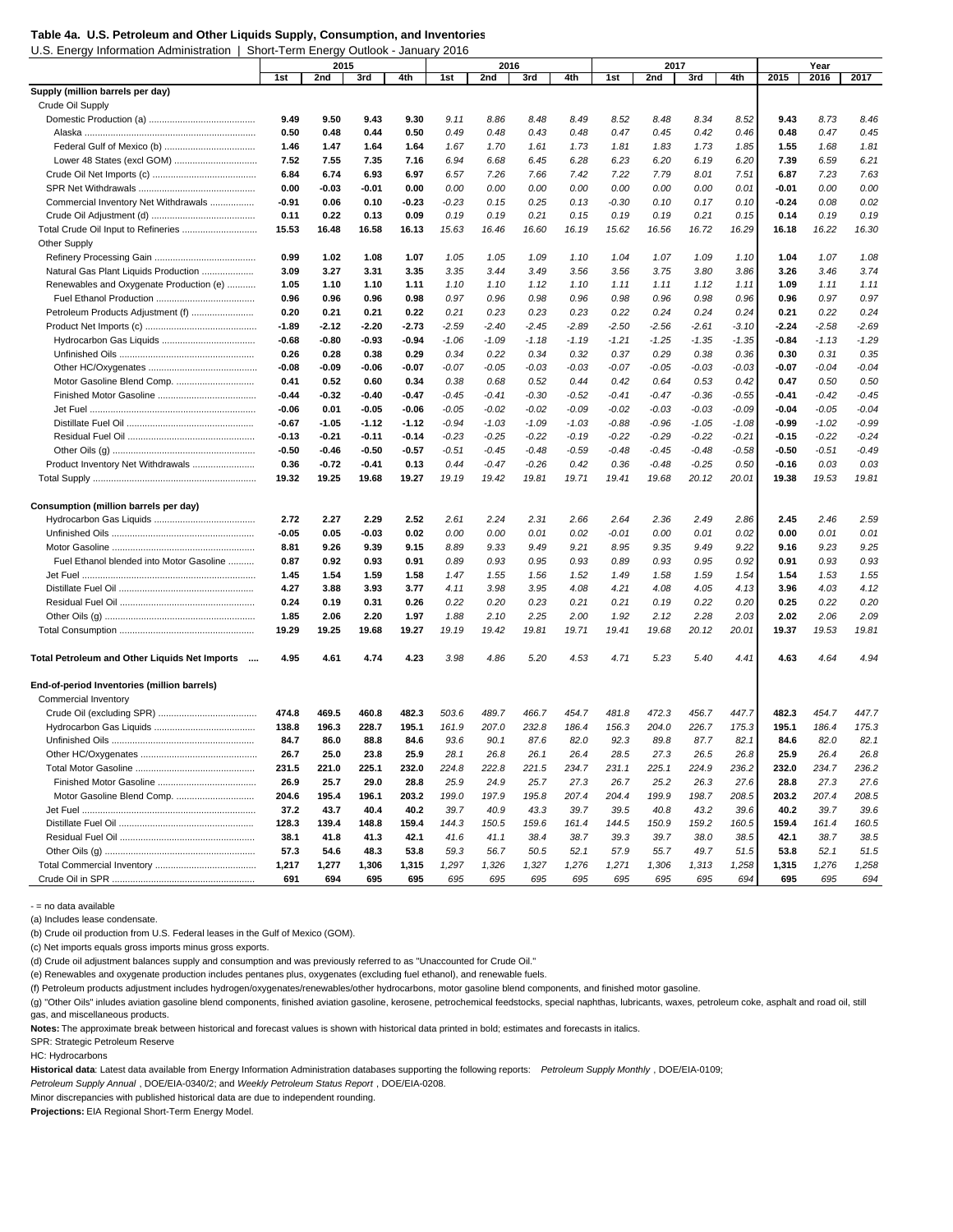#### **Table 4b. U.S. Hydrocarbon Gas Liquids (HGL) and Petroleum Refinery Balances (million barrels per day, except inventories and utilization factor)** U.S. Energy Information Administration | Short-Term Energy Outlook - January 2016

|                                                    |              | 2015         |              |              |              | 2016         |              |              |              | 2017         |              |              |              | Year         |              |
|----------------------------------------------------|--------------|--------------|--------------|--------------|--------------|--------------|--------------|--------------|--------------|--------------|--------------|--------------|--------------|--------------|--------------|
|                                                    | 1st          | 2nd          | 3rd          | 4th          | 1st          | 2nd          | 3rd          | 4th          | 1st          | 2nd          | 3rd          | 4th          | 2015         | 2016         | 2017         |
| <b>HGL Production</b>                              |              |              |              |              |              |              |              |              |              |              |              |              |              |              |              |
| <b>Natural Gas Processing Plants</b>               |              |              |              |              |              |              |              |              |              |              |              |              |              |              |              |
|                                                    | 1.05         | 1.10         | 1.09         | 1.13         | 1.21         | 1.22         | 1.25         | 1.31         | 1.32         | 1.43         | 1.46         | 1.51         | 1.09         | 1.25         | 1.43         |
|                                                    | 1.07         | 1.12         | 1.13         | 1.13         | 1.11         | 1.14         | 1.14         | 1.16         | 1.16         | 1.19         | 1.19         | 1.20         | 1.11         | 1.14         | 1.19         |
|                                                    | 0.58         | 0.62         | 0.64         | 0.64         | 0.62         | 0.64         | 0.63         | 0.65         | 0.65         | 0.67         | 0.66         | 0.68         | 0.62         | 0.63         | 0.67         |
| Natural Gasoline (Pentanes Plus)                   | 0.39         | 0.44         | 0.46         | 0.44         | 0.41         | 0.44         | 0.46         | 0.44         | 0.43         | 0.46         | 0.48         | 0.46         | 0.43         | 0.44         | 0.46         |
| Refinery and Blender Net Production                |              |              |              |              |              |              |              |              |              |              |              |              |              |              |              |
|                                                    | 0.01         | 0.01         | 0.01         | 0.01         | 0.00         | 0.01         | 0.01         | 0.00         | 0.00         | 0.01         | 0.00         | 0.00         | 0.01         | 0.01         | 0.00         |
|                                                    | 0.54         | 0.58         | 0.56         | 0.56         | 0.55         | 0.57         | 0.56         | 0.56         | 0.55         | 0.58         | 0.57         | 0.57         | 0.56         | 0.56         | 0.57         |
|                                                    | $-0.08$      | 0.27         | 0.19         | $-0.18$      | $-0.06$      | 0.25         | 0.19         | $-0.17$      | $-0.06$      | 0.25         | 0.19         | $-0.17$      | 0.05         | 0.05         | 0.05         |
| Renewable Fuels and Oxygenate Plant Net Production |              |              |              |              |              |              |              |              |              |              |              |              |              |              |              |
| Natural Gasoline (Pentanes Plus)                   | -0.02        | $-0.02$      | $-0.02$      | $-0.02$      | $-0.02$      | $-0.02$      | $-0.02$      | $-0.02$      | $-0.02$      | $-0.02$      | $-0.02$      | $-0.02$      | $-0.02$      | $-0.02$      | $-0.02$      |
|                                                    |              |              |              |              |              |              |              |              |              |              |              |              |              |              |              |
| <b>HGL Net Imports</b>                             |              |              |              |              |              |              |              |              |              |              |              |              |              |              |              |
|                                                    | $-0.06$      | $-0.07$      | $-0.06$      | $-0.07$      | $-0.11$      | $-0.12$      | $-0.16$      | $-0.19$      | $-0.21$      | $-0.22$      | $-0.24$      | $-0.26$      | $-0.07$      | $-0.14$      | $-0.23$      |
|                                                    | $-0.40$      | $-0.49$      | $-0.56$      | $-0.59$      | $-0.63$      | $-0.61$      | $-0.64$      | $-0.66$      | $-0.67$      | $-0.65$      | $-0.71$      | $-0.72$      | $-0.51$      | $-0.64$      | $-0.69$      |
|                                                    | $-0.06$      | $-0.09$      | $-0.11$      | $-0.10$      | $-0.13$      | $-0.18$      | $-0.16$      | $-0.14$      | $-0.12$      | $-0.18$      | $-0.17$      | $-0.15$      | $-0.09$      | $-0.15$      | $-0.15$      |
| Natural Gasoline (Pentanes Plus)                   | $-0.17$      | $-0.15$      | $-0.21$      | $-0.18$      | $-0.20$      | $-0.18$      | $-0.22$      | $-0.20$      | $-0.22$      | $-0.20$      | $-0.24$      | $-0.22$      | $-0.18$      | $-0.20$      | $-0.22$      |
|                                                    |              |              |              |              |              |              |              |              |              |              |              |              |              |              |              |
| <b>HGL Refinery and Blender Net Inputs</b>         |              |              |              |              |              |              |              |              |              |              |              |              |              |              |              |
|                                                    | 0.40         | 0.27         | 0.32         | 0.46         | 0.36         | 0.27         | 0.30         | 0.42         | 0.36         | 0.27         | 0.30         | 0.43         | 0.36         | 0.34         | 0.34         |
| Natural Gasoline (Pentanes Plus)                   | 0.15         | 0.14         | 0.16         | 0.16         | 0.15         | 0.15         | 0.16         | 0.16         | 0.15         | 0.15         | 0.16         | 0.16         | 0.15         | 0.16         | 0.16         |
|                                                    |              |              |              |              |              |              |              |              |              |              |              |              |              |              |              |
| <b>HGL Consumption</b>                             |              |              |              |              |              |              |              |              |              |              |              |              |              |              |              |
|                                                    | 1.03<br>1.43 | 1.02<br>0.92 | 1.02<br>0.96 | 1.09<br>1.14 | 1.09<br>1.31 | 1.06<br>0.90 | 1.10<br>0.93 | 1.16<br>1.20 | 1.11<br>1.30 | 1.17<br>0.90 | 1.24<br>0.96 | 1.30<br>1.24 | 1.04<br>1.11 | 1.10<br>1.09 | 1.20<br>1.10 |
|                                                    | 0.16         | 0.24         | 0.22         | 0.21         |              |              | 0.21         |              |              |              | 0.23         |              |              | 0.21         |              |
| Natural Gasoline (Pentanes Plus)                   | 0.10         | 0.09         | 0.09         | 0.09         | 0.16<br>0.05 | 0.22<br>0.06 | 0.06         | 0.23<br>0.07 | 0.18<br>0.05 | 0.24<br>0.06 | 0.06         | 0.25<br>0.07 | 0.21<br>0.09 | 0.06         | 0.22<br>0.06 |
|                                                    |              |              |              |              |              |              |              |              |              |              |              |              |              |              |              |
| <b>HGL Inventories (million barrels)</b>           |              |              |              |              |              |              |              |              |              |              |              |              |              |              |              |
|                                                    | 31.38        | 31.65        | 31.86        | 32.53        | 31.64        | 36.04        | 36.77        | 34.29        | 32.83        | 36.70        | 37.32        | 34.50        | 31.86        | 34.69        | 35.35        |
|                                                    | 58.10        | 84.20        | 100.20       | 97.34        | 72.09        | 90.68        | 103.01       | 90.18        | 66.82        | 86.73        | 95.14        | 77.10        | 97.34        | 90.18        | 77.10        |
|                                                    | 32.46        | 59.42        | 76.52        | 47.83        | 39.43        | 59.45        | 72.85        | 43.87        | 37.58        | 59.12        | 73.27        | 44.72        | 47.83        | 43.87        | 44.72        |
| Natural Gasoline (Pentanes Plus)                   | 17.16        | 20.51        | 19.00        | 18.68        | 17.50        | 19.82        | 20.47        | 19.39        | 18.14        | 20.56        | 21.30        | 20.49        | 18.68        | 19.39        | 20.49        |
|                                                    |              |              |              |              |              |              |              |              |              |              |              |              |              |              |              |
| <b>Refinery and Blender Net Inputs</b>             |              |              |              |              |              |              |              |              |              |              |              |              |              |              |              |
|                                                    | 15.53        | 16.48        | 16.58        | 16.13        | 15.63        | 16.46        | 16.60        | 16.19        | 15.62        | 16.56        | 16.72        | 16.29        | 16.18        | 16.22        | 16.30        |
|                                                    | 0.54         | 0.40         | 0.47         | 0.62         | 0.51         | 0.42         | 0.45         | 0.58         | 0.51         | 0.43         | 0.46         | 0.59         | 0.51         | 0.49         | 0.50         |
|                                                    | 1.12         |              | 1.19         | 1.17         | 1.19         | 1.24         | 1.28         |              |              |              | 1.30         | 1.26         | 1.17         | 1.24         |              |
| Other Hydrocarbons/Oxygenates                      |              | 1.18         |              |              |              |              |              | 1.25         | 1.20         | 1.25         |              |              |              |              | 1.25         |
|                                                    | 0.24         | 0.22         | 0.38         | 0.32         | 0.25         | 0.25         | 0.36         | 0.36         | 0.27         | 0.32         | 0.39         | 0.40         | 0.29         | 0.31         | 0.34         |
| Motor Gasoline Blend Components                    | 0.72         | 0.91         | 0.75         | 0.46         | 0.63         | 0.92         | 0.74         | 0.51         | 0.67         | 0.91         | 0.74         | 0.51         | 0.71         | 0.70         | 0.71         |
| Aviation Gasoline Blend Components                 | 0.00         | 0.00         | 0.00         | 0.00         | 0.00         | 0.00         | 0.00         | 0.00         | 0.00         | 0.00         | 0.00         | 0.00         | 0.00         | 0.00         | 0.00         |
| Total Refinery and Blender Net Inputs              | 18.14        | 19.18        | 19.38        | 18.70        | 18.22        | 19.30        | 19.43        | 18.90        | 18.26        | 19.47        | 19.60        | 19.05        | 18.85        | 18.96        | 19.10        |
|                                                    | 0.99         | 1.02         | 1.08         | 1.07         | 1.05         | 1.05         | 1.09         | 1.10         | 1.04         | 1.07         | 1.09         | 1.10         | 1.04         | 1.07         | 1.08         |
|                                                    |              |              |              |              |              |              |              |              |              |              |              |              |              |              |              |
| <b>Refinery and Blender Net Production</b>         |              |              |              |              |              |              |              |              |              |              |              |              |              |              |              |
|                                                    |              |              |              |              |              |              |              | 0.39         | 0.49         |              |              |              | 0.62         | 0.62         | 0.62         |
|                                                    | 0.47         | 0.86         | 0.76         | 0.39         | 0.50         | 0.83         | 0.75         |              |              | 0.83         | 0.76         | 0.40         |              |              |              |
|                                                    | 9.48         | 9.83         | 9.97         | 9.79         | 9.52         | 9.95         | 9.99         | 9.93         | 9.56         | 10.01        | 10.04        | 9.97         | 9.77         | 9.85         | 9.90         |
|                                                    | 1.50         | 1.61         | 1.60         | 1.64         | 1.52         | 1.59         | 1.61         | 1.58         | 1.51         | 1.62         | 1.64         | 1.59         | 1.59         | 1.57         | 1.59         |
|                                                    | 4.82         | 4.99         | 5.08         | 4.94         | 4.83         | 5.02         | 5.08         | 5.07         | 4.85         | 5.05         | 5.13         | 5.16         | 4.96         | 5.00         | 5.05         |
|                                                    | 0.43         | 0.44         | 0.41         | 0.41         | 0.44         | 0.45         | 0.42         | 0.41         | 0.43         | 0.49         | 0.42         | 0.41         | 0.42         | 0.43         | 0.44         |
|                                                    | 2.44         | 2.48         | 2.63         | 2.60         | 2.46         | 2.52         | 2.67         | 2.61         | 2.46         | 2.54         | 2.70         | 2.63         | 2.54         | 2.57         | 2.58         |
| Total Refinery and Blender Net Production          | 19.13        | 20.20        | 20.45        | 19.76        | 19.26        | 20.35        | 20.51        | 19.99        | 19.31        | 20.54        | 20.69        | 20.16        | 19.89        | 20.03        | 20.18        |
|                                                    |              |              |              |              |              |              |              |              |              |              |              |              |              |              |              |
|                                                    | 15.78        | 16.69        | 16.85        | 16.33        | 15.94        | 16.66        | 16.87        | 16.47        | 15.93        | 16.76        | 16.99        | 16.56        | 16.42        | 16.49        | 16.56        |
| Refinery Operable Distillation Capacity            | 17.88        | 17.98        | 18.08        | 18.11        | 18.14        | 18.15        | 18.31        | 18.40        | 18.43        | 18.43        | 18.43        | 18.43        | 18.01        | 18.25        | 18.43        |
| Refinery Distillation Utilization Factor           | 0.88         | 0.93         | 0.93         | 0.90         | 0.88         | 0.92         | 0.92         | 0.90         | 0.86         | 0.91         | 0.92         | 0.90         | 0.91         | 0.90         | 0.90         |
|                                                    |              |              |              |              |              |              |              |              |              |              |              |              |              |              |              |

- = no data available

(a) "Other Oils" includes aviation gasoline blend components, finished aviation gasoline, kerosene, petrochemical feedstocks, special naphthas, lubricants, waxes, petroleum coke, asphalt and road oil, still gas, and miscellaneous products.

Notes: The approximate break between historical and forecast values is shown with historical data printed in bold; estimates and forecasts in italics.

**Historical data**: Latest data available from Energy Information Administration databases supporting the following reports: *Petroleum Supply Monthly* , DOE/EIA-0109;

*Petroleum Supply Annual* , DOE/EIA-0340/2; *Weekly Petroleum Status Report* , DOE/EIA-0208.

Minor discrepancies with published historical data are due to independent rounding.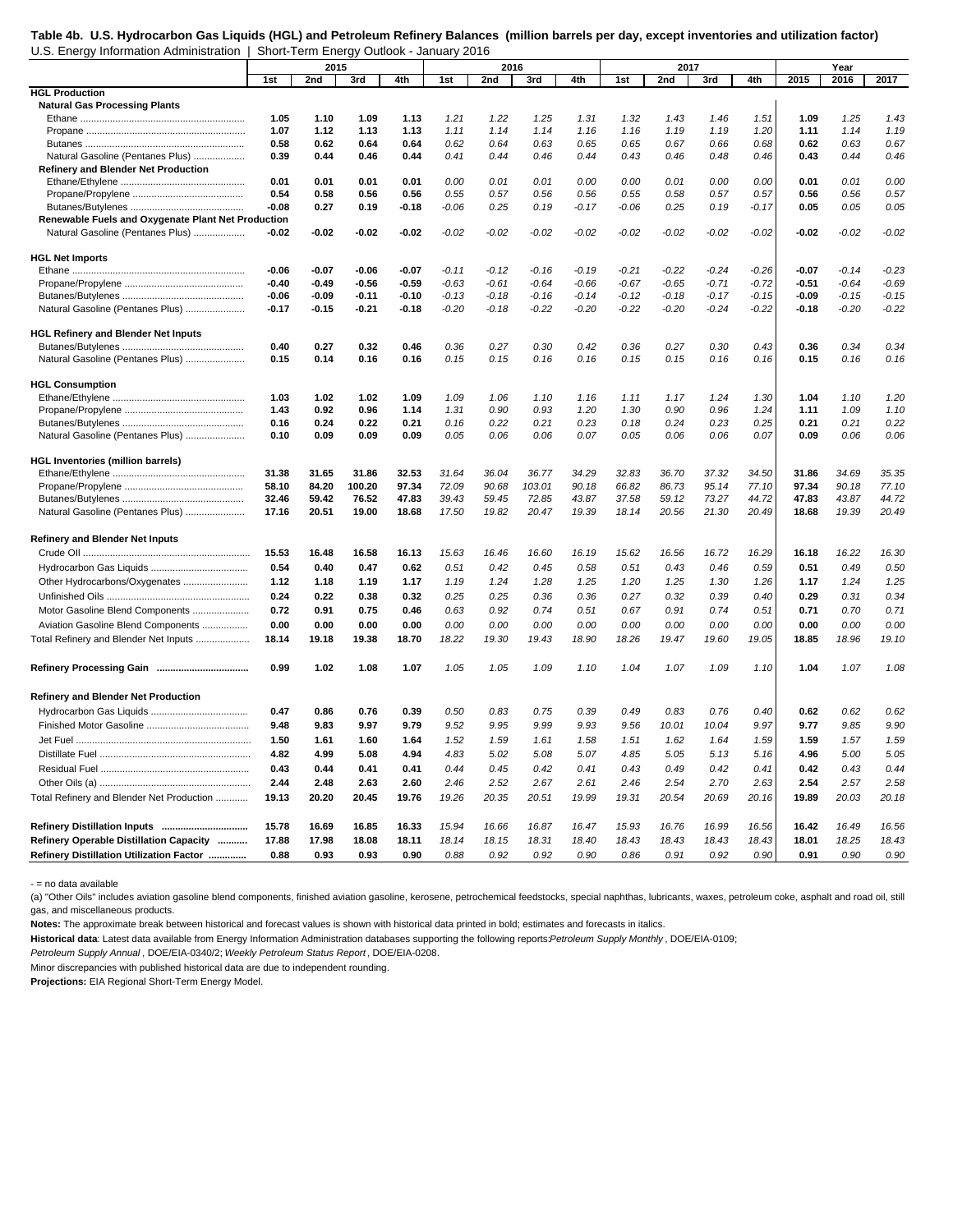#### **Table 4c. U.S. Regional Motor Gasoline Prices and Inventories**

U.S. Energy Information Administration | Short-Term Energy Outlook - January 2016

|                                                      |       | 2015  |       |       |       | 2016  |       |       |       | 2017  |       |       |       | Year  |       |
|------------------------------------------------------|-------|-------|-------|-------|-------|-------|-------|-------|-------|-------|-------|-------|-------|-------|-------|
|                                                      | 1st   | 2nd   | 3rd   | 4th   | 1st   | 2nd   | 3rd   | 4th   | 1st   | 2nd   | 3rd   | 4th   | 2015  | 2016  | 2017  |
| Prices (cents per gallon)                            |       |       |       |       |       |       |       |       |       |       |       |       |       |       |       |
| Refiner Wholesale Price                              | 159   | 201   | 184   | 144   | 121   | 141   | 139   | 122   | 127   | 157   | 162   | 148   | 172   | 131   | 149   |
| Gasoline Regular Grade Retail Prices Including Taxes |       |       |       |       |       |       |       |       |       |       |       |       |       |       |       |
|                                                      | 228   | 259   | 247   | 211   | 195   | 210   | 208   | 197   | 199   | 226   | 232   | 225   | 236   | 203   | 221   |
|                                                      | 216   | 256   | 253   | 209   | 182   | 210   | 207   | 188   | 190   | 226   | 232   | 216   | 234   | 197   | 217   |
|                                                      | 204   | 240   | 228   | 190   | 172   | 191   | 188   | 171   | 176   | 206   | 211   | 198   | 216   | 181   | 198   |
|                                                      | 207   | 261   | 277   | 218   | 181   | 203   | 211   | 191   | 181   | 216   | 233   | 218   | 241   | 197   | 213   |
|                                                      | 271   | 328   | 327   | 264   | 239   | 251   | 245   | 222   | 223   | 259   | 267   | 250   | 298   | 239   | 250   |
|                                                      | 227   | 267   | 260   | 216   | 195   | 213   | 211   | 194   | 196   | 228   | 235   | 222   | 243   | 203   | 221   |
| <b>Gasoline All Grades Including Taxes</b>           | 236   | 275   | 269   | 226   | 204   | 222   | 220   | 203   | 205   | 237   | 244   | 231   | 252   | 212   | 230   |
| End-of-period Inventories (million barrels)          |       |       |       |       |       |       |       |       |       |       |       |       |       |       |       |
| <b>Total Gasoline Inventories</b>                    |       |       |       |       |       |       |       |       |       |       |       |       |       |       |       |
|                                                      | 64.5  | 61.3  | 62.6  | 59.8  | 60.7  | 62.0  | 58.8  | 61.2  | 61.3  | 62.9  | 60.9  | 63.4  | 59.8  | 61.2  | 63.4  |
|                                                      | 52.9  | 50.4  | 47.0  | 54.0  | 51.4  | 49.0  | 49.5  | 51.2  | 51.2  | 48.3  | 49.1  | 51.0  | 54.0  | 51.2  | 51.0  |
|                                                      | 78.4  | 74.6  | 78.1  | 83.1  | 78.7  | 77.9  | 78.3  | 82.6  | 81.3  | 79.1  | 80.2  | 82.5  | 83.1  | 82.6  | 82.5  |
|                                                      | 6.5   | 6.8   | 7.1   | 7.7   | 7.0   | 6.9   | 6.9   | 7.7   | 7.1   | 7.1   | 7.1   | 7.8   | 7.7   | 7.7   | 7.8   |
|                                                      | 29.2  | 28.0  | 30.3  | 27.4  | 26.9  | 27.0  | 28.0  | 32.0  | 30.1  | 27.7  | 27.8  | 31.4  | 27.4  | 32.0  | 31.4  |
|                                                      | 231.5 | 221.0 | 225.1 | 232.0 | 224.8 | 222.8 | 221.5 | 234.7 | 231.1 | 225.1 | 224.9 | 236.2 | 232.0 | 234.7 | 236.2 |
| <b>Finished Gasoline Inventories</b>                 |       |       |       |       |       |       |       |       |       |       |       |       |       |       |       |
|                                                      | 26.9  | 25.7  | 29.0  | 28.8  | 25.9  | 24.9  | 25.7  | 27.3  | 26.7  | 25.2  | 26.3  | 27.6  | 28.8  | 27.3  | 27.6  |
| <b>Gasoline Blending Components Inventories</b>      |       |       |       |       |       |       |       |       |       |       |       |       |       |       |       |
|                                                      | 204.6 | 195.4 | 196.1 | 203.2 | 199.0 | 197.9 | 195.8 | 207.4 | 204.4 | 199.9 | 198.7 | 208.5 | 203.2 | 207.4 | 208.5 |

- = no data available

Prices are not adjusted for inflation.

**Notes:** The approximate break between historical and forecast values is shown with historical data printed in bold; estimates and forecasts in italics.

Regions refer to Petroleum Administration for Defense Districts (PADD).

See "Petroleum for Administration Defense District" in EIA's Energy Glossary (http://www.eia.doe.gov/glossary/index.html) for a list of States in each region.

**Historical data** : Latest data available from Energy Information Administration databases supporting the following reports: *Petroleum Marketing Monthly* , DOE/EIA-0380;

*Petroleum Supply Monthly* , DOE/EIA-0109; *Petroleum Supply Annual* , DOE/EIA-0340/2; and *Weekly Petroleum Status Report* , DOE/EIA-0208.

Minor discrepancies with published historical data are due to independent rounding.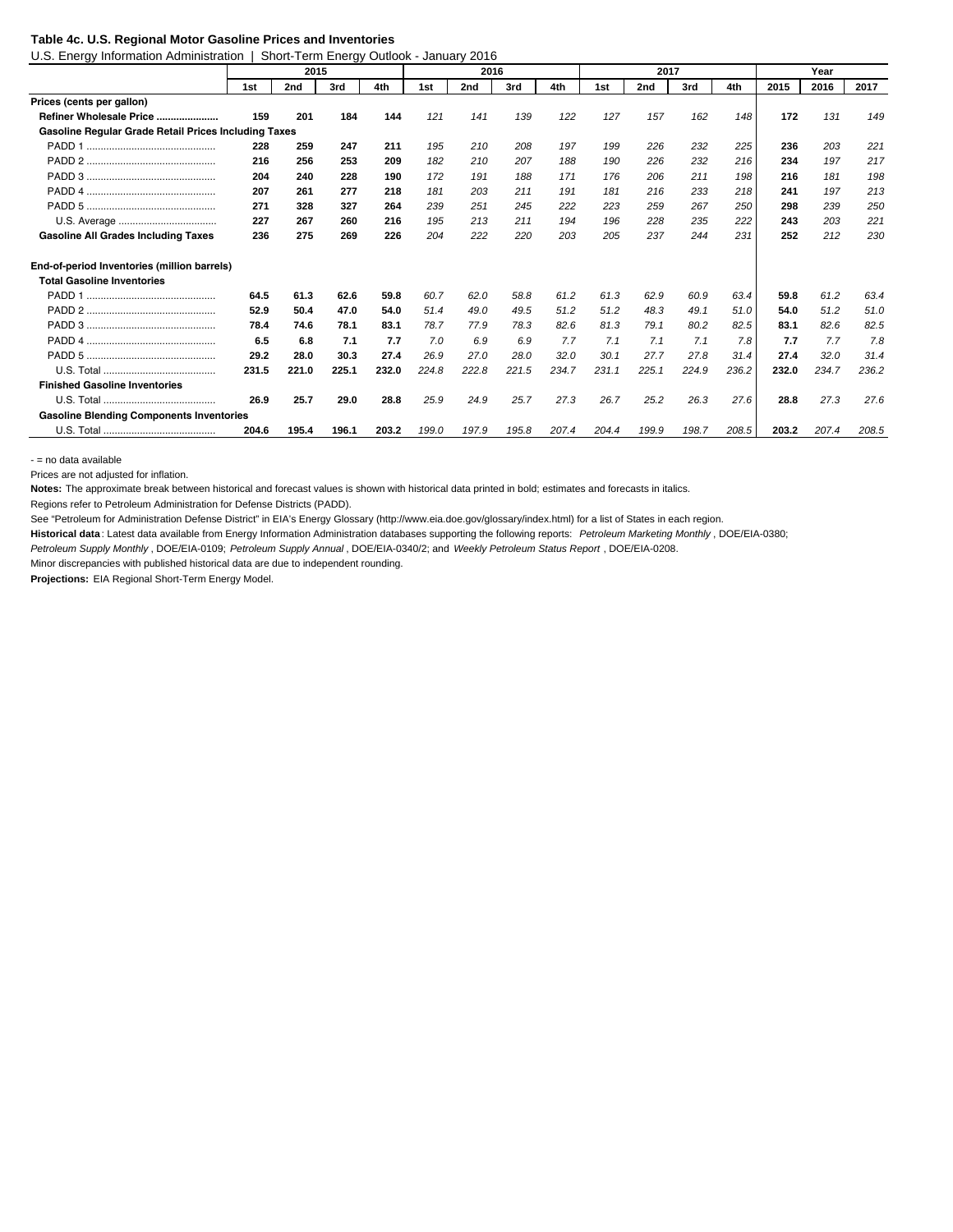|  |  |  |  | Table 5a. U.S. Natural Gas Supply, Consumption, and Inventories |
|--|--|--|--|-----------------------------------------------------------------|
|--|--|--|--|-----------------------------------------------------------------|

| U.S. Energy Information Administration   Short-Term Energy Outlook - January 2016 |
|-----------------------------------------------------------------------------------|
|                                                                                   |

|                                                | 2015  |          |          |         | 2016  |         |         |         | 2017  |         | Year    |       |         |         |       |
|------------------------------------------------|-------|----------|----------|---------|-------|---------|---------|---------|-------|---------|---------|-------|---------|---------|-------|
|                                                | 1st   | 2nd      | 3rd      | 4th     | 1st   | 2nd     | 3rd     | 4th     | 1st   | 2nd     | 3rd     | 4th   | 2015    | 2016    | 2017  |
| Supply (billion cubic feet per day)            |       |          |          |         |       |         |         |         |       |         |         |       |         |         |       |
| Total Marketed Production                      | 78.11 | 79.20    | 80.01    | 79.21   | 79.34 | 79.50   | 79.61   | 80.29   | 80.75 | 80.96   | 81.08   | 81.83 | 79.14   | 79.68   | 81.16 |
|                                                | 0.99  | 0.93     | 0.86     | 0.96    | 0.99  | 0.84    | 0.76    | 0.92    | 0.97  | 0.82    | 0.75    | 0.91  | 0.94    | 0.88    | 0.86  |
| Federal GOM (a)                                | 3.37  | 3.68     | 3.95     | 3.58    | 3.43  | 3.38    | 3.21    | 3.17    | 3.22  | 3.17    | 3.00    | 3.03  | 3.65    | 3.30    | 3.10  |
| Lower 48 States (excl GOM)                     | 73.75 | 74.58    | 75.20    | 74.67   | 74.91 | 75.27   | 75.64   | 76.19   | 76.56 | 76.97   | 77.34   | 77.89 | 74.55   | 75.51   | 77.19 |
| Total Dry Gas Production                       | 73.67 | 74.50    | 75.26    | 74.36   | 74.50 | 74.65   | 74.75   | 75.39   | 75.82 | 76.02   | 76.14   | 76.84 | 74.45   | 74.82   | 76.21 |
| LNG Gross Imports                              | 0.43  | 0.08     | 0.26     | 0.20    | 0.14  | 0.16    | 0.17    | 0.15    | 0.12  | 0.12    | 0.12    | 0.12  | 0.24    | 0.15    | 0.12  |
| LNG Gross Exports                              | 0.06  | 0.06     | 0.09     | 0.03    | 0.16  | 0.52    | 0.96    | 1.04    | 1.04  | 1.28    | 1.48    | 1.89  | 0.06    | 0.67    | 1.42  |
| Pipeline Gross Imports                         | 8.36  | 6.69     | 6.69     | 6.75    | 7.21  | 6.21    | 6.53    | 6.71    | 7.24  | 6.20    | 6.51    | 6.76  | 7.12    | 6.66    | 6.68  |
| Pipeline Gross Exports                         | 4.86  | 4.36     | 4.81     | 5.10    | 5.22  | 4.99    | 5.15    | 5.31    | 5.26  | 5.06    | 5.23    | 5.38  | 4.78    | 5.17    | 5.23  |
| Supplemental Gaseous Fuels                     | 0.17  | 0.16     | 0.14     | 0.16    | 0.16  | 0.16    | 0.16    | 0.16    | 0.17  | 0.17    | 0.17    | 0.17  | 0.16    | 0.16    | 0.17  |
| Net Inventory Withdrawals                      | 18.48 | $-12.99$ | $-10.48$ | $-0.14$ | 17.51 | $-9.06$ | $-8.93$ | 3.26    | 16.73 | $-9.15$ | $-9.05$ | 3.00  | $-1.36$ | 0.68    | 0.32  |
|                                                | 96.19 | 64.00    | 66.97    | 76.21   | 94.15 | 66.61   | 66.58   | 79.32   | 93.78 | 67.02   | 67.17   | 79.62 | 75.76   | 76.64   | 76.83 |
| Balancing Item (b)                             | 0.48  | 0.09     | -0.91    | $-0.87$ | 0.15  | $-0.74$ | 0.47    | $-0.17$ | 0.36  | $-0.54$ | 0.71    | 0.99  | $-0.31$ | $-0.07$ | 0.38  |
| Total Primary Supply                           | 96.67 | 64.09    | 66.07    | 75.34   | 94.30 | 65.87   | 67.05   | 79.15   | 94.14 | 66.47   | 67.88   | 80.61 | 75.46   | 76.57   | 77.21 |
| Consumption (billion cubic feet per day)       |       |          |          |         |       |         |         |         |       |         |         |       |         |         |       |
|                                                | 27.52 | 6.90     | 3.46     | 13.24   | 25.38 | 7.32    | 3.63    | 15.88   | 25.94 | 7.56    | 3.63    | 16.02 | 12.72   | 13.03   | 13.23 |
| Commercial                                     | 16.01 | 5.85     | 4.44     | 9.06    | 14.51 | 5.94    | 4.57    | 10.56   | 14.90 | 6.06    | 4.61    | 10.71 | 8.81    | 8.89    | 9.05  |
|                                                | 22.69 | 19.62    | 19.19    | 21.09   | 22.76 | 20.35   | 20.14   | 22.21   | 23.25 | 20.89   | 20.72   | 22.76 | 20.64   | 21.36   | 21.90 |
| Electric Power (c)                             | 23.05 | 25.28    | 32.41    | 25.12   | 24.19 | 25.72   | 32.14   | 23.50   | 22.50 | 25.34   | 32.24   | 23.97 | 26.49   | 26.40   | 26.04 |
| Lease and Plant Fuel                           | 4.29  | 4.35     | 4.39     | 4.35    | 4.35  | 4.36    | 4.37    | 4.41    | 4.43  | 4.44    | 4.45    | 4.49  | 4.34    | 4.37    | 4.45  |
| Pipeline and Distribution Use                  | 3.03  | 2.01     | 2.07     | 2.38    | 3.02  | 2.06    | 2.10    | 2.51    | 3.01  | 2.08    | 2.13    | 2.56  | 2.37    | 2.42    | 2.44  |
| Vehicle Use                                    | 0.09  | 0.09     | 0.10     | 0.10    | 0.10  | 0.10    | 0.10    | 0.10    | 0.10  | 0.10    | 0.10    | 0.10  | 0.09    | 0.10    | 0.10  |
| Total Consumption                              | 96.67 | 64.09    | 66.07    | 75.34   | 94.30 | 65.87   | 67.05   | 79.15   | 94.14 | 66.47   | 67.88   | 80.61 | 75.46   | 76.57   | 77.21 |
| End-of-period Inventories (billion cubic feet) |       |          |          |         |       |         |         |         |       |         |         |       |         |         |       |
| Working Gas Inventory                          | 1,483 | 2,658    | 3,625    | 3,637   | 2,043 | 2,867   | 3,688   | 3,389   | 1,883 | 2,715   | 3,548   | 3,272 | 3,637   | 3,389   | 3,272 |
| East Region (d)                                | 242   | 576      | 859      | 840     | 384   | 652     | 888     | 723     | 295   | 563     | 817     | 671   | 840     | 723     | 671   |
| Midwest Region (d)                             | 252   | 565      | 972      | 978     | 472   | 687     | 1,026   | 889     | 400   | 637     | 989     | 854   | 978     | 889     | 854   |
| South Central Region (d)                       | 575   | 1.002    | 1,206    | 1.284   | 785   | 990     | 1,139   | 1.191   | 789   | 982     | 1.109   | 1,180 | 1,284   | 1,191   | 1,180 |
| Mountain Region (d)                            | 113   | 155      | 203      | 187     | 129   | 168     | 222     | 199     | 126   | 161     | 214     | 191   | 187     | 199     | 191   |
| Pacific Region (d)                             | 276   | 336      | 359      | 322     | 248   | 346     | 389     | 361     | 248   | 348     | 394     | 350   | 322     | 361     | 350   |
|                                                | 24    | 24       | 25       | 26      | 24    | 24      | 25      | 26      | 24    | 24      | 25      | 26    | 26      | 26      | 26    |

- = no data available

(a) Marketed production from U.S. Federal leases in the Gulf of Mexico.

(b) The balancing item represents the difference between the sum of the components of natural gas supply and the sum of components of natural gas demand.

(c) Natural gas used for electricity generation and (a limited amount of) useful thermal output by electric utilities and independent power producers.

(d) For a list of States in each inventory region refer to *Weekly Natural Gas Storage Report, Notes and Definitions (http://ir.eia.gov/ngs/notes.html)* .

**Notes:** The approximate break between historical and forecast values is shown with historical data printed in bold; estimates and forecasts in italics.

LNG: liquefied natural gas.

**Historical data**: Latest data available from Energy Information Administration databases supporting the following reports: *Natural Gas Monthly* , DOE/EIA-0130; and *Electric Power Monthly* , DOE/EIA-0226.

Minor discrepancies with published historical data are due to independent rounding.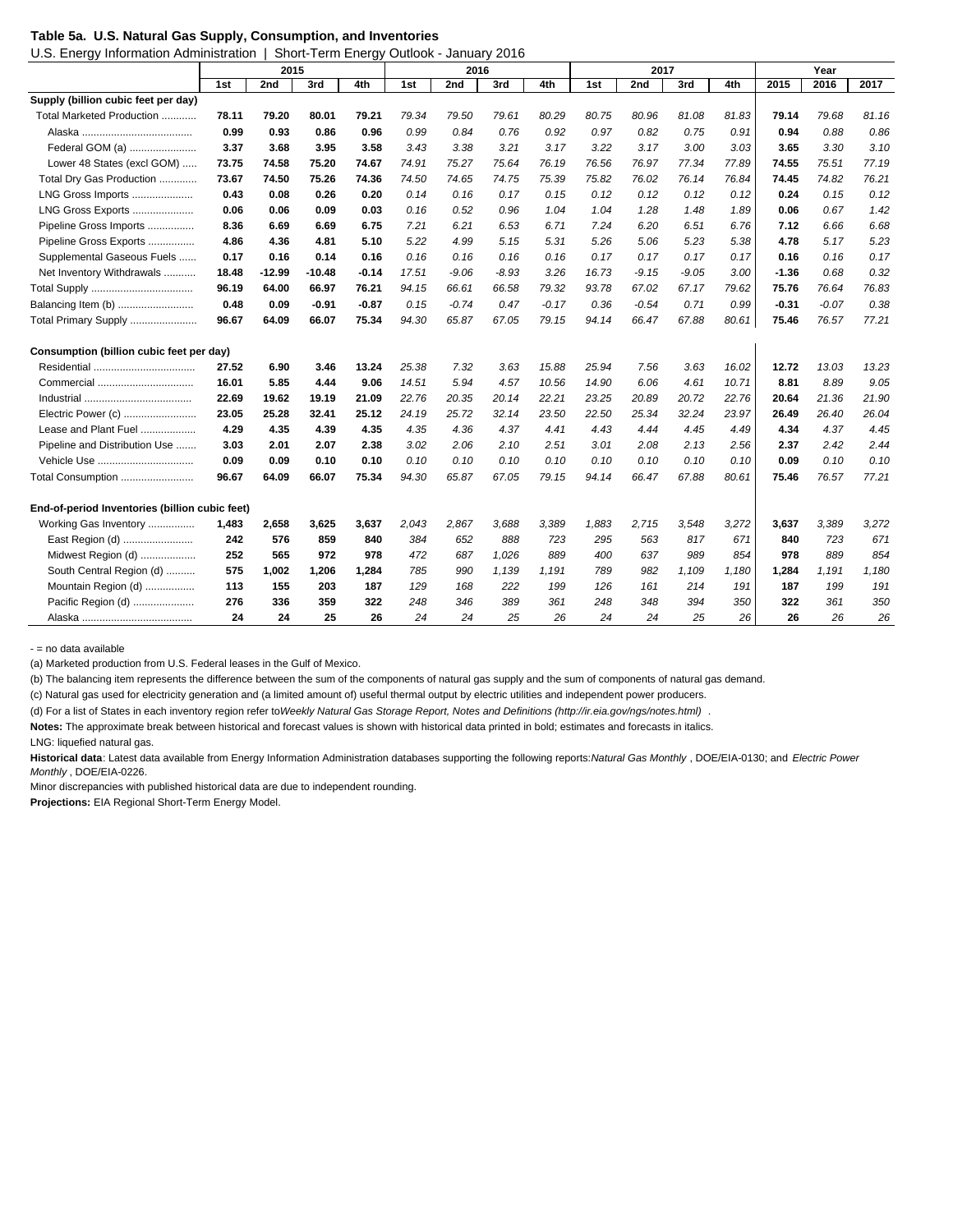|  |  |  | Table 5b. U.S. Regional Natural Gas Prices (dollars per thousand cubic fee |
|--|--|--|----------------------------------------------------------------------------|
|--|--|--|----------------------------------------------------------------------------|

U.S. Energy Information Administration | Short-Term Energy Outlook - January 2016

|                       | <u>.</u><br>2015 |       |       |       | ------<br>2016 |       |       |       | 2017  |       | Year  |       |       |       |       |
|-----------------------|------------------|-------|-------|-------|----------------|-------|-------|-------|-------|-------|-------|-------|-------|-------|-------|
|                       | 1st              | 2nd   | 3rd   | 4th   | 1st            | 2nd   | 3rd   | 4th   | 1st   | 2nd   | 3rd   | 4th   | 2015  | 2016  | 2017  |
| <b>Wholesale/Spot</b> |                  |       |       |       |                |       |       |       |       |       |       |       |       |       |       |
| Henry Hub Spot Price  | 2.99             | 2.83  | 2.84  | 2.18  | 2.44           | 2.55  | 2.86  | 3.07  | 3.37  | 3.09  | 3.30  | 3.51  | 2.71  | 2.73  | 3.32  |
| <b>Residential</b>    |                  |       |       |       |                |       |       |       |       |       |       |       |       |       |       |
| New England           | 13.09            | 13.33 | 16.09 | 12.17 | 11.41          | 13.39 | 16.42 | 12.92 | 12.46 | 13.89 | 16.64 | 13.16 | 13.10 | 12.52 | 13.18 |
| Middle Atlantic       | 9.53             | 11.20 | 16.32 | 11.08 | 10.12          | 12.73 | 17.23 | 11.67 | 10.50 | 12.87 | 17.13 | 11.58 | 10.54 | 11.42 | 11.58 |
| E. N. Central         | 7.78             | 10.58 | 16.71 | 8.36  | 6.91           | 10.53 | 16.30 | 8.20  | 7.65  | 11.12 | 16.63 | 8.47  | 8.75  | 8.30  | 8.85  |
| W. N. Central         | 8.66             | 11.85 | 17.60 | 9.80  | 7.24           | 9.44  | 16.28 | 8.74  | 7.88  | 10.51 | 17.27 | 9.54  | 9.85  | 8.49  | 9.21  |
| S. Atlantic           | 10.74            | 16.68 | 22.69 | 13.44 | 11.07          | 16.02 | 22.17 | 12.48 | 11.06 | 15.89 | 21.92 | 12.33 | 12.81 | 12.80 | 12.68 |
| E. S. Central         | 9.34             | 14.36 | 19.21 | 12.11 | 9.16           | 12.76 | 17.97 | 10.75 | 9.17  | 13.33 | 18.49 | 11.23 | 11.02 | 10.54 | 10.72 |
| W. S. Central         | 8.45             | 13.94 | 19.88 | 12.54 | 8.75           | 12.56 | 18.05 | 10.57 | 8.58  | 13.03 | 18.64 | 11.42 | 10.88 | 10.47 | 10.68 |
| Mountain              | 9.57             | 10.87 | 14.50 | 9.15  | 8.09           | 8.95  | 12.75 | 8.15  | 7.79  | 9.13  | 13.28 | 8.62  | 10.01 | 8.60  | 8.67  |
|                       | 11.46            | 11.40 | 12.05 | 9.74  | 8.93           | 9.70  | 10.42 | 9.74  | 9.63  | 10.27 | 10.91 | 9.98  | 10.95 | 9.51  | 10.01 |
| U.S. Average          | 9.30             | 11.96 | 16.46 | 10.16 | 8.59           | 11.39 | 15.69 | 9.82  | 9.02  | 11.83 | 16.09 | 10.08 | 10.37 | 9.85  | 10.23 |
| <b>Commercial</b>     |                  |       |       |       |                |       |       |       |       |       |       |       |       |       |       |
| New England           | 10.77            | 10.11 | 9.65  | 8.85  | 10.03          | 9.63  | 9.68  | 10.07 | 10.67 | 10.71 | 10.73 | 11.02 | 10.11 | 9.95  | 10.78 |
| Middle Atlantic       | 7.91             | 7.48  | 6.65  | 6.95  | 7.19           | 6.99  | 7.06  | 7.85  | 8.36  | 7.99  | 7.90  | 8.56  | 7.49  | 7.32  | 8.30  |
| E. N. Central         | 6.95             | 7.51  | 8.80  | 6.48  | 6.49           | 7.53  | 8.58  | 6.88  | 7.10  | 8.34  | 9.20  | 7.39  | 7.04  | 6.92  | 7.51  |
| W. N. Central         | 7.65             | 7.98  | 8.99  | 7.06  | 6.73           | 7.19  | 8.46  | 7.15  | 7.46  | 7.87  | 8.97  | 7.58  | 7.62  | 7.06  | 7.66  |
| S. Atlantic           | 8.48             | 9.21  | 9.66  | 8.63  | 8.35           | 9.15  | 9.97  | 9.12  | 9.13  | 9.21  | 9.88  | 9.19  | 8.77  | 8.90  | 9.26  |
| E. S. Central         | 8.54             | 9.62  | 9.89  | 8.81  | 7.88           | 8.62  | 9.43  | 8.76  | 8.37  | 9.26  | 9.98  | 9.24  | 8.90  | 8.42  | 8.93  |
| W. S. Central         | 7.15             | 7.21  | 8.00  | 7.30  | 6.40           | 6.91  | 7.69  | 7.16  | 7.14  | 7.69  | 8.23  | 7.64  | 7.32  | 6.87  | 7.52  |
| Mountain              | 8.27             | 8.34  | 9.03  | 7.34  | 6.67           | 6.79  | 7.99  | 7.03  | 6.70  | 6.98  | 8.32  | 7.38  | 8.05  | 6.94  | 7.13  |
|                       | 9.20             | 8.43  | 8.69  | 8.20  | 8.19           | 8.19  | 8.77  | 8.54  | 8.73  | 8.81  | 9.30  | 8.87  | 8.63  | 8.39  | 8.88  |
| U.S. Average          | 7.94             | 8.13  | 8.41  | 7.43  | 7.24           | 7.65  | 8.40  | 7.78  | 7.95  | 8.34  | 8.92  | 8.25  | 7.89  | 7.59  | 8.21  |
| Industrial            |                  |       |       |       |                |       |       |       |       |       |       |       |       |       |       |
| New England           | 9.10             | 7.61  | 6.10  | 6.64  | 7.56           | 7.46  | 7.63  | 8.65  | 8.81  | 8.00  | 7.87  | 8.76  | 7.75  | 7.83  | 8.47  |
| Middle Atlantic       | 8.31             | 7.56  | 7.53  | 6.82  | 6.99           | 6.47  | 7.08  | 7.86  | 8.16  | 7.35  | 7.68  | 8.34  | 7.77  | 7.11  | 8.00  |
| E. N. Central         | 6.41             | 5.65  | 5.54  | 5.42  | 5.65           | 5.39  | 5.74  | 5.96  | 6.53  | 6.20  | 6.38  | 6.51  | 5.93  | 5.71  | 6.46  |
| W. N. Central         | 5.81             | 4.59  | 4.41  | 4.54  | 4.53           | 3.88  | 4.20  | 4.82  | 5.32  | 4.62  | 4.78  | 5.31  | 4.92  | 4.39  | 5.05  |
| S. Atlantic           | 5.46             | 4.50  | 4.50  | 4.44  | 4.45           | 4.53  | 4.87  | 5.21  | 5.40  | 5.06  | 5.25  | 5.58  | 4.75  | 4.77  | 5.33  |
| E. S. Central         | 5.15             | 4.28  | 4.02  | 3.98  | 4.23           | 4.13  | 4.47  | 4.84  | 5.24  | 4.73  | 4.90  | 5.24  | 4.39  | 4.42  | 5.04  |
| W. S. Central         | 3.21             | 2.92  | 3.07  | 2.55  | 2.48           | 2.67  | 3.15  | 3.29  | 3.47  | 3.25  | 3.59  | 3.74  | 2.93  | 2.90  | 3.51  |
| Mountain              | 6.61             | 6.22  | 6.11  | 5.65  | 4.91           | 4.59  | 5.25  | 5.41  | 5.24  | 5.09  | 5.77  | 5.91  | 6.16  | 5.04  | 5.50  |
| Pacific               | 7.32             | 6.57  | 6.62  | 6.17  | 5.40           | 5.33  | 5.98  | 6.22  | 6.08  | 5.99  | 6.51  | 6.64  | 6.68  | 5.73  | 6.31  |
| U.S. Average          | 4.57             | 3.68  | 3.65  | 3.44  | 3.57           | 3.36  | 3.74  | 4.16  | 4.55  | 3.97  | 4.21  | 4.62  | 3.85  | 3.72  | 4.35  |

- = no data available

Prices are not adjusted for inflation.

**Notes:** The approximate break between historical and forecast values is shown with historical data printed in bold; estimates and forecasts in italics.

Regions refer to U.S. Census divisions.

See "Census division" in EIA's Energy Glossary (http://www.eia.doe.gov/glossary/index.html) for a list of States in each region.

**Historical data**: Latest data available from Energy Information Administration databases supporting the *Natural Gas Monthly* , DOE/EIA-0130.

Natural gas Henry Hub spot price from Reuter's News Service (http://www.reuters.com).

Minor discrepancies with published historical data are due to independent rounding.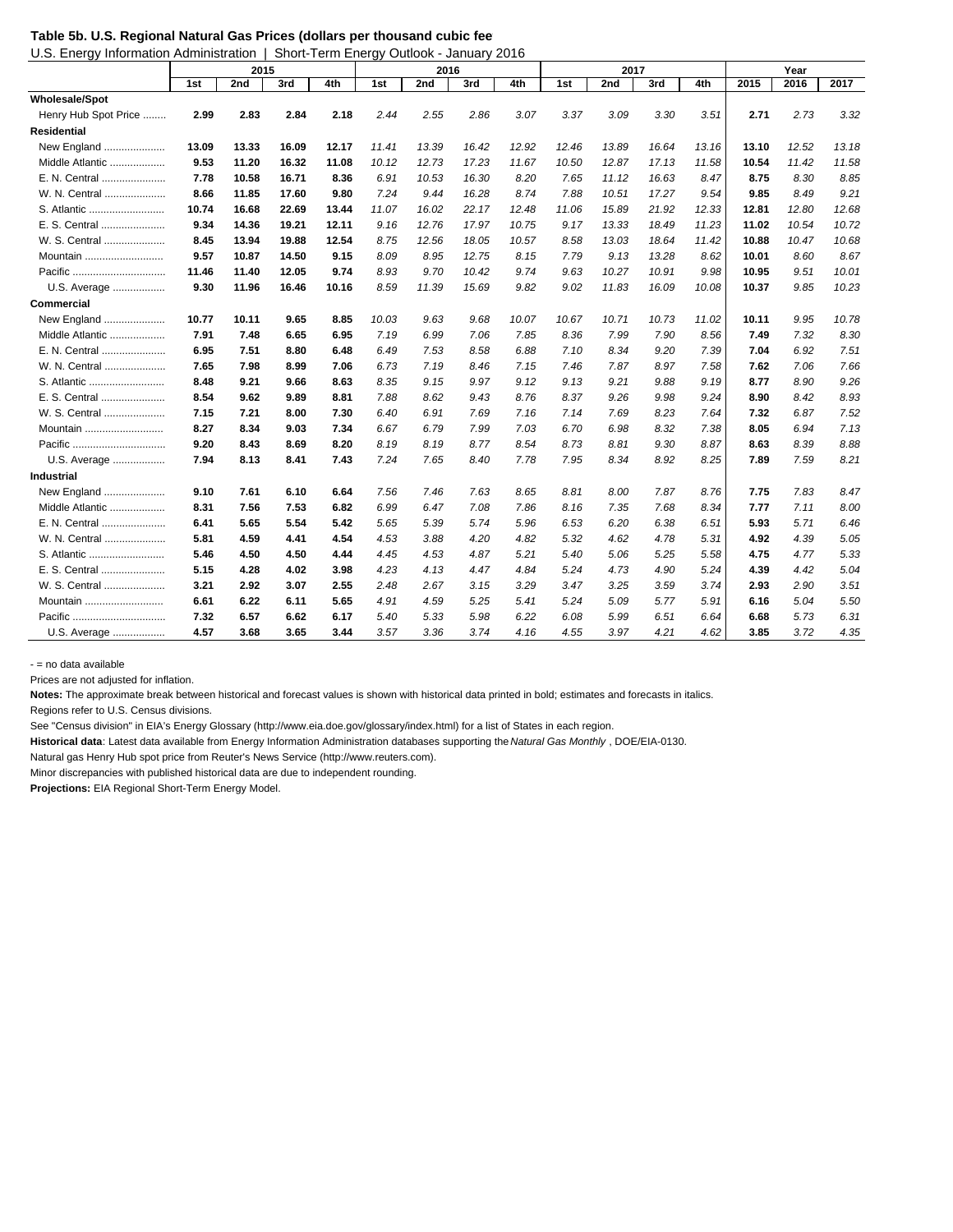#### **Table 6. U.S. Coal Supply, Consumption, and Inventories**

U.S. Energy Information Administration | Short-Term Energy Outlook - January 2016

|                                                | 2015   |         |        |         | 2016   |        |       |        |        | 2017   |       | Year   |         |       |       |
|------------------------------------------------|--------|---------|--------|---------|--------|--------|-------|--------|--------|--------|-------|--------|---------|-------|-------|
|                                                | 1st    | 2nd     | 3rd    | 4th     | 1st    | 2nd    | 3rd   | 4th    | 1st    | 2nd    | 3rd   | 4th    | 2015    | 2016  | 2017  |
| Supply (million short tons)                    |        |         |        |         |        |        |       |        |        |        |       |        |         |       |       |
|                                                | 240.2  | 211.1   | 232.4  | 206.8   | 214.8  | 204.6  | 218.8 | 214.2  | 214.3  | 199.5  | 216.1 | 213.3  | 890.5   | 852.4 | 843.3 |
|                                                | 62.3   | 54.6    | 60.3   | 50.6    | 54.1   | 53.4   | 50.5  | 48.6   | 53.1   | 51.4   | 49.7  | 48.3   | 227.8   | 206.6 | 202.6 |
|                                                | 45.2   | 38.9    | 44.8   | 39.7    | 43.9   | 41.7   | 43.3  | 42.3   | 41.5   | 41.1   | 43.7  | 43.3   | 168.7   | 171.2 | 169.6 |
|                                                | 132.7  | 117.6   | 127.2  | 116.5   | 116.8  | 109.4  | 125.0 | 123.4  | 119.7  | 107.0  | 122.7 | 121.7  | 494.0   | 474.6 | 471.1 |
| Primary Inventory Withdrawals                  | $-0.7$ | 0.3     | 3.1    | $-1.6$  | $-1.0$ | 0.7    | 2.9   | $-1.6$ | $-1.9$ | 0.7    | 2.9   | $-1.6$ | 1.1     | 1.0   | 0.0   |
|                                                | 3.0    | 2.6     | 3.0    | 2.7     | 2.2    | 2.4    | 3.3   | 2.9    | 2.2    | 2.4    | 3.3   | 2.9    | 11.3    | 10.7  | 10.8  |
|                                                | 22.0   | 19.8    | 16.9   | 18.3    | 15.9   | 18.5   | 15.7  | 17.4   | 11.8   | 17.7   | 16.5  | 19.1   | 76.9    | 67.6  | 65.1  |
|                                                | 13.5   | 12.7    | 10.3   | 10.7    | 10.9   | 10.9   | 8.8   | 10.3   | 9.1    | 10.9   | 9.7   | 11.7   | 47.3    | 41.0  | 41.4  |
|                                                | 8.5    | 7.0     | 6.6    | 7.5     | 5.0    | 7.6    | 6.9   | 7.2    | 2.7    | 6.8    | 6.8   | 7.4    | 29.6    | 26.7  | 23.7  |
| Total Primary Supply                           | 220.5  | 194.3   | 221.5  | 189.6   | 200.1  | 189.1  | 209.2 | 198.0  | 202.8  | 185.0  | 205.7 | 195.4  | 825.9   | 796.5 | 788.9 |
| Secondary Inventory Withdrawals                | $-2.4$ | $-12.7$ | 3.9    | $-16.1$ | 0.2    | $-4.5$ | 16.3  | $-5.0$ | $-0.7$ | $-4.9$ | 16.2  | $-5.3$ | $-27.3$ | 7.0   | 5.3   |
|                                                | 2.7    | 2.7     | 2.7    | 2.7     | 2.8    | 2.8    | 2.8   | 2.8    | 2.5    | 2.5    | 2.5   | 2.5    | 10.8    | 11.1  | 10.0  |
|                                                | 220.8  | 184.3   | 228.1  | 176.2   | 203.1  | 187.4  | 228.3 | 195.8  | 204.5  | 182.6  | 224.4 | 192.6  | 809.4   | 814.5 | 804.2 |
| <b>Consumption (million short tons)</b>        |        |         |        |         |        |        |       |        |        |        |       |        |         |       |       |
|                                                | 4.4    | 4.4     | 5.1    | 5.0     | 4.2    | 3.9    | 4.9   | 4.7    | 4.1    | 4.0    | 4.7   | 4.4    | 18.9    | 17.7  | 17.2  |
| Electric Power Sector (b)                      | 196.4  | 174.7   | 215.6  | 167.3   | 187.4  | 172.8  | 212.9 | 180.1  | 189.0  | 167.9  | 209.2 | 177.3  | 754.0   | 753.3 | 743.4 |
| Retail and Other Industry                      | 11.4   | 10.4    | 10.5   | 10.8    | 11.4   | 10.6   | 10.5  | 11.0   | 11.4   | 10.7   | 10.5  | 11.0   | 43.0    | 43.5  | 43.5  |
| Residential and Commercial                     | 0.8    | 0.6     | 0.6    | 0.7     | 0.8    | 0.5    | 0.4   | 0.6    | 0.7    | 0.4    | 0.4   | 0.6    | 2.7     | 2.3   | 2.1   |
| Other Industrial                               | 10.6   | 9.8     | 9.9    | 10.1    | 10.6   | 10.1   | 10.1  | 10.4   | 10.6   | 10.2   | 10.2  | 10.4   | 40.3    | 41.2  | 41.5  |
| Total Consumption                              | 212.2  | 189.4   | 231.1  | 183.1   | 203.1  | 187.4  | 228.3 | 195.8  | 204.5  | 182.6  | 224.4 | 192.6  | 815.8   | 814.5 | 804.2 |
| Discrepancy (c)                                | 8.6    | $-5.1$  | $-3.1$ | $-6.9$  | 0.0    | 0.0    | 0.0   | 0.0    | 0.0    | 0.0    | 0.0   | 0.0    | $-6.4$  | 0.0   | 0.0   |
| End-of-period Inventories (million short tons) |        |         |        |         |        |        |       |        |        |        |       |        |         |       |       |
| Primary Inventories (d)                        | 45.5   | 45.2    | 42.1   | 43.7    | 44.7   | 44.0   | 41.1  | 42.7   | 44.7   | 44.0   | 41.1  | 42.7   | 43.7    | 42.7  | 42.7  |
| Secondary Inventories                          | 161.0  | 173.7   | 169.8  | 185.9   | 185.7  | 190.2  | 174.0 | 178.9  | 179.7  | 184.6  | 168.4 | 173.7  | 185.9   | 178.9 | 173.7 |
| Electric Power Sector                          | 154.8  | 166.8   | 162.4  | 178.1   | 178.9  | 182.8  | 166.0 | 170.7  | 172.5  | 176.8  | 160.2 | 165.2  | 178.1   | 170.7 | 165.2 |
| Retail and General Industry                    | 4.1    | 4.5     | 5.1    | 5.5     | 4.8    | 5.0    | 5.6   | 5.9    | 5.1    | 5.4    | 5.9   | 6.2    | 5.5     | 5.9   | 6.2   |
|                                                | 1.6    | 1.9     | 1.9    | 1.8     | 1.6    | 1.9    | 1.8   | 1.8    | 1.5    | 1.9    | 1.8   | 1.8    | 1.8     | 1.8   | 1.8   |
| <b>Coal Market Indicators</b>                  |        |         |        |         |        |        |       |        |        |        |       |        |         |       |       |
| <b>Coal Miner Productivity</b>                 |        |         |        |         |        |        |       |        |        |        |       |        |         |       |       |
|                                                | 5.61   | 5.61    | 5.61   | 5.61    | 5.46   | 5.46   | 5.46  | 5.46   | 5.32   | 5.32   | 5.32  | 5.32   | 5.61    | 5.46  | 5.32  |
| <b>Total Raw Steel Production</b>              |        |         |        |         |        |        |       |        |        |        |       |        |         |       |       |
| (Million short tons per day)<br>               | 0.247  | 0.242   | 0.248  | 0.227   | 0.235  | 0.229  | 0.231 | 0.207  | 0.206  | 0.214  | 0.194 | 0.166  | 0.241   | 0.225 | 0.195 |
| Cost of Coal to Electric Utilities             |        |         |        |         |        |        |       |        |        |        |       |        |         |       |       |
| (Dollars per million Btu)                      | 2.27   | 2.25    | 2.22   | 2.18    | 2.18   | 2.21   | 2.21  | 2.17   | 2.17   | 2.22   | 2.23  | 2.19   | 2.23    | 2.19  | 2.20  |

- = no data available

(a) Waste coal includes waste coal and cloal slurry reprocessed into briquettes.

(b) Coal used for electricity generation and (a limited amount of) useful thermal output by electric utilities and independent power producers.

(c) The discrepancy reflects an unaccounted-for shipper and receiver reporting difference, assumed to be zero in the forecast period.

(d) Primary stocks are held at the mines and distribution points.

**Notes:** The approximate break between historical and forecast values is shown with historical data printed in bold; estimates and forecasts in italics.

**Historical data**: Latest data available from Energy Information Administration databases supporting the following reports: *Quarterly Coal Report* , DOE/EIA-0121; and *Electric Power Monthly* , DOE/EIA-0226.

Minor discrepancies with published historical data are due to independent rounding.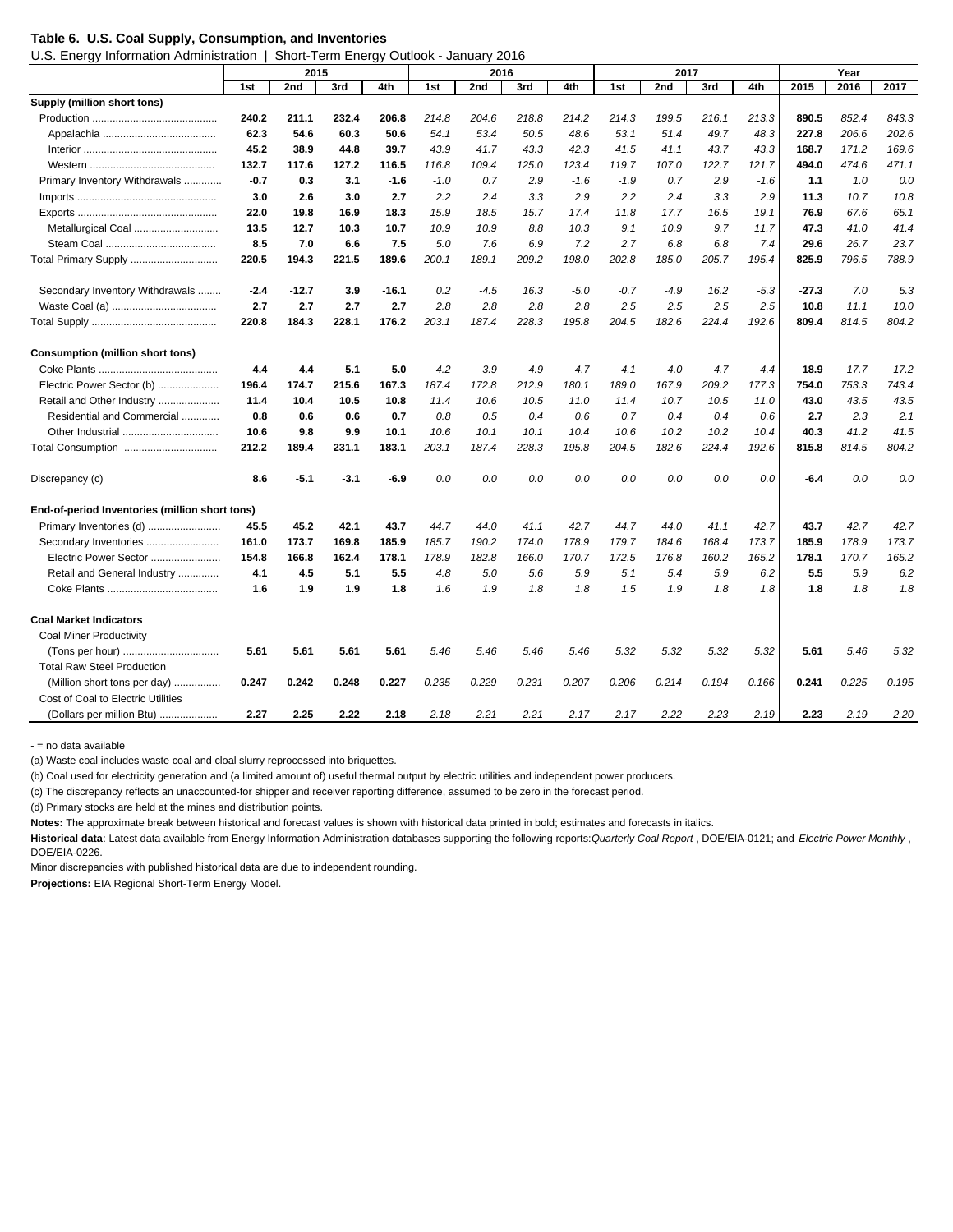#### **Table 7a. U.S. Electricity Industry Overview**

U.S. Energy Information Administration | Short-Term Energy Outlook - January 2016

|                                                                      | 2015  |       |       |       |       | 2016  |       |       |       | 2017  |       | Year  |        |        |        |
|----------------------------------------------------------------------|-------|-------|-------|-------|-------|-------|-------|-------|-------|-------|-------|-------|--------|--------|--------|
|                                                                      | 1st   | 2nd   | 3rd   | 4th   | 1st   | 2nd   | 3rd   | 4th   | 1st   | 2nd   | 3rd   | 4th   | 2015   | 2016   | 2017   |
| Electricity Supply (billion kilowatthours per day)                   |       |       |       |       |       |       |       |       |       |       |       |       |        |        |        |
| Electricity Generation                                               | 11.36 | 10.77 | 12.44 | 10.37 | 11.03 | 10.91 | 12.52 | 10.65 | 11.15 | 11.02 | 12.63 | 10.78 | 11.23  | 11.28  | 11.40  |
| Electric Power Sector (a)                                            | 10.93 | 10.36 | 11.99 | 9.94  | 10.60 | 10.51 | 12.07 | 10.22 | 10.73 | 10.61 | 12.18 | 10.34 | 10.80  | 10.85  | 10.97  |
| Comm. and Indus. Sectors (b)                                         | 0.43  | 0.41  | 0.45  | 0.43  | 0.42  | 0.40  | 0.44  | 0.43  | 0.42  | 0.41  | 0.45  | 0.44  | 0.43   | 0.42   | 0.43   |
|                                                                      | 0.17  | 0.20  | 0.20  | 0.16  | 0.16  | 0.16  | 0.18  | 0.13  | 0.15  | 0.15  | 0.18  | 0.13  | 0.18   | 0.16   | 0.15   |
|                                                                      | 11.52 | 10.96 | 12.65 | 10.52 | 11.18 | 11.07 | 12.70 | 10.79 | 11.30 | 11.17 | 12.81 | 10.91 | 11.41  | 11.44  | 11.55  |
| Losses and Unaccounted for (c)                                       | 0.78  | 0.93  | 0.86  | 0.64  | 0.67  | 0.93  | 0.80  | 0.73  | 0.61  | 0.94  | 0.81  | 0.73  | 0.80   | 0.78   | 0.77   |
| Electricity Consumption (billion kilowatthours per day unless noted) |       |       |       |       |       |       |       |       |       |       |       |       |        |        |        |
|                                                                      | 10.36 | 9.68  | 11.39 | 9.51  | 10.14 | 9.78  | 11.51 | 9.68  | 10.31 | 9.87  | 11.60 | 9.79  | 10.23  | 10.28  | 10.39  |
|                                                                      | 4.20  | 3.35  | 4.51  | 3.37  | 3.96  | 3.40  | 4.53  | 3.46  | 4.07  | 3.45  | 4.57  | 3.52  | 3.86   | 3.84   | 3.90   |
| Commercial Sector                                                    | 3.60  | 3.65  | 4.11  | 3.52  | 3.61  | 3.67  | 4.17  | 3.57  | 3.64  | 3.71  | 4.22  | 3.61  | 3.72   | 3.76   | 3.80   |
| Industrial Sector                                                    | 2.54  | 2.66  | 2.75  | 2.59  | 2.56  | 2.68  | 2.79  | 2.63  | 2.57  | 2.69  | 2.80  | 2.63  | 2.64   | 2.66   | 2.67   |
| Transportation Sector                                                | 0.02  | 0.02  | 0.02  | 0.02  | 0.02  | 0.02  | 0.02  | 0.02  | 0.02  | 0.02  | 0.02  | 0.02  | 0.02   | 0.02   | 0.02   |
|                                                                      | 0.38  | 0.36  | 0.40  | 0.38  | 0.37  | 0.36  | 0.39  | 0.38  | 0.37  | 0.36  | 0.40  | 0.39  | 0.38   | 0.38   | 0.38   |
| Total Consumption                                                    | 10.74 | 10.04 | 11.79 | 9.88  | 10.52 | 10.14 | 11.90 | 10.06 | 10.68 | 10.23 | 12.00 | 10.17 | 10.61  | 10.66  | 10.78  |
| Average residential electricity                                      |       |       |       |       |       |       |       |       |       |       |       |       |        |        |        |
| usage per customer (kWh)                                             | 2,924 | 2,351 | 3,191 | 2,383 | 2,760 | 2,370 | 3,179 | 2,422 | 2,783 | 2,379 | 3,179 | 2,446 | 10,849 | 10,731 | 10,787 |
| <b>Prices</b>                                                        |       |       |       |       |       |       |       |       |       |       |       |       |        |        |        |
| Power Generation Fuel Costs (dollars per million Btu)                |       |       |       |       |       |       |       |       |       |       |       |       |        |        |        |
|                                                                      | 2.27  | 2.25  | 2.22  | 2.18  | 2.18  | 2.21  | 2.21  | 2.17  | 2.17  | 2.22  | 2.23  | 2.19  | 2.23   | 2.19   | 2.20   |
|                                                                      | 4.09  | 3.11  | 3.09  | 2.99  | 3.52  | 3.25  | 3.36  | 4.07  | 4.43  | 3.74  | 3.74  | 4.45  | 3.29   | 3.53   | 4.05   |
| Residual Fuel Oil                                                    | 10.82 | 11.64 | 10.48 | 8.97  | 7.86  | 8.41  | 8.44  | 8.48  | 8.58  | 9.63  | 9.87  | 10.37 | 10.56  | 8.29   | 9.59   |
| Distillate Fuel Oil                                                  | 15.61 | 15.16 | 13.18 | 11.63 | 10.74 | 11.40 | 11.84 | 12.61 | 13.00 | 13.43 | 14.20 | 15.43 | 14.49  | 11.59  | 13.95  |
| End-Use Prices (cents per kilowatthour)                              |       |       |       |       |       |       |       |       |       |       |       |       |        |        |        |
| Residential Sector                                                   | 12.23 | 12.85 | 12.99 | 12.50 | 12.16 | 12.70 | 13.00 | 12.68 | 12.48 | 13.14 | 13.40 | 13.04 | 12.65  | 12.65  | 13.02  |
| Commercial Sector                                                    | 10.47 | 10.53 | 10.95 | 10.52 | 10.61 | 10.70 | 11.15 | 10.76 | 10.86 | 10.93 | 11.38 | 11.00 | 10.63  | 10.82  | 11.05  |
| Industrial Sector                                                    | 6.78  | 6.81  | 7.31  | 6.66  | 6.75  | 6.80  | 7.33  | 6.74  | 6.87  | 6.88  | 7.42  | 6.83  | 6.90   | 6.91   | 7.01   |

 $-$  = no data available.  $kWh = kilowatthours$ . Btu = British thermal units.

Prices are not adjusted for inflation.

(a) Generation supplied by electricity-only and combined-heat-and-power (CHP) plants operated by electric utilities and independent power producers.

(b) Generation supplied by CHP and electricity-only plants operated by businesses in the commercial and industrial sectors, primarily for onsite use.

(c) Includes transmission and distribution losses, data collection time-frame differences, and estimation error.

(d) Direct Use represents commercial and industrial facility use of onsite net electricity generation; and electrical sales or transfers to adjacent or colocated facilities

for which revenue information is not available. See Table 7.6 of the EIA *Monthly Energy Review* .

**Notes:** The approximate break between historical and forecast values is shown with historical data printed in bold; estimates and forecasts in italics.

**Historical data:** Latest data available from Energy Information Administration databases supporting the following reports: *Electric Power Monthly* , DOE/EIA-0226; and *Electric Power Annual* , DOE/EIA-0348.

Minor discrepancies with published historical data are due to independent rounding.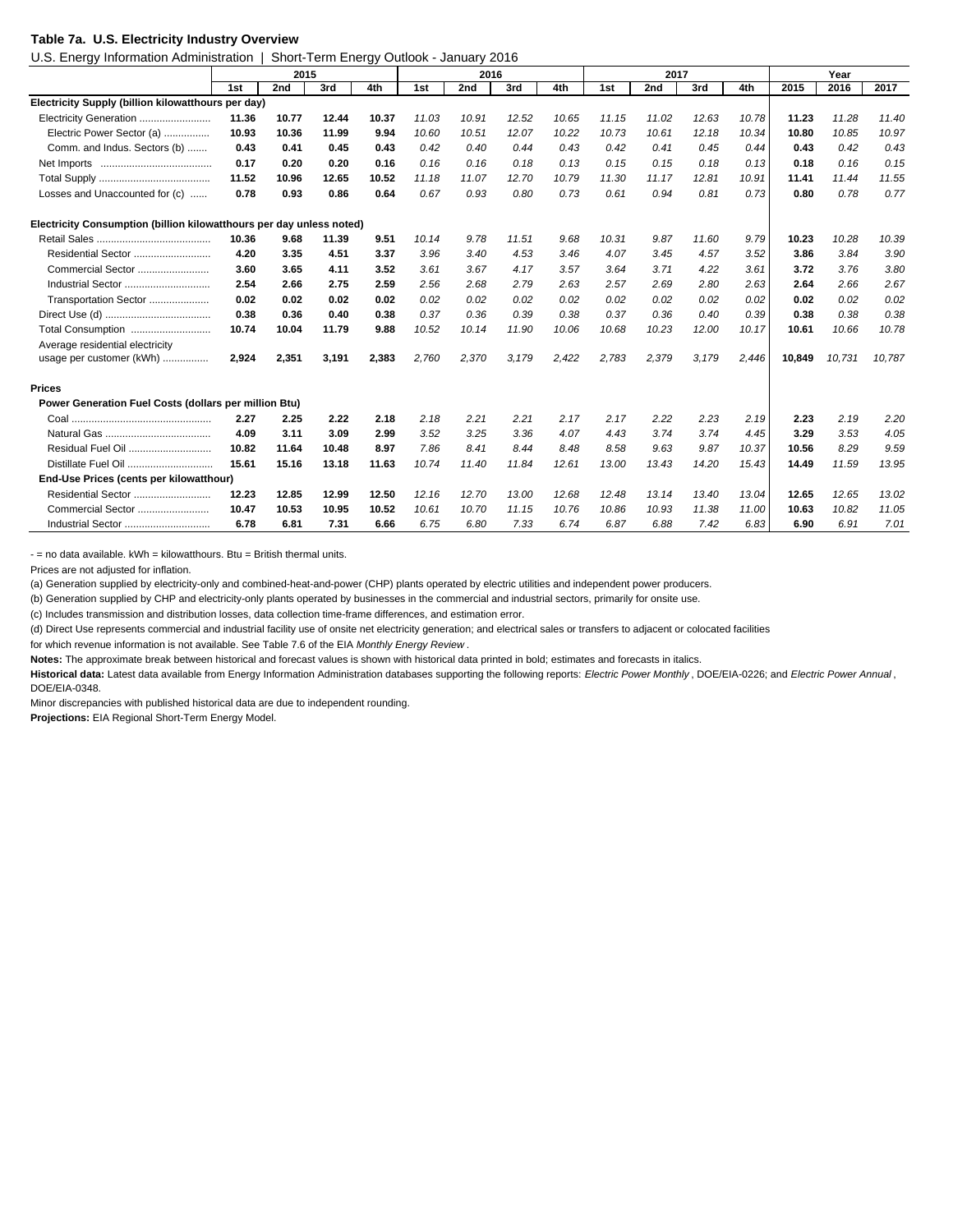| Table 7b. U.S. Regional Electricity Retail Sales (Million Kilowatthours per Day) |  |
|----------------------------------------------------------------------------------|--|
|----------------------------------------------------------------------------------|--|

| U.S. Energy Information Administration   Short-Term Energy Outlook - January 2016 |  |
|-----------------------------------------------------------------------------------|--|
|                                                                                   |  |

| 111101111000117101111111001001011 |        | 2015  |        | עשוים וויוטו ווטווט | <b>000000</b><br>2016 |       | vuriuui 1 |       |        | 2017  |        |       |        | Year   |        |
|-----------------------------------|--------|-------|--------|---------------------|-----------------------|-------|-----------|-------|--------|-------|--------|-------|--------|--------|--------|
|                                   | 1st    | 2nd   | 3rd    | 4th                 | 1st                   | 2nd   | 3rd       | 4th   | 1st    | 2nd   | 3rd    | 4th   | 2015   | 2016   | 2017   |
| <b>Residential Sector</b>         |        |       |        |                     |                       |       |           |       |        |       |        |       |        |        |        |
| New England                       | 152    | 112   | 144    | 117                 | 143                   | 113   | 142       | 121   | 144    | 113   | 142    | 121   | 131    | 130    | 130    |
| Middle Atlantic                   | 423    | 321   | 423    | 314                 | 386                   | 322   | 424       | 323   | 394    | 323   | 423    | 326   | 370    | 364    | 366    |
| E. N. Central                     | 587    | 428   | 556    | 454                 | 542                   | 443   | 583       | 472   | 563    | 444   | 574    | 478   | 506    | 510    | 515    |
| W. N. Central                     | 325    | 232   | 309    | 256                 | 313                   | 241   | 318       | 264   | 326    | 242   | 313    | 270   | 280    | 284    | 288    |
| S. Atlantic                       | 1,078  | 889   | 1,137  | 833                 | 995                   | 876   | 1,148     | 865   | 1,033  | 888   | 1,157  | 885   | 984    | 971    | 991    |
| E. S. Central                     | 390    | 275   | 384    | 273                 | 352                   | 283   | 389       | 286   | 364    | 285   | 391    | 290   | 331    | 328    | 332    |
| W. S. Central                     | 602    | 503   | 782    | 491                 | 565                   | 533   | 756       | 493   | 562    | 549   | 796    | 507   | 595    | 587    | 604    |
| Mountain                          | 235    | 240   | 333    | 234                 | 243                   | 244   | 344       | 237   | 250    | 248   | 348    | 242   | 261    | 267    | 272    |
| Pacific contiguous                | 396    | 337   | 425    | 387                 | 403                   | 336   | 409       | 383   | 422    | 344   | 414    | 392   | 386    | 383    | 393    |
| AK and HI                         | 13     | 12    | 13     | 13                  | 13                    | 12    | 12        | 13    | 13     | 12    | 12     | 13    | 13     | 13     | 13     |
| Total                             | 4,202  | 3,348 | 4,505  | 3,372               | 3,957                 | 3,405 | 4,527     | 3,458 | 4,070  | 3,449 | 4,569  | 3,524 | 3,856  | 3,838  | 3,903  |
| <b>Commercial Sector</b>          |        |       |        |                     |                       |       |           |       |        |       |        |       |        |        |        |
| New England                       | 147    | 139   | 159    | 137                 | 144                   | 140   | 158       | 140   | 144    | 140   | 158    | 140   | 146    | 146    | 146    |
| Middle Atlantic                   | 443    | 417   | 477    | 402                 | 437                   | 416   | 479       | 409   | 440    | 417   | 481    | 411   | 435    | 435    | 437    |
| E. N. Central                     | 509    | 489   | 543    | 474                 | 507                   | 498   | 561       | 490   | 516    | 504   | 567    | 497   | 504    | 514    | 521    |
| W. N. Central                     | 281    | 269   | 305    | 265                 | 283                   | 275   | 314       | 270   | 290    | 279   | 318    | 275   | 280    | 286    | 290    |
| S. Atlantic                       | 805    | 859   | 939    | 792                 | 809                   | 853   | 957       | 810   | 815    | 860   | 965    | 815   | 849    | 857    | 864    |
| E. S. Central                     | 235    | 239   | 279    | 229                 | 233                   | 239   | 283       | 226   | 236    | 242   | 287    | 235   | 246    | 245    | 250    |
| W. S. Central                     | 496    | 530   | 625    | 518                 | 503                   | 538   | 630       | 519   | 508    | 544   | 641    | 524   | 542    | 547    | 555    |
| Mountain                          | 240    | 256   | 289    | 246                 | 245                   | 260   | 295       | 251   | 248    | 264   | 299    | 254   | 258    | 263    | 266    |
| Pacific contiguous                | 424    | 433   | 479    | 445                 | 429                   | 439   | 476       | 439   | 430    | 442   | 482    | 442   | 445    | 446    | 449    |
| AK and HI                         | 16     | 16    | 17     | 16                  | 16                    | 16    | 17        | 16    | 16     | 16    | 17     | 17    | 16     | 16     | 16     |
| Total                             | 3,598  | 3,646 | 4,114  | 3,523               | 3,606                 | 3,673 | 4,171     | 3,569 | 3,643  | 3,709 | 4,215  | 3,610 | 3,721  | 3,756  | 3,795  |
| <b>Industrial Sector</b>          |        |       |        |                     |                       |       |           |       |        |       |        |       |        |        |        |
| New England                       | 49     | 50    | 52     | 50                  | 48                    | 50    | 52        | 52    | 48     | 50    | 53     | 52    | 50     | 50     | 51     |
| Middle Atlantic                   | 198    | 196   | 204    | 190                 | 204                   | 198   | 205       | 197   | 204    | 200   | 210    | 200   | 197    | 201    | 204    |
| E. N. Central                     | 520    | 525   | 531    | 500                 | 520                   | 523   | 535       | 513   | 513    | 519   | 530    | 505   | 519    | 523    | 517    |
| W. N. Central                     | 237    | 240   | 252    | 243                 | 243                   | 250   | 260       | 252   | 247    | 247   | 256    | 248   | 243    | 251    | 250    |
| S. Atlantic                       | 375    | 406   | 406    | 377                 | 368                   | 397   | 401       | 379   | 375    | 407   | 411    | 384   | 391    | 387    | 394    |
| E. S. Central                     | 279    | 287   | 290    | 281                 | 277                   | 291   | 294       | 282   | 283    | 296   | 298    | 284   | 284    | 286    | 290    |
| W. S. Central                     | 427    | 456   | 485    | 469                 | 441                   | 472   | 495       | 469   | 441    | 461   | 488    | 465   | 460    | 469    | 464    |
| Mountain                          | 217    | 235   | 251    | 223                 | 221                   | 241   | 259       | 231   | 228    | 249   | 267    | 239   | 232    | 238    | 246    |
| Pacific contiguous                | 227    | 251   | 266    | 242                 | 222                   | 247   | 269       | 242   | 221    | 248   | 269    | 242   | 247    | 245    | 245    |
| AK and HI                         | 13     | 13    | 15     | 14                  | 13                    | 13    | 15        | 14    | 13     | 13    | 15     | 14    | 14     | 14     | 14     |
| Total                             | 2,541  | 2,660 | 2,751  | 2,589               | 2,557                 | 2,683 | 2,786     | 2,630 | 2,573  | 2,691 | 2,797  | 2,634 | 2,636  | 2,664  | 2,674  |
| Total All Sectors (a)             |        |       |        |                     |                       |       |           |       |        |       |        |       |        |        |        |
| New England                       | 350    | 302   | 357    | 305                 | 337                   | 305   | 353       | 314   | 338    | 305   | 355    | 314   | 328    | 327    | 328    |
| Middle Atlantic                   | 1,076  | 944   | 1,115  | 918                 | 1,039                 | 947   | 1,120     | 940   | 1,050  | 952   | 1,126  | 948   | 1,013  | 1,012  | 1,019  |
| E. N. Central                     | 1,618  | 1,444 | 1,632  | 1,430               | 1,571                 | 1,466 | 1,682     | 1,476 | 1,593  | 1,469 | 1,672  | 1,483 | 1,531  | 1,549  | 1,554  |
| W. N. Central                     | 843    | 742   | 866    | 763                 | 840                   | 766   | 893       | 786   | 864    | 769   | 888    | 793   | 803    | 821    | 828    |
| S. Atlantic                       | 2,262  | 2,158 | 2,486  | 2,005               | 2,176                 | 2,131 | 2,510     | 2,058 | 2,226  | 2,158 | 2,537  | 2,088 | 2,227  | 2,219  | 2,253  |
| E. S. Central                     | 904    | 801   | 953    | 783                 | 862                   | 814   | 966       | 794   | 882    | 824   | 976    | 809   | 860    | 859    | 873    |
| W. S. Central                     | 1,525  | 1,490 | 1,892  | 1,479               | 1,509                 | 1,544 | 1,882     | 1,482 | 1,512  | 1,555 | 1,926  | 1,497 | 1,597  | 1,605  | 1,623  |
| Mountain                          | 692    | 731   | 874    | 703                 | 710                   | 746   | 899       | 720   | 726    | 761   | 914    | 734   | 751    | 769    | 784    |
| Pacific contiguous                | 1,050  | 1,023 | 1,172  | 1,076               | 1,056                 | 1,024 | 1,157     | 1,066 | 1,075  | 1,037 | 1,168  | 1,079 | 1,081  | 1,076  | 1,090  |
| AK and HI                         | 43     | 41    | 44     | 44                  | 43                    | 41    | 44        | 43    | 43     | 41    | 44     | 44    | 43     | 43     | 43     |
| Total                             | 10.364 | 9,675 | 11,390 | 9,505               | 10.143                | 9,783 | 11.506    | 9.680 | 10.309 | 9.870 | 11.604 | 9,789 | 10,234 | 10,280 | 10,395 |

- = no data available

(a) Total retail sales to all sectors includes residential, commercial, industrial, and transportation sector sales.

**Notes:** The approximate break between historical and forecast values is shown with historical data printed in bold; estimates and forecasts in italics.

Retail Sales represents total retail electricity sales by electric utilities and power marketers.

Regions refer to U.S. Census divisions.

See "Census division" in EIA's Energy Glossary (http://www.eia.doe.gov/glossary/index.html) for a list of States in each region.

**Historical data:** Latest data available from Energy Information Administration databases supporting the following reports: *Electric Power Monthly* , DOE/EIA-0226; and *Electric Power Annual* , DOE/EIA-0348.

Minor discrepancies with published historical data are due to independent rounding.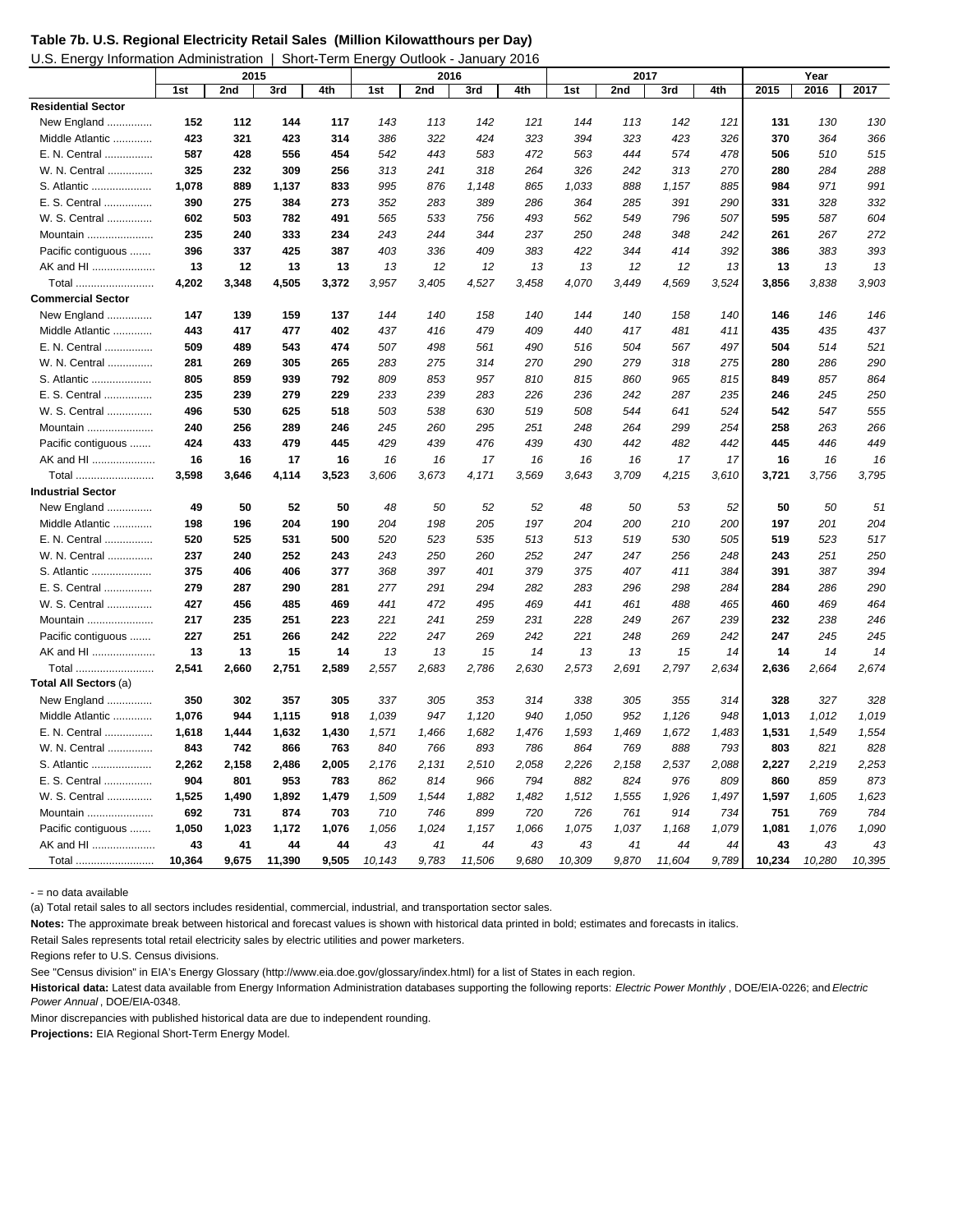|  |  | Table 7c. U.S. Regional Electricity Prices (Cents per Kilowatthour) |
|--|--|---------------------------------------------------------------------|
|--|--|---------------------------------------------------------------------|

U.S. Energy Information Administration | Short-Term Energy Outlook - January 2016

|                           |       | 2015  |       |       | 2016  |       |       |       | 2017  |       |       |       | Year  |       |       |
|---------------------------|-------|-------|-------|-------|-------|-------|-------|-------|-------|-------|-------|-------|-------|-------|-------|
|                           | 1st   | 2nd   | 3rd   | 4th   | 1st   | 2nd   | 3rd   | 4th   | 1st   | 2nd   | 3rd   | 4th   | 2015  | 2016  | 2017  |
| <b>Residential Sector</b> |       |       |       |       |       |       |       |       |       |       |       |       |       |       |       |
| New England               | 20.41 | 20.27 | 18.34 | 18.89 | 19.14 | 18.84 | 18.56 | 19.49 | 20.20 | 19.88 | 19.59 | 20.58 | 19.47 | 19.00 | 20.05 |
| Middle Atlantic           | 15.76 | 16.06 | 16.47 | 16.19 | 16.13 | 16.36 | 16.88 | 16.71 | 16.71 | 16.99 | 17.48 | 17.17 | 16.12 | 16.53 | 17.10 |
| E. N. Central             | 12.22 | 13.20 | 13.15 | 12.97 | 12.36 | 13.29 | 13.38 | 13.48 | 12.75 | 13.76 | 13.86 | 13.93 | 12.85 | 13.11 | 13.56 |
| W. N. Central             | 10.24 | 12.16 | 12.47 | 10.88 | 10.45 | 12.30 | 12.70 | 11.14 | 10.65 | 12.55 | 12.99 | 11.34 | 11.40 | 11.64 | 11.85 |
| S. Atlantic               | 11.37 | 11.91 | 12.14 | 11.47 | 11.07 | 11.52 | 11.84 | 11.34 | 11.13 | 11.72 | 12.08 | 11.55 | 11.74 | 11.46 | 11.64 |
| E. S. Central             | 10.34 | 11.16 | 10.90 | 10.71 | 10.51 | 11.26 | 11.24 | 11.19 | 10.88 | 11.62 | 11.59 | 11.58 | 10.75 | 11.04 | 11.40 |
| W. S. Central             | 10.67 | 11.36 | 11.04 | 10.67 | 10.23 | 10.85 | 10.92 | 10.86 | 10.68 | 11.37 | 11.36 | 11.17 | 10.94 | 10.73 | 11.17 |
| Mountain                  | 11.31 | 12.21 | 12.33 | 11.46 | 11.53 | 12.47 | 12.64 | 11.80 | 11.89 | 12.87 | 13.02 | 12.13 | 11.88 | 12.16 | 12.53 |
| Pacific                   | 13.69 | 13.47 | 15.76 | 14.18 | 13.87 | 13.71 | 15.48 | 13.96 | 14.09 | 14.52 | 16.09 | 14.50 | 14.34 | 14.29 | 14.82 |
| U.S. Average              | 12.23 | 12.85 | 12.99 | 12.50 | 12.16 | 12.70 | 13.00 | 12.68 | 12.48 | 13.14 | 13.40 | 13.04 | 12.65 | 12.65 | 13.02 |
| <b>Commercial Sector</b>  |       |       |       |       |       |       |       |       |       |       |       |       |       |       |       |
| New England               | 16.91 | 15.19 | 14.89 | 15.32 | 18.01 | 16.33 | 16.14 | 16.61 | 19.18 | 17.49 | 17.21 | 17.74 | 15.57 | 16.76 | 17.89 |
| Middle Atlantic           | 13.17 | 12.99 | 13.71 | 13.10 | 13.39 | 13.20 | 13.95 | 13.52 | 13.72 | 13.45 | 14.21 | 13.77 | 13.26 | 13.53 | 13.80 |
| E. N. Central             | 9.75  | 9.95  | 10.03 | 9.96  | 9.81  | 9.98  | 10.08 | 9.97  | 9.88  | 10.04 | 10.15 | 10.05 | 9.92  | 9.96  | 10.04 |
| W. N. Central             | 8.57  | 9.52  | 9.95  | 8.87  | 8.72  | 9.73  | 10.21 | 9.12  | 8.92  | 9.98  | 10.50 | 9.39  | 9.25  | 9.47  | 9.72  |
| S. Atlantic               | 9.66  | 9.45  | 9.59  | 9.54  | 9.82  | 9.63  | 9.78  | 9.71  | 9.99  | 9.81  | 9.98  | 9.92  | 9.56  | 9.74  | 9.93  |
| E. S.<br>Central          | 10.22 | 10.35 | 10.27 | 10.45 | 10.80 | 10.72 | 10.55 | 10.71 | 11.14 | 10.93 | 10.75 | 10.91 | 10.32 | 10.69 | 10.92 |
| W. S. Central             | 8.04  | 7.89  | 7.94  | 7.53  | 7.56  | 7.67  | 7.87  | 7.64  | 7.68  | 7.75  | 7.94  | 7.71  | 7.85  | 7.69  | 7.78  |
| Mountain                  | 9.36  | 9.96  | 10.21 | 9.43  | 9.52  | 10.19 | 10.47 | 9.67  | 9.77  | 10.47 | 10.77 | 9.95  | 9.77  | 9.99  | 10.27 |
| Pacific                   | 12.22 | 13.31 | 15.61 | 13.73 | 12.64 | 13.68 | 16.06 | 14.10 | 13.04 | 14.08 | 16.40 | 14.52 | 13.78 | 14.17 | 14.57 |
| U.S. Average              | 10.47 | 10.53 | 10.95 | 10.52 | 10.61 | 10.70 | 11.15 | 10.76 | 10.86 | 10.93 | 11.38 | 11.00 | 10.63 | 10.82 | 11.05 |
| <b>Industrial Sector</b>  |       |       |       |       |       |       |       |       |       |       |       |       |       |       |       |
| New England               | 13.17 | 11.83 | 11.85 | 11.83 | 13.67 | 12.18 | 12.15 | 12.15 | 14.11 | 12.49 | 12.44 | 12.42 | 12.15 | 12.52 | 12.84 |
| Middle Atlantic           | 7.87  | 7.20  | 7.36  | 7.26  | 7.88  | 7.24  | 7.40  | 7.45  | 8.12  | 7.34  | 7.44  | 7.52  | 7.42  | 7.49  | 7.60  |
| E. N. Central             | 6.87  | 6.77  | 7.06  | 6.88  | 6.98  | 6.89  | 7.18  | 6.99  | 7.13  | 7.03  | 7.32  | 7.14  | 6.90  | 7.01  | 7.16  |
| W. N. Central             | 6.49  | 6.89  | 7.51  | 6.53  | 6.71  | 7.04  | 7.65  | 6.63  | 6.86  | 7.20  | 7.83  | 6.77  | 6.86  | 7.02  | 7.17  |
| S. Atlantic               | 6.55  | 6.38  | 6.90  | 6.33  | 6.54  | 6.44  | 6.97  | 6.42  | 6.71  | 6.51  | 7.02  | 6.48  | 6.55  | 6.60  | 6.68  |
| E. S. Central             | 5.77  | 5.95  | 6.58  | 5.77  | 5.95  | 5.96  | 6.58  | 5.82  | 6.02  | 5.97  | 6.60  | 5.87  | 6.03  | 6.08  | 6.12  |
| W. S. Central             | 5.66  | 5.50  | 5.70  | 5.16  | 5.08  | 5.15  | 5.49  | 5.15  | 5.05  | 5.06  | 5.44  | 5.15  | 5.50  | 5.22  | 5.18  |
| Mountain                  | 6.17  | 6.65  | 7.17  | 5.91  | 6.01  | 6.63  | 7.23  | 5.99  | 6.17  | 6.81  | 7.41  | 6.12  | 6.50  | 6.50  | 6.66  |
| Pacific                   | 7.99  | 8.95  | 10.46 | 9.18  | 8.28  | 9.19  | 10.51 | 9.27  | 8.47  | 9.30  | 10.65 | 9.37  | 9.20  | 9.37  | 9.51  |
| U.S. Average              | 6.78  | 6.81  | 7.31  | 6.66  | 6.75  | 6.80  | 7.33  | 6.74  | 6.87  | 6.88  | 7.42  | 6.83  | 6.90  | 6.91  | 7.01  |
| All Sectors (a)           |       |       |       |       |       |       |       |       |       |       |       |       |       |       |       |
| New England               | 17.89 | 16.49 | 15.82 | 16.08 | 17.83 | 16.55 | 16.49 | 16.94 | 18.83 | 17.51 | 17.43 | 17.91 | 16.58 | 16.96 | 17.92 |
| Middle Atlantic           | 13.21 | 12.82 | 13.58 | 12.92 | 13.30 | 13.01 | 13.84 | 13.32 | 13.73 | 13.34 | 14.14 | 13.59 | 13.16 | 13.39 | 13.72 |
| E. N. Central             | 9.72  | 9.75  | 10.13 | 9.84  | 9.75  | 9.87  | 10.30 | 10.05 | 10.01 | 10.10 | 10.53 | 10.31 | 9.86  | 10.00 | 10.24 |
| W. N. Central             | 8.63  | 9.49  | 10.14 | 8.80  | 8.78  | 9.66  | 10.35 | 9.00  | 8.98  | 9.90  | 10.61 | 9.24  | 9.28  | 9.47  | 9.69  |
| S. Atlantic               | 9.96  | 9.88  | 10.32 | 9.74  | 9.84  | 9.81  | 10.27 | 9.79  | 9.96  | 9.97  | 10.46 | 9.98  | 9.99  | 9.94  | 10.11 |
| E. S. Central             | 8.90  | 9.05  | 9.40  | 8.86  | 9.13  | 9.20  | 9.62  | 9.15  | 9.39  | 9.39  | 9.82  | 9.38  | 9.07  | 9.29  | 9.51  |
| W. S. Central             | 8.41  | 8.33  | 8.65  | 7.82  | 7.84  | 8.00  | 8.47  | 7.92  | 8.03  | 8.23  | 8.72  | 8.08  | 8.33  | 8.08  | 8.30  |
| Mountain                  | 9.03  | 9.63  | 10.15 | 8.99  | 9.12  | 9.79  | 10.37 | 9.19  | 9.37  | 10.05 | 10.64 | 9.42  | 9.49  | 9.66  | 9.92  |
| Pacific                   | 11.85 | 12.28 | 14.48 | 12.86 | 12.19 | 12.59 | 14.55 | 12.94 | 12.50 | 13.06 | 14.95 | 13.34 | 12.93 | 13.11 | 13.51 |
| U.S. Average              | 10.28 | 10.31 | 10.88 | 10.17 | 10.24 | 10.33 | 10.95 | 10.35 | 10.50 | 10.60 | 11.22 | 10.61 | 10.43 | 10.49 | 10.75 |

- = no data available

Prices are not adjusted for inflation.

(a) Volume-weighted average of retail prices to residential, commercial, industrial, and transportation sectors.

**Notes:** The approximate break between historical and forecast values is shown with historical data printed in bold; estimates and forecasts in italics.

Regions refer to U.S. Census divisions.

See "Census division" in EIA's Energy Glossary (http://www.eia.doe.gov/glossary/index.html) for a list of States in each region.

**Historical data:** Latest data available from Energy Information Administration databases supporting the following reports: *Electric Power Monthly* , DOE/EIA-0226; and *Electric Power Annual* , DOE/EIA-0348.

Minor discrepancies with published historical data are due to independent rounding.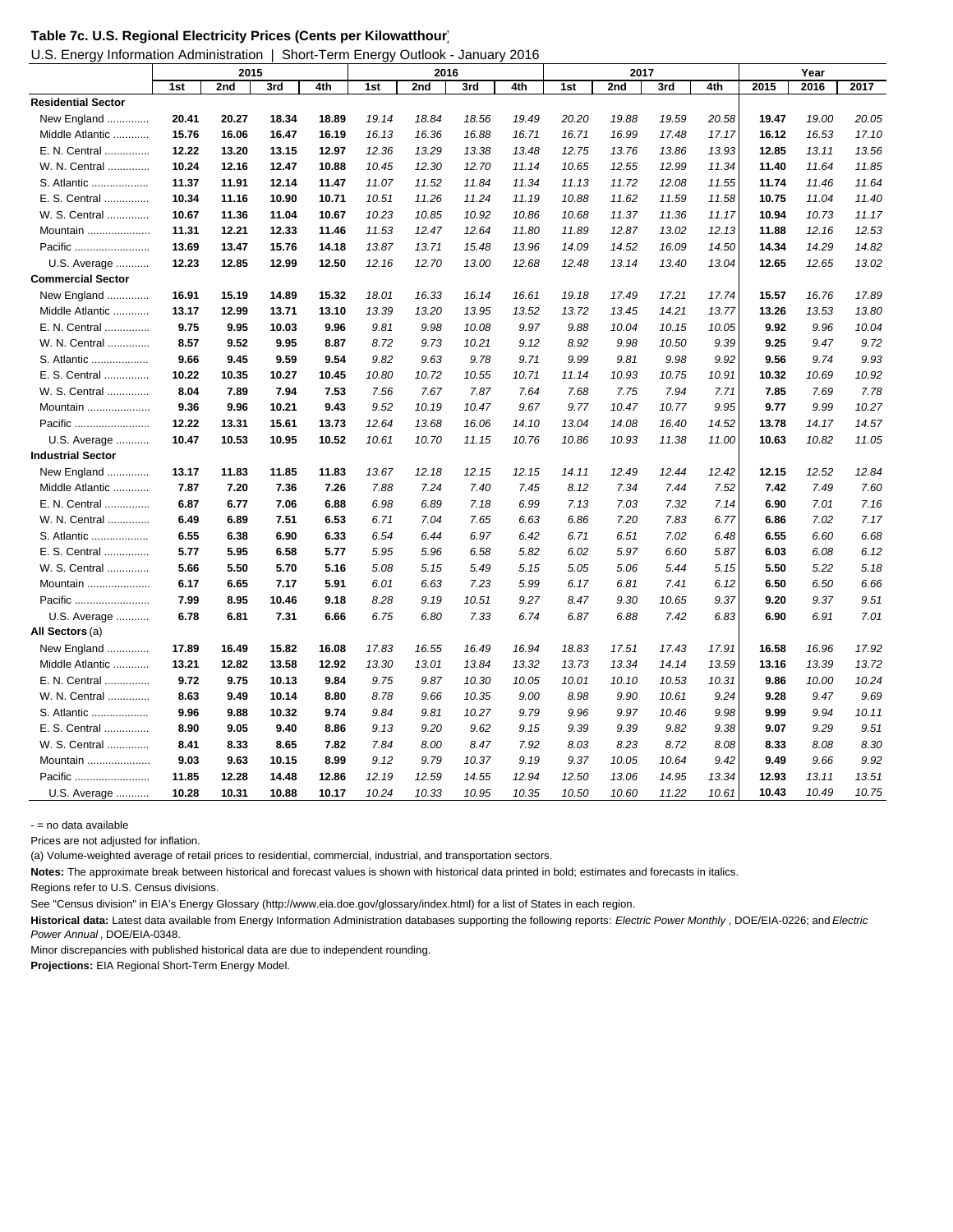**Table 7d. U.S. Regional Electricity Generation, All Sectors (Thousand megawatthours per day)**  U.S. Energy Information Administration | Short-Term Energy Outlook - January 2016

|                                | 2015                    |              |                         | 2016         |                |                |                | 2017   |                  |                |                | Year                    |              |            |                |
|--------------------------------|-------------------------|--------------|-------------------------|--------------|----------------|----------------|----------------|--------|------------------|----------------|----------------|-------------------------|--------------|------------|----------------|
|                                | 1st                     | 2nd          | 3rd                     | 4th          | 1st            | 2nd            | 3rd            | 4th    | 1st              | 2nd            | 3rd            | 4th                     | 2015         | 2016       | 2017           |
| <b>United States</b>           |                         |              |                         |              |                |                |                |        |                  |                |                |                         |              |            |                |
|                                | 4,091                   | 3,512        | 4,276                   | 3,304        | 3,825          | 3,509          | 4,251          | 3,575  | 3,915            | 3,424          | 4,193          | 3,528                   | 3,795        | 3,791      | 3,765          |
|                                | 3,248                   | 3,476        | 4,378                   | 3,503        | 3,390          | 3,497          | 4,328          | 3,304  | 3,156            | 3,446          | 4,339          | 3,368                   | 3,654        | 3,631      | 3,580          |
| Petroleum (a)                  | 123                     | 61           | 72                      | 61           | 81             | 71             | 78             | 70     | 83               | 71             | 78             | 69                      | 79           | 75         | 75             |
|                                | 37                      | 33           | 40                      | 32           | 35             | 32             | 40             | 32     | 35               | 32             | 40             | 33                      | 36           | 35         | 35             |
|                                | 2,248                   | 2,133        | 2,286                   | 2,086        | 2,140          | 2,002          | 2,257          | 2,126  | 2,197            | 2,024          | 2,266          | 2,135                   | 2,188        | 2,132      | 2,156          |
| Renewable Energy Sources:      | 1,590                   | 1,525        | 1,371                   | 1,359        | 1,534          | 1,778          | 1,540          | 1,522  | 1,746            | 1,995          | 1,689          | 1,619                   | 1,460        | 1,593      | 1,762          |
| Conventional Hydropower        | 802                     | 690          | 616                     | 531          | 647            | 803            | 717            | 594    | 735              | 873            | 761            | 624                     | 659          | 690        | 748            |
|                                | 506                     | 532          | 441                     | 559          | 611            | 654            | 478            | 622    | 694              | 736            | 534            | 673                     | 509          | 591        | 659            |
| Wood Biomass                   | 119                     | 112          | 122                     | 112          | 116            | 109            | 121            | 115    | 117              | 111            | 124            | 118                     | 116          | 115        | 118            |
| Waste Biomass                  | 58                      | 59           | 61                      | 60           | 59             | 59             | 61             | 60     | 60               | 59             | 61             | 60                      | 59           | 60         | 60             |
| Geothermal                     | 48                      | 46           | 45                      | 46           | 48             | 47             | 48             | 48     | 49               | 47             | 48             | 48                      | 46           | 48         | 48             |
|                                | 57                      | 87           | 86                      | 50           | 53             | 106            | 116            | 83     | 92               | 168            | 161            | 96                      | 70           | 89         | 129            |
| Pumped Storage Hydropower      | $-15$                   | $-10$        | -18                     | $-15$        | $-14$          | $-12$          | $-16$          | $-14$  | $-13$            | $-12$          | $-16$          | $-14$                   | -15          | $-14$      | $-14$          |
| Other Nonrenewable Fuels (b)   | 33                      | 37           | 39                      | 38           | 34             | 37             | 39             | 38     | 34               | 38             | 39             | 38                      | 37           | 37         | 37             |
| Total Generation               | 11,355                  | 10,766       | 12,444                  | 10,367       | 11,026         | 10,914         | 12,517         | 10,652 | 11,153           | 11,018         | 12,629         | 10,775                  | 11,234       | 11,279     | 11,396         |
| <b>Northeast Census Region</b> |                         |              |                         |              |                |                |                |        |                  |                |                |                         |              |            |                |
|                                | 292                     | 174          | 203                     | 129          | 226            | 141            | 176            | 154    | 250              | 155            | 197            | 153                     | 199          | 174        | 188            |
|                                | 483                     | 534          | 714                     | 550          | 547            | 590            | 734            | 552    | 511              | 572            | 715            | 558                     | 571          | 606        | 589            |
| Petroleum (a)                  | 46                      | $\mathbf{2}$ | 5                       | 4            | 9              | 4              | 6              | 6      | 10               | 5              | 6              | 5                       | 14           | 6          | $\overline{7}$ |
|                                | $\mathbf{2}$            | $\mathbf{2}$ | $\mathbf{2}$            | $\mathbf{2}$ | $\overline{c}$ | $\overline{c}$ | $\overline{c}$ | 2      | 2                | $\overline{c}$ | $\overline{c}$ | $\overline{\mathbf{c}}$ | $\mathbf{2}$ | 2          | $\overline{c}$ |
|                                | 545                     | 499          | 542                     | 499          | 504            | 470            | 526            | 496    | 497              | 458            | 513            | 483                     | 521          | 499        | 488            |
|                                | 93                      | 99           | 97                      | 81           | 93             | 107            | 100            | 94     | 99               | 115            | 106            | 99                      | 92           | 98         | 105            |
| Other Renewables (d)           | 76                      | 65           | 58                      | 72           | 73             | 64             | 60             | 73     | 81               | 70             | 65             | 78                      | 68           | 68         | 73             |
| Other Nonrenewable Fuels (b)   | 11                      | 12           | 12                      | 12           | 11             | 12             | 12             | 12     | 11               | 12             | 12             | 12                      | 12           | 12         | 12             |
| Total Generation               | 1,547                   | 1,387        | 1,633                   | 1,347        | 1,466          | 1,390          | 1,616          | 1,388  | 1,461            | 1,388          | 1,615          | 1,390                   | 1,479        | 1,465      | 1,464          |
| <b>South Census Region</b>     |                         |              |                         |              |                |                |                |        |                  |                |                |                         |              |            |                |
|                                | 1,715                   | 1,539        | 1,908                   | 1,288        | 1,517          | 1,543          | 1,883          | 1,374  | 1,570            | 1,517          | 1,884          | 1,379                   | 1,612        | 1,580      | 1,588          |
|                                | 1,971                   | 2,074        | 2,452                   | 1,972        | 1,960          | 2,104          | 2,443          | 1,844  | 1,835            | 2,086          | 2,458          | 1,854                   | 2,118        | 2,088      | 2,059          |
| Petroleum (a)                  | 42                      | 24           | 29                      | 24           | 34             | 30             | 32             | 25     | 34               | 29             | 32             | 25                      | 30           | 30         | 30             |
|                                | 14                      | 13           | 15                      | 14           | 14             | 13             | 15             | 14     | 14               | 13             | 16             | 15                      | 14           | 14         | 14             |
|                                | 974                     | 956          | 1,001                   | 879          | 939            | 883            | 1,004          | 946    | 985              | 908            | 1,016          | 957                     | 953          | 943        | 967            |
|                                | 122                     | 108          | 94                      | 88           | 126            | 123            | 104            | 103    | 134              | 132            | 110            | 108                     | 103          | 114        | 121            |
| Other Renewables (d)           | 231                     | 265          | 253                     | 271          | 299            | 323            | 269            | 322    | 355              | 384            | 313            | 353                     | 255          | 304        | 351            |
| Other Nonrenewable Fuels (b)   | 14                      | 15           | 16                      | 17           | 14             | 16             | 16             | 16     | 14               | 16             | 16             | 16                      | 16           | 16         | 16             |
| Total Generation               | 5,084                   | 4,995        | 5,769                   | 4,554        | 4,903          | 5.034          | 5,767          | 4,645  | 4,942            | 5,085          | 5,846          | 4,707                   | 5,101        | 5,088      | 5,146          |
| <b>Midwest Census Region</b>   |                         |              |                         |              |                |                |                |        |                  |                |                |                         |              |            |                |
|                                | 1,579                   | 1,302        | 1,578                   | 1,350        | 1,519          | 1,337          | 1,630          | 1,458  | 1,523            | 1,298          | 1,563          | 1,401                   | 1,452        | 1,486      | 1,446          |
|                                | 299                     | 257          | 340                     | 264          | 307            | 276            | 354            | 268    | 304              | 290            | 384            | 316                     | 290          | 301        | 324            |
|                                | 12                      | 11           | 13                      | 9            | 13             | 12             | 13             | 11     | 13               | 11             | 13             | 11                      | 11           | 12         | 12             |
|                                | 15                      | 13           | 16                      | 9            | 12             | 12             | 16             | 10     | 12               | 12             | 16             | 10                      | 13           | 12         | 13             |
|                                | 553                     | 529          | 570                     | 554          | 538            | 502            | 562            | 529    | 553              | 509            | 570            | 537                     | 552          | 533        | 542            |
| Hydropower (c)                 | 44                      | 47           | 42                      | 30           | 41             | 49             | 42             | 36     | 44               | 52             | 44             | 37                      | 41           | 42         | 44             |
| Other Renewables (d)           | 251                     | 218          | 168                     | 260          | 266            | 252            | 180            | 271    | 294              | 278            | 198            | 289                     | 224          | 242        | 265            |
| Other Nonrenewable Fuels (b)   | 4                       | 5            | 5                       | 5            | $\overline{4}$ | $\sqrt{5}$     | 5              | 5      | $\boldsymbol{4}$ | 5              | 5              | 5                       | 5            | $\sqrt{5}$ | 5              |
| Total Generation               | 2,757                   | 2,381        | 2,732                   | 2,481        | 2,701          | 2,443          | 2,802          | 2,587  | 2,746            | 2,456          | 2,794          | 2,606                   | 2,587        | 2,634      | 2,651          |
| West Census Region             |                         |              |                         |              |                |                |                |        |                  |                |                |                         |              |            |                |
|                                | 505                     | 496          | 587                     | 537          | 563            | 488            | 562            | 588    | 572              | 454            | 549            | 594                     | 532          | 550        | 542            |
|                                | 494                     | 611          | 873                     | 717          | 576            | 527            | 797            | 640    | 507              | 498            | 782            | 640                     | 675          | 636        | 608            |
| Petroleum (a)                  | 23                      | 23           | 25                      | 23           | 25             | 25             | 26             | 27     | 26               | 26             | 27             | 27                      | 23           | 26         | 27             |
|                                | $\overline{\mathbf{r}}$ | 6            | $\overline{\mathbf{r}}$ | 6            | $\overline{7}$ | 6              | 7              | 6      | 7                | 6              | 7              | 6                       | 7            | 7          | 7              |
|                                | 176                     | 149          | 172                     | 153          | 158            | 147            | 165            | 155    | 162              | 149            | 167            | 158                     | 163          | 157        | 159            |
| Hydropower (c)                 | 527                     | 425          | 365                     | 318          | 373            | 513            | 456            | 348    | 444              | 562            | 485            | 366                     | 408          | 422        | 464            |
| Other Renewables (d)           | 230                     | 287          | 276                     | 225          | 248            | 336            | 313            | 262    | 281              | 390            | 352            | 274                     | 254          | 290        | 324            |
| Other Nonrenewable Fuels (b)   | 4                       | 4            | 5                       | 5            | 5              | 5              | 6              | 5      | 5                | 5              | 6              | 5                       | 5            | 5          | 5              |
| Total Generation               | 1,967                   | 2,002        | 2,310                   | 1,986        | 1,956          | 2,047          | 2,332          | 2,032  | 2,004            | 2,089          | 2,374          | 2,072                   | 2,067        | 2,092      | 2,136          |

(a) Residual fuel oil, distillate fuel oil, petroleum coke, and other petroleum liquids.

(b) Batteries, chemicals, hydrogen, pitch, purchased steam, sulfur, nonrenewable waste, and miscellaneous technologies.

(c) Conventional hydroelectric and pumped storage generation.

(d) Wind, biomass, geothermal, and solar generation.

**Notes:** Data reflect generation supplied by electricity-only and combined-heat-and-power (CHP) plants operated by electric utilities, independent power producers, and

the commercial and industrial sectors. The approximate break between historical and forecast values is shown with historical data printed in bold; estimates and forecasts in italics.

**Historical data**: Latest data available from U.S. Energy Information Administration *Electric Power Monthly* and *Electric Power Annual.*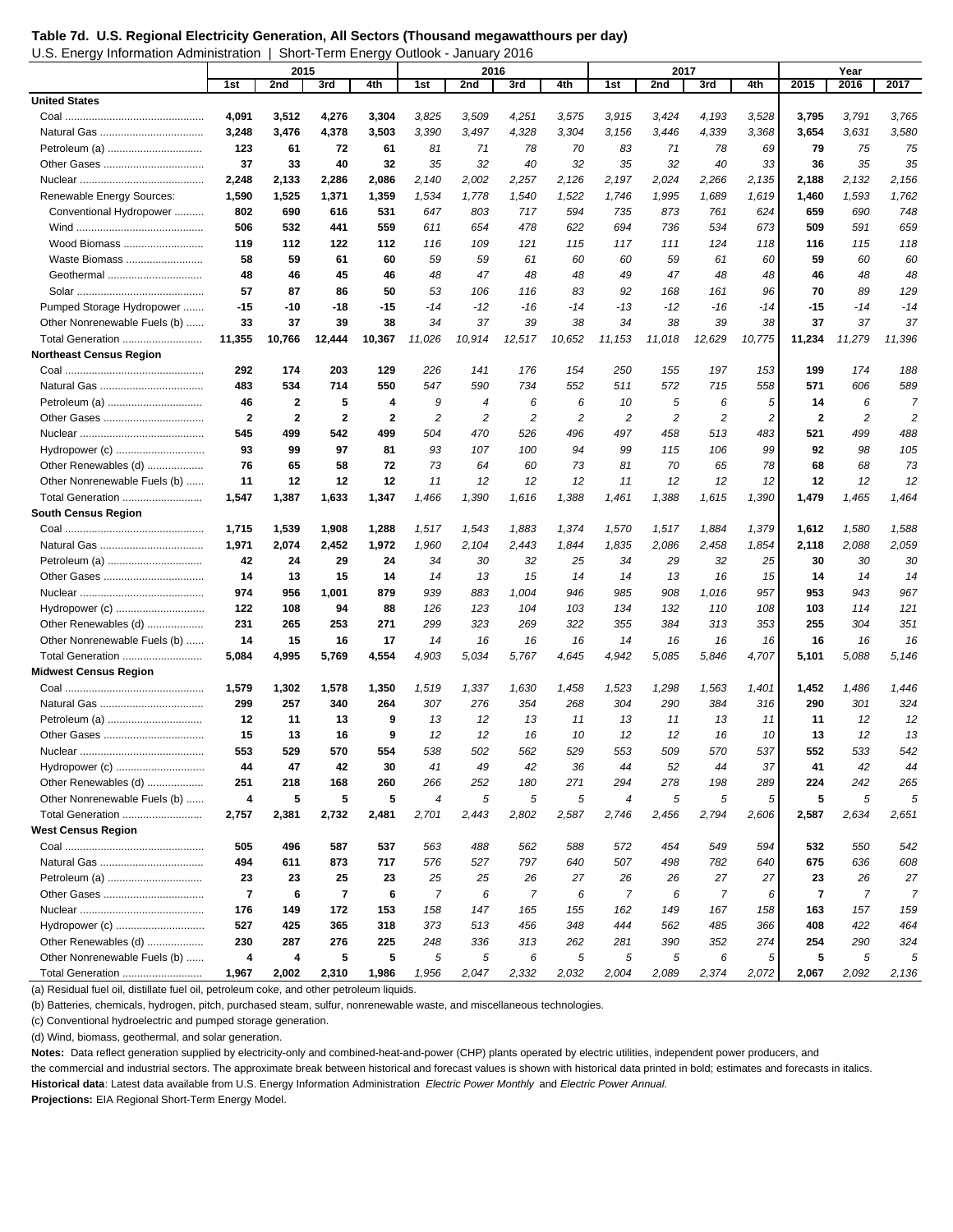#### **Table 7e. U.S. Regional Fuel Consumption for Electricity Generation, All Sectors**

| U.S. Energy Information Administration                            |        |                         | Short-Term Energy Outlook - January 2016 |                |        |        |        |        |        |        |        |        |        |        |        |
|-------------------------------------------------------------------|--------|-------------------------|------------------------------------------|----------------|--------|--------|--------|--------|--------|--------|--------|--------|--------|--------|--------|
|                                                                   | 2015   |                         |                                          |                |        | 2016   |        |        |        | 2017   |        | Year   |        |        |        |
|                                                                   | 1st    | 2nd                     | 3rd                                      | 4th            | 1st    | 2nd    | 3rd    | 4th    | 1st    | 2nd    | 3rd    | 4th    | 2015   | 2016   | 2017   |
| Fuel Consumption for Electricity Generation, All Sectors          |        |                         |                                          |                |        |        |        |        |        |        |        |        |        |        |        |
| <b>United States</b>                                              |        |                         |                                          |                |        |        |        |        |        |        |        |        |        |        |        |
| Coal (thousand st/d)                                              | 2.187  | 1,923                   | 2,349                                    | 1.824          | 2.064  | 1,904  | 2.321  | 1,964  | 2,105  | 1,851  | 2,281  | 1,933  | 2,071  | 2,064  | 2.043  |
| Natural Gas (million cf/d)                                        | 24,028 | 26,271                  | 33,510                                   | 26,188         | 25,166 | 26,639 | 33,144 | 24,526 | 23,458 | 26,279 | 33,275 | 25,037 | 27,522 | 27,377 | 27,034 |
| Petroleum (thousand b/d)                                          | 215    | 108                     | 126                                      | 107            | 146    | 126    | 137    | 125    | 150    | 126    | 138    | 123    | 139    | 133    | 134    |
| Residual Fuel Oil                                                 | 76     | 26                      | 33                                       | 28             | 36     | 31     | 34     | 32     | 38     | 32     | 34     | 31     | 41     | 33     | 34     |
| Distillate Fuel Oil                                               | 66     | 26                      | 24                                       | 21             | 36     | 29     | 30     | 29     | 37     | 28     | 30     | 29     | 34     | 31     | 31     |
| Petroleum Coke (a)                                                | 61     | 52                      | 65                                       | 53             | 66     | 62     | 68     | 59     | 67     | 62     | 69     | 58     | 58     | 64     | 64     |
| Other Petroleum Liquids (b)                                       | 12     | $\overline{\mathbf{4}}$ | 4                                        | 4              | 8      | 5      | 5      | 5      | 8      | 5      | 5      | 5      | 6      | 6      | 6      |
| <b>Northeast Census Region</b>                                    |        |                         |                                          |                |        |        |        |        |        |        |        |        |        |        |        |
| Coal (thousand st/d)                                              | 134    | 82                      | 100                                      | 62             | 105    | 66     | 85     | 73     | 116    | 72     | 94     | 72     | 94     | 82     | 89     |
| Natural Gas (million cf/d)                                        | 3,638  | 4,102                   | 5,595                                    | 4,150          | 4,147  | 4,520  | 5,715  | 4,168  | 3,869  | 4,376  | 5,564  | 4,212  | 4,376  | 4,639  | 4,509  |
| Petroleum (thousand b/d)                                          | 75     | 5                       | 9                                        | $\overline{7}$ | 17     | 8      | 11     | 9      | 18     | 8      | 12     | 9      | 24     | 11     | 12     |
| <b>South Census Region</b>                                        |        |                         |                                          |                |        |        |        |        |        |        |        |        |        |        |        |
| Coal (thousand st/d)                                              | 888    | 819                     | 1,023                                    | 696            | 789    | 813    | 1,000  | 735    | 815    | 797    | 997    | 735    | 856    | 835    | 836    |
| Natural Gas (million cf/d)                                        | 14,410 | 15,633                  | 18,665                                   | 14.734         | 14.446 | 15,976 | 18,612 | 13,617 | 13,536 | 15,858 | 18,742 | 13,702 | 15,869 | 15,665 | 15,469 |
| Petroleum (thousand b/d)                                          | 79     | 45                      | 53                                       | 45             | 66     | 57     | 60     | 49     | 67     | 56     | 60     | 48     | 55     | 58     | 58     |
| <b>Midwest Census Region</b>                                      |        |                         |                                          |                |        |        |        |        |        |        |        |        |        |        |        |
| Coal (thousand st/d)                                              | 881    | 742                     | 896                                      | 762            | 852    | 752    | 921    | 823    | 852    | 729    | 881    | 790    | 820    | 837    | 813    |
| Natural Gas (million cf/d)                                        | 2.329  | 2,010                   | 2,725                                    | 2,035          | 2,334  | 2,170  | 2,864  | 2,054  | 2,322  | 2,291  | 3,129  | 2,428  | 2,275  | 2,356  | 2,544  |
| Petroleum (thousand b/d)                                          | 24     | 23                      | 26                                       | 18             | 23     | 21     | 23     | 22     | 23     | 21     | 22     | 22     | 23     | 22     | 22     |
| <b>West Census Region</b>                                         |        |                         |                                          |                |        |        |        |        |        |        |        |        |        |        |        |
| Coal (thousand st/d)                                              | 285    | 280                     | 331                                      | 303            | 318    | 273    | 316    | 333    | 322    | 253    | 308    | 336    | 300    | 310    | 305    |
| Natural Gas (million cf/d)                                        | 3.650  | 4,526                   | 6,526                                    | 5,269          | 4,238  | 3.972  | 5,952  | 4,687  | 3,731  | 3.755  | 5.841  | 4.695  | 5,001  | 4,716  | 4,512  |
| Petroleum (thousand b/d)                                          | 37     | 36                      | 39                                       | 37             | 40     | 41     | 42     | 44     | 42     | 41     | 44     | 44     | 37     | 42     | 43     |
| End-of-period U.S. Fuel Inventories Held by Electric Power Sector |        |                         |                                          |                |        |        |        |        |        |        |        |        |        |        |        |
| Coal (million short tons)                                         | 154.8  | 166.8                   | 162.4                                    | 178.1          | 178.9  | 182.8  | 166.0  | 170.7  | 172.5  | 176.8  | 160.2  | 165.2  | 178.1  | 170.7  | 165.2  |
| Residual Fuel Oil (mmb)                                           | 10.2   | 10.5                    | 10.6                                     | 13.0           | 13.2   | 12.9   | 12.4   | 12.7   | 12.7   | 12.4   | 12.0   | 12.2   | 13.0   | 12.7   | 12.2   |
| Distillate Fuel Oil (mmb)                                         | 16.6   | 16.7                    | 17.1                                     | 17.6           | 17.7   | 17.5   | 17.4   | 17.7   | 17.7   | 17.5   | 17.4   | 17.7   | 17.6   | 17.7   | 17.7   |
| Petroleum Coke (mmb)                                              | 4.1    | 5.2                     | 5.5                                      | 5.7            | 5.6    | 5.5    | 5.4    | 5.3    | 5.2    | 5.1    | 5.0    | 4.9    | 5.7    | 5.3    | 4.9    |

(a) Petroleum coke consumption converted from short tons to barrels by multiplying by five.

(b) Other petroleum liquids include jet fuel, kerosene, and waste oil.

Notes: Data reflect generation supplied by electricity-only and combined-heat-and-power (CHP) plants operated by electric utilities, independent power producers, and

the commercial and industrial sectors. Data include fuel consumed only for generation of electricity. Values do not include consumption by CHP plants for useful thermal output.

The approximate break between historical and forecast values is shown with historical data printed in bold; estimates and forecasts in italics.

Physical Units: st/d = short tons per day; b/d = barrels per day; cf/d = cubic feet per day; mmb = million barrels.

**Historical data**: Latest data available from U.S. Energy Information Administration *Electric Power Monthly* and *Electric Power Annual.* **Projections:** EIA Regional Short-Term Energy Model.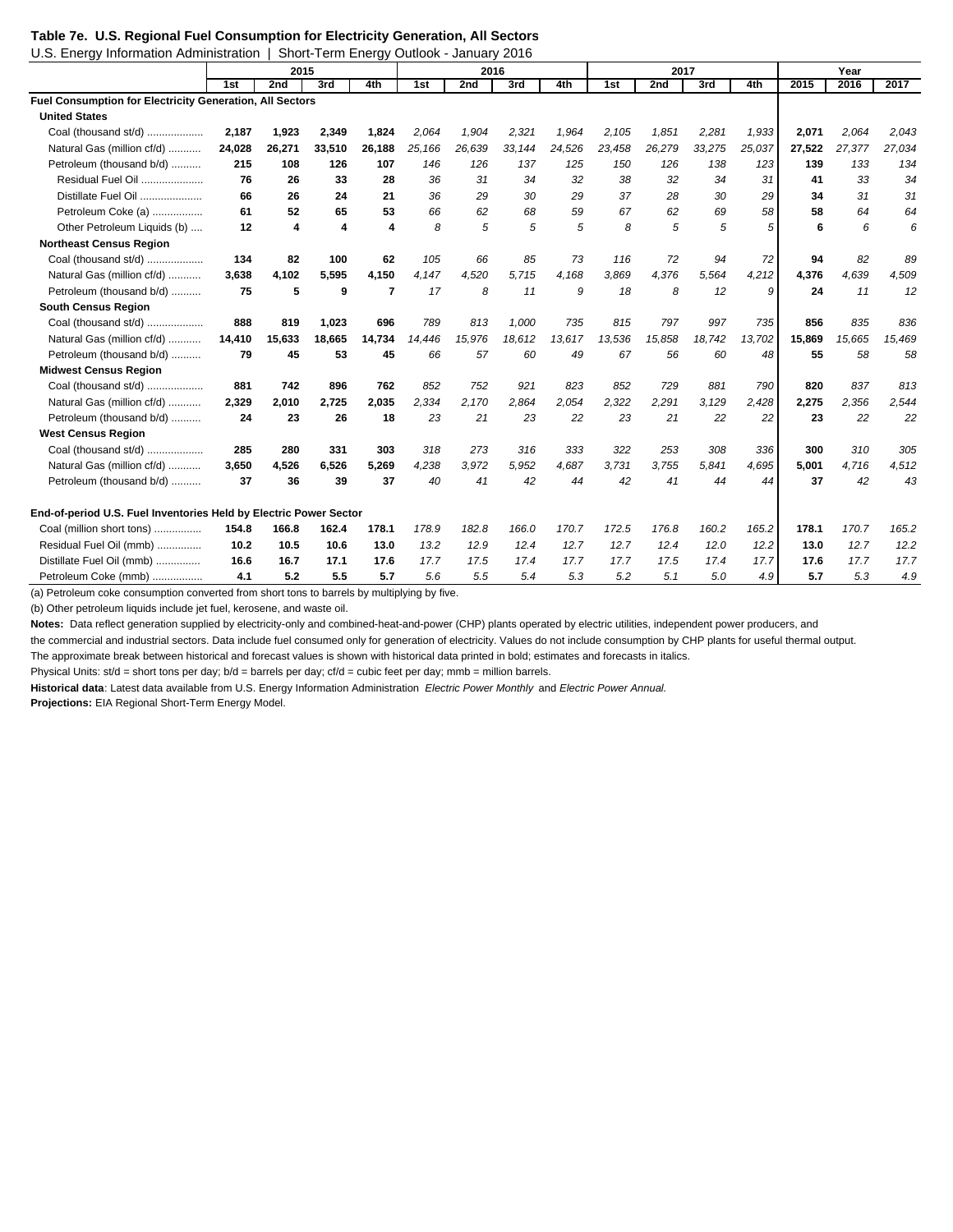#### **Table 8. U.S. Renewable Energy Consumption (Quadrillion Btu)**

U.S. Energy Information Administration | Short-Term Energy Outlook - January 2016

| 2015<br>1st<br>2nd<br>3rd<br>4th<br>1st<br>2nd<br>3rd<br>4th<br>1st<br>2nd<br>3rd<br>4th<br>2016<br><b>Electric Power Sector</b><br>Hydroelectric Power (a)<br>0.685<br>0.596<br>0.752<br>0.539<br>0.462<br>0.557<br>0.692<br>0.625<br>0.517<br>0.619<br>0.663<br>0.543<br>2.282<br>2.391 | 2017<br>2.578<br>0.252<br>0.274<br>2.287 |
|-------------------------------------------------------------------------------------------------------------------------------------------------------------------------------------------------------------------------------------------------------------------------------------------|------------------------------------------|
|                                                                                                                                                                                                                                                                                           |                                          |
|                                                                                                                                                                                                                                                                                           |                                          |
|                                                                                                                                                                                                                                                                                           |                                          |
| Wood Biomass (b)<br>0.063<br>0.058<br>0.055<br>0.067<br>0.061<br>0.062<br>0.057<br>0.070<br>0.063<br>0.246<br>0.243<br>0.067<br>0.058<br>0.060                                                                                                                                            |                                          |
| Waste Biomass (c)<br>0.067<br>0.069<br>0.067<br>0.068<br>0.071<br>0.069<br>0.272<br>0.275<br>0.066<br>0.070<br>0.067<br>0.068<br>0.071<br>0.068                                                                                                                                           |                                          |
| 0.528<br>0.433<br>0.460<br>0.385<br>0.489<br>0.566<br>0.418<br>0.544<br>0.594<br>0.637<br>0.468<br>0.588<br>1.768<br>2.056                                                                                                                                                                |                                          |
| 0.041<br>0.040<br>0.040<br>0.040<br>0.042<br>0.041<br>0.042<br>0.042<br>0.042<br>0.041<br>0.042<br>0.042<br>0.161<br>0.167                                                                                                                                                                | 0.167                                    |
| 0.047<br>0.073<br>0.074<br>0.043<br>0.045<br>0.090<br>0.100<br>0.072<br>0.077<br>0.144<br>0.139<br>0.083<br>0.238<br>0.306                                                                                                                                                                | 0.444                                    |
| 1.337<br>1.293<br>1.174<br>1.161<br>1.299<br>1.512<br>1.323<br>1.304<br>1.461<br>1.699<br>1.453<br>1.389<br>4.966<br>5.438                                                                                                                                                                | 6.002                                    |
| <b>Industrial Sector</b>                                                                                                                                                                                                                                                                  |                                          |
| Hydroelectric Power (a)<br>0.004<br>0.003<br>0.003<br>0.003<br>0.003<br>0.002<br>0.003<br>0.003<br>0.003<br>0.003<br>0.003<br>0.003<br>0.013<br>0.012                                                                                                                                     | 0.012                                    |
| Wood Biomass (b)<br>0.324<br>0.324<br>0.319<br>0.306<br>0.302<br>0.312<br>0.315<br>0.307<br>0.314<br>1.287<br>1.234<br>0.320<br>0.303<br>0.316                                                                                                                                            | 1.240                                    |
| 0.046<br>0.048<br>0.195<br>0.196<br>Waste Biomass (c)<br>0.049<br>0.050<br>0.050<br>0.048<br>0.050<br>0.049<br>0.049<br>0.049<br>0.051<br>0.050                                                                                                                                           | 0.199                                    |
| 0.004<br>0.001<br>0.001<br>0.001<br>0.001<br>0.001<br>0.001<br>0.001<br>0.001<br>0.001<br>0.001<br>0.001<br>0.001<br>0.004                                                                                                                                                                | 0.004                                    |
| Biofuel Losses and Co-products (f)<br>0.189<br>0.192<br>0.195<br>0.193<br>0.196<br>0.194<br>0.199<br>0.196<br>0.194<br>0.194<br>0.199<br>0.195<br>0.770<br>0.784                                                                                                                          | 0.782                                    |
| 0.569<br>0.571<br>0.558<br>0.552<br>0.570<br>0.569<br>0.558<br>0.570<br>2.287<br>2.249<br>0.571<br>0.577<br>0.554<br>0.572                                                                                                                                                                | 2.255                                    |
| <b>Commercial Sector</b>                                                                                                                                                                                                                                                                  |                                          |
| Wood Biomass (b)<br>0.019<br>0.019<br>0.019<br>0.019<br>0.019<br>0.020<br>0.020<br>0.076<br>0.019<br>0.019<br>0.019<br>0.019<br>0.019<br>0.077                                                                                                                                            | 0.078                                    |
| Waste Biomass (c)<br>0.013<br>0.010<br>0.010<br>0.011<br>0.011<br>0.010<br>0.011<br>0.011<br>0.010<br>0.010<br>0.011<br>0.011<br>0.044<br>0.043                                                                                                                                           | 0.043                                    |
| 0.005<br>0.005<br>0.005<br>0.005<br>0.005<br>0.005<br>0.005<br>0.005<br>0.005<br>0.005<br>0.005<br>0.005<br>0.020<br>0.020                                                                                                                                                                | 0.020                                    |
| 0.038<br>0.036<br>0.037<br>0.036<br>0.035<br>0.035<br>0.036<br>0.036<br>0.036<br>0.035<br>0.037<br>0.036<br>0.148<br>0.142                                                                                                                                                                | 0.144                                    |
| <b>Residential Sector</b>                                                                                                                                                                                                                                                                 |                                          |
| Wood Biomass (b)<br>0.103<br>0.105<br>0.106<br>0.106<br>0.418<br>0.110<br>0.111<br>0.113<br>0.113<br>0.104<br>0.105<br>0.106<br>0.106<br>0.447                                                                                                                                            | 0.426                                    |
| 0.010<br>0.011<br>0.011<br>0.011<br>0.011<br>0.011<br>0.011<br>0.040<br>0.044<br>0.010<br>0.010<br>0.010<br>0.011<br>0.011                                                                                                                                                                | 0.045                                    |
| 0.069<br>0.071<br>0.071<br>0.077<br>0.077<br>0.078<br>0.078<br>0.088<br>0.089<br>0.090<br>0.281<br>0.311<br>0.070<br>0.090                                                                                                                                                                | 0.356                                    |
| 0.195<br>0.189<br>0.191<br>0.194<br>0.194<br>0.191<br>0.193<br>0.195<br>0.206<br>0.207<br>0.208<br>0.208<br>0.768<br>0.773                                                                                                                                                                | 0.827                                    |
| <b>Transportation Sector</b>                                                                                                                                                                                                                                                              |                                          |
| 0.266<br>0.284<br>0.292<br>0.281<br>0.275<br>0.289<br>0.299<br>0.290<br>0.273<br>0.289<br>0.298<br>0.289<br>1.122<br>1.153                                                                                                                                                                | 1.149                                    |
| Biomass-based Diesel (e)<br>0.034<br>0.058<br>0.064<br>0.063<br>0.068<br>0.072<br>0.081<br>0.081<br>0.070<br>0.074<br>0.084<br>0.083<br>0.219<br>0.302                                                                                                                                    | 0.310                                    |
| 0.300<br>0.346<br>0.361<br>0.380<br>0.370<br>0.343<br>1.454<br>0.341<br>0.356<br>0.343<br>0.363<br>0.382<br>0.372<br>1.344                                                                                                                                                                | 1.459                                    |
| <b>All Sectors Total</b>                                                                                                                                                                                                                                                                  |                                          |
| Hydroelectric Power (a)<br>0.689<br>0.599<br>0.541<br>0.560<br>0.695<br>0.629<br>0.520<br>0.622<br>0.755<br>0.667<br>0.546<br>2.295<br>2.403<br>0.465                                                                                                                                     | 2.591                                    |
| Wood Biomass (b)<br>0.517<br>0.508<br>0.523<br>0.508<br>0.488<br>0.480<br>0.504<br>0.500<br>0.494<br>0.486<br>0.510<br>0.506<br>2.056<br>1.972                                                                                                                                            | 1.996                                    |
| Waste Biomass (c)<br>0.126<br>0.129<br>0.126<br>0.126<br>0.132<br>0.129<br>0.126<br>0.510<br>0.513<br>0.125<br>0.129<br>0.127<br>0.133<br>0.130                                                                                                                                           | 0.516                                    |
| 0.385<br>0.528<br>0.566<br>2.056<br>0.433<br>0.460<br>0.489<br>0.418<br>0.544<br>0.594<br>0.637<br>0.468<br>0.588<br>1.768                                                                                                                                                                | 2.287                                    |
| 0.057<br>0.056<br>0.056<br>0.056<br>0.059<br>0.058<br>0.059<br>0.059<br>0.059<br>0.058<br>0.059<br>0.060<br>0.225<br>0.235                                                                                                                                                                | 0.236                                    |
| 0.118<br>0.145<br>0.123<br>0.179<br>0.152<br>0.167<br>0.234<br>0.230<br>0.174<br>0.523<br>0.622<br>0.146<br>0.114<br>0.169                                                                                                                                                                | 0.806                                    |
| 0.271<br>0.289<br>0.298<br>0.289<br>0.280<br>0.295<br>0.295<br>1.146<br>0.305<br>0.295<br>0.278<br>0.294<br>0.304<br>1.175                                                                                                                                                                | 1.171                                    |
| Biomass-based Diesel (e)<br>0.034<br>0.064<br>0.063<br>0.068<br>0.072<br>0.081<br>0.081<br>0.070<br>0.074<br>0.084<br>0.083<br>0.219<br>0.302<br>0.058                                                                                                                                    | 0.310                                    |
| Biofuel Losses and Co-products (f)<br>0.199<br>0.196<br>0.770<br>0.784<br>0.189<br>0.192<br>0.195<br>0.193<br>0.196<br>0.194<br>0.194<br>0.194<br>0.199<br>0.195                                                                                                                          | 0.782                                    |
| 2.434<br>2.427<br>2.652<br>2.474<br>2.575<br>Total Consumption<br>2.433<br>2.338<br>2.307<br>2.504<br>2.603<br>2.859<br>2.651<br>9.512<br>10.057<br>aldelieve eteb on – -                                                                                                                 | 10.688                                   |

ata ava

(a) Conventional hydroelectric power only. Hydroelectricity generated by pumped storage is not included in renewable energy.

(b) Wood and wood-derived fuels.

(c) Municipal solid waste from biogenic sources, landfill gas, sludge waste, agricultural byproducts, and other biomass.

(d) Includes small-scale solar thermal and photovoltaic energy used in the commercial, industrial, and electric power sectors.

(e) Fuel ethanol and biomass-based diesel consumption in the transportation sector includes production, stock change, and imports less exports. Some biomass-based diesel may be consumed in the residential sector in heating oil.

(f) Losses and co-products from the production of fuel ethanol and biomass-based diesel

**Notes:** The approximate break between historical and forecast values is shown with historical data printed in bold; estimates and forecasts in italics.

**Historical data**: Latest data available from EIA databases supporting the following reports: *Electric Power Monthly,* DOE/EIA-0226 and *Renewable Energy Annual,* DOE/EIA-0603; *Petroleum Supply Monthly,* DOE/EIA-0109.

Minor discrepancies with published historical data are due to independent rounding.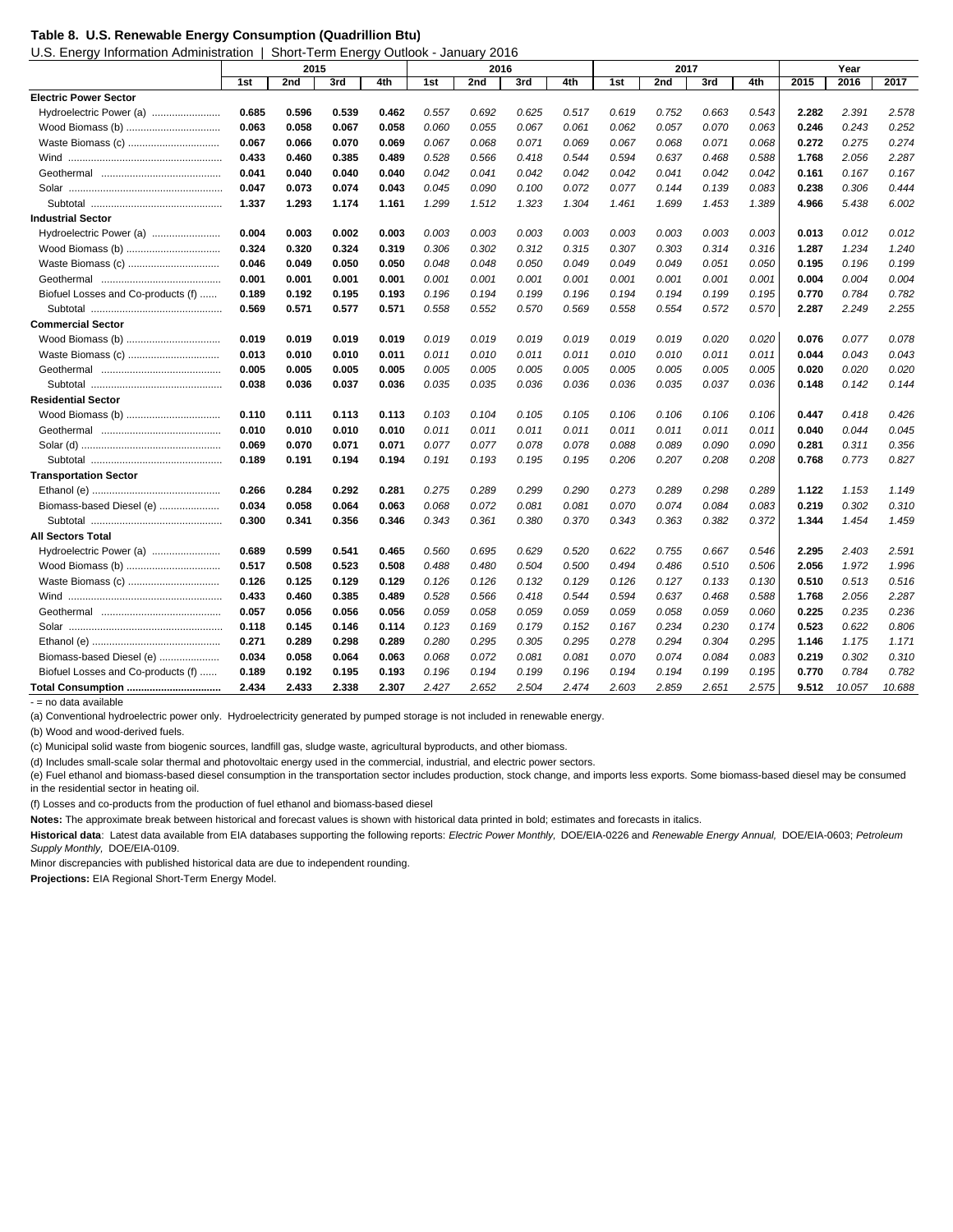#### Table 9a. U.S. Macroeconomic Indicators and CO<sub>2</sub> Emissions

U.S. Energy Information Administration | Short-Term Energy Outlook - January 2016

|                                                                   |        |        | 2016   |        |        |        | 2017   |        | Year   |        |        |        |        |        |        |
|-------------------------------------------------------------------|--------|--------|--------|--------|--------|--------|--------|--------|--------|--------|--------|--------|--------|--------|--------|
|                                                                   | 1st    | 2nd    | 3rd    | 4th    | 1st    | 2nd    | 3rd    | 4th    | 1st    | 2nd    | 3rd    | 4th    | 2015   | 2016   | 2017   |
| Macroeconomic                                                     |        |        |        |        |        |        |        |        |        |        |        |        |        |        |        |
| <b>Real Gross Domestic Product</b>                                |        |        |        |        |        |        |        |        |        |        |        |        |        |        |        |
| (billion chained 2009 dollars - SAAR)                             | 16,177 | 16,334 | 16,418 | 16,483 | 16,595 | 16,707 | 16,849 | 17,009 | 17,141 | 17,288 | 17,419 | 17,521 | 16,353 | 16,790 | 17,342 |
| Real Personal Consumption Expend.                                 |        |        |        |        |        |        |        |        |        |        |        |        |        |        |        |
| (billion chained 2009 dollars - SAAR)                             | 11,081 | 11,179 | 11,263 | 11,334 | 11,415 | 11,495 | 11,597 | 11,715 | 11,827 | 11,932 | 12,037 | 12,131 | 11,214 | 11,556 | 11,982 |
| <b>Real Fixed Investment</b>                                      |        |        |        |        |        |        |        |        |        |        |        |        |        |        |        |
| (billion chained 2009 dollars - SAAR)                             | 2,701  | 2,736  | 2,758  | 2,796  | 2,841  | 2,885  | 2,927  | 2,981  | 3,040  | 3,098  | 3,150  | 3,196  | 2,748  | 2,909  | 3,121  |
| <b>Business Inventory Change</b>                                  |        |        |        |        |        |        |        |        |        |        |        |        |        |        |        |
| (billion chained 2009 dollars - SAAR)                             | 127    | 128    | 101    | 49     | 33     | 28     | 39     | 53     | 66     | 78     | 76     | 68     | 101    | 38     | 72     |
| <b>Real Government Expenditures</b>                               |        |        |        |        |        |        |        |        |        |        |        |        |        |        |        |
| (billion chained 2009 dollars - SAAR)                             | 2,839  | 2,857  | 2,869  | 2,875  | 2,914  | 2,922  | 2,927  | 2,931  | 2,927  | 2,935  | 2,944  | 2,935  | 2,860  | 2,924  | 2,935  |
| Real Exports of Goods & Services                                  |        |        |        |        |        |        |        |        |        |        |        |        |        |        |        |
| (billion chained 2009 dollars - SAAR)                             | 2,091  | 2,118  | 2,122  | 2,097  | 2,117  | 2,143  | 2,173  | 2,203  | 2,233  | 2,261  | 2,287  | 2,313  | 2,107  | 2,159  | 2,274  |
| Real Imports of Goods & Services                                  |        |        |        |        |        |        |        |        |        |        |        |        |        |        |        |
| (billion chained 2009 dollars - SAAR)                             | 2,633  | 2,652  | 2,666  | 2,652  | 2,703  | 2,745  | 2,795  | 2,857  | 2,935  | 3,002  | 3,064  | 3,113  | 2,651  | 2,775  | 3,028  |
| Real Disposable Personal Income                                   |        |        |        |        |        |        |        |        |        |        |        |        |        |        |        |
| (billion chained 2009 dollars - SAAR)                             | 12,115 | 12,194 | 12,312 | 12,417 | 12,520 | 12,593 | 12,704 | 12,806 | 12,923 | 13,049 | 13,164 | 13,260 | 12,259 | 12,656 | 13,099 |
| Non-Farm Employment                                               |        |        |        |        |        |        |        |        |        |        |        |        |        |        |        |
|                                                                   | 141.0  | 141.6  | 142.2  | 142.9  | 143.4  | 143.9  | 144.3  | 144.8  | 145.4  | 145.9  | 146.5  | 147.0  | 141.9  | 144.1  | 146.2  |
| Civilian Unemployment Rate                                        |        |        |        |        |        |        |        |        |        |        |        |        |        |        |        |
|                                                                   | 5.6    | 5.4    | 5.2    | 5.0    | 5.0    | 5.0    | 4.9    | 4.8    | 4.8    | 4.7    | 4.7    | 4.7    | 5.3    | 4.9    | 4.7    |
| <b>Housing Starts</b>                                             |        |        |        |        |        |        |        |        |        |        |        |        |        |        |        |
|                                                                   | 0.98   | 1.16   | 1.16   | 1.11   | 1.14   | 1.18   | 1.26   | 1.33   | 1.40   | 1.45   | 1.48   | 1.50   | 1.10   | 1.23   | 1.46   |
|                                                                   |        |        |        |        |        |        |        |        |        |        |        |        |        |        |        |
| Industrial Production Indices (Index, 2012=100)                   |        |        |        |        |        |        |        |        |        |        |        |        |        |        |        |
|                                                                   | 107.4  | 106.8  | 107.6  | 106.9  | 107.0  | 107.2  | 108.2  | 109.7  | 110.8  | 111.5  | 112.6  | 113.3  | 107.2  | 108.0  | 112.0  |
|                                                                   | 105.5  | 105.8  | 106.7  | 107.0  | 106.9  | 106.9  | 107.9  | 109.8  | 110.9  | 111.6  | 112.7  | 113.5  | 106.2  | 107.9  | 112.2  |
|                                                                   | 104.7  | 104.7  | 105.9  | 106.0  | 106.6  | 107.0  | 107.4  | 108.1  | 108.8  | 109.3  | 110.0  | 110.6  | 105.3  | 107.3  | 109.7  |
|                                                                   | 97.2   | 97.1   | 95.9   | 96.2   | 95.4   | 95.1   | 95.0   | 95.5   | 95.7   | 95.6   | 95.8   | 96.1   | 96.6   | 95.2   | 95.8   |
| Petroleum and Coal Products                                       | 107.9  | 108.9  | 109.3  | 110.3  | 109.9  | 110.1  | 110.7  | 111.6  | 112.2  | 112.6  | 113.2  | 113.5  | 109.1  | 110.6  | 112.9  |
|                                                                   | 102.8  | 103.1  | 103.4  | 104.1  | 104.3  | 104.6  | 105.2  | 106.4  | 107.5  | 108.5  | 110.0  | 111.7  | 103.4  | 105.1  | 109.4  |
| Nonmetallic Mineral Products                                      | 111.3  | 111.1  | 112.2  | 114.9  | 113.6  | 114.5  | 115.8  | 117.3  | 118.9  | 120.5  | 122.1  | 123.6  | 112.4  | 115.3  | 121.3  |
|                                                                   | 100.7  | 100.1  | 100.0  | 98.6   | 97.4   | 96.4   | 96.5   | 98.3   | 98.9   | 98.6   | 99.6   | 100.0  | 99.8   | 97.1   | 99.3   |
| Coal-weighted Manufacturing (a)                                   | 103.6  | 103.8  | 104.0  | 104.3  | 103.6  | 103.5  | 104.0  | 105.3  | 106.1  | 106.5  | 107.7  | 108.6  | 103.9  | 104.1  | 107.2  |
| Distillate-weighted Manufacturing (a)                             | 106.6  | 106.5  | 107.5  | 108.3  | 107.9  | 108.3  | 109.2  | 110.7  | 111.9  | 112.8  | 113.9  | 114.8  | 107.2  | 109.0  | 113.3  |
| Electricity-weighted Manufacturing (a)                            | 104.7  | 105.0  | 105.6  | 105.6  | 105.2  | 105.2  | 105.9  | 107.6  | 108.7  | 109.3  | 110.6  | 111.7  | 105.2  | 106.0  | 110.1  |
| Natural Gas-weighted Manufacturing (a)                            | 104.5  | 105.4  | 105.8  | 105.9  | 105.5  | 105.6  | 106.3  | 108.0  | 109.1  | 109.9  | 111.5  | 112.9  | 105.4  | 106.4  | 110.9  |
|                                                                   |        |        |        |        |        |        |        |        |        |        |        |        |        |        |        |
| <b>Price Indexes</b>                                              |        |        |        |        |        |        |        |        |        |        |        |        |        |        |        |
| Consumer Price Index (all urban consumers)                        |        |        |        |        |        |        |        |        |        |        |        |        |        |        |        |
|                                                                   | 2.35   | 2.37   | 2.38   | 2.38   | 2.38   | 2.39   | 2.41   | 2.42   | 2.44   | 2.45   | 2.46   | 2.48   | 2.37   | 2.40   | 2.46   |
| Producer Price Index: All Commodities                             |        |        |        |        |        |        |        |        |        |        |        |        |        |        |        |
|                                                                   | 1.92   | 1.92   | 1.91   | 1.89   | 1.89   | 1.90   | 1.91   | 1.92   | 1.94   | 1.94   | 1.96   | 1.98   | 1.91   | 1.90   | 1.96   |
| Producer Price Index: Petroleum                                   |        |        |        |        |        |        |        |        |        |        |        |        |        |        |        |
|                                                                   | 1.71   | 1.95   | 1.80   | 1.58   | 1.40   | 1.50   | 1.53   | 1.46   | 1.49   | 1.66   | 1.75   | 1.74   | 1.76   | 1.47   | 1.66   |
| <b>GDP Implicit Price Deflator</b>                                |        |        |        |        |        |        |        |        |        |        |        |        |        |        |        |
|                                                                   | 109.1  | 109.7  | 110.0  | 110.5  | 111.2  | 111.7  | 112.2  | 112.7  | 113.4  | 113.9  | 114.3  | 114.9  | 109.8  | 111.9  | 114.1  |
|                                                                   |        |        |        |        |        |        |        |        |        |        |        |        |        |        |        |
| <b>Miscellaneous</b>                                              |        |        |        |        |        |        |        |        |        |        |        |        |        |        |        |
| Vehicle Miles Traveled (b)                                        |        |        |        |        |        |        |        |        |        |        |        |        |        |        |        |
|                                                                   | 7,990  | 8,982  | 8,920  | 8,541  | 8,213  | 9,149  | 9,082  | 8,693  | 8,359  | 9,251  | 9,168  | 8,796  | 8,611  | 8,785  | 8,895  |
| Air Travel Capacity                                               |        |        |        |        |        |        |        |        |        |        |        |        |        |        |        |
| (Available ton-miles/day, thousands)                              | 517    | 574    | 584    | 545    | 534    | 567    | 564    | 546    | 537    | 572    | 569    | 549    | 555    | 553    | 557    |
| <b>Aircraft Utilization</b>                                       |        |        |        |        |        |        |        |        |        |        |        |        |        |        |        |
| (Revenue ton-miles/day, thousands)                                | 322    | 356    | 365    | 338    | 333    | 353    | 357    | 345    | 337    | 359    | 363    | 348    | 345    | 347    | 352    |
| Airline Ticket Price Index                                        |        |        |        |        |        |        |        |        |        |        |        |        |        |        |        |
|                                                                   | 286.4  | 313.0  | 283.3  | 288.8  | 287.4  | 305.4  | 288.7  | 295.5  | 299.4  | 319.9  | 303.2  | 311.7  | 292.9  | 294.2  | 308.5  |
| <b>Raw Steel Production</b>                                       |        |        |        |        |        |        |        |        |        |        |        |        |        |        |        |
|                                                                   | 0.247  | 0.242  | 0.248  | 0.227  | 0.235  | 0.229  | 0.231  | 0.207  | 0.206  | 0.214  | 0.194  | 0.166  | 0.241  | 0.225  | 0.195  |
|                                                                   |        |        |        |        |        |        |        |        |        |        |        |        |        |        |        |
| Carbon Dioxide (CO <sub>2</sub> ) Emissions (million metric tons) |        |        |        |        |        |        |        |        |        |        |        |        |        |        |        |
|                                                                   | 562    | 568    | 584    | 569    | 562    | 571    | 584    | 579    | 563    | 577    | 590    | 584    | 2,282  | 2,297  | 2,314  |
|                                                                   | 469    | 313    | 327    | 375    | 463    | 322    | 331    | 391    | 457    | 325    | 336    | 399    | 1,483  | 1,507  | 1,516  |
|                                                                   | 397    | 354    | 432    | 350    | 381    | 351    | 427    | 367    | 383    | 342    | 420    | 360    | 1,532  | 1,525  | 1,505  |
|                                                                   | 1,429  | 1,236  | 1,344  | 1,295  | 1,407  | 1,245  | 1,345  | 1,339  | 1,404  | 1,245  | 1,347  | 1,344  | 5,304  | 5,336  | 5,340  |

- = no data available

SAAR = Seasonally-adjusted annual rate

(a) Fuel share weights of individual sector indices based on EIA *Manufacturing Energy Consumption Survey*.

(b) Total highway travel includes gasoline and diesel fuel vehicles.

(c) Includes electric power sector use of geothermal energy and non-biomass waste.

**Notes:** The approximate break between historical and forecast values is shown with historical data printed in bold; estimates and forecasts in italics.

**Historical data**: Latest data available from U.S. Department of Commerce, Bureau of Economic Analysis; Federal Reserve System, Statistical release G17; Federal Highway Administration;

and Federal Aviation Administration. Minor discrepancies with published historical data are due to independent rounding.

**Projections:** EIA Regional Short-Term Energy Model. Macroeconomic projections are based on Global Insight Model of the U.S. Economy.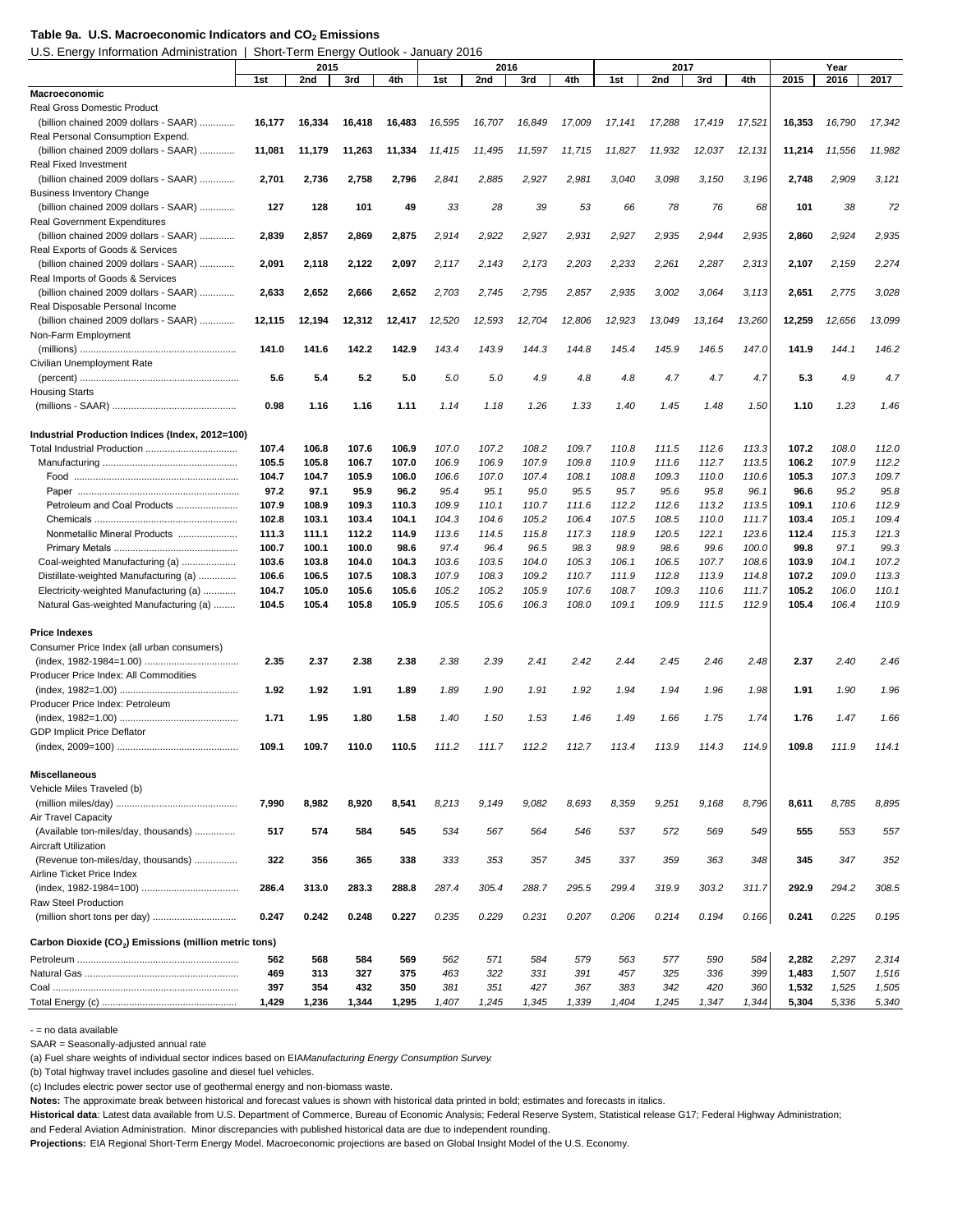|  |  | Table 9b. U.S. Regional Macroeconomic Data |
|--|--|--------------------------------------------|
|--|--|--------------------------------------------|

U.S. Energy Information Administration | Short-Term Energy Outlook - January 2016

|                                                         | 2015   |        |        | 2016   |        |        |        |              | 2017   |         | Year   |              |        |        |        |
|---------------------------------------------------------|--------|--------|--------|--------|--------|--------|--------|--------------|--------|---------|--------|--------------|--------|--------|--------|
|                                                         | 1st    | 2nd    | 3rd    | 4th    | 1st    | 2nd    | 3rd    | 4th          | 1st    | 2nd     | 3rd    | 4th          | 2015   | 2016   | 2017   |
| Real Gross State Product (Billion \$2009)               |        |        |        |        |        |        |        |              |        |         |        |              |        |        |        |
| New England                                             | 863    | 871    | 875    | 877    | 883    | 888    | 895    | 903          | 909    | 915     | 921    | 925          | 872    | 893    | 918    |
| Middle Atlantic                                         | 2,417  | 2,445  | 2,456  | 2,469  | 2,482  | 2,497  | 2,514  | 2,534        | 2,549  | 2,567   | 2,581  | 2,592        | 2,447  | 2,507  | 2,572  |
| E. N. Central                                           | 2,219  | 2,240  | 2,249  | 2,257  | 2,268  | 2,280  | 2,296  | 2,316        | 2,332  | 2,349   | 2,363  | 2,373        | 2,241  | 2,290  | 2,354  |
| W. N. Central                                           | 1,048  | 1,056  | 1,061  | 1,065  | 1,072  | 1,079  | 1,088  | 1,098        | 1,105  | 1,114   | 1,122  | 1,128        | 1,058  | 1,084  | 1,117  |
| S. Atlantic                                             | 2,851  | 2,884  | 2,901  | 2,915  | 2,940  | 2,962  | 2,989  | 3,019        | 3,043  | 3,070   | 3,093  | 3,112        | 2,888  | 2,977  | 3,080  |
|                                                         | 735    | 741    | 745    | 749    | 754    | 758    | 764    |              | 776    | 783     | 788    |              | 742    | 762    | 785    |
| E. S. Central<br>W. S. Central                          | 2,025  | 2,036  |        |        | 2,064  | 2,077  | 2,098  | 771<br>2,120 |        |         |        | 792<br>2,205 |        | 2,090  | 2,173  |
|                                                         |        |        | 2,047  | 2,051  |        |        |        |              | 2,140  | 2,163   | 2,185  |              | 2,040  |        |        |
| Mountain                                                | 1,033  | 1,042  | 1,048  | 1,053  | 1,062  | 1,072  | 1,082  | 1,094        | 1,105  | 1,117   | 1,128  | 1,137        | 1,044  | 1,078  | 1,121  |
| Pacific                                                 | 2,897  | 2,926  | 2,943  | 2,954  | 2,978  | 3,001  | 3,028  | 3,059        | 3,086  | 3, 114  | 3,139  | 3,159        | 2,930  | 3,016  | 3,125  |
| Industrial Output, Manufacturing (Index, Year 2012=100) |        |        |        |        |        |        |        |              |        |         |        |              |        |        |        |
| New England                                             | 101.7  | 102.4  | 103.8  | 103.9  | 103.8  | 103.9  | 104.8  | 106.5        | 107.6  | 108.1   | 109.1  | 109.7        | 102.9  | 104.8  | 108.6  |
| Middle Atlantic                                         | 102.1  | 102.7  | 103.3  | 103.4  | 103.2  | 103.1  | 103.9  | 105.6        | 106.5  | 107.0   | 108.1  | 108.8        | 102.9  | 104.0  | 107.6  |
| E. N. Central                                           | 107.7  | 108.5  | 109.5  | 109.7  | 109.5  | 109.3  | 110.2  | 112.2        | 113.3  | 113.8   | 115.0  | 115.9        | 108.9  | 110.3  | 114.5  |
| W. N. Central                                           | 105.6  | 105.7  | 106.5  | 106.8  | 106.8  | 106.8  | 107.9  | 109.8        | 110.9  | 111.5   | 112.6  | 113.4        | 106.2  | 107.8  | 112.1  |
| S. Atlantic                                             | 106.3  | 106.8  | 108.0  | 108.5  | 108.5  | 108.5  | 109.5  | 111.3        | 112.3  | 112.9   | 113.9  | 114.6        | 107.4  | 109.4  | 113.4  |
| E. S.<br>Central                                        | 108.0  | 108.2  | 109.5  | 109.9  | 109.9  | 109.9  | 110.8  | 112.5        | 113.6  | 114.2   | 115.3  | 116.0        | 108.9  | 110.8  | 114.8  |
| W. S. Central                                           | 104.7  | 103.6  | 103.2  | 103.0  | 102.7  | 102.5  | 103.4  | 105.1        | 106.3  | 107.0   | 108.3  | 109.3        | 103.6  | 103.4  | 107.7  |
| Mountain                                                | 107.2  | 107.9  | 109.2  | 109.8  | 110.0  | 110.5  | 111.8  | 113.9        | 115.4  | 116.3   | 117.7  | 118.5        | 108.5  | 111.6  | 117.0  |
| Pacific                                                 | 105.3  | 106.0  | 106.6  | 107.0  | 106.9  | 107.1  | 108.3  | 110.3        | 111.5  | 112.2   | 113.4  | 114.3        | 106.2  | 108.2  | 112.9  |
| Real Personal Income (Billion \$2009)                   |        |        |        |        |        |        |        |              |        |         |        |              |        |        |        |
| New England                                             | 740    | 746    | 752    | 758    | 765    | 769    | 775    | 781          | 787    | 795     | 801    | 806          | 749    | 772    | 797    |
| Middle Atlantic                                         | 1,896  | 1,912  | 1,925  | 1,943  | 1,954  | 1,964  | 1,979  | 1,993        | 2,007  | 2,024   | 2,039  | 2,050        | 1,919  | 1,972  | 2,030  |
| E. N. Central                                           | 2,010  | 2,023  | 2,043  | 2,061  | 2,077  | 2,088  | 2,103  | 2,117        | 2,135  | 2,154   | 2,171  | 2,183        | 2,034  | 2,096  | 2,161  |
| W. N. Central                                           | 970    | 976    | 987    | 996    | 1,004  | 1,011  | 1,017  | 1,025        | 1,034  | 1,043   | 1,051  | 1,059        | 982    | 1,014  | 1,047  |
| S. Atlantic                                             | 2,622  | 2,644  | 2,670  | 2,696  | 2,722  | 2,742  | 2,769  | 2,794        | 2,824  | 2,855   | 2,882  | 2,904        | 2,658  | 2,757  | 2,866  |
| E. S. Central                                           | 760    | 764    | 769    | 776    | 782    | 787    | 793    | 799          | 806    | 814     | 820    | 825          | 767    | 790    | 816    |
| W. S. Central                                           | 1,710  | 1,717  | 1,732  | 1,745  | 1,758  | 1,769  | 1,785  | 1,801        | 1,821  | 1,844   | 1,863  | 1,879        | 1,726  | 1,778  | 1,852  |
| Mountain                                                | 922    | 930    | 940    | 950    | 959    | 966    | 976    | 985          | 997    | 1,009   | 1,019  | 1,028        | 935    | 972    | 1,013  |
| Pacific                                                 | 2,218  | 2,241  | 2,265  | 2,288  | 2,312  | 2,327  | 2,348  | 2,369        | 2,393  | 2,418   | 2,441  | 2,461        | 2,253  | 2,339  | 2,428  |
| Households (Thousands)                                  |        |        |        |        |        |        |        |              |        |         |        |              |        |        |        |
| New England                                             | 5,834  | 5,843  | 5,849  | 5,855  | 5,865  | 5,871  | 5,876  | 5,882        | 5,889  | 5,898   | 5,906  | 5,916        | 5,855  | 5,882  | 5,916  |
| Middle Atlantic                                         | 15,991 | 16,011 | 16,022 | 16,036 | 16,058 | 16,073 | 16,084 | 16,093       | 16,106 | 16, 122 | 16,140 | 16, 157      | 16,036 | 16,093 | 16,157 |
| E. N. Central                                           | 18,625 | 18,639 | 18,655 | 18,679 | 18,709 | 18,732 | 18,754 | 18,777       | 18,803 | 18,829  | 18,858 | 18,886       | 18,679 | 18,777 | 18,886 |
| W. N. Central                                           | 8,451  | 8,469  | 8,483  | 8,499  | 8,521  | 8,539  | 8,557  | 8,576        | 8,598  | 8,619   | 8,640  | 8,662        | 8,499  | 8,576  | 8,662  |
| S. Atlantic                                             | 24,593 | 24,675 | 24,756 | 24,843 | 24,947 | 25,037 | 25,124 | 25,211       | 25,301 | 25,395  | 25,489 | 25,585       | 24,843 | 25,211 | 25,585 |
| E. S. Central                                           | 7,522  | 7,532  | 7,541  | 7,555  | 7,572  | 7,587  | 7,602  | 7,617        | 7,633  | 7,650   | 7,667  | 7,684        | 7,555  | 7,617  | 7,684  |
| W. S. Central                                           | 14,309 | 14,360 | 14,405 | 14,451 | 14,508 | 14,561 | 14,613 | 14,664       | 14,715 | 14,769  | 14,823 | 14,878       | 14,451 | 14,664 | 14,878 |
| Mountain                                                | 8,778  | 8,810  | 8,841  | 8,874  | 8,914  | 8,948  | 8,986  | 9,023        | 9,061  | 9,101   | 9,142  | 9,184        | 8,874  | 9,023  | 9,184  |
| Pacific                                                 | 18,400 | 18,456 | 18,503 | 18,553 | 18,616 | 18,672 | 18,724 | 18,779       | 18,835 | 18,892  | 18,949 | 19,006       | 18,553 | 18,779 | 19,006 |
| <b>Total Non-farm Employment (Millions)</b>             |        |        |        |        |        |        |        |              |        |         |        |              |        |        |        |
| New England                                             | 7.2    | 7.2    | 7.2    | 7.3    | 7.3    | 7.3    | 7.3    | 7.3          | 7.4    | 7.4     | 7.4    | 7.4          | 7.2    | 7.3    | 7.4    |
| Middle Atlantic                                         | 18.9   | 19.0   | 19.1   | 19.2   | 19.2   | 19.2   | 19.3   | 19.3         | 19.4   | 19.4    | 19.4   | 19.5         | 19.1   | 19.3   | 19.4   |
| E. N. Central                                           | 21.4   | 21.5   | 21.5   | 21.6   | 21.6   | 21.7   | 21.7   | 21.8         | 21.9   | 21.9    | 22.0   | 22.0         | 21.5   | 21.7   | 22.0   |
| W. N. Central                                           | 10.4   | 10.5   | 10.5   | 10.5   | 10.5   | 10.6   | 10.6   | 10.6         | 10.7   | 10.7    | 10.7   | 10.8         | 10.5   | 10.6   | 10.7   |
| S. Atlantic                                             | 26.7   | 26.9   | 27.0   | 27.2   | 27.3   | 27.4   | 27.6   | 27.7         | 27.8   | 27.9    | 28.1   | 28.2         | 27.0   | 27.5   | 28.0   |
| E. S. Central                                           | 7.8    | 7.8    | 7.8    | 7.9    | 7.9    | 7.9    | 8.0    | 8.0          | 8.0    | 8.0     | 8.1    | 8.1          | 7.8    | 7.9    | 8.1    |
| W. S. Central                                           | 16.6   | 16.6   | 16.7   | 16.7   | 16.8   | 16.8   | 16.9   | 17.0         | 17.0   | 17.1    | 17.2   | 17.3         | 16.6   | 16.9   | 17.2   |
| Mountain                                                | 9.9    | 10.0   | 10.0   | 10.1   | 10.1   | 10.2   | 10.2   | 10.3         | 10.4   | 10.4    | 10.5   | 10.5         | 10.0   | 10.2   | 10.4   |
| Pacific                                                 | 21.8   | 21.9   | 22.1   | 22.2   | 22.3   | 22.4   | 22.5   | 22.6         | 22.7   | 22.7    | 22.8   | 22.9         | 22.0   | 22.4   | 22.8   |

- = no data available

**Notes:** The approximate break between historical and forecast values is shown with historical data printed in bold; estimates and forecasts in italics.

Regions refer to U.S. Census divisions.

See "Census division" in EIA's Energy Glossary (http://www.eia.doe.gov/glossary/index.html) for a list of States in each region.

**Historical data**: Latest data available from U.S. Department of Commerce, Bureau of Economic Analysis; Federal Reserve System, Statistical release G17.

Minor discrepancies with published historical data are due to independent rounding.

**Projections:** Macroeconomic projections are based on the Global Insight Model of the U.S. Economy.